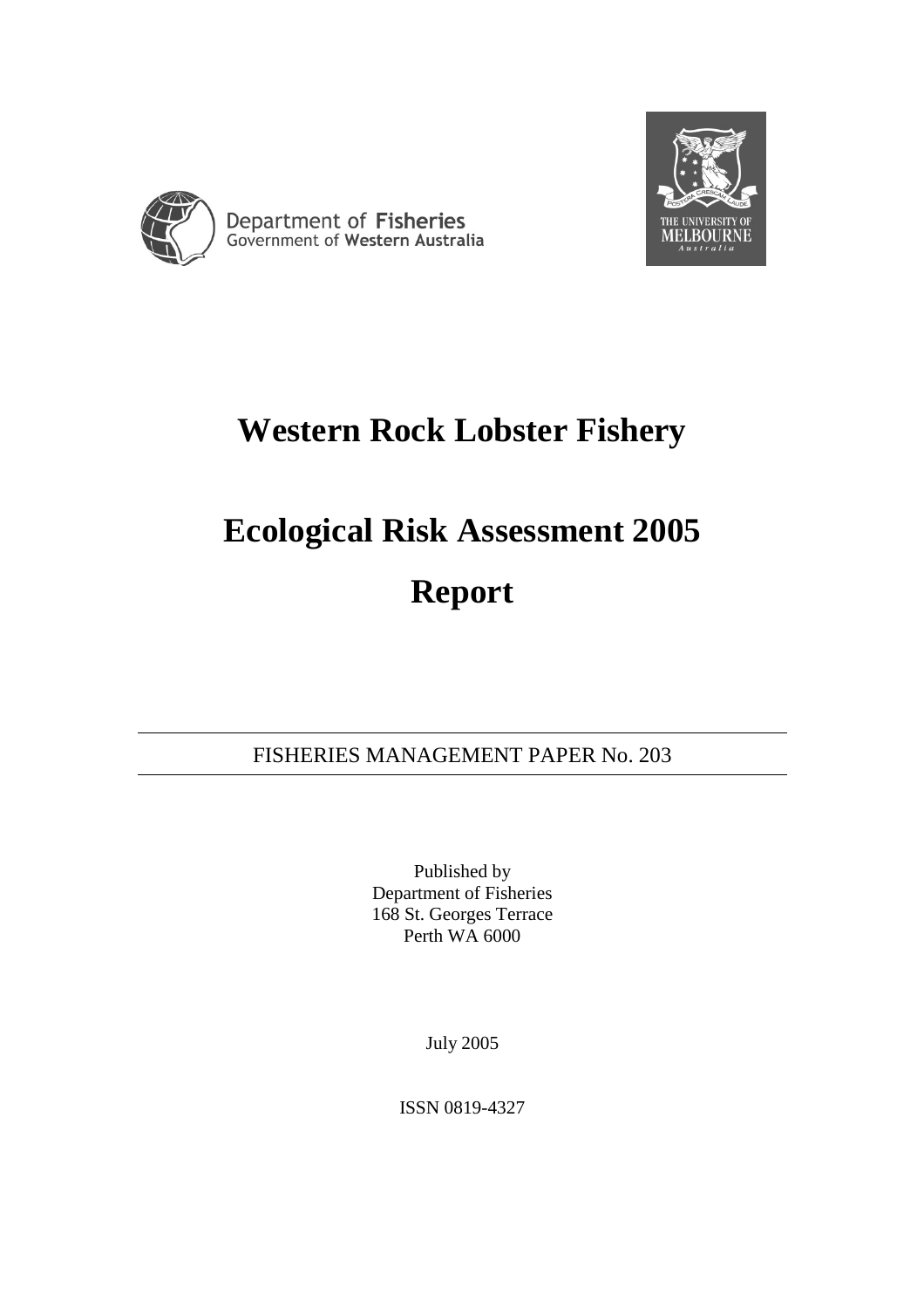## **CONTEXT AND ACKNOWLEDGEMENTS**

This report was prepared on behalf of the Western Australian Department of Fisheries by Professor Mark Burgman, School of Botany, University of Melbourne. Professor Burgman was involved because he is an ecologist, independent of the fishing industry and other interest groups. He was paid for this work by the Department of Fisheries. He was selected because he is a recognised ecological risk analyst. He was responsible for facilitating two workshops, interpreting the information from the workshops and subsequent correspondence with experts, and for providing the synthesis in this report.

The first two parts of the document provide background on the western rock lobster fishery and its governance. The third and fourth parts outline reporting requirements for the Ecologically Sustainable Development process and the specifics of the risk assessment process applied here. These sections are based substantially on reports written earlier by the Department of Fisheries and distributed to participants in the risk assessment process. They have been edited here to include only the details that were pertinent to this risk assessment. Parts 5, 6 and 7 provide the outcomes of the hazard elicitation workshop with stakeholders and the subsequent risk assessments conducted by the experts.

Tim Bray, Rhys Brown, Rachel Sinclair and Sharon Brown assembled and distributed background information, managed invitations and logistics and compiled information from the workshops. Nick Caputi, Rhys Brown, and Rick Fletcher commented on drafts of the report. The author is grateful for their contributions, and for those of all participants, but remains solely responsible for the opinions, analyses and interpretations presented in this report.

This report forms part of the assessment of the sustainability of the fishery, conducted in compliance with the Marine Stewardship Council requirements for ecological risk assessment.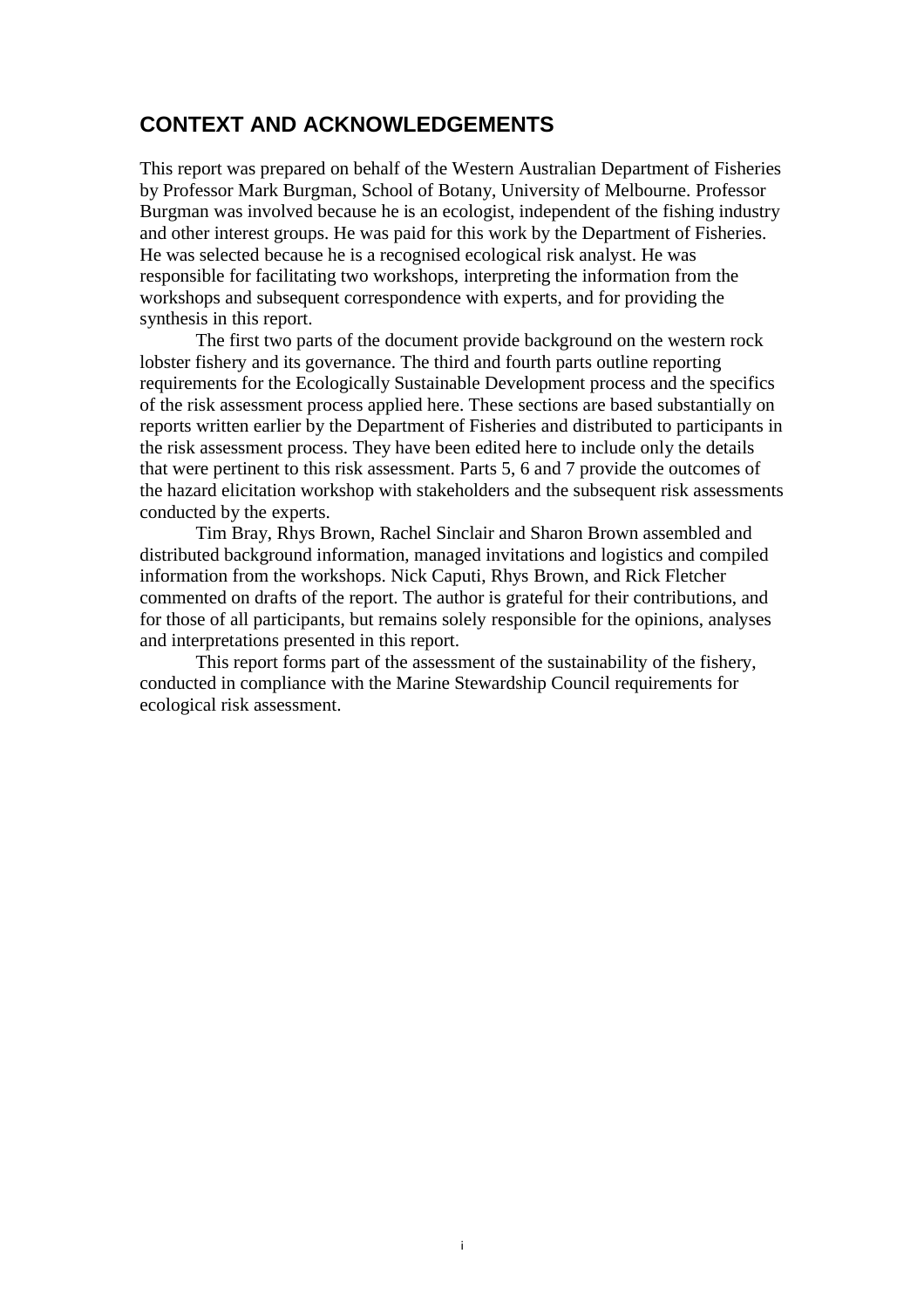## **TABLE OF CONTENTS**

| 3.2 Second Step - Setting Priorities Using Risk Assessment tools 11                     |  |
|-----------------------------------------------------------------------------------------|--|
|                                                                                         |  |
|                                                                                         |  |
| Part 4. Procedures used for Western Rock Lobster Risk Assessment 14                     |  |
|                                                                                         |  |
|                                                                                         |  |
|                                                                                         |  |
|                                                                                         |  |
|                                                                                         |  |
|                                                                                         |  |
|                                                                                         |  |
|                                                                                         |  |
|                                                                                         |  |
|                                                                                         |  |
|                                                                                         |  |
|                                                                                         |  |
|                                                                                         |  |
|                                                                                         |  |
|                                                                                         |  |
|                                                                                         |  |
|                                                                                         |  |
|                                                                                         |  |
|                                                                                         |  |
|                                                                                         |  |
|                                                                                         |  |
|                                                                                         |  |
|                                                                                         |  |
|                                                                                         |  |
|                                                                                         |  |
|                                                                                         |  |
| Appendix 1: Participants (and their affiliations) in the 21 January 2005 stakeholder    |  |
|                                                                                         |  |
| workshop to identify Risks associated with the practice of commercial rock lobster      |  |
|                                                                                         |  |
| Appendix 2: Attendees, their affiliations and areas of expertise, at the $3rd$ February |  |
| 2005 Ecological Risk Assessment for the Western Rock Lobster fishery.  94               |  |
| Appendix 3: Summary report on the public consultation submissions received for the      |  |
| draft Ecological Risk Assessment report 2005 for the Western Rock Lobster fishery.      |  |
|                                                                                         |  |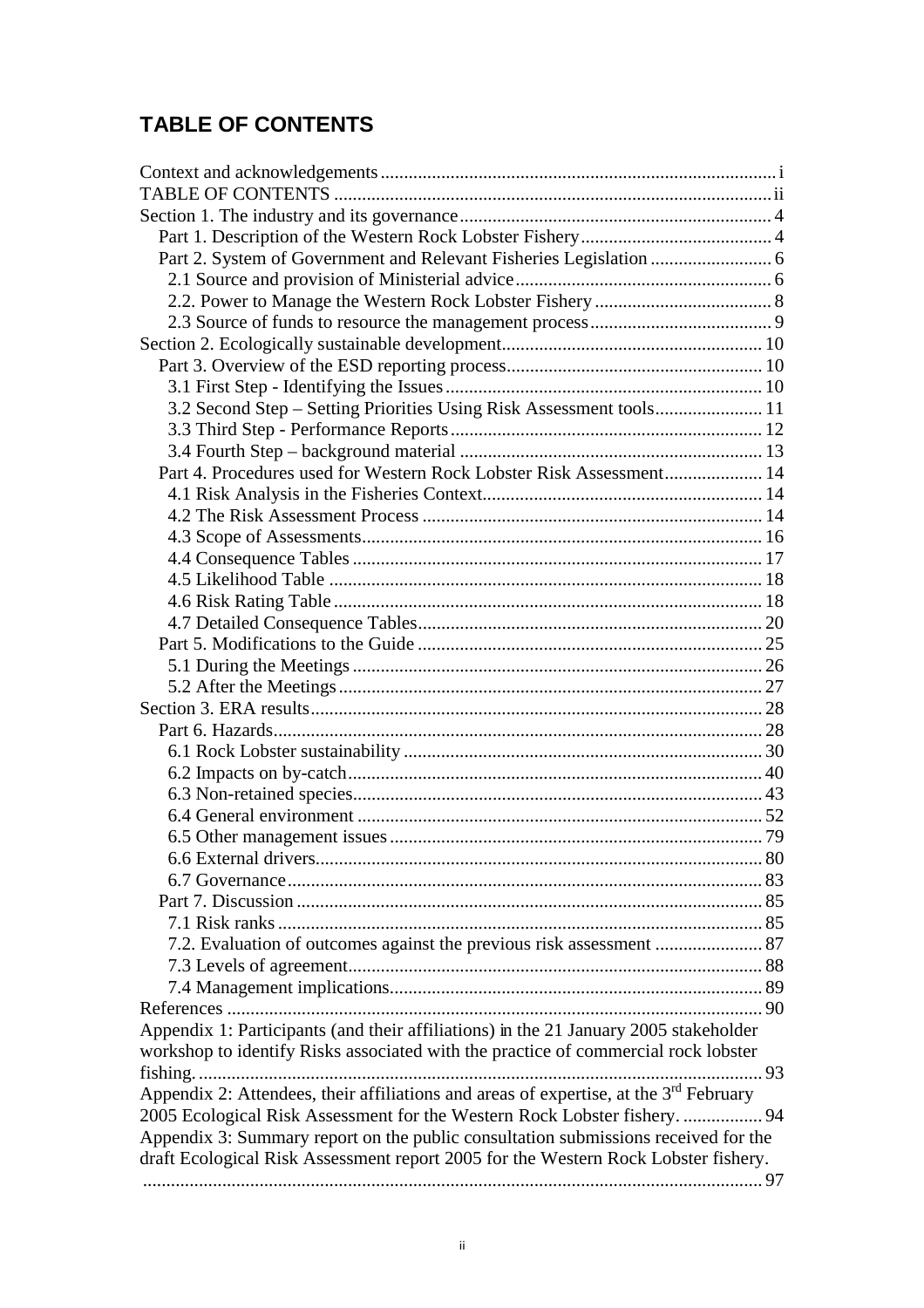| Appendix 4: Department of Fisheries responses to public comments received on the |  |
|----------------------------------------------------------------------------------|--|
| Draft Western Rock Lobster Environmental Risk Assessment Report released in July |  |
|                                                                                  |  |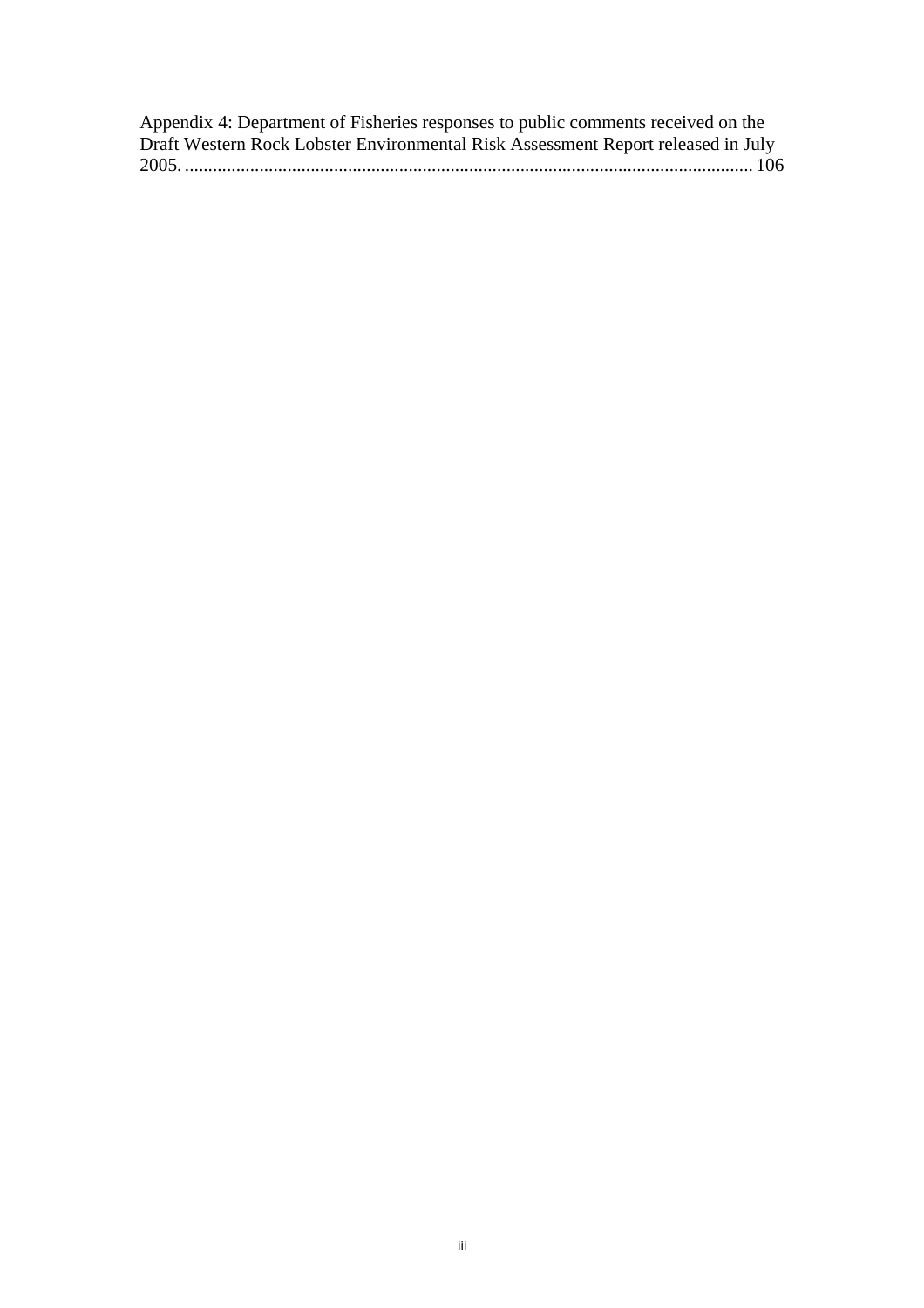## **SECTION 1. THE INDUSTRY AND ITS GOVERNANCE**

#### **Part 1. Description of the Western Rock Lobster Fishery**

The commercial fishery for western rock lobster is the most valuable single-species fishery in Australia (worth between \$A200 and \$A400 million annually) and usually represents about twenty per cent of the total value of Australia's fisheries.

 This fishery also supports a significant recreational fishery with about 37,000 rock lobster licences issued in 2002/03 and around 80% of these licences used to catch 300-400 tonnes (approx. 4% of the total commercial and recreational catch). The licence entitles fishers to use two pots and/or dive for rock lobster and keep up to 8 lobsters per day.

 As one of the first managed fisheries in Western Australia, data have been kept on the western rock lobster fishery since the early 1900s. The rock lobster fishery was declared limited entry in March 1963 when licence and pot numbers were frozen. Since 1963, boat numbers have declined from 836 to 565 (January 2004). The commercial catch has varied between 8,000t and 14,500t over the last 20 years mostly due to natural fluctuations in annual recruitment. The settlement of puerulus (one year old lobsters) is used to predict reliably recruitment levels and therefore catches three to four years ahead.

 The current management package employs several measures to pursue the legislative objectives – at the heart of which is resource sustainability. The rock lobster management package is widely recognised as meeting this objective, but the extent to which some other fisheries management objectives are pursued has been a matter of debate.

 An overall cap on effort, a Total Allowable Effort (TAE), is imposed by limiting the capacity of the fishery to a total number of usable pots. Relatively liberal transferability provisions allow market forces to determine the most efficient use of licences and available entitlement (pots). This system of management is known as an Individually Transferable Effort (ITE) system.



**Figure 1.1. Western rock lobster fishing zones and distribution of western rock lobster.** 

Western rock lobsters are distributed from Augusta on the south coast of WA up to Exmouth north of Shark Bay (Fig. 1.1). The fishery is divided into access zones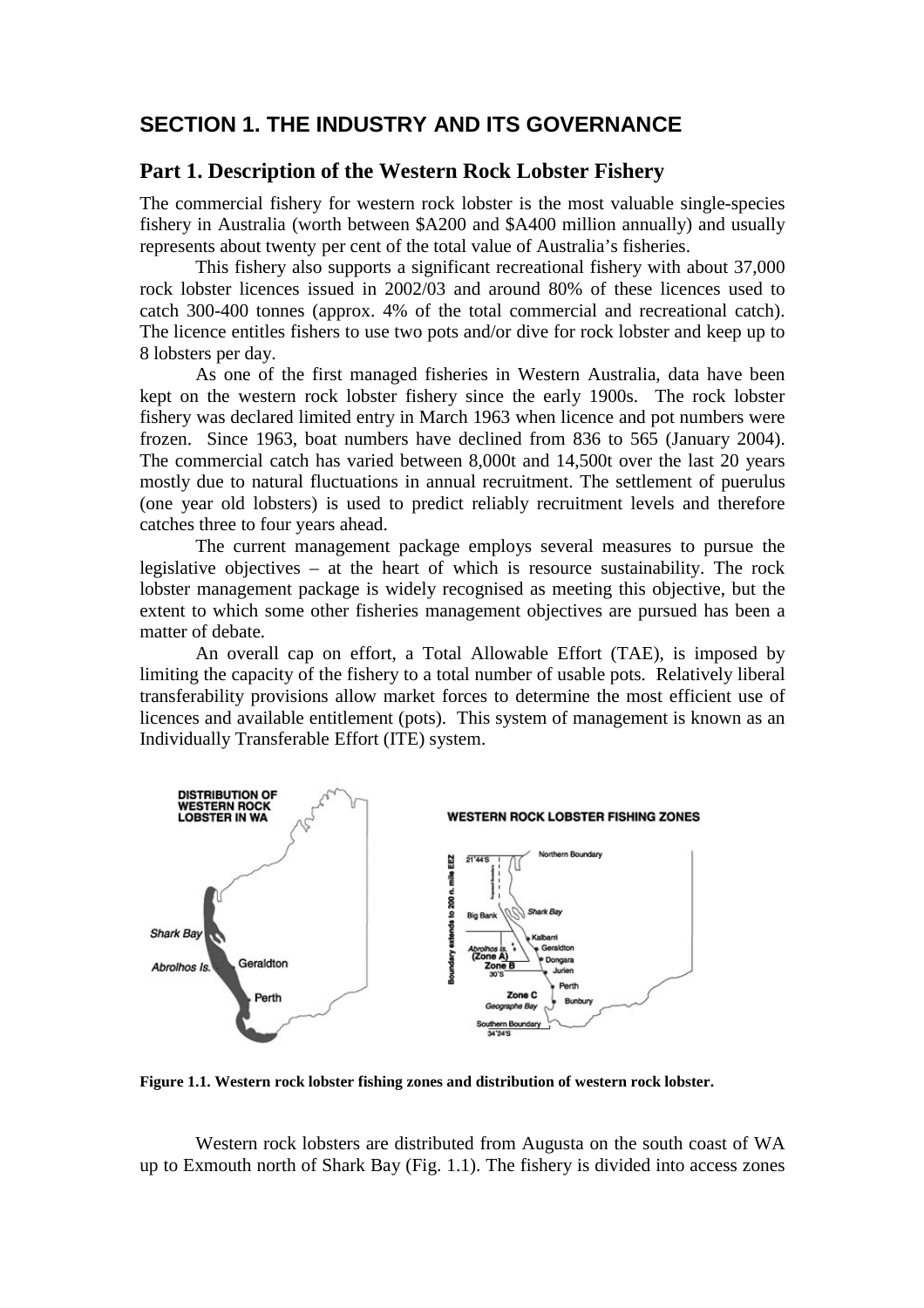(Figure 1.1). This distributes effort across the fishery, rather than permitting the fleet to concentrate effort on areas of seasonally high productivity, thereby avoiding higher than acceptable exploitation rates. Zonal management also enables management controls aimed at addressing zone specific issues. For example, there are currently different maximum size restrictions in the northern and southern regions of the fishery. A form of zonal management known as "closed areas" has been used in a number of instances. Rottnest and Quobba Point are closed to commercial fishing, and there are Fish Habitat Fish Protection Areas at Cottesloe, Yallingup and Lancelin Island. Other closed areas exist under the Marine Park management system administered by the Department for Conservation and Land Management (CALM).

 Other management tools of note are those of a biological nature. Specifically, harvesting excludes females in breeding condition, and animals outside the limits of minimum and maximum carapace length. Gear restrictions that constrain the design and construction of the pots, including the requirement for escape gaps, also play a significant role in controlling exploitation rates.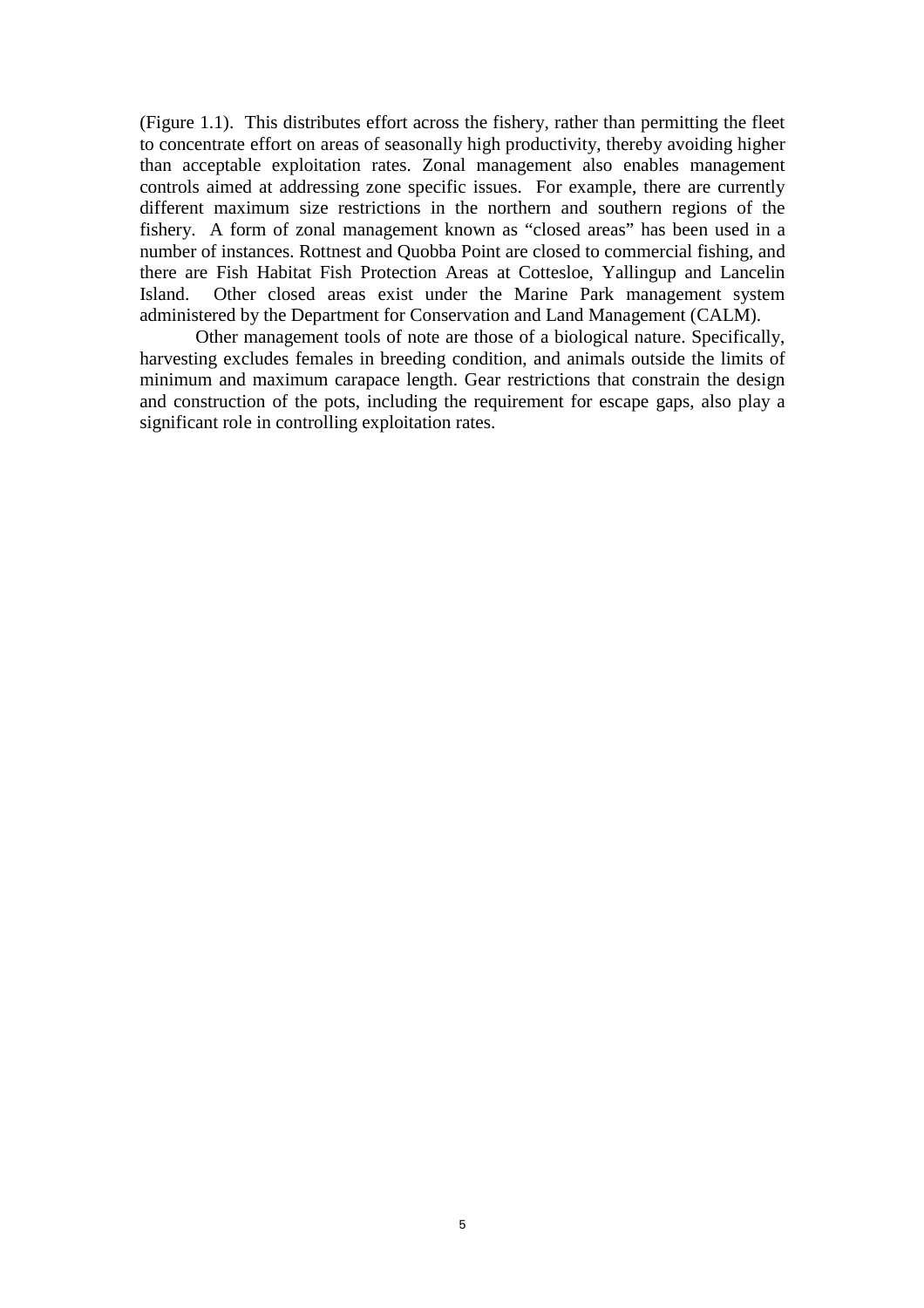#### **Part 2. System of Government and Relevant Fisheries Legislation**

The Government of Western Australia operates under the Westminster system in which the responsible Minister makes executive decisions. Insofar as the administration of fisheries in Western Australia is concerned, the relevant executive decision maker is the Minister for Fisheries.

 The Department of Fisheries is established under the *Public Sector Management Act 1994* and is the department principally responsible for assisting the Minister for Fisheries in administering the following acts:

- *Fish Resources Management Act 1994 (FRMA);*
- *Pearling Act 1990;*
- *Fisheries Adjustment Schemes Act 1987;*
- *Fishing and Related Industries Compensation (Marine Reserves) Act 1997; and*
- *Fishing Industry Promotion Training and Management Levy Act 1994.*

Up-to-date versions of these acts can be accessed via www.fish.wa.gov.au. Of particular relevance to the management of fish resources is the *Fish Resources Management Act 1994* (FRMA). Section 3 of the FRMA establishes that:

*"The objects of the Act are to conserve, develop and share the fish resources of the State for the benefit of present and future generations."* 

The fish<sup>1</sup> resources that fall under the jurisdiction of the FRMA are described in an agreement between the Commonwealth and State Government's – the Offshore Constitutional Settlement. This agreement and explanation of it is contained within *Fisheries Management Paper No.77 – Offshore Constitutional Settlement 1995*.

 Under the FRMA, there is a division of power between the Minister for Fisheries and the statutory office of the Executive Director of the Department of Fisheries. In broad terms, the Minister for Fisheries establishes the legal and policy framework for fisheries management, while the Executive Director (and staff) carries out the day-to-day administration of these frameworks.

#### **2.1 Source and provision of Ministerial advice**

 $\overline{a}$ 

To assist the Minister for Fisheries in managing the State's fish resources, the FRMA makes provision, under Part 4, for the establishment of Advisory Committees. For the western rock lobster fishery resource the relevant advisory committee is the Rock Lobster Industry Advisory Committee (RLIAC). However, the Minister is not limited to seeking advice only from RLIAC and can, for example, seek advice directly from stakeholders, the Department of Fisheries or Parliamentary colleagues.

 RLIAC is one of three statutory advisory committees established under the FRMA. As a statutory committee the FRMA specifically and explicitly establishes RLIAC's composition (including the chairperson), functions, constitution and proceedings.

 Section 29 of the FRMA specifies that there are 14 membership positions on RLIAC comprising of an independent chairperson, the Executive Director,

<sup>&</sup>lt;sup>1</sup> Which as defined under the *FRMA 1994*, 'fish' represents all marine species including finfish, crustaceans, molluscs, algae, corals etc (i.e. not just commercially or recreationally important species) but excludes reptiles, birds, amphibians and mammals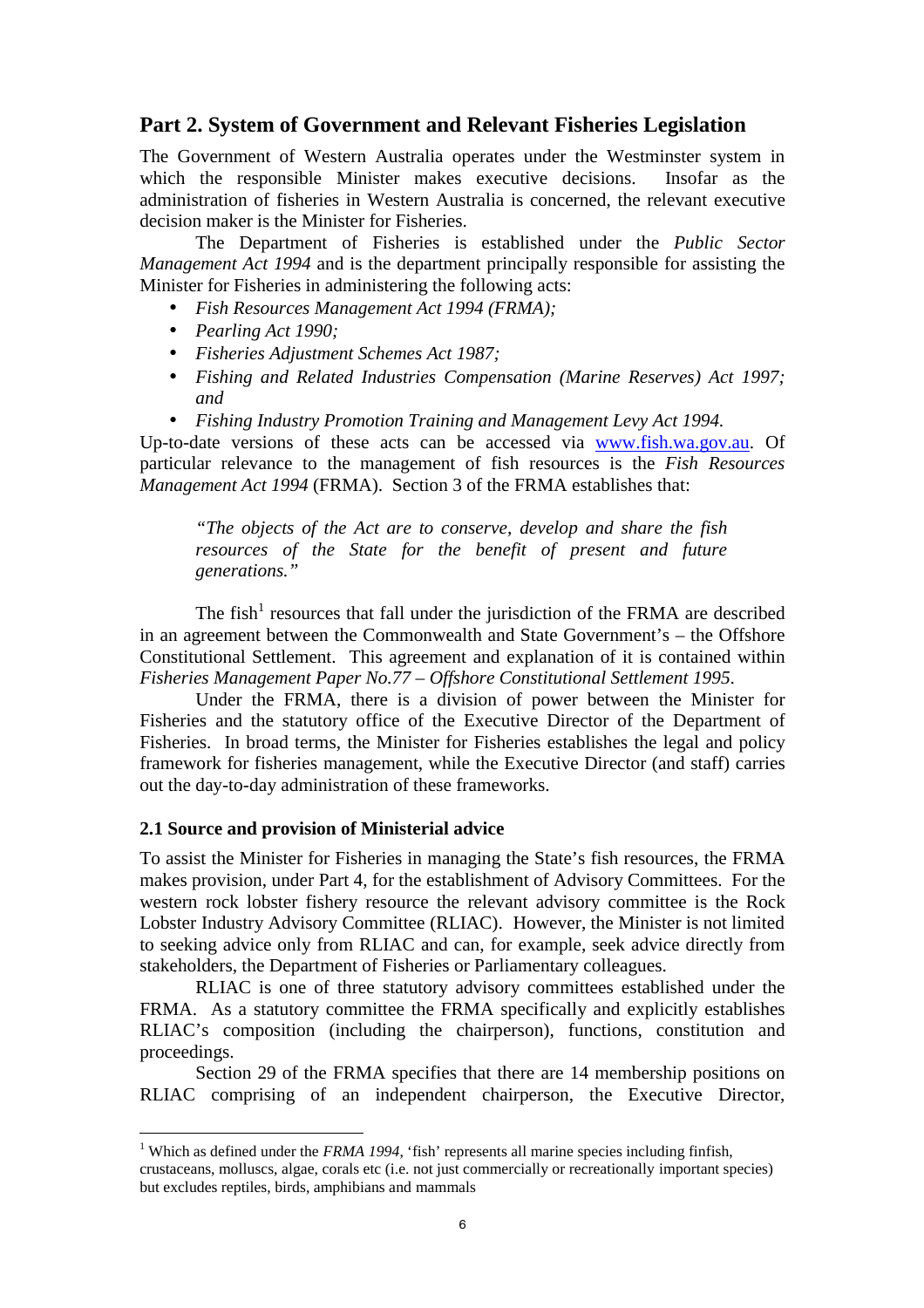commercial rock lobster fishers, a recreational rock lobster fisher and processing / marketers of rock lobster. In addition to the formal membership, RLIAC has a number of permanent observers who participate in the process at the direction of the Chairperson. Representatives from the Conservation Council of Western Australia and the Western Rock Lobster Council are permanent observers while a senior member of the Minister's staff also attends meetings.

Section 30 of the FRMA states that:

- *"(1) The functions of the Advisory Committee [RLIAC] are* 
	- *a. to identify issues that affect rock lobster fishing;*
	- *b. to advise the Minister on matters relating to the management, protection and development of rock lobster fisheries; and*
	- *c. to advise the Minister on matters relating to rock lobster fisheries on which the advice of the Advisory Committee is sought by the Minister.*
- *(2) The Advisory Committee [RLIAC] may do all things necessary or convenient to be done for or in connection with the performance of its functions."*

 To provide additional non-legislative guidance for the operation of RLIAC, and other advisory committees, the Minister for Fisheries issued *Fisheries Management Guide No.3 – A guide for Management and Ministerial Advisory Committee (MACs) and the conduct of meetings issued by the Minister for Fisheries*  as published in January 2003 by the Department of Fisheries*.* This Guide covers all critical operational aspects for advisory committees such as RLIAC. For example, the guide covers the role of members and observers, procedural matters, disclosure of interests and executive support for advisory committees.

 In a manner consistent with Fisheries Management Guide No. 3, RLIAC has established a number of sub-committees to assist it. Collectively these sub-committees cover strategic management, cost recovery finance, stock sustainability research and development, compliance and marketing issues.

 In addition to its longstanding sub-committees, RLIAC recently established two Scientific Reference Groups (SRG's) responsible for ensuring that RLIAC is provided with advice on how to ensure the western rock lobster resource is managed in a manner that is consistent with the principles of ecosystem based management (EBM).

 All these subordinates of RLIAC have compositions and terms of reference set down by RLIAC and each subordinate reports directly to RLIAC and operates in a manner that is consistent with Fisheries Management Guide No. 3.

Traditionally, the focus of management, and therefore consultative processes, has been the commercial sector. However, the management and RLIAC processes have evolved to more explicitly recognize and include other stakeholders – in particular the recreational and conservation sectors. This process continues.

Discussion with stakeholders occurs through a variety of fora, but regular and well-known features of the RLIAC process include the annual coastal tour and stakeholder meetings held three to four times in a twelve-month period. The coastal tour is a day long forum with rock lobster stakeholders, including conservation representation, coordinated and organised by RLIAC. The tour is open to the public and held in October each year and visits three major rock lobster ports between Fremantle and Geraldton. This forum is widely recognised by rock lobster stakeholders as a mechanism for receiving the most up-to-date scientific advice on the status of the fishery within an ESD framework and discussing new and ongoing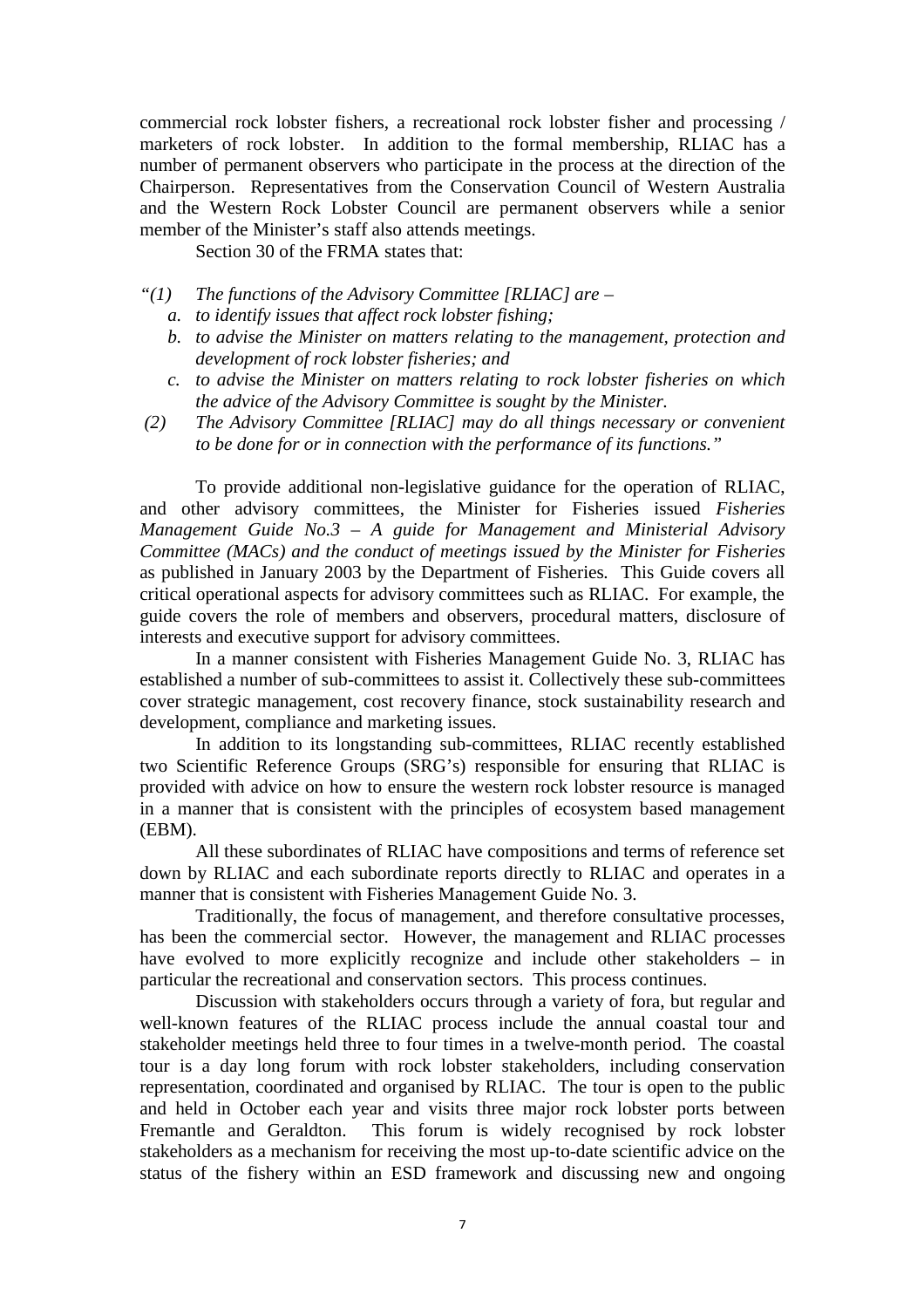management issues in the context of the three-year planning process. Background material and the program for the upcoming coastal tour can be viewed and downloaded from www.fish.wa.gov.au around late September each year.

In recent years, RLIAC's consultation and communication with stakeholders has been further enhanced by conducting half day "Stakeholder meetings" prior to a meeting of RLIAC itself. Held quarterly, these stakeholder meetings provide regular opportunities for all rock lobster stakeholders to have direct input into the RLIAC process throughout the year.

 RLIAC communication and engagement with stakeholders on the assessment of the annual technical report is through a variety of mediums:

- RLIAC News published quarterly
- www.rocklobsterwa.com.
- Scheduled RLIAC meetings
- Scheduled Joint Stakeholder meetings
- Annual RLIAC coastal tour and accompanying background documentation and reports
- RLIAC Executive Officer

One of the purposes of these communication and consultation processes is to ensure stakeholders and the community more generally have access to relevant information, reports and advice that shape the advice RLIAC provides to the Minister. For example, reports from the Scientific Reference Groups are available through a variety of means. By making information available and by providing fora for discussion and exchange of ideas, RLIAC encourages input from stakeholders and the community into the management process.

#### **2.2. Power to Manage the Western Rock Lobster Fishery**

As the primary and statutory source of advice on all matters relevant to the management of the western rock lobster resource and use of it, RLIAC has an extensive network of expert advisers across its various subordinate committees, reference groups and processes that also provide opportunities for RLIAC to engage directly with stakeholders more broadly.

 As the recipient of much advice from RLIAC on management issues, the Minister requires legislative power to turn knowledge and advice into action. Parts 5 and 6 of the FRMA deal with the general regulation of fisheries through the use of orders and regulations and the specific management of fisheries via the declaration or amendment of fisheries management plans. Principally, the Minister for Fisheries manages the western rock lobster resource by exercising powers provided under Parts 5 and 6 of the FRMA on the advice of the Rock Lobster Industry Advisory Committee. The administration of these arrangements becomes the responsibility of the Executive Director and the Department of Fisheries more generally.

For the western rock lobster resource there is a fisheries management plan determined by the Minister for Fisheries that limits the right to fish commercially for western rock lobster to those who hold an appropriate licence issued only by the Executive Director. The management plan establishes the area and sub areas (zones) of the fishery, the capacity, permissible gear type, open and closed seasons and rules for transferring licences or parts of licences. The management plan can be viewed at www.fish.wa.gov.au .

 In addition to the management plan there are orders determined by the Minister that (amongst other things) manage access to special areas within the overall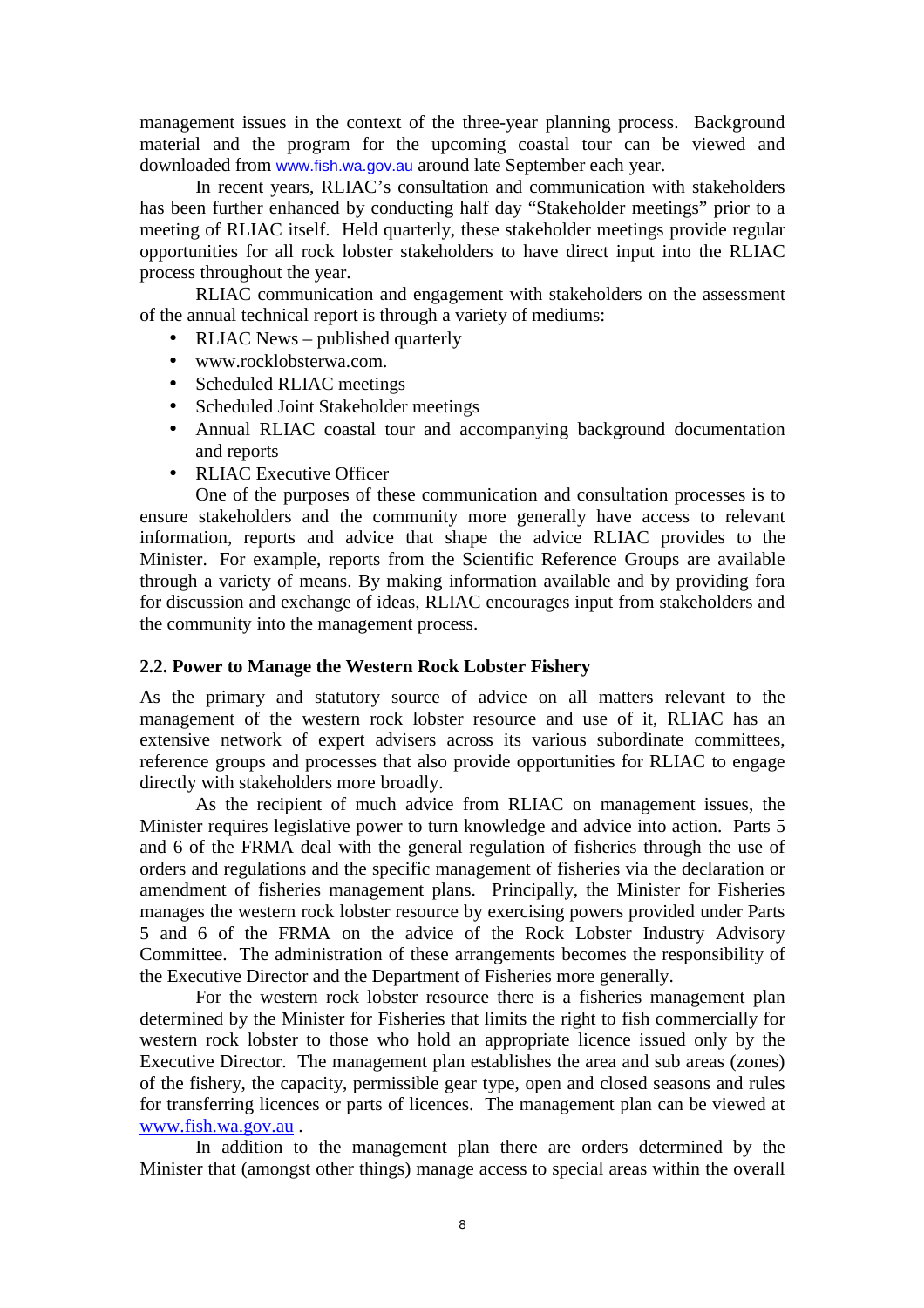boundaries of the fishery. For example there is an order that generally prohibits commercial fishing in waters immediately surrounding Rottnest Island off the Perth metropolitan coast.

 To complement the management plan and various orders there is a body of regulations approved by the Minister and determined by the Governor that applies specifically to western rock lobsters. In particular these regulations deal with the specifics of the sizes of lobsters that cannot be taken, the protection of lobsters in breeding condition, the dimensions of approved rock lobster fishing gear, bait types that cannot be used and the requirement to hold a recreational fishing licence to fish recreationally for western rock lobster. A process is currently underway to make the collection of orders and regulations available online.

 To assist RLIAC and its subordinate committees and reference groups in developing management advice for the Minister, a fisheries management 'decision rules framework' for the western rock lobster fishery has been developed.

#### **2.3 Source of funds to resource the management process**

The costs of managing the Western Rock Lobster Fishery are met from a variety of sources, including in particular significant contributions each financial year from the:

- West Coast Rock Lobster industry through the established cost recovery process;
- State Government:
- Fisheries Research and Development Corporation;
- Industry Development Unit; and
- Development and Better Interests Fund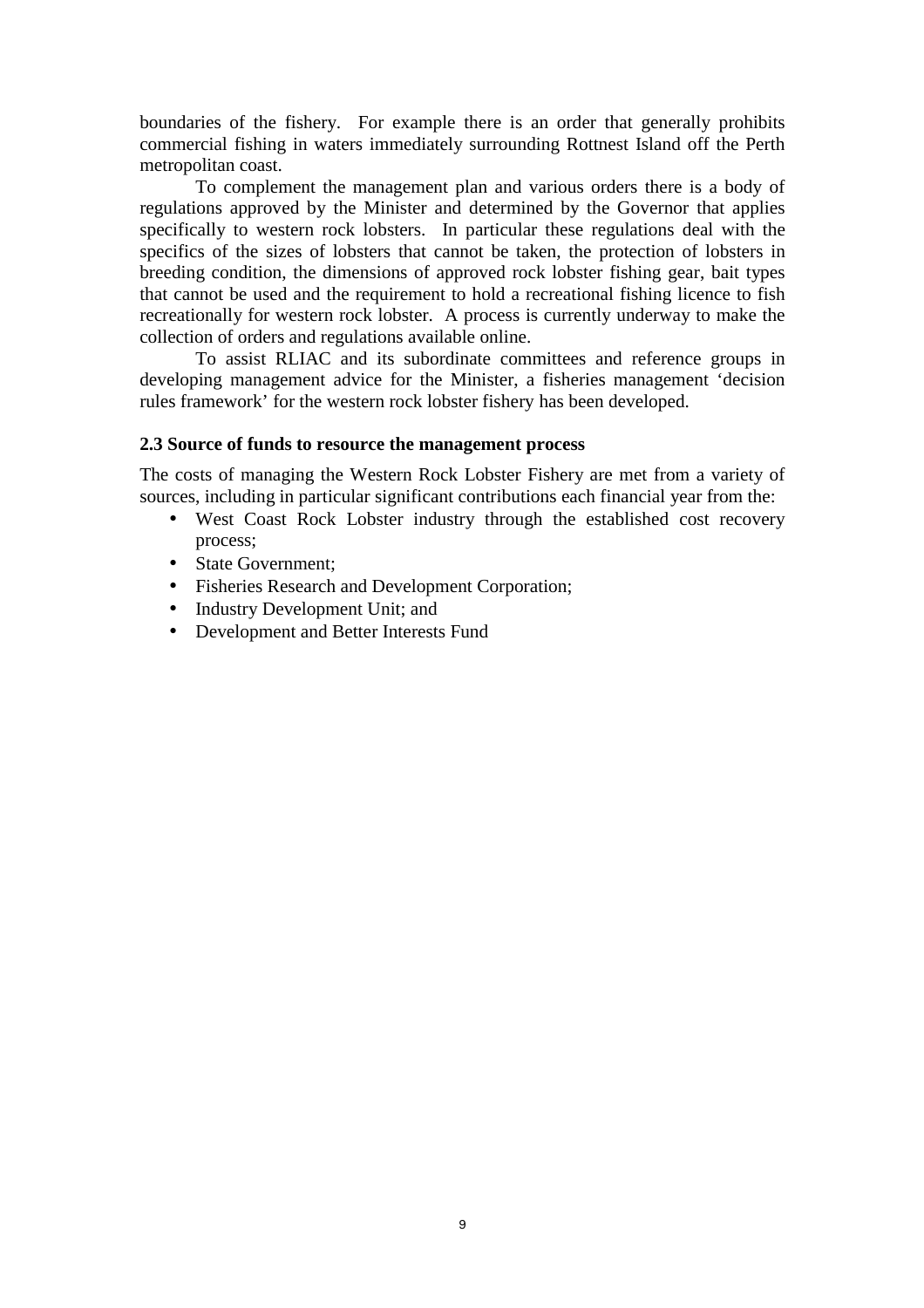## **SECTION 2. ECOLOGICALLY SUSTAINABLE DEVELOPMENT**

#### **Part 3. Overview of the ESD reporting process**

In Australia, the Ecologically Sustainable Development (ESD) reporting framework for fisheries was developed by the *Fisheries Research and Development Corporation ESD Subprogram*. This framework is outlined in a series of reports (including a "*How To" Guide*, Fletcher *et al.,* 2002; Fletcher 2005; Fletcher *et al*., 2005), which makes the completion of ESD reports as efficient and effective as possible. They are available from the subprogram website www.fisheries-esd.com.

 Four main processes are needed to complete an ESD report (see Figure 3.1 for summary)<sup>2</sup>. These include identifying issues; determining the importance of each of these issues using risk assessment; completing suitably detailed reports; and compiling sufficient background material to put these reports into context. Sections of the *Guide* outline in detail how to complete each of these major elements by providing detailed descriptions of the methodology, examples of outputs from case studies and, where necessary, the theoretical foundations of the methods.



**Figure 3.1. Summary of ESD framework processes. To undertake and ERA only steps one and two are completed.** 

The current study is an Ecological Risk Assessment (ERA) and does not cover the full ESD process. Consequently, only steps one and two were undertaken. They included the identification of issues and the analysis of the risk associated with each of these. These steps are outlined in detail in the Section 4. In addition to the role of this ERA in the ESD process it also is a key requirement in the ongoing Marine Stewardship Council (MSC) certification process.

#### **3.1 First Step - Identifying the Issues**

 $\overline{a}$ 

The first step in the ESD reporting process is to identify the issues relevant to the fishery being assessed. This step is equivalent to the 'hazard identification' process used in most risk assessment procedures. Essentially, stakeholders identify things of value in the system under consideration and specify how these values might be

 $2$  These elements are equivalent to completing many of the elements of a standard risk analysis process - see full description below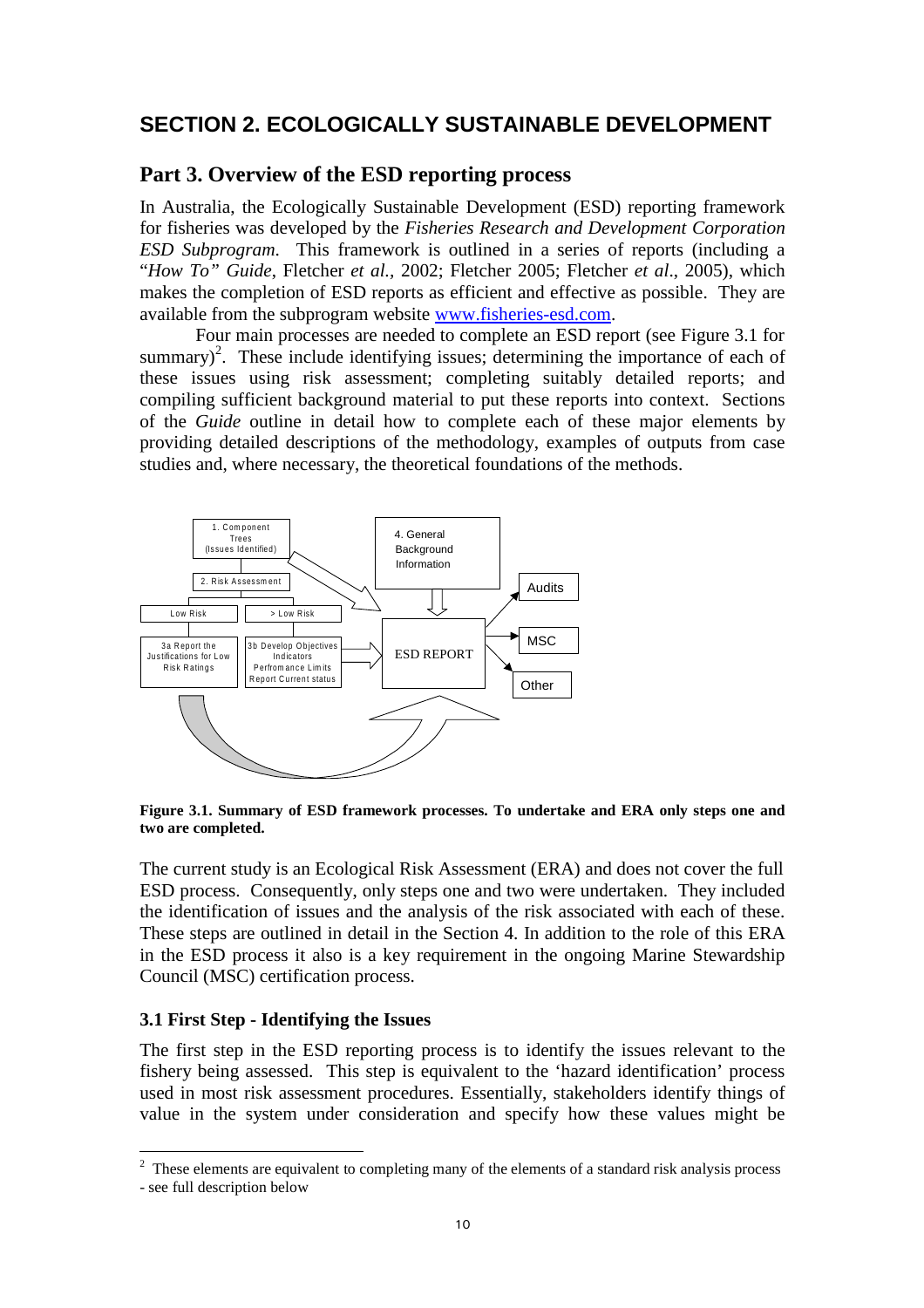affected by activities. It may be supported by structured elicitation processes, checklists of hazards, logic trees or other conceptual tools that assist participants to structure the logic of cause and effect for each of the hazards.

 For the ERA process for the western rock lobster, participants were assisted to identify the issues for the fishery through the use and modification of a set of "*generic component trees*" (see Figure 3.2 for an example). There is one *generic component tree* for each of the eight components of ESD (retained species, non-retained species, general ecosystem, indigenous issues, community and national wellbeing, impacts of the environment and governance). These generic component trees were used as a starting point. Each fishery may tailor them to suit individual circumstances, expanding some sub-components and collapsing or removing others, depending upon the fishing methods, areas of operation and the species involved.

 For example, the generic component tree for "*general ecosystem issues*" (Figure 3.2) covers major categories of possible effects on the biological community, and on air, water and substrate quality by fisheries.



**Figure 3.2. One of eight generic component trees (see Fletcher et al., 2002 for full details).** 

#### **3.2 Second Step – Setting Priorities Using Risk Assessment tools**

The generation of component trees for a fishery often results in a large number of issues being identified, the importance of which varies greatly. Consequently, in many cases it is be sensible to rank the issues so that the level of management actions and the details of the reports generated are aligned and are appropriate given the seriousness of the hazard.

 To determine the priority of issues and the appropriate level of response, the second step outlined in the *Guide* is to apply the Risk Assessment methodology. This operates by completing an assessment of the 'risk' associated with each of the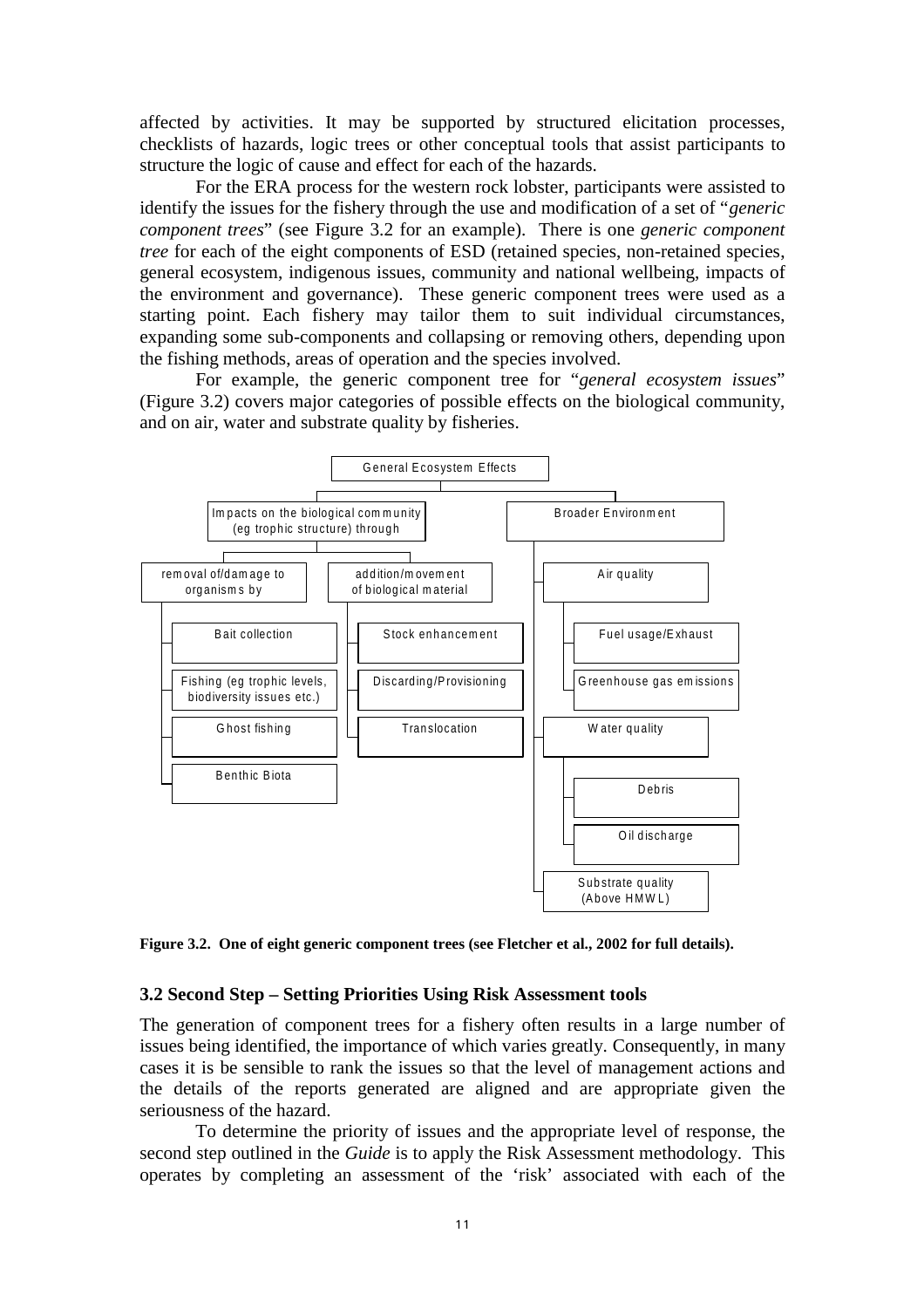identified issues. The Risk Analysis tool used in this ESD process is based on the AS/NZ Standard 4360, adapted for use within the fisheries context. It works by assigning a level of consequence - a level of impact ranging from negligible (eg, no measurable change) to catastrophic (eg, extinction of a species) - and a likelihood of this consequence occurring (from remote to likely) for each issue (hazard).

 From the combination of consequence and likelihood, an overall level of *risk* is generated (from negligible to severe). This *risk* can assist in deciding whether an issue requires specific management or not.

 To be of value for the ESD reporting process, it is not sufficient only to quote the levels of consequence and likelihood chosen and the subsequent risk ratings generated. In addition, appropriately detailed justifications for these levels and any related decisions are needed. The key element is that other parties who did not participate in generating the report need to be able to see the logic and assumptions behind the decisions.

Consequently, the major outputs from the ESD reporting process include the completion of appropriately detailed performance reports on each of the identified issues, including any justifications generated during the risk assessment process.

#### **3.3 Third Step - Performance Reports**

In general, two types of reports are completed on issues.

- 1. Where risks are considered to be acceptably low, typically specific management is not undertaken and the reports only need to justify this conclusion.
- 2. Where risks are high enough to warrant specific management actions, a full performance report that details all elements of the management system is required.

 If an issue requires specific management actions then the performance reports should use Table 1 as a guide. This was not done as part of the current project. The performance reports developed previously are described in Fletcher et al. (2005).

|    | <b>Performance Report Heading</b>          | <b>Description</b>                                   |
|----|--------------------------------------------|------------------------------------------------------|
| 1. | Rationale for Inclusion                    | Why is this considered an issue?                     |
| 2. | Operational Objective (plus justification) | What outcome are you trying to achieve and why?      |
| 3. | Indicator                                  | What are you going to use to measure<br>performance? |
| 4. | Performance Measure/Limit plus             | What levels define acceptable and unacceptable       |
|    | (justification)                            | performance and why?                                 |
| 5. | Data Requirements/Availability             | What monitoring programs are needed?                 |
| 6. | Evaluation                                 | What is the current performance of the fishery for   |
|    |                                            | this issue?                                          |
| 7. | <b>Robustness</b>                          | How robust is the indicator or the performance       |
|    |                                            | measure in assessing performance against the         |
|    |                                            | <i>objective?</i>                                    |
| 8. | <b>Fisheries Management Response</b>       |                                                      |
|    | - Current                                  | What management actions are used currently to        |
|    |                                            | achieve acceptable performance?                      |
|    | - Future                                   | What extra management is to be introduced?           |
|    | - Actions if Performance Limit is          | What will happen if the indicator suggests           |

| Table 1. Performance report guide for issues that require specific management. |  |
|--------------------------------------------------------------------------------|--|
|--------------------------------------------------------------------------------|--|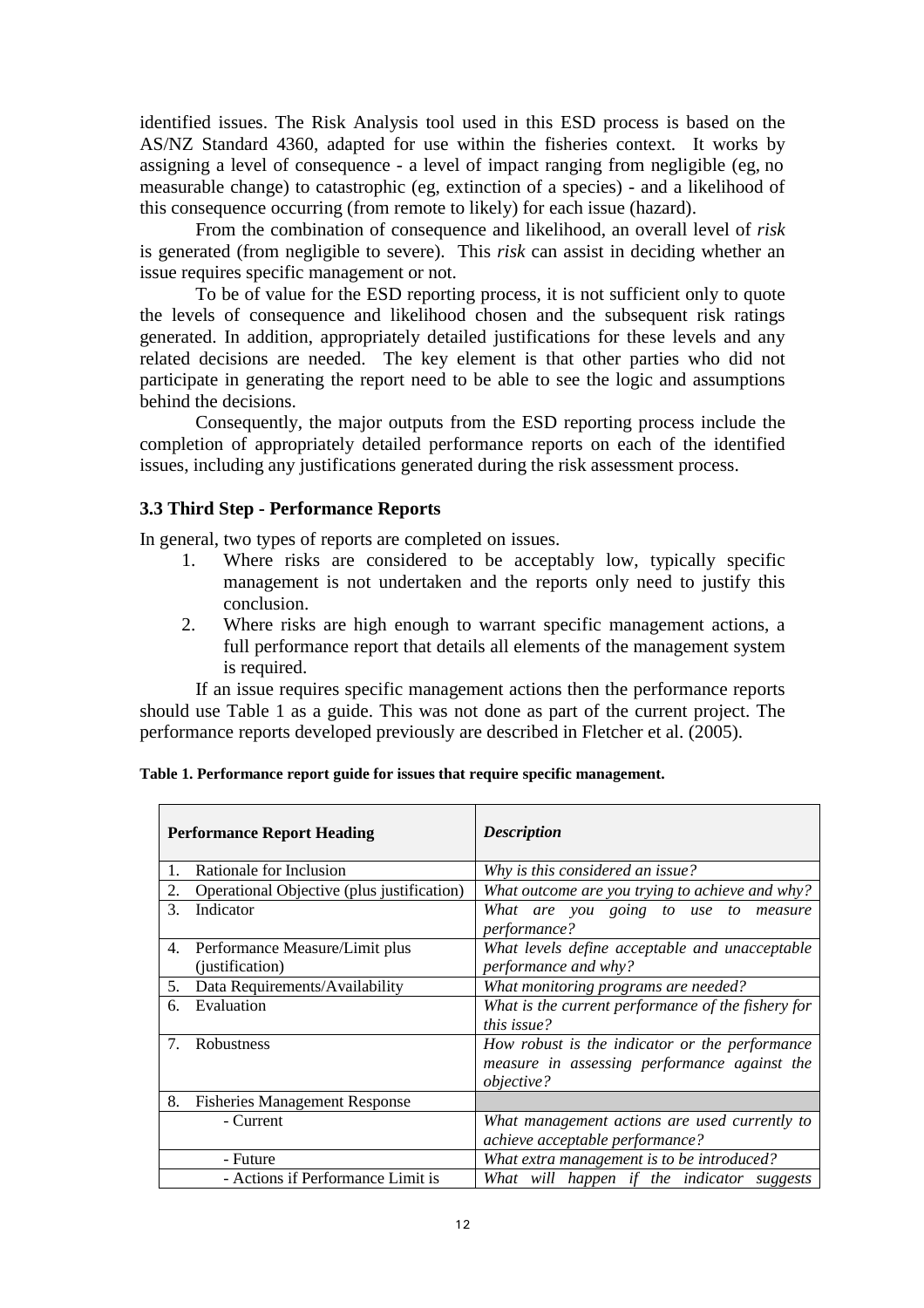| exceeded               | performance is not acceptable?                                                                                   |
|------------------------|------------------------------------------------------------------------------------------------------------------|
| 9. Comments and Action | Summarise what actions will happen in the<br>coming years                                                        |
| 10. External Drivers   | What factors, outside of the fisheries agency<br>control may affect performance against the<br><i>objective?</i> |

#### **3.4 Fourth Step – background material**

The provision of background material allows the other sections of the report to be placed in context. This material is also needed to complete the Risk Assessment process.

The material covered should include;

- the history of the fishery,
- where the fishery operates,
- the kind of fishing methods used,
- the major species, habitats and environment that could be affected, and
- summaries of the biological characteristics of the main species and habitats involved.

Like step 3, this step was not undertaken in the current project. Background material developed previously is provided in Fletcher et al. (2005). The descriptions in the *Guide* are detailed. The descriptions here are an overview of the process for those who require a general understanding. For those who take part in ESD reporting processes, it is recommended that the full documentation is obtained and referenced.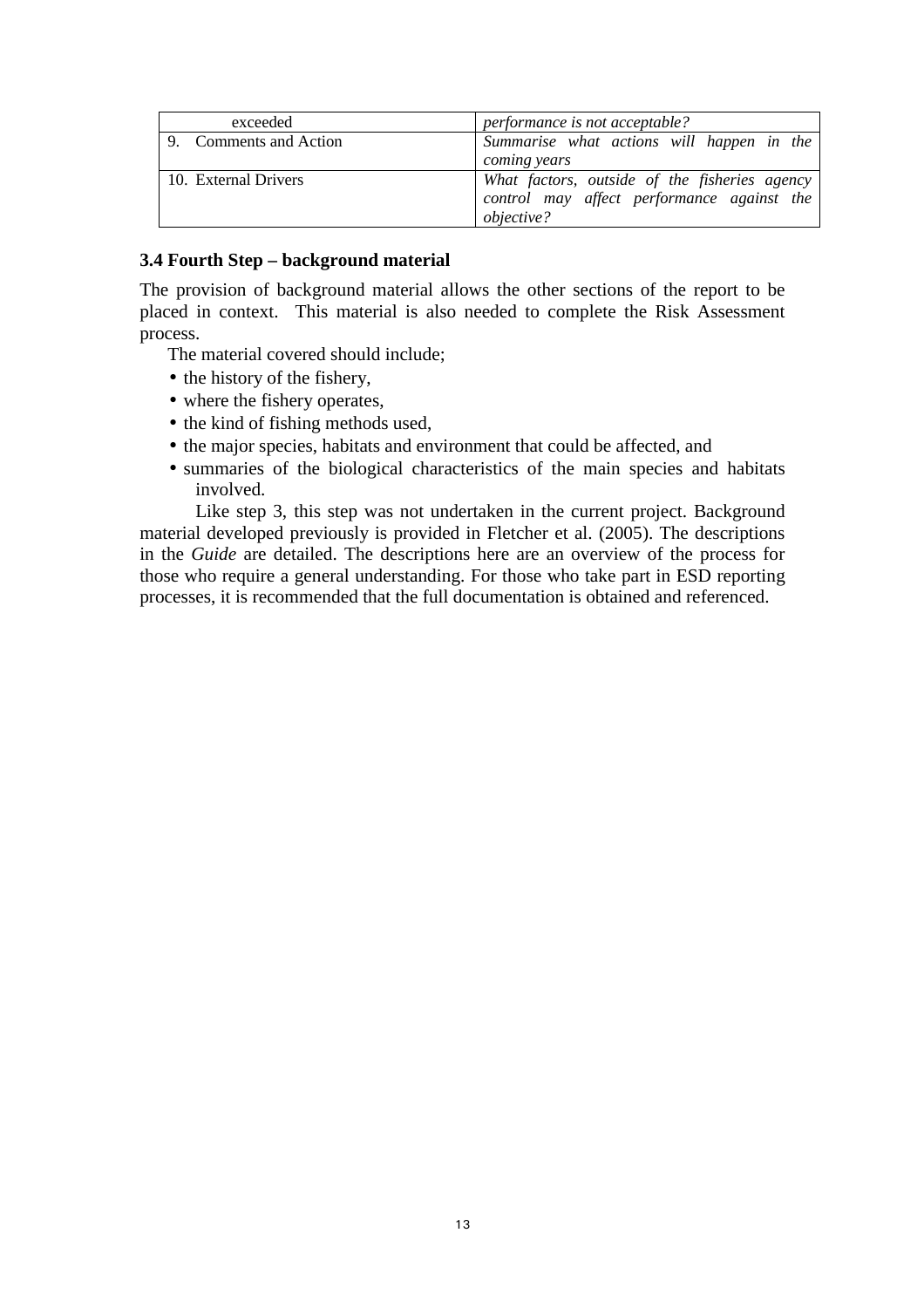#### **Part 4. Procedures used for Western Rock Lobster Risk Assessment**

(Extracted from *How to Guide* for ESD – Fletcher et al., 2002)

#### **4.1 Risk Analysis in the Fisheries Context**

| What is Risk?                                                                      |  |  |  |  |
|------------------------------------------------------------------------------------|--|--|--|--|
| "Risk is the chance of something happening that will have an impact on objectives" |  |  |  |  |
| $(AS/NZS 4360-1999)$ ".                                                            |  |  |  |  |

For a fisheries agency, 'risk' is the chance of something affecting the agency's performance against the objectives laid out in their relevant legislation. In contrast, for the commercial fishing industry, the term 'risk' generally relates to the potential impacts on their long-term profitability. For the general community, 'risk' could relate to a possible impact on their enjoyment<sup>3</sup> of the marine environment.

The aim for each of these groups is to ensure that the 'risk' of an unacceptable impact is kept to an acceptable level<sup>4</sup>.

 Thus, one of the first tasks is to determine whose objectives are being used to assess the risks. In general, where these assessments are being used to assess the management of a fishery, the objectives within the legislation of the management agency should be used.

 The calculation of a risk in the context of a fishery may be determined within a specified time frame (e.g. the life of the management plan, the generation time of the target species, the term of the current government) or 'for the foreseeable future'.

 The management of risk is useful in fisheries contexts because of the large number of potential issues and the impossibility of gaining a perfect understanding for any of these. The recent shift by many fisheries management committees to link their actions to the probability that stock assessment projections will meet agreed levels of performance is a good example of the application of techniques that acknowledge these uncertainties.

 While not all elements of fisheries management are able to use quantitative simulation modelling to predict the probabilities of performance given a set of proposed management arrangements, there is value in utilising these principles across all relevant issues. The methods outlined below, developed to support the ESD reporting framework, use a formal risk assessment process that is consistent with the Australian Standard AS/NZS 4360:1999 Risk Management and the companion paper on Environmental Risk Management – Principles and Process (HB 203:2000).

#### **4.2 The Risk Assessment Process**

#### **What is Risk Analysis?**

 $\overline{a}$ 

**"***Risk analysis involves consideration of the sources of risk, their consequences and the likelihood that those consequences may occur."*  AS/NZS 4360 – 1999

As stated above, the major objective for using a risk assessment technique is to assist in separating minor, acceptable risks from major, unacceptable risks. This assessment requires the determination of two factors for each issue – the potential consequence

<sup>&</sup>lt;sup>3</sup> Broader community values include non-extractive and non-direct uses.

<sup>&</sup>lt;sup>4</sup> In some cases there may be an opportunity to measure the chance of a beneficial outcome, particularly for social and economic issues.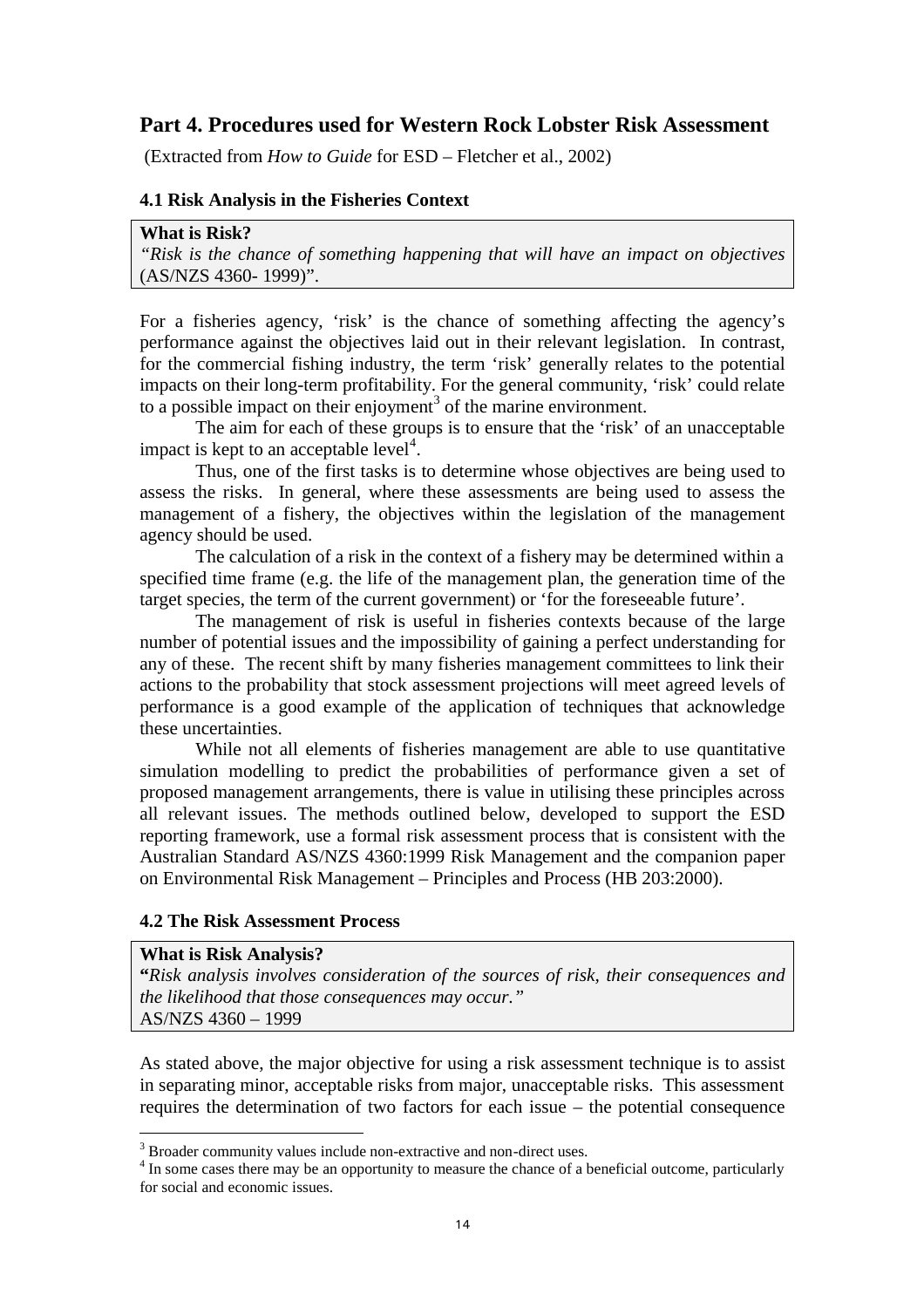arising from the activity on each sub-component, and the likelihood that this consequence will occur<sup>5</sup>.

The combination of the level of consequence and the likelihood of this consequence is used to produce an estimated level of risk associated with the particular hazardous event/issue in question.

 Determining the levels of consequence and likelihood should involve an assessment of the factors that may affect these criteria, evaluated in the context of existing control measures - management arrangements already in place. For example, in determining the risks from fishing for the spawning biomass of a species of prawn, a risk assessment would need to take into account the current management regime (such as whether there are any restrictions on boat numbers, closed seasons and areas, etc) in assigning the appropriate likelihood and consequence values.

 Typically, assessments result in very different values depending upon whether management is, or is not, included. Assessment *must* include current arrangements because the point of the exercise is to evaluate the acceptability of current management.

#### *Consequence*

The risk assessment began by assessing possible consequence levels for the issues. The criteria used to assign a level of consequence can be:

- *Qualitative* using a descriptive scale to represent the magnitude of potential consequences.
- *Semi-quantitative* in these cases, the qualitative scales are given values. Usually, these numbers are not an accurate reflection of the actual magnitude of the consequence. They are used to rank judgements against one another.
- *Quantitative* uses numerical values alone to assign the level.

In a qualitative system, the number of consequence levels generally varies between four and six. The lowest level of consequence is usually assigned a value of zero or one, reflecting a negligible consequence.

 At the other end of the spectrum, the highest category is usually a catastrophic/irreversible consequence. Ideally, consequence estimates are based on data or physical understanding of the system. Usually, however, the assessment of the potential consequence of a hazard is based upon the judgment of individuals or a group that collectively have sufficient expertise to provide credible assessments. Expert judgement was used for most of the assessments in this analysis.

#### *Likelihood*

 $\overline{a}$ 

The likelihood of the consequence occurring within a specified time-frame is then assigned to one of a number of levels. Most systems use between four and six categories, varying from 'remote' to 'highly likely' or 'certain'. In doing so, participants consider the likelihood of the 'hazardous' *event* (i.e. the consequence) actually occurring, *not* the likelihood of the activity occurring. As with the consequence tables, the likelihood assessment may be based on qualitative categories or quantitative probabilities, depending upon the level of detail required for the analysis and the data available.

<sup>&</sup>lt;sup>5</sup> Consequence and likelihood are sometimes described as impact and probability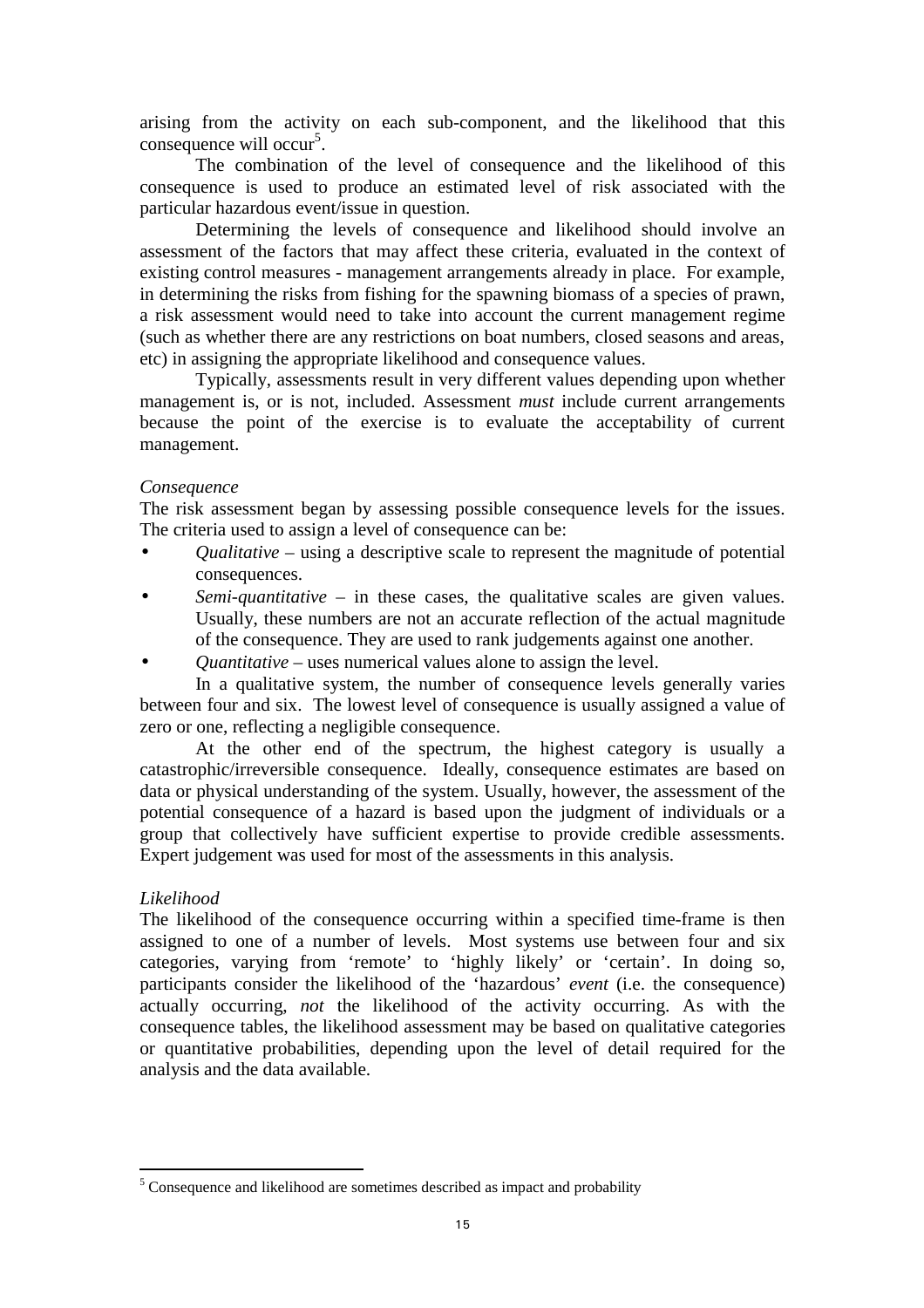#### *Risk*

The overall risk level for each hazard is generally calculated as the product of the consequence and likelihood levels  $(Risk = Consequence x Likelihood)$ . Each issue can be assigned a *Risk Ranking* from this product, called the *Risk Value*, depending upon where the product (consequence x likelihood) falls within one of a number of predetermined categories.

 In the *Guide* and in this application, as in AS/NZS 4360, five levels of risk were used: 'Extreme', 'High', 'Moderate', 'Low' and 'Negligible'.

 The cut-off values between the Risk Rating levels, and the management actions that flow from the different rankings, may be: "*based on operational, technical, financial, legal, social, humanitarian or other criteria" (AS/NZS 4360)*. In particular, the outputs of the risk analysis should correspond to the types of risks present and the outcomes that would be expected to occur.

The cut-offs are essentially social judgements about the acceptability of risks. In this application, in the first and second workshops, participants were asked to specify threshold values representing cut-offs between the qualitative risk categories, with a particular focus on the boundary between low and moderate risks. The thresholds were revisited a number of times in the stakeholder (workshop 1) and expert workshops (workshop 2; see below). The other thresholds used in the assessments described below comply with the boundaries used in the first risk assessment.

#### **4.3 Scope of Assessments**

Risk assessment can be undertaken at a number of different levels of sophistication and detail. The level chosen greatly affects the complexity and cost. Qualitative assessments are usually the least expensive, while quantitative are generally the most expensive.

#### *Sophistication*

The use of qualitative criteria for assigning consequence and likelihood is, according to AS/NZS 4360, common as an initial screening activity to identify risks that require more detailed analyses. This is the purpose for which the risk assessment process is being used in this ESD Reporting Framework.

Therefore, the assessment used qualitative tables that were developed to assign levels of consequence and likelihood in the fisheries context. For some issues, the initial qualitative assessments will be followed by more detailed semi-quantitative or fully quantitative assessments, management responses, collection of additional field data or on-going monitoring.

#### *Detail*

Assessments may range from the very broad (e.g. impacts of the entire fishery on an ecosystem) to assessments of risks at micro-levels (e.g. rates of compliance for abalone bag limits in a single management zone).

 This assessment used a relatively high level approach, evaluating the risk to each issue of 'having a fishery', thereby integrating many elements into each estimate of risk.

 If the assessment of a risk for an issue was low, it was unnecessary to complete a finer scale assessment. However, if an overall level of risk was high enough for specific management to be required, a second-phase risk assessment may be necessary to identify the relative risks associated with each of the specific elements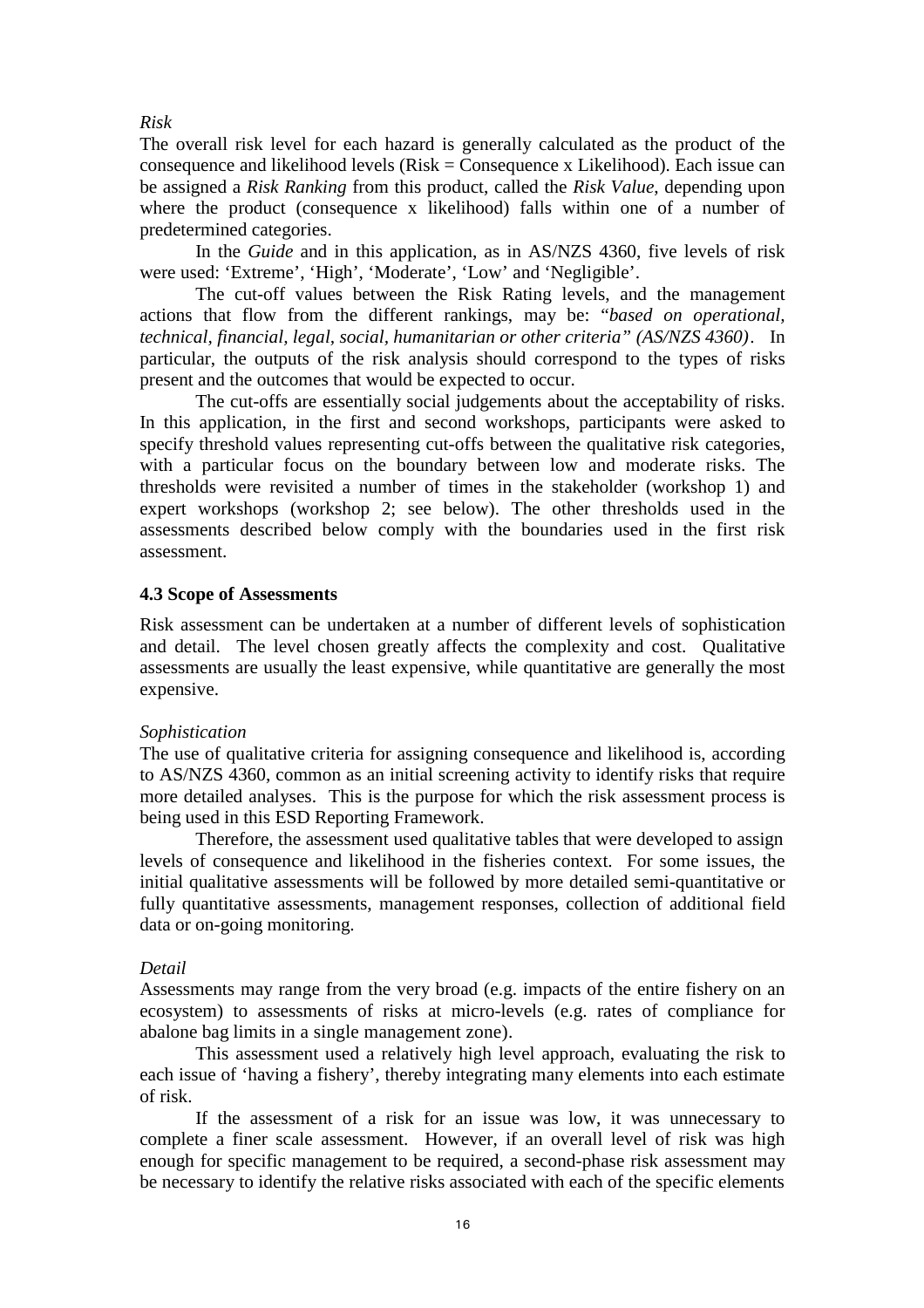that led to the overall rating. Usually, this is based on some degree of disaggregation of the risk and the development of more detailed conceptual models for terms, ecological processes and activities.

 Finer scale analyses assist in the development of appropriate management actions. Several more detailed assessments were needed to complete the ESD component reports for the western rock lobster fishery.

*Scale* 

 $\overline{a}$ 

Risk assessment depends upon the clarity and applicability of the consequence and likelihood tables used to classify each of the issues. As part of the first risk assessment, this fishery developed suitable tables by adapting those used for environmental impacts. They included descriptions of levels of consequence to assist participants to determine the appropriate scale to assess each issue.

 For target and non-target species, the consequence of being caught was assessed on the scale of the population of the species affected, rather than at the individual of level organisms. Similarly, possible ecosystem impacts were assessed at the level of the whole ecosystem, or the entire extent of the habitat, rather than at the level of individual patches.

#### **4.4 Consequence Tables**

The methodology recommended in the *Guide* developed for the fishery in the first risk assessment was used as a first stage filtering process. Therefore, only qualitative criteria<sup>6</sup> were developed for the consequence and likelihood tables. Several types of consequence tables (Table 4.1) were needed because the variety of issues - and the possible outcomes - differed both amongst the different component trees and, in some cases, within the same component tree.

| Level            | General                                                                                                                                             |
|------------------|-----------------------------------------------------------------------------------------------------------------------------------------------------|
| Negligible (0)   | Very insignificant impacts. Unlikely to be even measurable at the scale of<br>the stock/ecosystem/community against natural background variability. |
| Minor (1)        | Possibly detectable but minimal or acceptable impact on structure/function<br>or dynamics.                                                          |
| Moderate (2)     | Maximum appropriate/acceptable level of impact (e.g. full exploitation rate<br>for a target species)                                                |
| Severe (3)       | Wider and longer term impacts (e.g. recruitment overfishing)                                                                                        |
| Major (4)        | Very serious impacts with relatively long time frames likely to be needed to<br>restore conditions to acceptable levels                             |
| Catastrophic (5) | Widespread and permanent/irreversible damage or loss (e.g. extinctions)                                                                             |

**Table 4.1. The General Consequence Table for use in ecological risk assessments related to fishing (adapted to specific issues).** 

<sup>&</sup>lt;sup>6</sup> It is envisaged that this may develop into a semi-quantitative procedure over the coming years as information accumulates on probabilities and consequences that relate to the qualitative categories.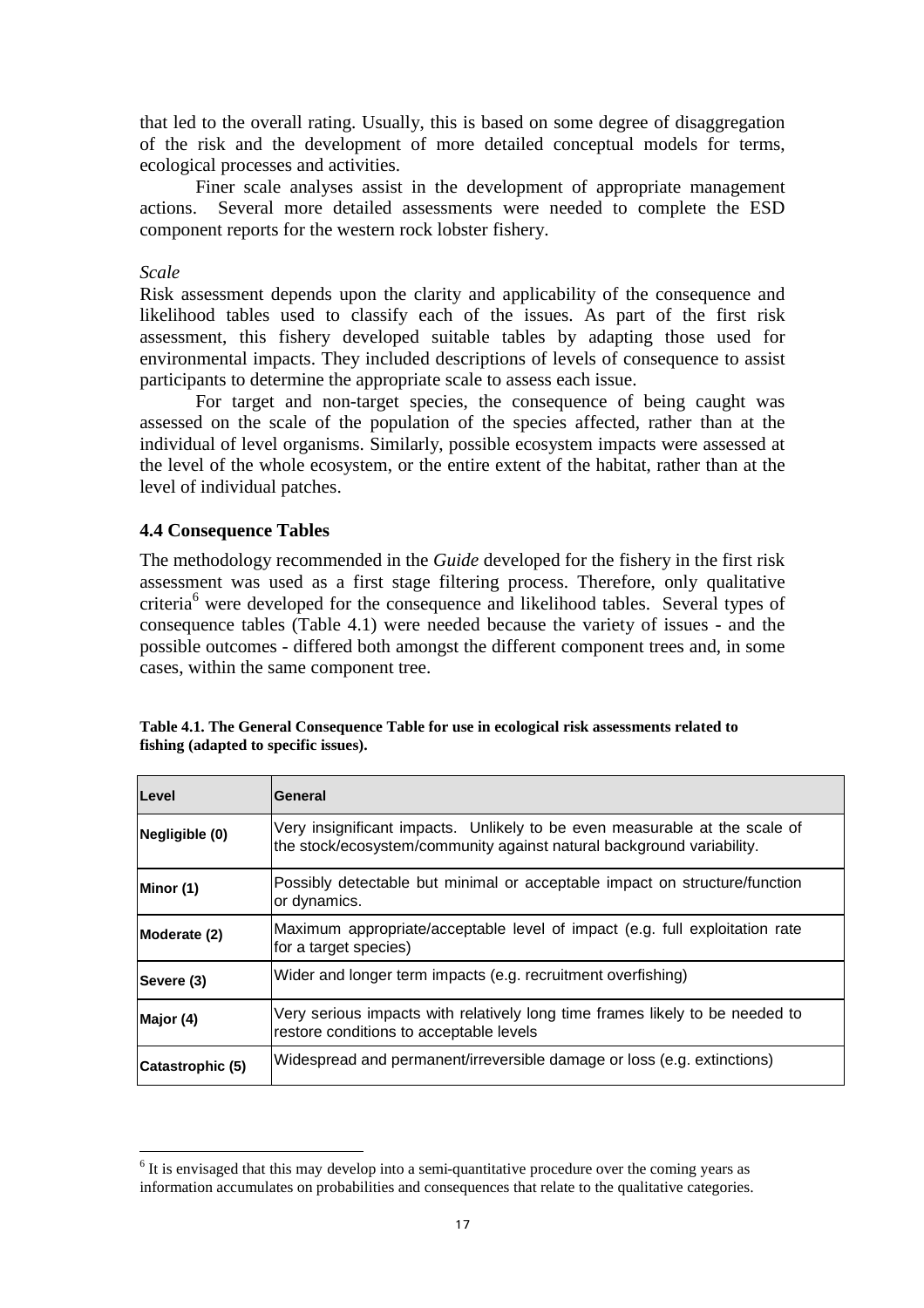Thus, a series of Consequence Tables, each with six levels of impact ranging from negligible to catastrophic, were used to cover:

- 1. General (described below);
- 2. Target species/major non-retained species;
- 3. By-product/minor non-retained species;
- 4. Protected Species (a category under both State and Commonwealth environmental Acts);
- 5. Habitat issues; and
- 6. Ecosystem/trophic level effects.

Five more-detailed Consequence Tables are described in full below.

#### **4.5 Likelihood Table**

The Likelihood Table has qualitative criteria that range from 'remote' to 'likely' (Table 4.2).

| Level                                                           | <b>Descriptor</b>                              |
|-----------------------------------------------------------------|------------------------------------------------|
| Likely (6)                                                      | It is expected to occur                        |
| Occasional (5)                                                  | May occur                                      |
| Possible (4)                                                    | Some evidence to suggest this is possible here |
| Unlikely (3)<br>Uncommon, but has been known to occur elsewhere |                                                |
| Rare (2)                                                        | May occur in exceptional circumstances         |
| Remote (1)                                                      | Never heard of, but not impossible             |

#### **Table 4.2. Likelihood Definitions**

#### **4.6 Risk Rating Table**

The matrix shown in Table 4.3 shows the resultant risk values, based upon the calculation of the Consequence x Likelihood  $(0-30)$ . These risk values have been separated into five risk ranking categories (see Table 4.4 for separation points) from 'negligible' risk to 'extreme' risk.

Usually, only issues of sufficient risk or priority (i.e. 'moderate', 'high' or 'extreme' risk) require a full performance report. This includes all those issues that require specific management actions.

For the negligible and low risk issues, full performance reports are not needed. Nevertheless, a necessary element of the ESD Reporting framework is to document the rationale for classifying issues in these categories. These form part of this report, so that stakeholders can see why these issues were accorded these ratings (and potentially supply additional or alternative information to affect subsequent assessments).

#### **Output from the Risk Assessment**

*The risk assessment includes the scores generated during the assessment process together with appropriate documentation/justification for the categories selected.*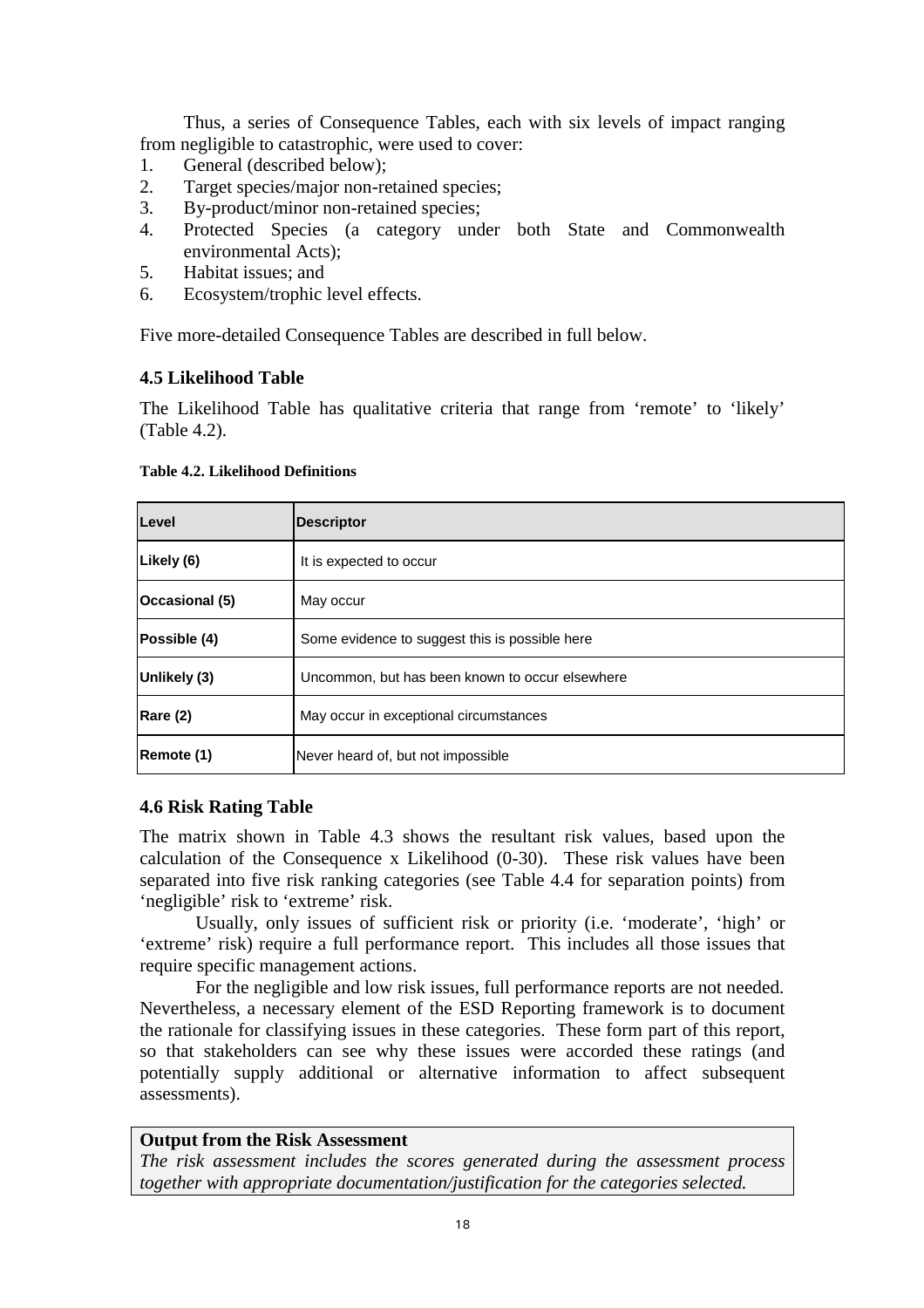|                 | <b>Consequence</b> |                   |              |                   |               |                 |                     |
|-----------------|--------------------|-------------------|--------------|-------------------|---------------|-----------------|---------------------|
|                 |                    | <b>Negligible</b> | <b>Minor</b> | <b>Moderate</b>   | <b>Severe</b> | <b>Major</b>    | <b>Catastrophic</b> |
| Likelihood      |                    | 10                |              | 2                 | 3             | 4               | 5                   |
| Remote          |                    | $\overline{0}$    |              | 2                 | З             | 14              | 5                   |
| Rare            | 2 0                |                   |              | 14                | 6             | 18              | 10                  |
| <b>Unlikely</b> | 3 0                |                   | 3            | 6                 | 9             | 12 <sup>°</sup> | 15                  |
| Possible        | 4 0                |                   | 14           | $\bf{8}$          | $12\,$        | 16              | 20                  |
| Occasional 5 0  |                    |                   | 5            | 10                | 15            | 20              | 25                  |
| Likely          | 6 0                |                   | 6            | $12 \overline{ }$ | 18            | 24              | 30                  |

**Table 4.3. Risk Matrix – numbers in cells indicate risk value, the colours/shades indicate risk rankings (see Table 4.4 for details)** 

**Table 4.4. Risk Rankings and Outcomes** 

| <b>Risk</b><br><b>Rankings</b> | <b>Risk</b><br>Values | <b>Management Response</b>                               | <b>Reporting Requirements</b>  |
|--------------------------------|-----------------------|----------------------------------------------------------|--------------------------------|
| <b>Negligible</b>              |                       | Nil                                                      | Short Justification Only       |
| Low                            | 1-6                   | None Specific                                            | Full Justification needed.     |
| <b>Moderate</b>                | $7-12$                | Specific Management<br>Needed.                           | Full Performance Report        |
| <b>High</b>                    | $13 - 18$             | Possible increases to<br>management activities<br>needed | <b>Full Performance Report</b> |
| <b>Extreme</b>                 | >18                   | Likely additional<br>management activities<br>needed     | Full Performance Report        |

The level of justification required depends on the risk level assigned to an issue. If a full performance report is not needed, this means that no specific management actions will be taken. If management actions are necessary, performance reports will be required to assess the performance of this management.

 Finally, for issues that are rated as either 'high' or (especially) 'extreme' risk, the report will outline additional management measures (in addition to those already being applied) or acquisition of further information to more accurately quantify and manage the risks. These suggested outcomes are summarized in Table 4.4.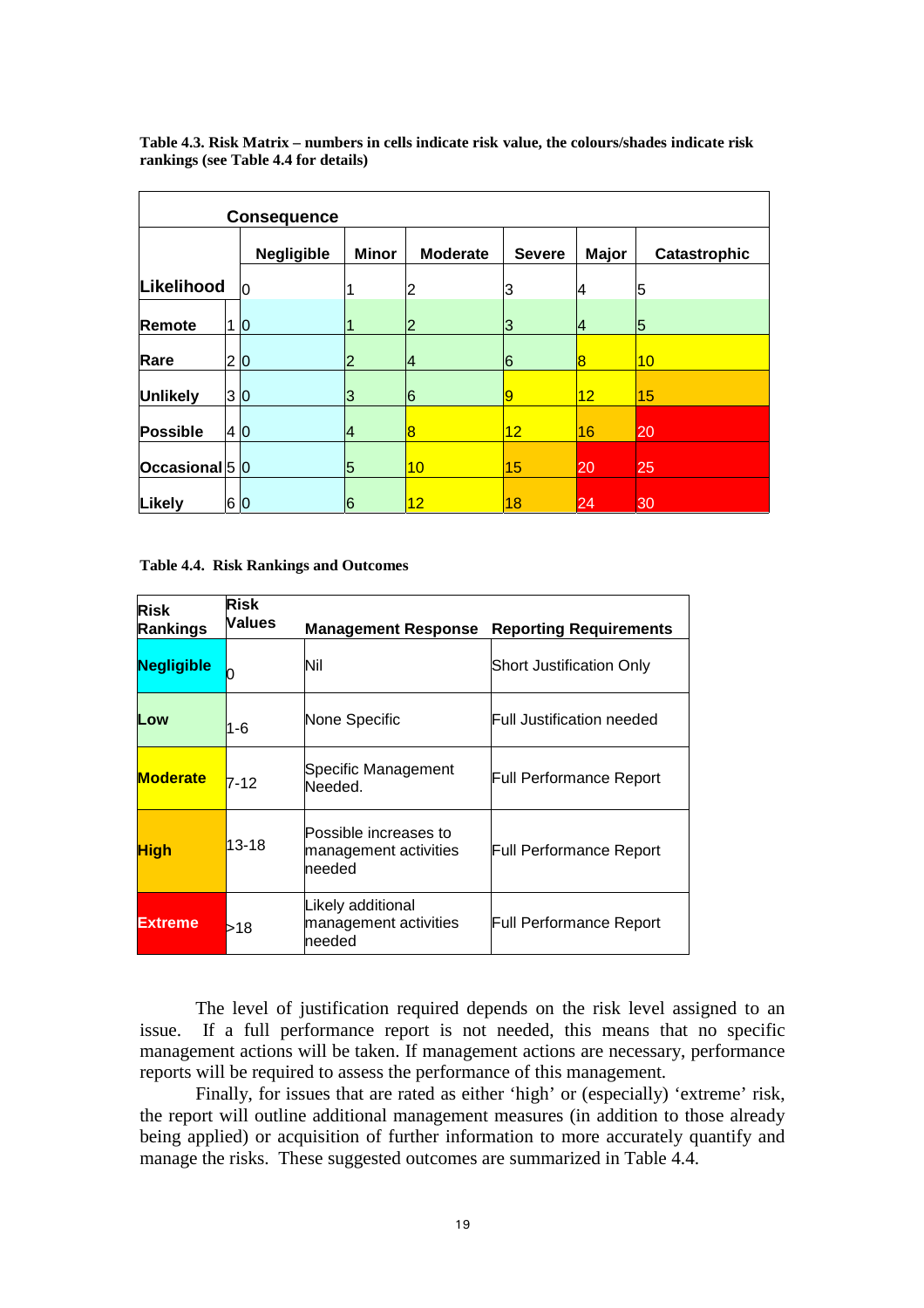#### **4.7 Detailed Consequence Tables**

The six detailed Consequence Tables were designed to assist in rating the issues. Most of the tables cover environmental issues because of the current priority to deal with them (i.e. to meet the Environment Australia requirements for *Environment Protection and Biodiversity Conservation Act 1999* assessments).

 The criteria within each level of the tables are qualitative, based on the general table presented above, although in one instance (the Habitat Table), suggestions are provided for quantitative thresholds.

To assess the ecological impacts, the assessments were completed at the level of the relevant local population (unit stock), habitats, and ecosystems within the local bioregion - not at the levels individuals or 'patches'.

The consequences were scaled appropriately - from virtually 'nil' through to 'widespread' and 'irreversible'.

 Several issues involve both social and ecological dimensions. The workshops (see below) endeavoured to focus exclusively on ecological issues. In two cases, the groups assessed the social dimension of an issue, to clearly differentiate it from the ecological context. Such social/political and other non-ecological issues are likely to be just as important as ecological processes and may affect the priority of an issue. In both cases, the groups provided separate assessments of ecological and social consequences.

In assessing the retained species, it was clear that there needed to be separate Consequence Tables for target species and by-product species. In contrast, the categories for major non-retained species were identical to those of target species because both were needed to assess the impacts of fishing on fish populations, so the same Consequence Table applied to both.

 The 'Protected Species' (not threatened species) table was generated because the community expects a 'higher' level of protection for many of the species in this category than for other species.

 Ecosystem issues generally fall into two categories - those that may affect the habitat in a direct fashion and those that may impact on ecosystem function indirectly. Hence two tables were used.

 No tables were generated for the broader environmental impacts (which include impacts on air quality and water quality) because these issues were subject to other legislation and regulatory standards.

For the social and economic components, methods to determine relative levels of social dependence and sensitivity to change are available from the Bureau of Rural Sciences (using ABS statistics). These values could be used to identify towns/communities/regions at significant risk following changes to management arrangements. However, these considerations were beyond the scope of this ecological risk assessment.

The risk was assessed at the level of the species or the ecoregion, depending on the issue. The qualitative table describes the potential consequences that may occur to the species due to fishing. This extends from virtually no impact to complete extinction.

 The target stock of most fisheries will probably experience at least a moderate level of consequence resulting from objectives to fully harvest species but not overfish them. For those stocks in which there is a chance that recruitmentoverfishing may occur, a higher consequence level may be warranted. For example, abalone fisheries often have values in the 'severe' to 'major' categories, depending upon the effectiveness of management controls and compliance because they are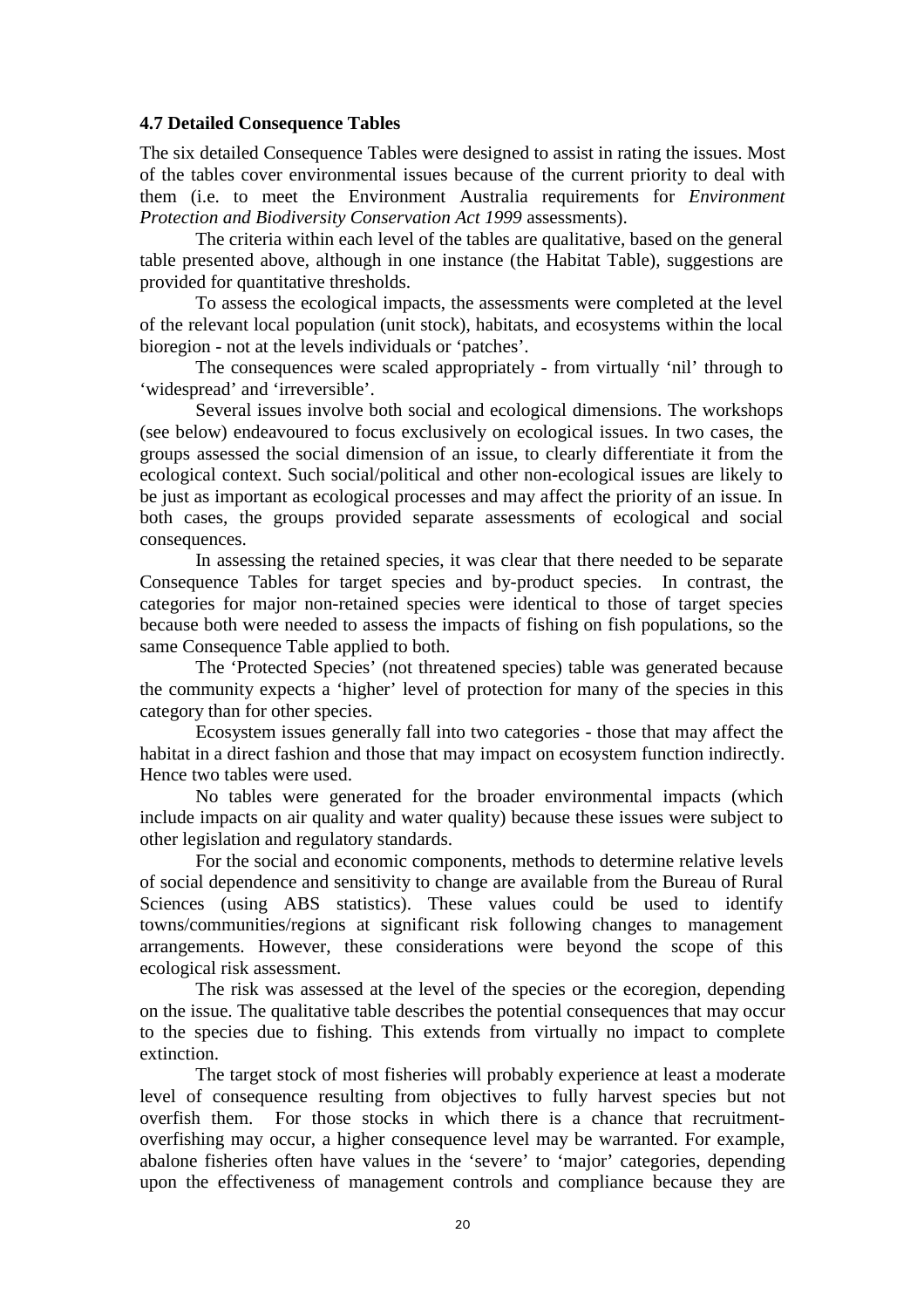especially prone to overfishing. Other species, such as prawns, have more robust dynamics.

#### *Retained Species (Primary)*

In assessing the risk of the fishery, the risk assessment integrated the following elements (which themselves may have a number of more detailed factors);

- the removals, by all sectors (i.e. commercial fishing, recreational fishing, indigenous, illegal and discards),
- species biological characteristics/dynamics that make it susceptible to fishing,
- the current knowledge and understanding available on these issues (including distribution versus area fished),
- current management arrangements their effectiveness and problems.

| Level            | Ecological (Retained: target/Non-retained: major)                                                                                                                                              |
|------------------|------------------------------------------------------------------------------------------------------------------------------------------------------------------------------------------------|
| Negligible (0)   | Insignificant impacts to populations. Unlikely to be measurable<br>against background variability for this population.                                                                         |
| Minor (1)        | Possibly detectable, but minimal or acceptable impact on<br>population size and none on dynamics.                                                                                              |
| Moderate (2)     | Full exploitation rate, but long-term recruitment/dynamics not<br>adversely impacted.                                                                                                          |
| Severe (3)       | Affecting recruitment levels of stocks/or their capacity to<br>increase.                                                                                                                       |
| Major (4)        | Likely to cause local extinctions, if continued in longer term (i.e.<br>probably requiring listing of species in an appropriate category of<br>the endangered species list (eg IUCN category). |
| Catastrophic (5) | Local extinctions are imminent/immediate                                                                                                                                                       |

Table 4.5. Consequence categories for the Major Retained/Non-Retained Species

#### *Retained Species (By-Product)*

These issues were assessed at the level of locally reproducing populations. The species relevant to this table are those in the by-product branches of the component trees or minor elements of the non-retained species, where there may not be a large amount of data. Consequence levels above the moderate level were assessed separately using Table 4.5 or by the collection of more information to determine if a lower consequence value was valid.

Assessing the risk of the fishery for each component integrated;

- only the species affected by the fishery,
- the relative impact of this fishery compared to the distribution of the species and other impacts on the stocks,
- the biological characteristics and dynamics of the species captured,
- the current knowledge and understanding of these issues and current management arrangements.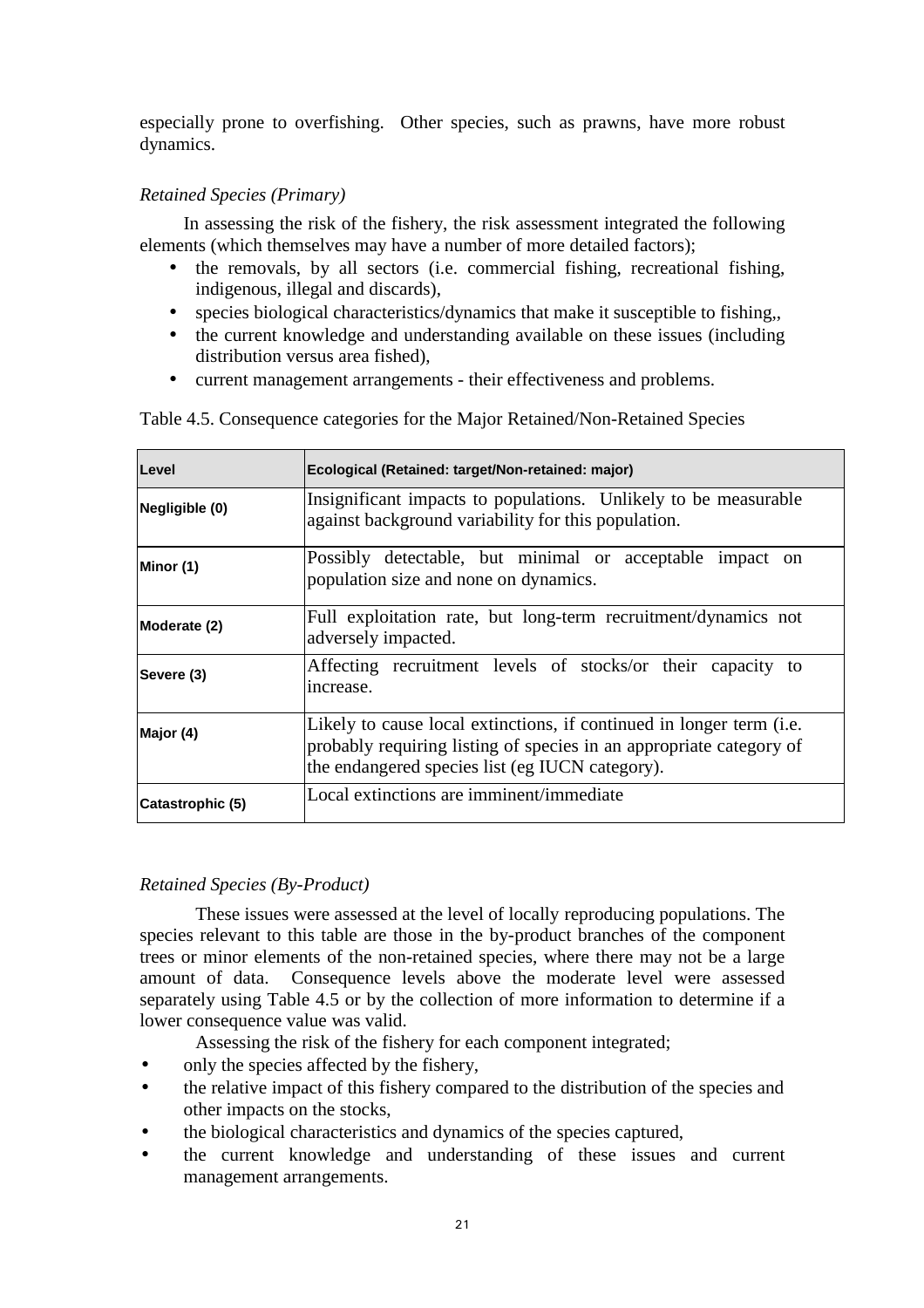**Table 4.6. Consequence categories for the By-Product Species/Minor Non-retained species.** 

| Level                                                                                                                                                                                                    | Ecological (RETAINED: By-product/Non-retained: other)                                                                                            |  |  |
|----------------------------------------------------------------------------------------------------------------------------------------------------------------------------------------------------------|--------------------------------------------------------------------------------------------------------------------------------------------------|--|--|
| Negligible (0)                                                                                                                                                                                           | Area where fishing occurs is negligible compared to where the<br>relevant stock of the species resides $(< 1\%)$                                 |  |  |
| Take in this fishery is small $(< 10\%)$ , compared to total take by all<br>Minor (1)<br>fisheries and these species are covered explicitly elsewhere by<br>management prescriptions and/or legislation. |                                                                                                                                                  |  |  |
|                                                                                                                                                                                                          | Take and area of capture by this fishery is small, compared to<br>known area of distribution $(< 20\%$ ).                                        |  |  |
| Moderate (2)                                                                                                                                                                                             | Relative area of, or susceptibility to capture is suspected to be less<br>than 50% and species do not have vulnerable life history traits.       |  |  |
| Severe (3)                                                                                                                                                                                               | No information is available on the relative area or susceptibility to<br>capture or on the vulnerability of life history traits of this species. |  |  |
|                                                                                                                                                                                                          | Relative levels of capture/susceptibility suspected/known to be<br>greater than 50% and species should be examined explicitly.                   |  |  |
| Major (4)                                                                                                                                                                                                | Once a consequence reaches this point it should be examined using<br>Table 4.5.                                                                  |  |  |
| Catastrophic (5)                                                                                                                                                                                         | (See Table 4.5).                                                                                                                                 |  |  |

#### *Protected Species*

**Table 4.7. Consequence levels for the impact of the fishery on protected species.** 

| Level            | <b>Ecological</b>                                    |
|------------------|------------------------------------------------------|
| Negligible (0)   | Almost none are impacted.                            |
| Minor (1)        | Some are impacted but there is no impact on stock    |
| Moderate (2)     | Levels of impact are at the maximum acceptable level |
| Severe (3)       | Same as target species                               |
| Major (4)        | Same as target species                               |
| Catastrophic (5) | Same as target species                               |

Protected species were assessed at the level of a locally reproducing population. This table was generated because the criteria for assessing the impact on protected species are more stringent than those for other species and ecological elements.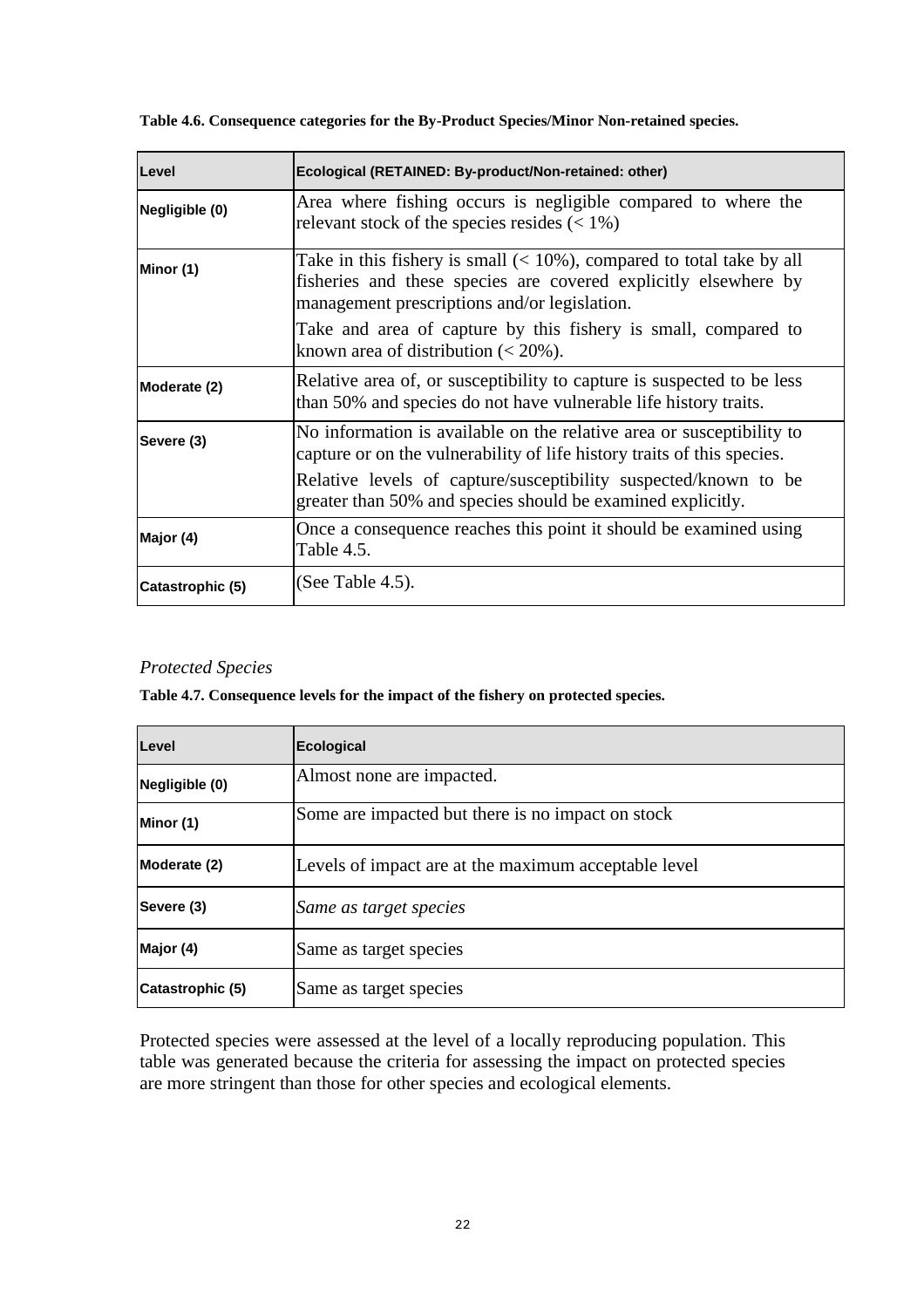#### *Habitat Issues*

**Table 4.8. Consequence levels for the impacts of fishing on habitats. The Table includes quantitative thresholds that were interpreted differently for three levels of susceptibility of habitat – standard, fragile, critical.** 

| Level            | <b>Ecological (HABITAT)</b>                                                                                                                                                                                                                                                                                                                                 |  |  |
|------------------|-------------------------------------------------------------------------------------------------------------------------------------------------------------------------------------------------------------------------------------------------------------------------------------------------------------------------------------------------------------|--|--|
| Negligible (0)   | Insignificant impacts to habitat or populations - probably not<br>measurable. Activity only occurs in very small areas of the habitat,<br>or the impact on the habitats from the activity is unlikely to be<br>measurable against background variability                                                                                                    |  |  |
|                  | (For example, activities that affect $<< 1\%$ of area of habitat or if<br>operating on a larger area, have virtually no direct impact)                                                                                                                                                                                                                      |  |  |
| Minor (1)        | Measurable impacts on habitat(s) but these are very localised<br>compared to total habitat area.                                                                                                                                                                                                                                                            |  |  |
|                  | (For example, impacts affecting $\langle 5\% \rangle$ of the area of habitat)                                                                                                                                                                                                                                                                               |  |  |
| Moderate (2)     | There are likely to be more widespread impacts on the habitat but<br>the levels are still acceptable given the area affected, the types of<br>impact occurring and the recovery capacity of the habitat                                                                                                                                                     |  |  |
|                  | (For example, impact on non-fragile habitats may be up to $50\%$ -<br>but for more fragile habitats, the percentage area affected may<br>need to be $<$ 20% and for critical habitats $<$ 5%)                                                                                                                                                               |  |  |
| Severe (3)       | The level of impact on habitats may be larger than is sensible to<br>ensure that the habitat will not be able to recover adequately, or it<br>will result in substantial loss of function.<br>(For example, the activity makes a significant impact in the area<br>affected and $> 25$ - 50 of habitat is being affected; for critical<br>habitats $<$ 10%) |  |  |
| Major (4)        | Habitat is affected which may endanger its long-term survival and<br>result in severe changes to ecosystem function.                                                                                                                                                                                                                                        |  |  |
|                  | (For example, it may equate to $70$ - 90% of the habitat being<br>affected or removed by the activity; for more fragile habitats $>$<br>30% and for critical habitats 10-20%)                                                                                                                                                                               |  |  |
| Catastrophic (5) | Effectively the entire habitat is in danger of being affected in a<br>major way/removed.<br>(For example, $> 90\%$ of the habitat area being affected; for fragile                                                                                                                                                                                          |  |  |
|                  | areas > 50% and for critical habitats > $30\%$ ).                                                                                                                                                                                                                                                                                                           |  |  |

Habitat (attached species – e.g. seagrass/coral) was assessed at the regional habitat level, equivalent to the entire habitat occupied by the exploited stock.

Assessments of the acceptability of impacts relied on an inverse relationship between the level of potential impact on a habitat and the relative extent of the habitat over which the activity occurs. For example, the extent over which dredging, a relatively destructive form of fishing, was considered to be acceptable was much smaller than that for less destructive methods such as line fishing.

 Determining an acceptable level of loss or disruption to habitat involved examining the impacts on the dynamics of the species, as well as the indirect impacts of the species reliant on the habitat. Some habitats were considered to be more fragile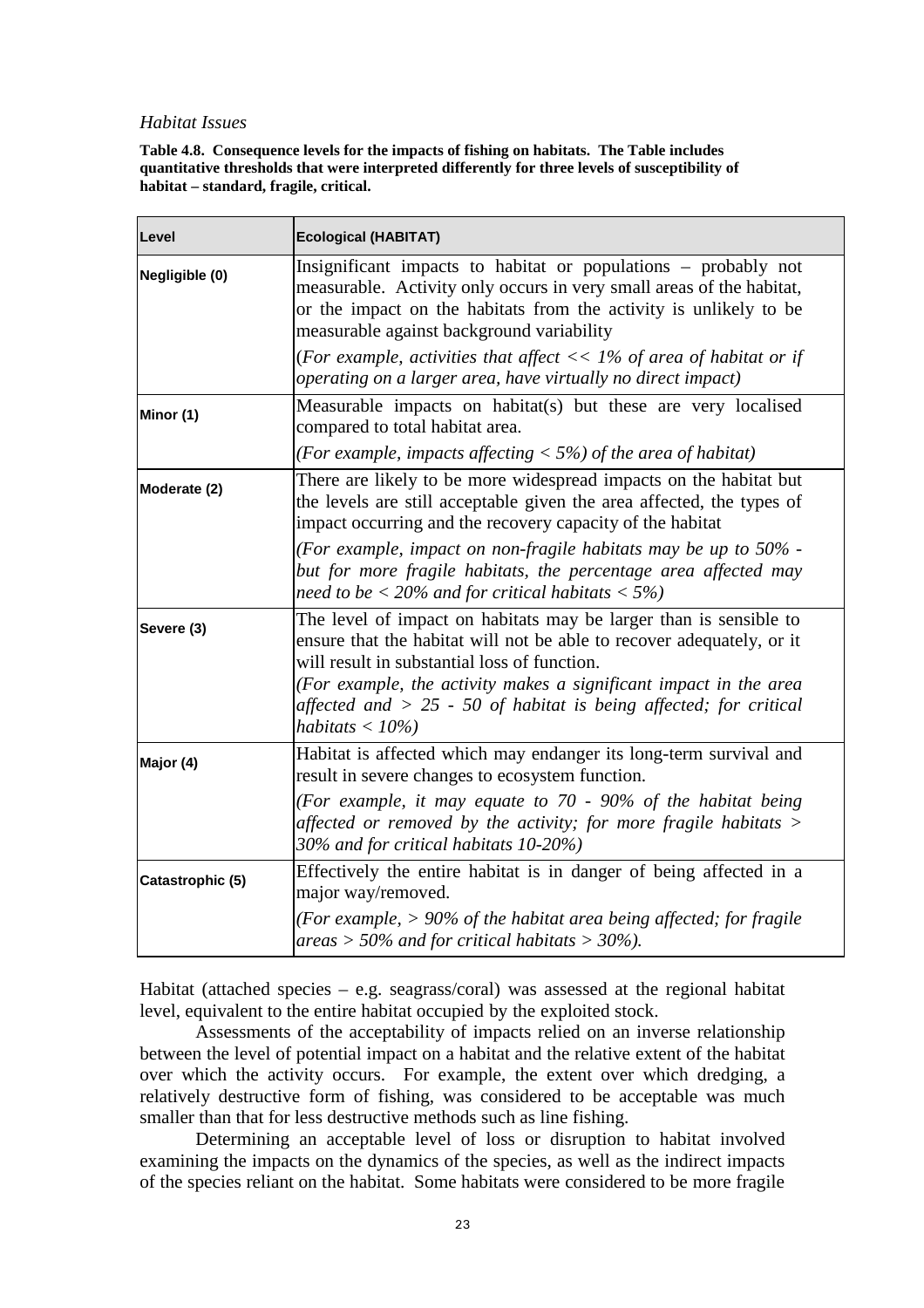than others, which affected the levels of disturbance they were judged to be capable of withstanding sustainably. Furthermore, some habitats perform important functions such as juvenile fish habitats and these considerations were included in the determination of the levels of acceptable disturbance for each region/activity. Thus the table uses three categories of susceptibility – standard, fragile and critical – to cover these differences.

#### *Ecosystem Issues*

| Level            | <b>Ecological (ECOSYSTEM)</b>                                                                                                                                                                                                                        |  |  |  |  |
|------------------|------------------------------------------------------------------------------------------------------------------------------------------------------------------------------------------------------------------------------------------------------|--|--|--|--|
| Negligible (0)   | General - Insignificant impacts on habitat or populations, unlikely to be<br>measurable against background variability<br>Ecosystem: interactions may be occurring but it is unlikely that there<br>would be any change outside of natural variation |  |  |  |  |
| Minor (1)        | Ecosystem: Captured species do not play a keystone role – only minor<br>changes in relative abundance of other constituents.                                                                                                                         |  |  |  |  |
| Moderate (2)     | Ecosystem: measurable changes to the ecosystem components without<br>there being a major change in function (no loss of components).                                                                                                                 |  |  |  |  |
| Severe (3)       | Ecosystem: Ecosystem function altered measurably and some function<br>or components are locally missing/declining/increasing outside of<br>historical range and/or allowed/facilitated new species to appear.<br>Recovery measured in years.         |  |  |  |  |
| Major (4)        | Ecosystem: A major change to ecosystem structure and function<br>(different dynamics now occur with different species/groups now the<br>major targets of capture). Recovery measured in years to decades.                                            |  |  |  |  |
| Catastrophic (5) | Ecosystem: Total collapse of ecosystem processes. Long-term<br>recovery period may be greater than decades.                                                                                                                                          |  |  |  |  |

|  |  |  | Table 4.9. Consequence levels for the impact of a fishery on the general ecosystem/trophic levels. |  |
|--|--|--|----------------------------------------------------------------------------------------------------|--|
|  |  |  |                                                                                                    |  |

The indirect impacts due to flow-on effects of food chain interactions were assessed at the regional/bioregional level. Thus, this assessment was not completed for the area where the fishery operates, unless this was the entire extent of a community/bioregion.

 It was difficult to estimate the changes to ecosystem and food chain dynamics from the removal of prey/predators. The qualitative criteria presented in the table are functionally equivalent to the criteria generated for a species – i.e. from no measurable impacts through to extinction.

 Unlike the impacts on target species or even impacts on habitats, documented examples of ecosystem effects are fewer and more varied. In general, flow-on, trophic-related effects occur *after* the collapse of the target or non-target stock(s).

 The only circumstances where trophic-related effects may occur before a collapse are those where the target stock plays a keystone role in the ecosystem – either as a 'predator'– (e.g. sea otters, urchins and macroalgae – leading to either kelp beds or barren grounds, depending upon whether sea otters are present or not), or is the sole prey of a predator. This assessment aimed to evaluate the role of rock lobsters and the broader ecological consequences of their removal.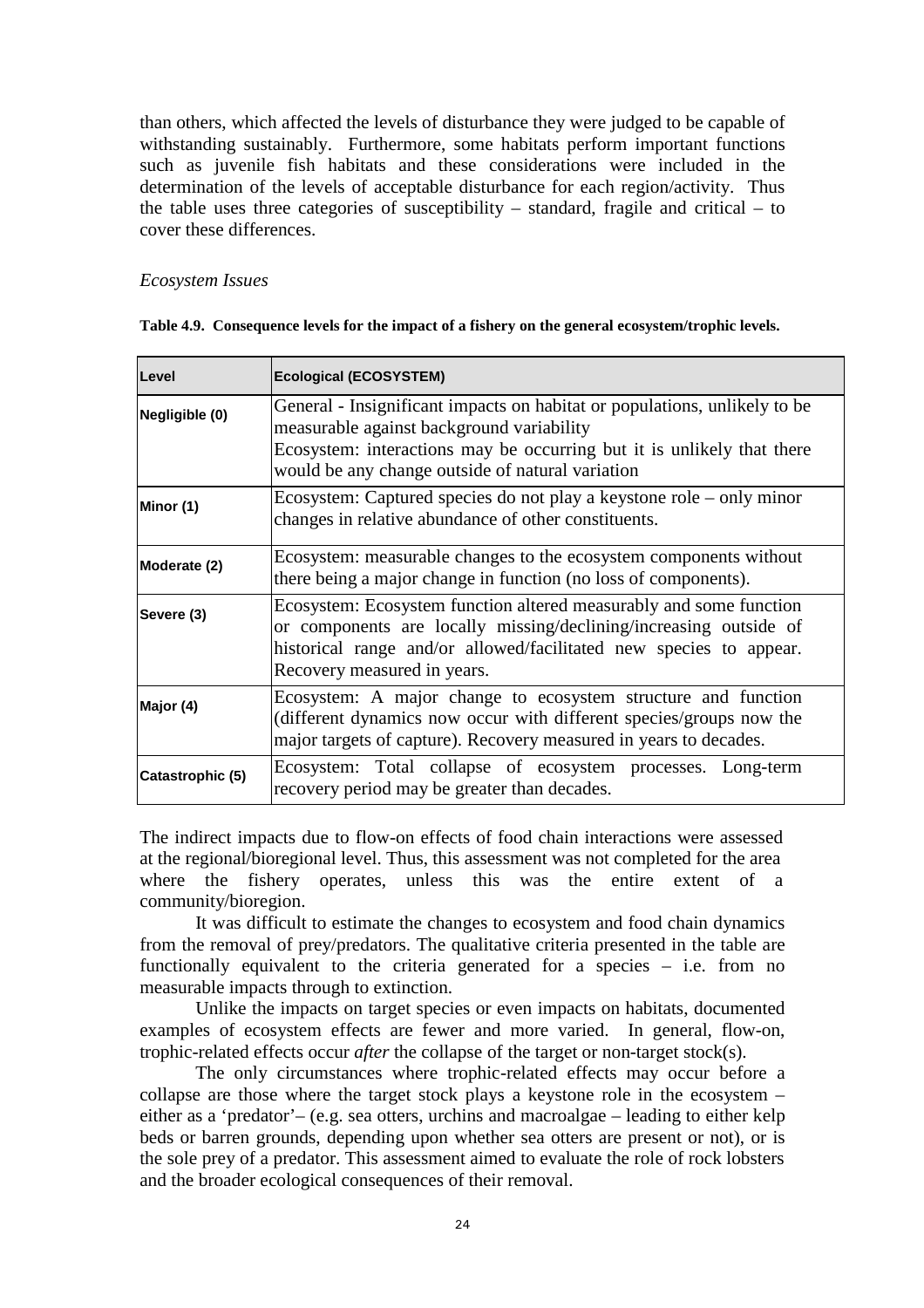## **Part 5. Modifications to the Guide**

This section outlines the specific procedures used in the current western Rock Lobster Risk Assessment (RLRA). The general techniques used to complete this ERA are described in the "*How To Guide*" (Fletcher et al., 2002)<sup>7</sup> and Fletcher (2005) and are outlined in Part 4 above. However, there are some additional processes and modifications used here based on a review of the CSIRO/AFMA ERA process and Burgman (2005).

The CSIRO/AFMA process (Hobday et al. 2003) emphasises treatment of risks in a tiered analytical process. The first tier of analysis is applied to all candidate hazards, typically involving qualitative judgments of selected experts, with low transparency, repeatability and precision. Any hazards that represent an appreciable or potentially unacceptable risk may be subjected to more 'sophisticated' analyses, perhaps involving a mix of qualitative and quantitative methods in which qualitative aspects are included only after careful attention to the quality and support of evidence. More 'sophisticated' (quantitative, objective, transparent and third party reproducible) methods may be applied in a third tier of analysis, for hazards that represent serious risks and for which management intervention options may require careful exploration.Hobday et al. (2003) suggested that to achieve consistency and adequacy in ecological risk assessments, the system requires categorization of available risk assessment methods and development of criteria (i.e. stopping rules) for the level of sophistication required by a particular assessment.

 The ERA methods used for this report varied somewhat from Fletcher et al. (2002) to highlightthe tiered nature of the process. In this analysis, the protocol applied two tiers of analysis explicitly and adopted a precautionary approach in moving from tier one to tier two. Initially, unstructured brainstorming was used in addition to the existing comprehensive checklist of hazards that had been generated in the previous ERA process. . If all experts and stakeholders agreed that a hazard represented a low or negligible risk, there was no further examination of the hazard. This approach equates to the first tier of the analysis suggested in the CSIRO / AFMA process in that it relied on qualitative judgments of selected experts and stakeholders, with untested transparency, repeatability and precision. The approach was precautionary in the sense that hazards were examined more carefully unless all participants agreed that this was not necessary.

The second tier involved developing influence diagrams for the subset of the potentially most serious hazards, and compiling background information and supporting data and distributing it to the expert group for all other hazards for which at least one participant expressed concern (i.e., that the hazard may be greater than a low risk). Thus, this step involved a mix of qualitative and quantitative methods in which qualitative aspects are included after consideration by experts of the quality and support of evidence. The rule for moving from the first to the second tier was explicit, but subjective: that at least one participant thought it worthwhile to do so.

The ERA applied here presents the full spectrum of expert opinions about each hazard, allowing managers to provide a range of responses from data acquisition, to further analysis, to more detailed modelling or management intervention. Some of the hazards were explored with more detailed quantitative models, although the rules for applying more detailed analyses were not explicit. It may be worthwhile in future

 $\overline{a}$ 

 $<sup>7</sup>$  which is available in full from the website  $\frac{www.fisheries-esd.com}{www.fisheries-esd.com}$  but the relevant sections are</sup> appended here with permission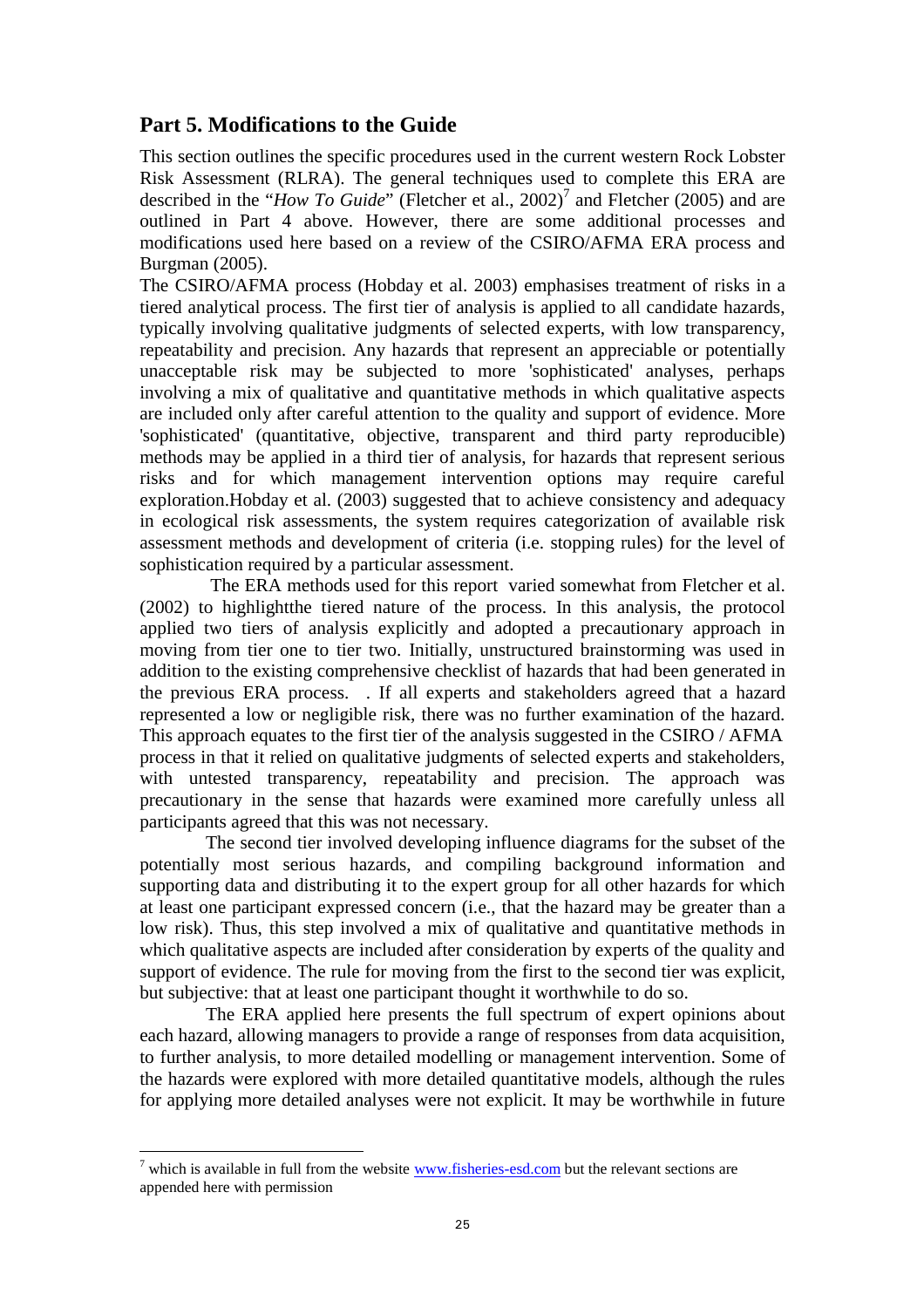applications of the ERA process to be explicit about the nature and motivation for more detailed evaluations of hazards.

The ERA process for the rock lobster fishery was broken into two steps. The first was a stakeholder workshop that focused on the identification and description of values and hazards with some prioritisation. The second step was an expert-based workshop (that stakeholders were invited to attend). The purpose of the second step was to assess formally hazards identified in the stakeholder workshop, to assess risks already identified through the previous ERA process and to identify and assess any hazards not covered elsewhere. Attendees at the stakeholder workshop held on 21 Jan 2005 can be found in Appendix 1 of this report, and the attendees along with their affiliations and fields of expertise can be found in Appendix 2.

 This fishery has the advantage of having already conducted an ERA, and therefore already had a list of hazards ready to be considered and assessed anew. Even so, the risk assessment should not be constrained by existing lists because there may be new hazards, hazards that have changed in their nature or hazards may have been overlooked in the previous assessment.

 To avoid becoming constrained by the existing checklist of hazards, the first stakeholder workshop was designed to identify as many hazards as possible without reference to the existing list. The component trees were used to prompt thinking and to explore links between hazards.

The full lists of potential hazards identified by stakeholders and identified through the previous risk assessment process are provided below. Each hazard is cross referenced to a description and its risks are assessed.

#### **5.1 During the Meetings**

#### *Facilitation and hazard identification*

In the first stakeholder-based meeting and the second expert-based meeting, the participants used unstructured brainstorming to scope potential environmental hazards associated with the fishery. Then, component trees developed for the rock lobster fishery in 2000 were re-examined to determine if any further issues required assessment that were not identified in the original exercise.

Having identified numerous potential hazards, the stakeholders identified their top 10 and developed conceptual models (also known as influence diagrams) for several of them to clearly describe the nature of the potential hazard and to communicate clearly their thinking to the people involved in the subsequent, formal risk assessment. The participants drafted influence diagrams in small groups and presented them to the larger group for discussion and revision. Participants undertook a preliminary risk ranking exercise, assigning likelihoods and consequences to some of the hazards, and discussing the implications of values for the boundary between low and moderate hazards.

Other hazards identified for which a component tree was not developed have been described in text. Participants in the ERA workshops were free to add ideas about new or overlooked hazards at any point in the process.

*Re-examination of previously identified risks* 

The rationales for determining the risks from the previous risk assessment were made available to participants for examination. This included whether the level of understanding of the issue had altered, in terms of newly collected information, reinterpretation of old information or the discovery of previously unknown information.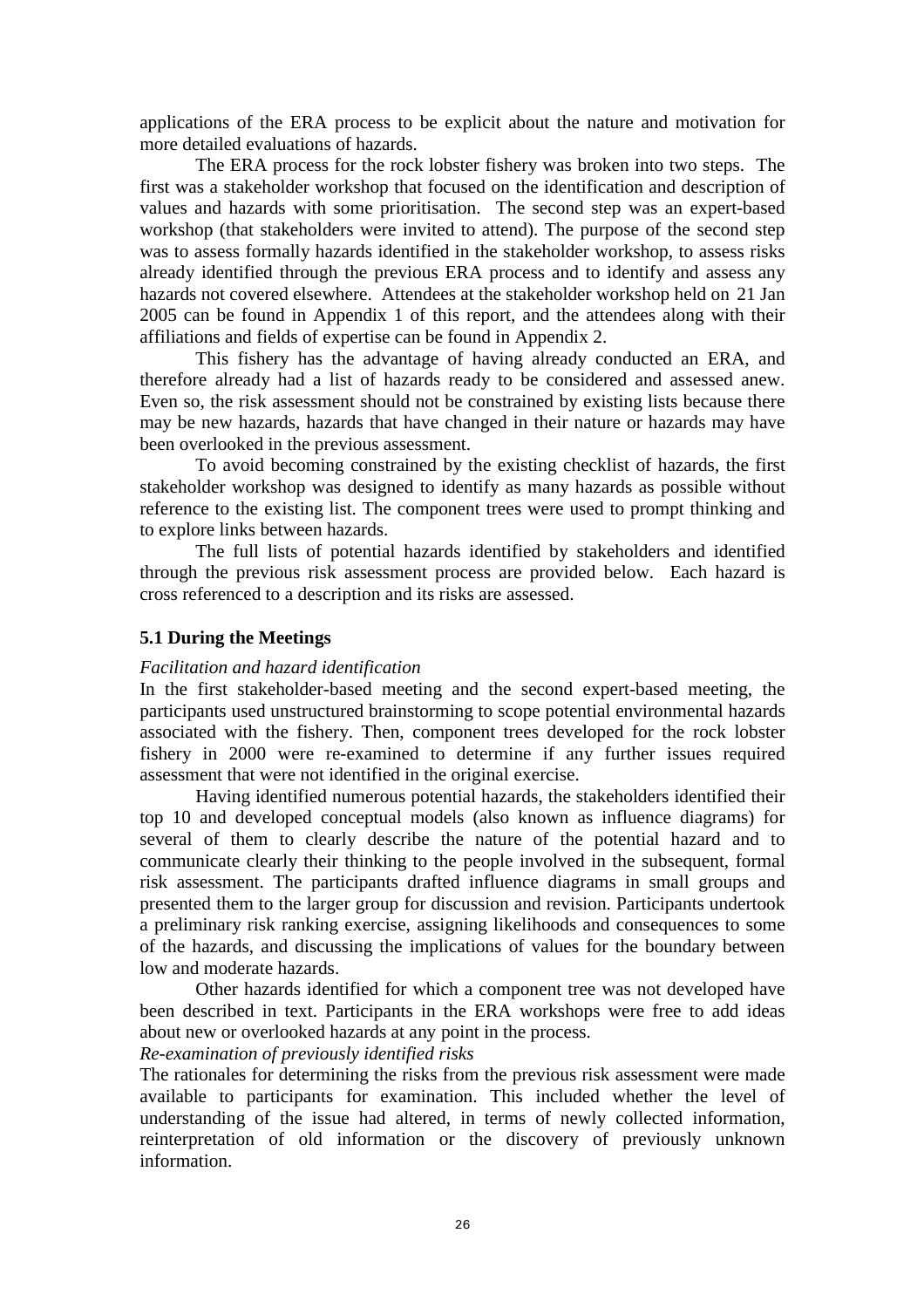Changes in management actions that may have reduced or increased risks were discussed. If there were changes, new risk rating scores were generated. If there were no changes in either of these categories, in general the risk scores and the ranks of different hazards remained the same.

#### *Risk outcomes*

Risks were rated using the standard processes outlined below. Whilst achieving a consensus at the meeting on the appropriate risk scores is preferable, differences of opinion arise inevitably. Alternative opinions were recorded, including the individuals who gave alternative opinions. The primary reasons for their judgements were also recorded, where provided. The different groups/individuals were asked to provide information or rationalisations to justify their positions. The median value for the group was used as the consensus position, although maxima and minima played a role in interpreting the group attitudes to risks.

#### **5.2 After the Meetings**

Participants in the first meeting were sent the material recorded at the meeting as confirmation of the outcomes. Participants in the second meeting were sent the material recorded at the first meeting as part of the background information. Individuals/groups who participated in the second meeting and who provided input that affected the scores were requested to provide justifications for their assertions, particularly where they had assigned relatively high or low scores.

 When all the material had been collated, the draft ERA was circulated to all participants for comment and re-evaluation of scores. Any outlying values were highlighted and the people who made them were asked to consider their judgements, in the light of the collective judgement of the group, and to provide justification for their position if they felt that it was warranted.

 Comments from participants were received and incorporated. The results outlined below summarise the assessments at the end of the process.

The final ERA will include the comments from external reviews and any responses to these comments in an appendix.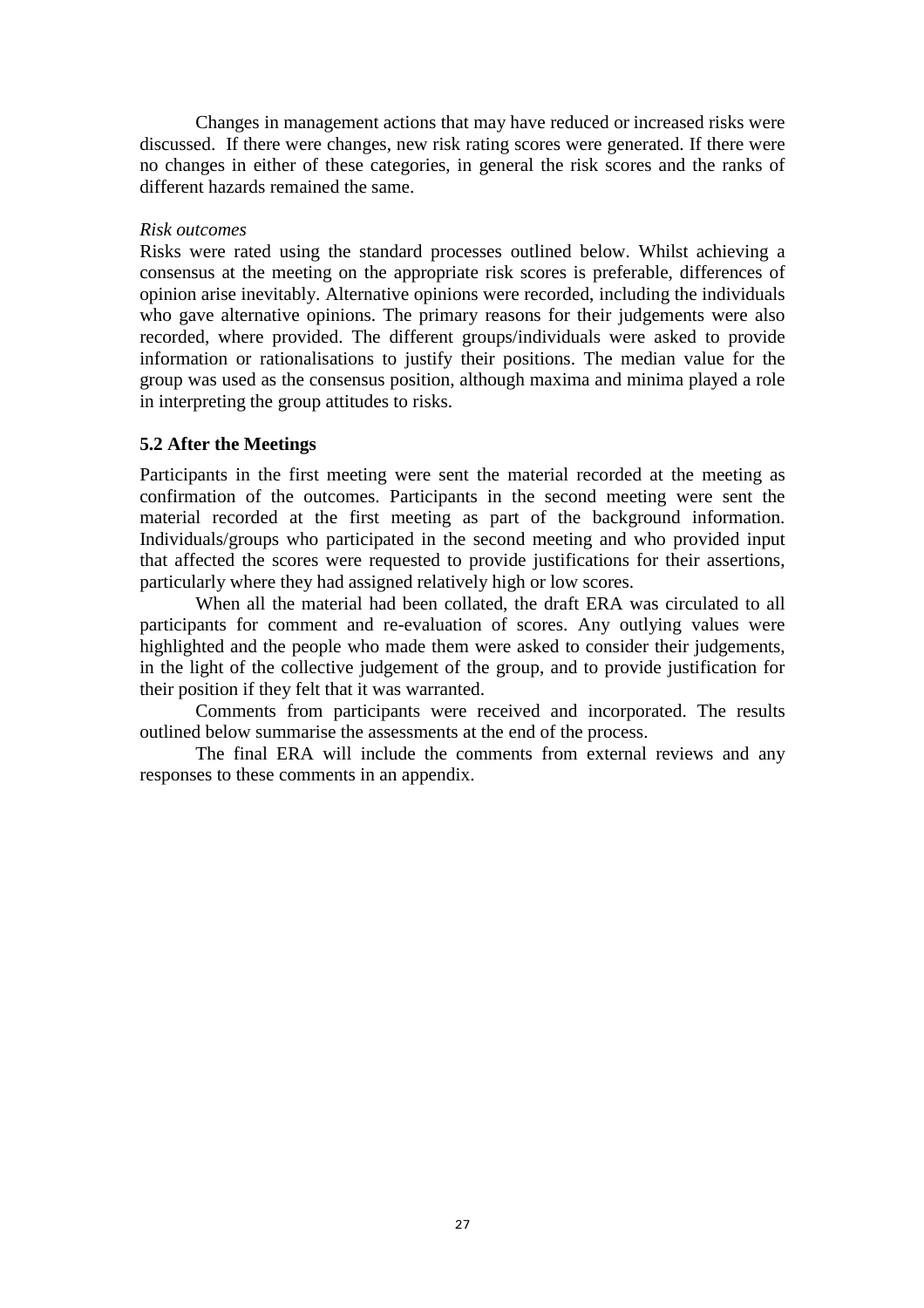## **SECTION 3. ERA RESULTS**

## **Part 6. Hazards**

This section provides the full listing of hazards/issues identified by the stakeholder workshop and those identified during the previous risk assessment process. The hazards identified in these workshops were cross-referenced to hazards identified in the previous risk assessment (Table 6.1). For some of the hazards, the participants developed a conceptual model or component tree to describe better the nature of the hazard. Stakeholders developed these diagrams for risks they considered to be the most important.

**Table 6.1. List of hazards identified during stakeholder workshop (workshop 1) and the associated risk assessment (workshop 2). The table cross-references the hazards to the sections where they are described in more detail, and to the ranking they were assigned in 2001 (if they were identified previously). The current median score is shown in bold face. The range of scores is shown in parentheses. These scores are presented and analysed later, including a discussion of their associated justifications. For several of the extreme scores (low and high), participants provided no specific justification (e.g., effects on the Central West Coast shallow environment).** 

| Hazard                            | Section | 2001 rating     | 2005 rating      |
|-----------------------------------|---------|-----------------|------------------|
| 1. Possibility that estimate of   | 6.1.1   | <b>MODERATE</b> | $($ low to $)$   |
| egg production is incorrect       |         |                 | <b>MODERATE</b>  |
| (effect on spawning biomass)      |         |                 |                  |
| 2. Increasing recreational        | 6.1.3   | <b>MODERATE</b> | <b>LOW</b>       |
| fishing population (effect on     |         |                 | (to high)        |
| spawning biomass)                 |         |                 |                  |
| 3. Increase in fishing efficiency | 6.1.4   | New hazard      | <b>MODERATE</b>  |
| - shift to campaign fishing       |         |                 | (low to extreme) |
| (effect on spawning biomass)      |         |                 |                  |
| 4. Mortality and loss of          | 6.1.5   | LOW             | <b>LOW</b>       |
| productivity from handling        |         |                 | (to moderate)    |
| undersized and setose             |         |                 |                  |
| individuals (effect on            |         |                 |                  |
| spawning biomass)                 |         |                 |                  |
| 5. Market decline and additional  | 6.1.6   | New hazard      | LOW              |
| pressure of the resource          |         |                 | (to moderate)    |
| (effect on spawning biomass)      |         |                 |                  |
| 6. Effects of fishing on the      | 6.1.2   | New hazard      | <b>LOW</b>       |
| genetic structure of the          |         |                 | (to moderate)    |
| lobster population                |         |                 |                  |
| 7. Removal of octopus             | 6.2.1   | LOW             | <b>LOW</b>       |
| (bycatch)                         |         |                 | (to moderate)    |
| 8. Removal of scale fish and      | 6.2.2   | LOW             | LOW              |
| sharks (bycatch)                  |         |                 | (to moderate)    |
| 9. Removal of deep sea crabs      | 6.2.3   | LOW             | LOW              |
| (bycatch)                         |         |                 |                  |
| 10. Whale entanglements in pot    | 6.3.1   | LOW             | LOW              |
| ropes (ecological impact)         |         |                 | (to moderate)    |
| 11. Whale entanglements in pot    | 6.3.1   | New hazard      | <b>MODERATE</b>  |
| ropes (social impact)             |         |                 | (low to extreme) |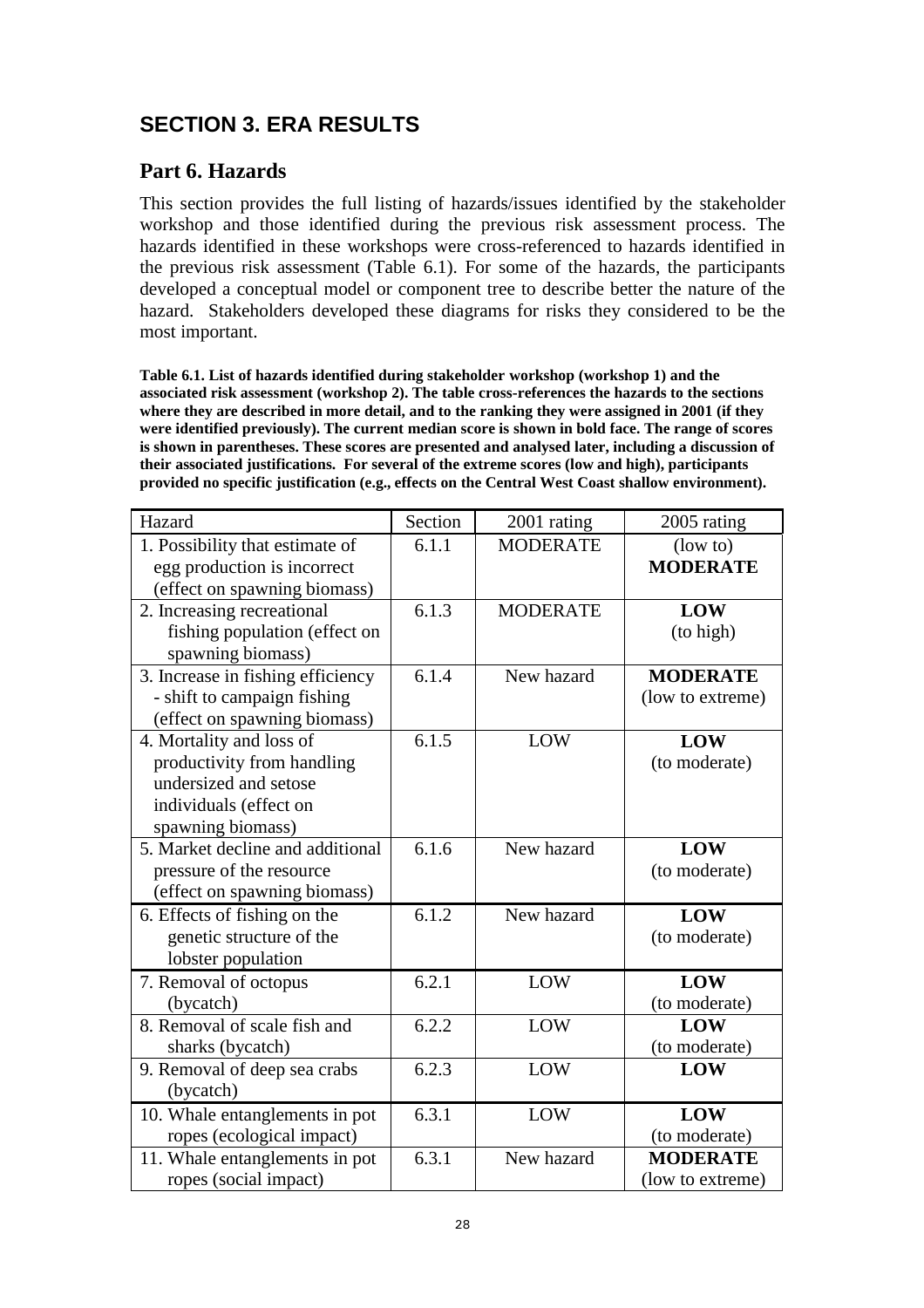| 12. Sea lion mortality in pots       | 6.3.2              | <b>MODERATE</b>          | <b>MODERATE</b>  |
|--------------------------------------|--------------------|--------------------------|------------------|
| (without management)                 |                    |                          | (low to extreme) |
| 13. Sea lion mortality in pots       | 6.3.2              | New hazard               | LOW              |
| (with management)                    |                    |                          | (to moderate)    |
| 14. Sea turtles                      | 6.3.3              | <b>MODERATE</b>          | <b>LOW</b>       |
|                                      |                    |                          | (to moderate)    |
| 15. Manta rays                       | 6.3.4              | LOW                      | <b>LOW</b>       |
| 16. Moray eels                       | 6.3.5              | <b>LOW</b>               | <b>LOW</b>       |
| 17. Sea horses                       | 6.3.6              | New hazard               | LOW              |
| 18. Uncertainty in data relating     | 6.3.7              | New hazard               | LOW              |
| to endangered, threatened            |                    |                          | (to moderate)    |
| and protected species                |                    |                          |                  |
| 19. Effect of fishing on the         | 6.4.1a             | New Hazard               | <b>LOW</b>       |
| Abrolhos environment                 |                    |                          | (to high)        |
| 20. Effect of fishing on the         | 6.4.1 <sub>b</sub> | New hazard               | <b>LOW</b>       |
| Leeuwin-Naturaliste                  |                    |                          | (to moderate)    |
| environment                          |                    |                          |                  |
| 21. Effect of fishing on the         | 6.4.1c             | New hazard               | <b>MODERATE</b>  |
| Central west coast shallow           |                    |                          | (low to high)    |
| environment (including               |                    |                          |                  |
| coastal development)                 |                    |                          |                  |
| 22. Effect of fishing on the         | 6.4.1d             | New hazard               | $\frac{1}{2}$    |
| Central west coast deep              |                    |                          | <b>MODERATE</b>  |
| environment                          |                    |                          |                  |
| 23. Effect of fishing on the         | 6.4.1e             | New hazard               | <b>LOW</b>       |
| Kalbarri – Big Bend                  |                    |                          | (to moderate)    |
| environment                          |                    |                          |                  |
| 24. Ghost fishing                    | 6.4.2              | LOW                      | LOW              |
| 25. Fishing effects (pots and        | 6.4.3              | <b>MODERATE</b>          | <b>LOW</b>       |
| boats) on benthic biota (coral,      |                    |                          | (to moderate)    |
| limestone reefs, seagrass)           |                    |                          |                  |
| 26. Effects on other fisheries of    | 6.4.4              | New hazard               | LOW              |
| demand for bait                      |                    |                          |                  |
|                                      |                    |                          | (to moderate)    |
| 27. Introduction of diseases or      | 6.4.5              | LOW                      | LOW              |
| pathogens in bait                    |                    |                          | (to moderate)    |
| 28. Changes in behaviour of          | 6.4.6              | LOW                      | LOW              |
| attendants (birds, dolphins,         |                    |                          |                  |
| sharks, sea lions, sea lice)         |                    |                          |                  |
| 29. Illegal feeding of dolphins      | 6.4.7              | LOW                      | LOW              |
| 30. Abrolhos Is marine issues        | 6.4.8              |                          | <b>LOW</b>       |
|                                      |                    |                          | (to moderate)    |
| 31. Abrolhos Is terrestrial bio-     | 6.4.9              |                          | LOW              |
| security                             |                    |                          | (to moderate)    |
| 32. Dusky whaler shark               | 6.4.10             | LOW                      | LOW              |
| entanglement in bait bands           |                    |                          | (to moderate)    |
| 33. Trawling effects on seagrass     | 6.5.1              | New Hazard               | LOW              |
| 34. Effects of aquaculture           | 6.5.2              | New Hazard               | LOW              |
| 35. Oil spills<br>36. Climate change | 6.6.1<br>6.6.2     | New Hazard<br>New Hazard | LOW<br>LOW       |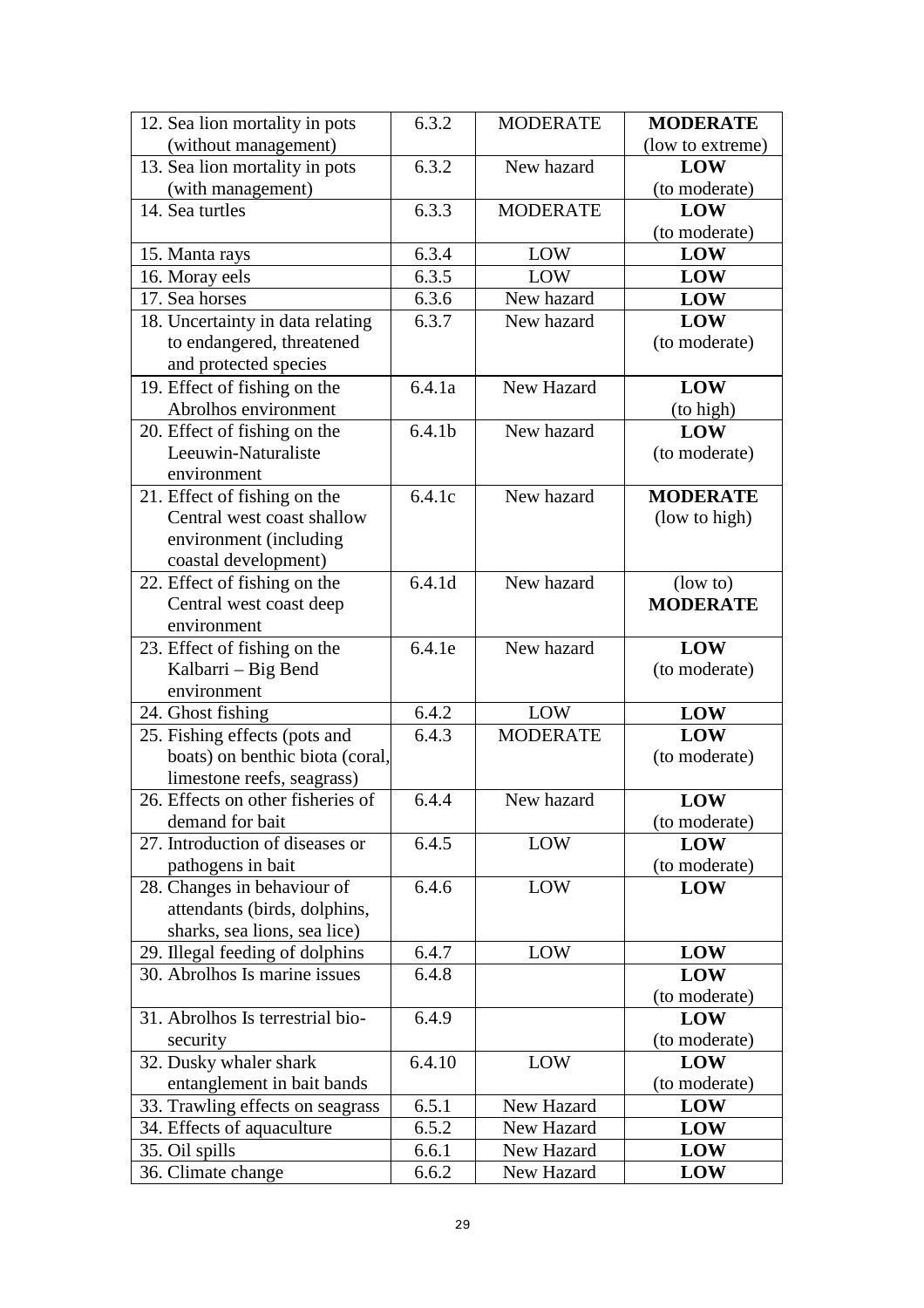|                           |       |            | (to moderate) |
|---------------------------|-------|------------|---------------|
| 37. Jurisdictional issues | 6.7.1 | New Hazard | LOW           |
|                           |       |            | (to moderate) |

**Table 6.2. List of hazards identified during first and second ecological risk assessment processes for which there was consensus among the expert group at the second workshop that the hazard was low and no further investigation or analysis was warranted.** 

| Hazard                                | Section     | Rating |
|---------------------------------------|-------------|--------|
| Contributions to climate change       | 6.6.2       | LOW    |
| Additional food from bait in pots     | 6.4.1       | LOW    |
| Impacts on cormorant population       | 6.4.6       | LOW    |
| Addition of nutrients to the system   | 6.4.1       | LOW    |
| Removal of lobster biomass and effect | 6.4.1       | LOW    |
| on sea lions – loss of food           |             |        |
| Disease introduction to dolphins      |             | LOW    |
| Removal of baldchin, dhufish and cod  | 6.2.2       | LOW    |
| Dolphin entanglement in pot ropes     | 6.3.1       | LOW    |
| Plastic ingestion / entanglement of   | 6.4.10      | LOW    |
| marine spp.                           |             |        |
| No ecological baseline due to absence | 6.4/6.4.1   | LOW    |
| of closed areas                       |             |        |
| Reduction of food source resulting    | 6.4/6.4.1   | LOW    |
| from intensive fishing of whites      |             |        |
| migration                             |             |        |
| Presence of oil fields                | 6.4 / 6.4.1 | LOW    |
| Coastal development                   | 6.4/6.4.1   | LOW    |

#### **6.1 Rock Lobster sustainability**

This section describes the hazards associated with retained species. It includes those identified through the stakeholder workshop and the previous risk assessment processes. The component tree is a useful reference for organising information about the nature of risks already identified that relate to retained species.

The western rock lobster is the main target species of the fishery which has a commercial range extending from Shark Bay to Bunbury (see Figure 1.1), and has an annual average commercial catch of about 10,500,000 kg (10 year average). It has been recognised that to maintain the biological sustainability and long-term economic success of commercial exploitation (by maintaining catches as close as possible to the annual average), the breeding stock needs to be maintained above a minimum level. In particular, the Abrolhos Island stock is considered to be a significance source of recruitment for the whole fishery.

To ensure that trends indicating a decline in breeding stock levels are not overlooked, data are collected from breeding stocks throughout the fishery. The spawning stock for the Coastal and Abrolhos Islands regions are collected and assessed both separately and as an aggregate (Chubb, 2000; Hall and Brown, 2000).

The operational objective is to ensure that the breeding stock $8$  is sufficient to

<sup>&</sup>lt;sup>8</sup> The level of breeding stock should not be confused with the level of exploitable biomass; the latter is the component of biomass that is susceptible to harvesting.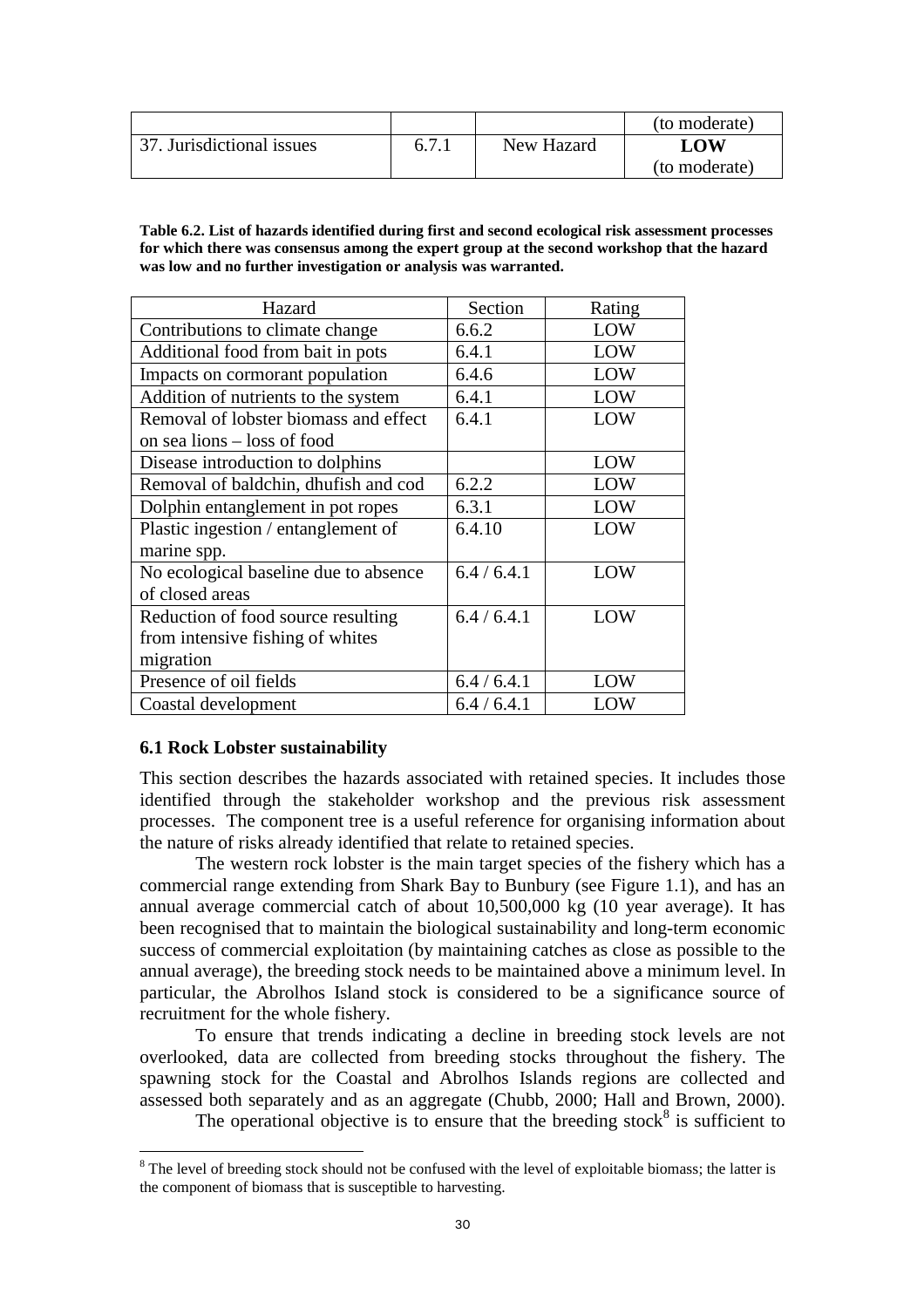continue recruitment at levels that will replenish that taken by fishing, predation and other environmental factors by maintaining the spawning stock of western rock lobster at or above a level that minimises the risk of recruitment overfishing.



**Figure 6.1. Revised Component Tree for the Retained Species related to the western rock lobster fishery.** 

Yellow boxes indicate that the issue was considered high enough risk at the February 2001 Risk Assessment workshop to warrant having a full report on performance, Blue boxes indicate the issue was rated a low risk and no specific management is required – only this justification is presented.

With the help of the component tree, elements of the broad objective of rock lobster sustainability were disaggregated in the risk assessment workshops. Discussion resulted in the identification of the following more specific hazards.

#### *6.1.1 Rock Lobster Sustainability (Spawning Stock Levels): the possibility that that the estimate of egg production is wrong and will have significant impact on the fishery.*

While there is no direct relationship between the size of the WRL breeding (spawning) stock and subsequent levels of recruitment across the entire range of stock sizes, there will be a level of reduction in spawning stock (and therefore the level of egg production), if recruitment levels become adversely impacted. This phenomenon is often defined as recruitment over-fishing. Therefore, as a minimum, the breeding stock (or levels of egg production) should be maintained at levels above where these adverse impacts are likely to occur.

Given the importance of this indicator from both the perspective of the fishery's health and consequential (largely unknown) impacts on the related ecosystem, the basis for determining a safe level is a sensitive parameter determining sustainability. This hazard and its consequences are mapped in Figure 6.2.

If egg production is lower than thought, it will lead to recruitment failure and reduced stock numbers. This may precipitate changes in ecosystem function and lead to reduced performance or, in the extreme, loss of the fishery.

At the expert workshop, one of the participants provided the group with information regarding this risk, described why the current egg production model had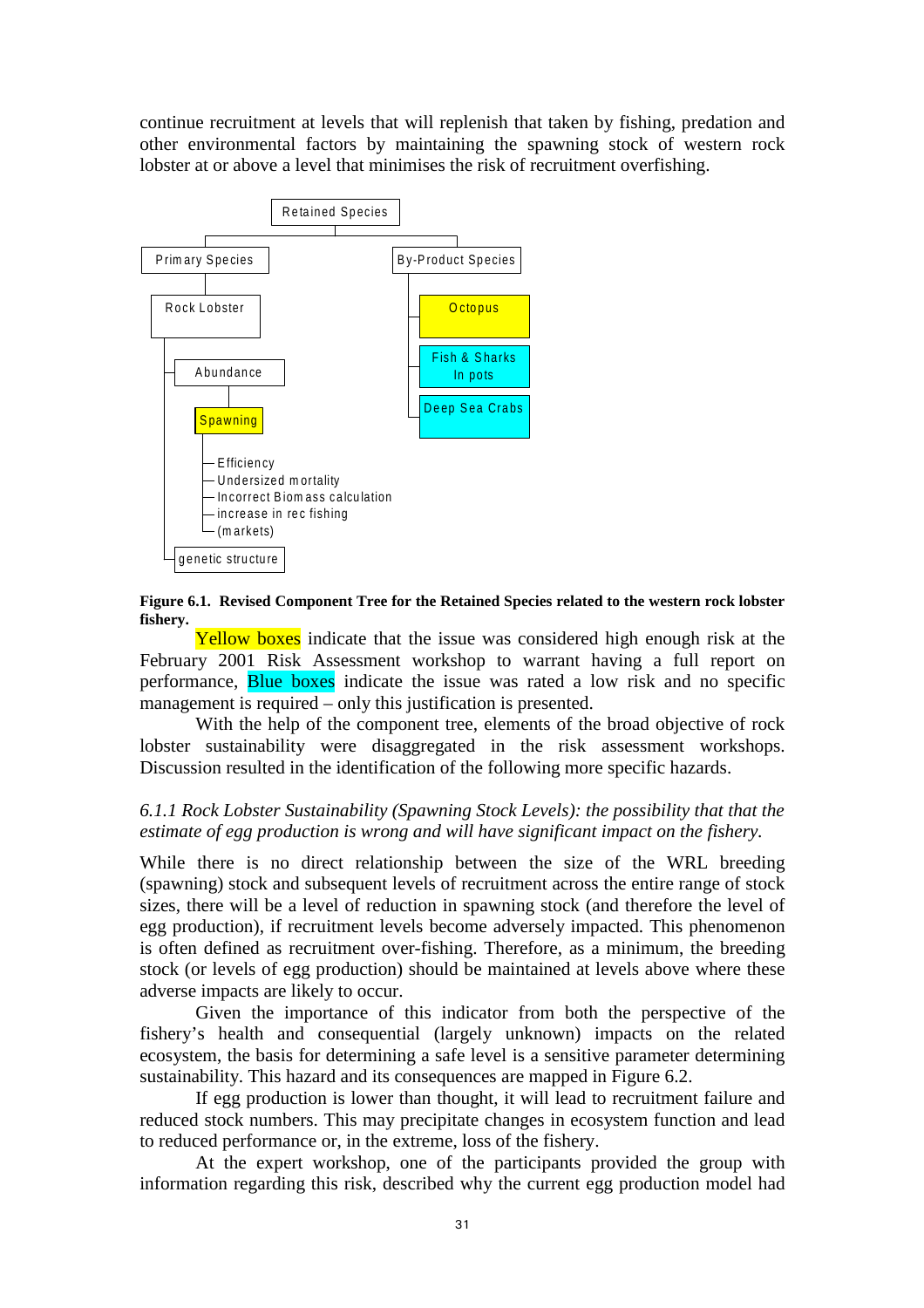been chosen and how it related to the WRL fishery. The aim was to keep egg production at or above the level of egg production in the late 1970's / early 1980's. The expert workshop reviewed the additional background information. The original overall risk assessment assessed 'Impact on Breeding Stock' to be a moderate risk (C2 L5).



**Figure 6.2. Influence diagram describing the risk that the egg production reference point is incorrect, leading to substantial impacts on the target species.** 

 Figure 6.3 shows the range of opinion resulting from the current assessment for the possibility that egg production estimates are wrong and have a significant impact on the fishery. The majority of assessors (and the median) assessed the risk as moderate. None were higher. Several participants considered it to be a low risk.

The justification for the median outcome was that if the estimate of the safe level of egg production is wrong or the estimation method is wrong, this could lead to the stock being overfished and the effects may not be detected before causing lower average recruitment levels. Most participants considered it to be unlikely (Likelihood score of 3, L3) that the level is sufficiently wrong that the current spawning biomass will not continue to produce recruitment at historical levels over the next 5 years (representing recruitment overfishing with a consequence level of C3) particularly given that that the estimate of egg production (or lower) has produced appropriate levels of recruitment for the past 40 years.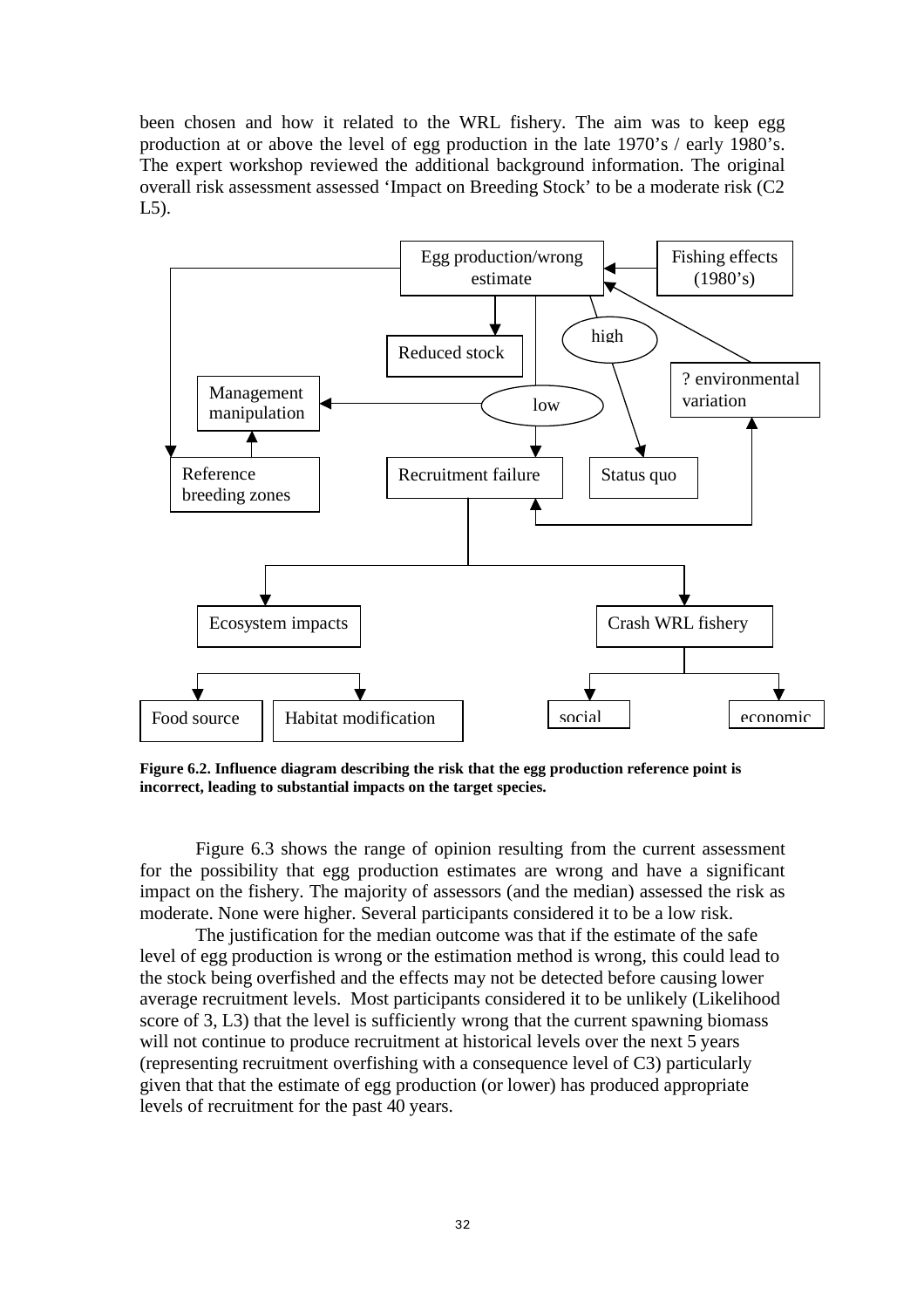

**Figure 6.3. Results of the risk assessment for the possibility that the estimate of egg production is wrong and will have a significant impact on the fishery.** 

#### *6.1.2 Rock Lobster Sustainability (Spawning Biomass): Increasing human population leading to increases in recreational fishing*

Currently the management arrangements for the recreational sector limit the capacity of licensed individuals to fish for rock lobsters through bag and possession limits. However as a sector, the capacity of the recreational fishery is not capped. The stakeholder workshop identified growth of the human population and increased coastal access as sources of increased exploitation – particularly on shallow water stocks with resultant impacts on resource sustainability and potential downstream effects on local ecosystems.



**Figure 6.4. Influence diagram describing the risk from an increasing population of recreational fishers and coastal development.**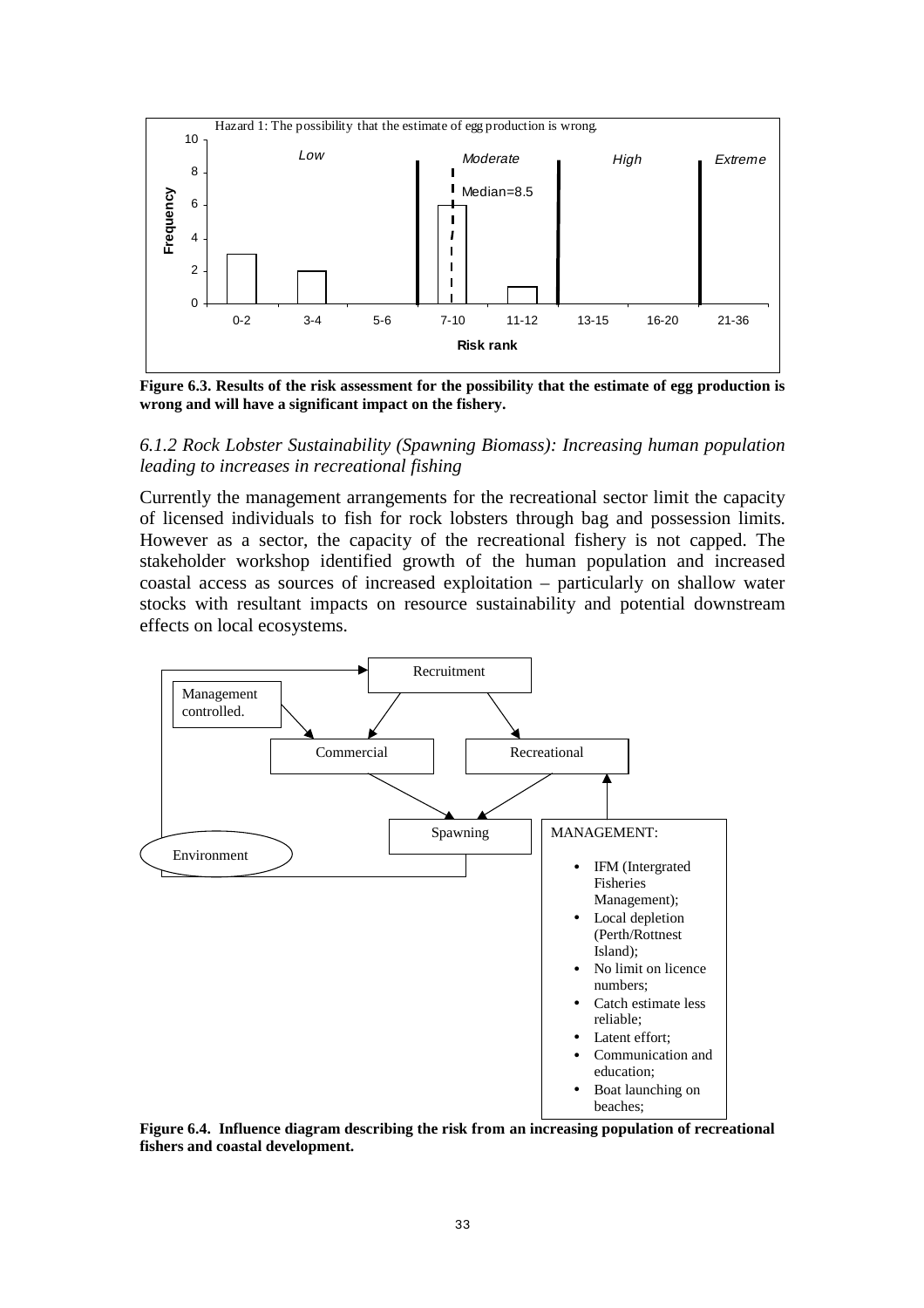With respect to increased coastal access, stakeholders identified this issue not only in terms of the potential increase in direct recreational fishing pressure but also in terms of the risk associated with degradation of the coastal environment and possibility that such degradation could adversely affect lobster populations (particularly juveniles) in coastal waters.

The recreational catch represents 3-4% of the total catch and is focused mainly in the metropolitan area. The introduction of Integrated Fisheries Management will attempt to place an overall limit on the total catch and/or effort for both the commercial and recreational sectors.

The stakeholder group listed the factors that contribute to recreational fishing pressure and noted its effects in conjunction with commercial fishing (Figure 6.4). The spread of opinion from experts was considerable (Figure 6.5), ranging from low to high. The frequencies of opinions were almost uniformly spread between these extremes. This result reflects poor definition of the issue and a lack of data available at the workshop on the direct and indirect impacts of the hazard. It emphasises the need to clarify the interactions between recreational and commercial fishing and to characterise the ecological impacts both locally and on the species as a whole.

Subsequent analyses have shown that irrespective of the efficacy of management processes, during the next five years the recreational catch is unlikely to increase substantially given forward projections based upon the long term growth in licence numbers and puerulus settlement levels. Moreover, given the limited capacity of the recreational sector to increase its catch during this period, it would only, at worst, temporarily affect the local density of inshore legal sized stocks (Minor - C1). The effects would not be large enough to impact substantially on spawning biomass such that it would impact on recruitment.



**Figure 6.5. The effects of recreational fishing on the WRL, including coastal development.** 

#### *6.1.3. Rock Lobster Sustainability (Spawning Stock): Efficiency changes in industry putting more pressure on stocks*

The commercial harvest of western rock lobster has a variety of controls including limits on pot (trap) numbers per zone, the size and design of pots, season, time and the characteristics of animals that can be taken legally. The maintenance of the fishery stock indicates that these measures have been effective in the past. However, current stock assessments indicate that over the last 10 years, fishers have devoted considerable efforts towards those inputs not constrained by the management system,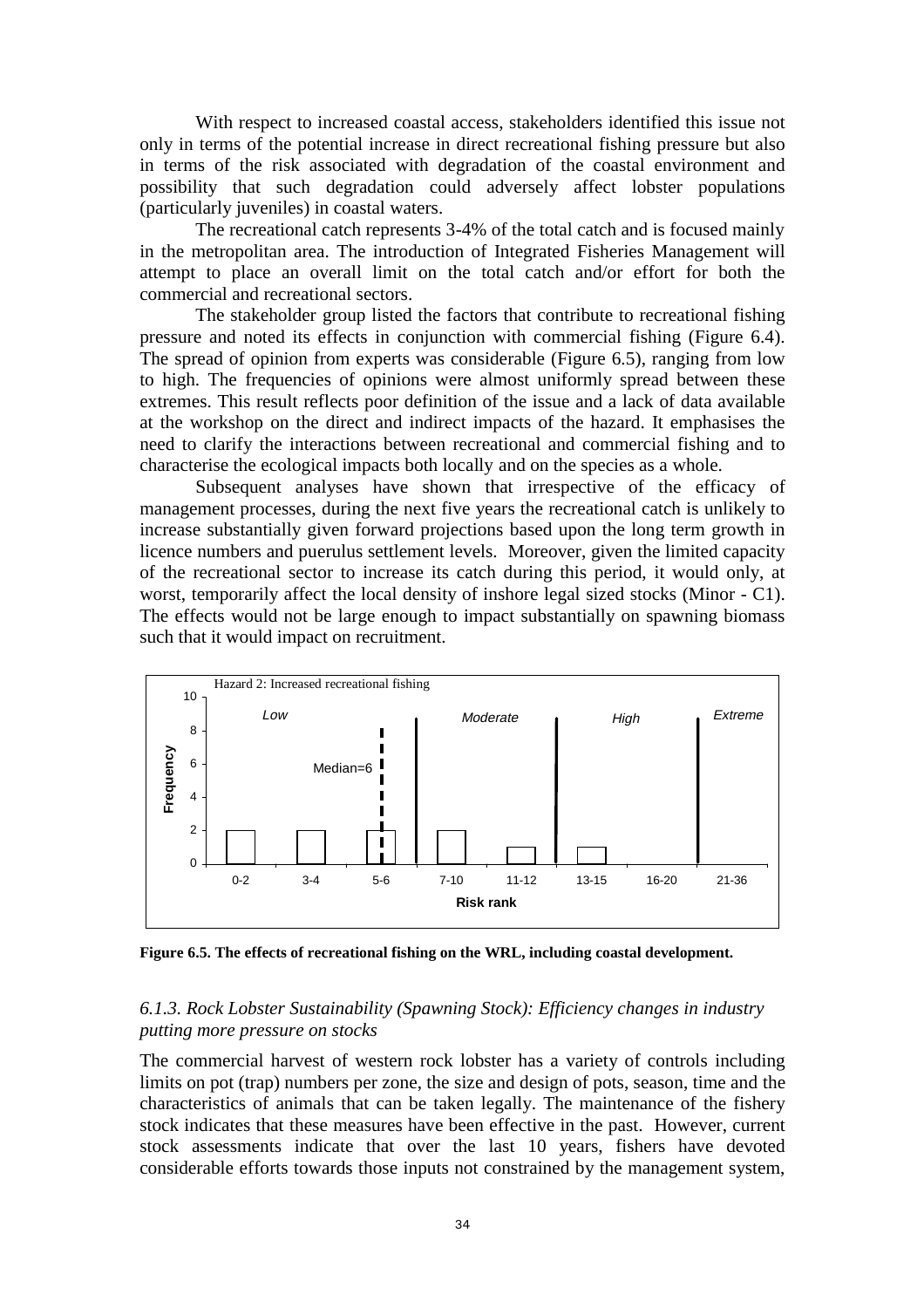including particularly vessel and fish-finding technology. These changes have improved the fleet's fishing effectiveness and efficiency.

The investment in vessel technology has enabled the fleet to "campaign fish". With new technologies, the lobster fleet can react quickly to new information that identifies relatively abundant concentrations of the target species. Relatively large numbers of boats can concentrate on dense lobster populations, reducing local population sizes more quickly than has been possible in the past. The term "campaign fishing" refers to operations that are prepared to travel the extent of the zone in which they are entitled to fish to maximise catch rates on a day-to-day basis. These activities and their interactions with the lobster population are dynamic and complex (Figure 6.6).



**Figure 6.6. Influence diagram to describe the risk from efficiency gains by the fleet.**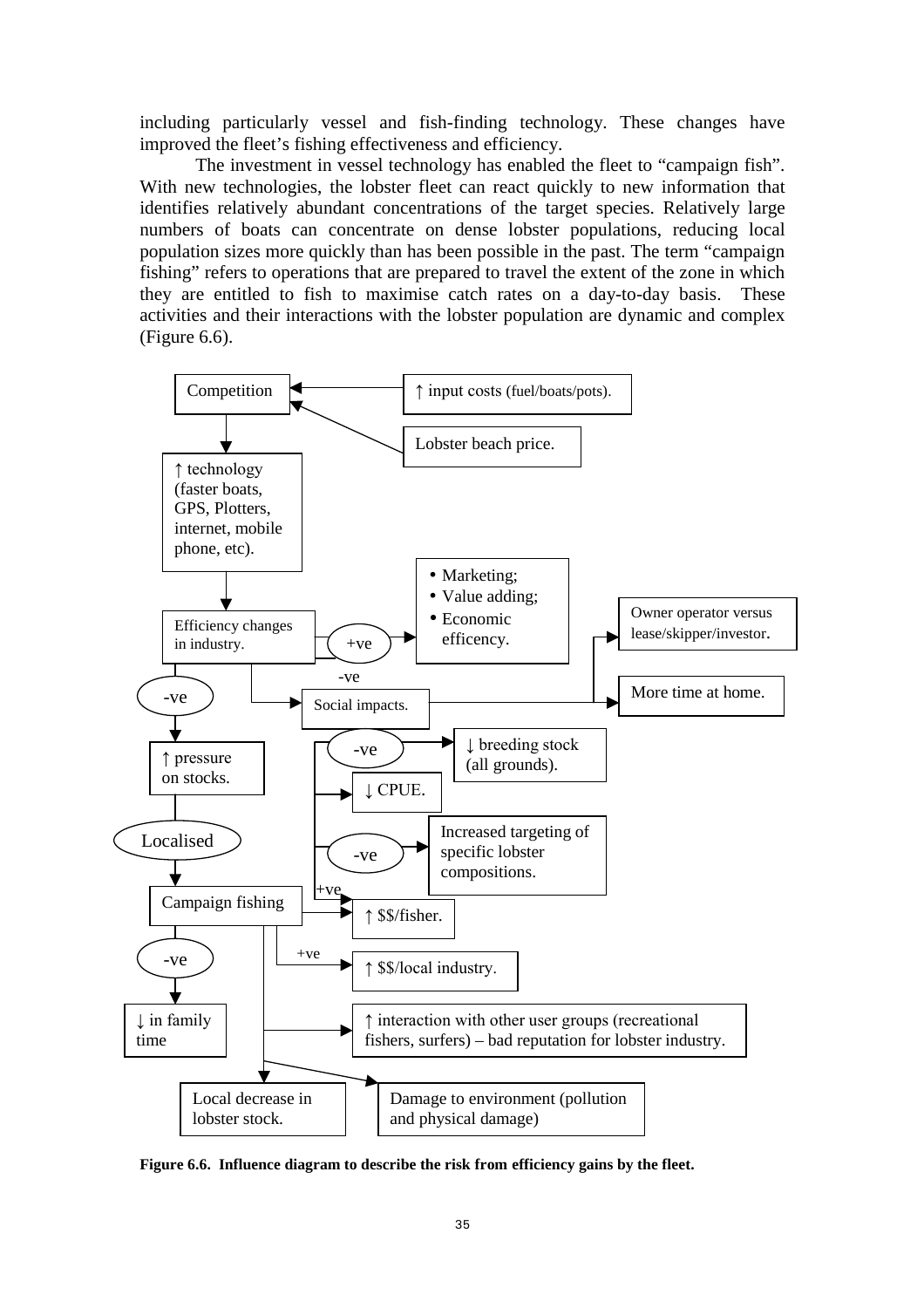The system involves several feedback loops that have the potential to create both positive and negative consequences at several points. The stakeholder's meeting discussed scenarios when interactions involved beneficial (optimistic) outcomes, and scenarios for damaging (pessimistic) outcomes. The meeting assessed this hazard in the context of existing management prescriptions and considered potential impacts over the next 5 years. To facilitate discussion, small groups made up of a crosssection of stakeholder interests, assessed this hazard separately. There were substantial differences in the ranks generated by two of the groups. One took into consideration the existing, and proposed, pot reductions and management measures (effort reduction) and ranked the likelihood as low. Another group felt the increase in efficiency would outstrip effort reductions and ranked the risk as high. The stakeholder group discussed the potential for fishery managers to adapt to new technologies and resolved to incorporate an assumption that current management practices remain static. The group raised particular concerns about the location of the recruitment pool and the potential for impacts in areas that are particularly heavily harvested (i.e., the Capes area, from Cape Naturaliste to Cape Leeuwin).

 Caputi and Rossbach (2004) reported on fishing activity in the Capes area (Cape Naturaliste to Cape Leeuwin) where activity increased from about 5 boats that normally operate in the area to up to about 50 boats in some months over the last 2-3 years. They noted that lobster abundance in the region depends on the breeding stock from the whole fishery, a consequence of the south-flowing Leeuwin Current. The current was particularly strong in 1999 and 2000 resulting in good puerulus settlement during  $1999/2000$  and  $2000/01$ , a good catch in  $2002/03$  and a record catch in 2003/04. Catches are expected to remain above average for the 2004/05 season and return to lower, more 'normal' levels in 2005/06 and 2006/07, as the Leeuwin Current has been weaker in recent years and the puerulus settlement has subsequently declined. The puerulus settlement in 2004/05 season has generally been below average so that catch rates in 2007/08 season are expected to remain average to below average. The expert group assumed static management practices, and the risk was judged by most participants to be moderate (Figure 6.7).



**Figure 6.7. Risk from efficiency gains, assuming that current management remains static.** 

Increases in fishing efficiency of the commercial fleet are inevitable. Management arrangements and monitoring systems are designed to measure these increases. Depletion studies include direct investigations into catchabilities and fleet efficiencies. Independent monitoring of spawning biomass is designed to measure if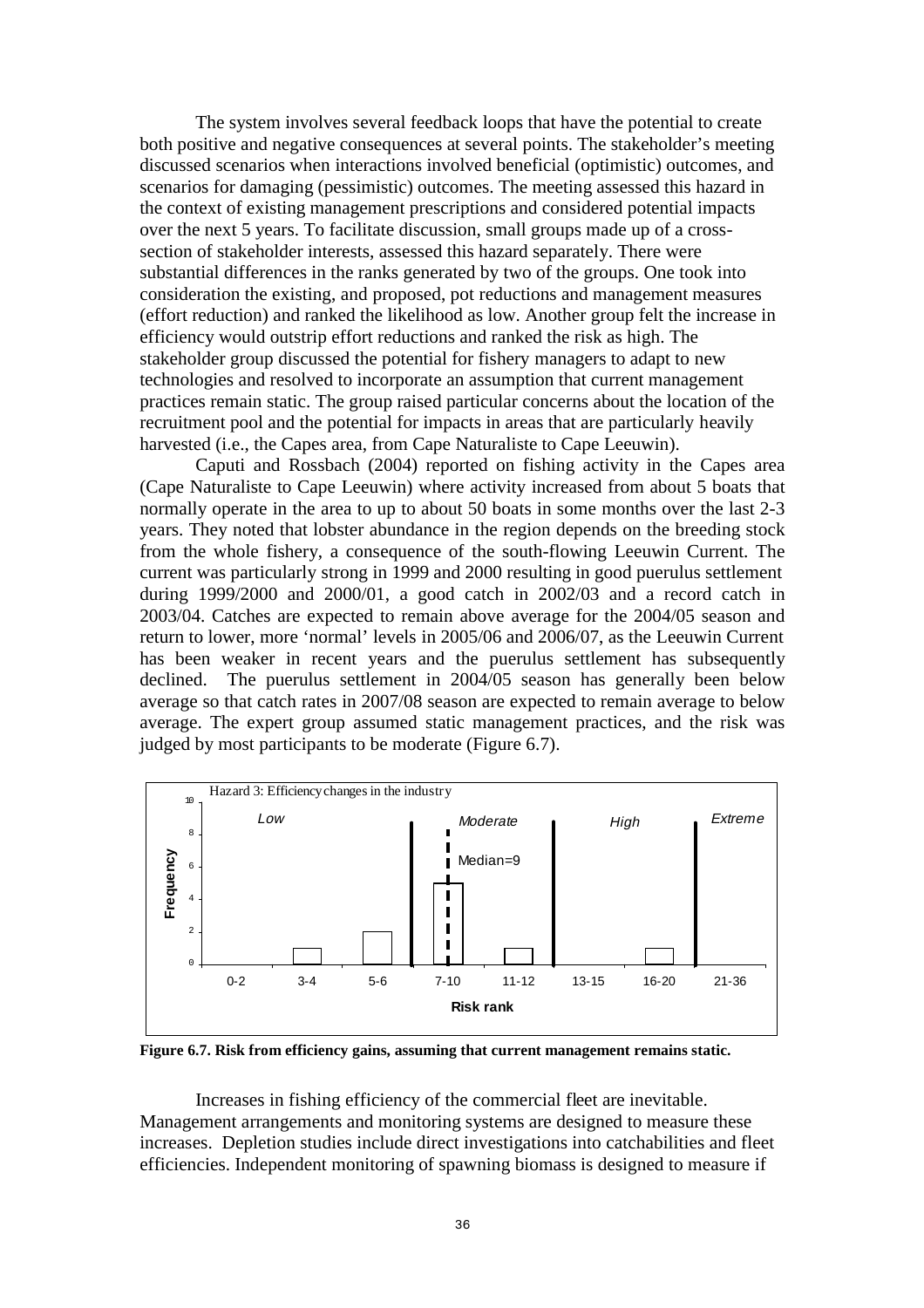these efficiencies have had an impact on the spawning stock levels. The management system operates to adjust effort levels periodically (including the present set of proposed adjustments) in line with any increases in efficiency. Hence, most participants judged it to be unlikely (L3) that the spawning biomass will decline to unacceptable levels (C3) during the next five year period. This moderate risk requires ongoing management.

## *6.1.4. Rock Lobster Sustainability (Spawning Biomass): Mortality and loss of productivity from handling undersized and setose individuals*

Rules protect animals below a minimum carapace length (76mm) and females in breeding condition. As a result, it is commonplace for animals to be returned to the sea after capture. Fishers are obliged to return in less than 5 minutes any animal that cannot be legally retained.

 Handling of lobsters can result in leg loss. Once legs are lost, animals become more vulnerable to predation or allocate energy into replacing the lost limb(s) before putting energy into growth or reproduction. The resultant impact on mortality and loss of production is unknown. There were no additional direct data on leg loss or its effects on survival or reproduction. The expert workshop discussed rates of leg loss, the effect of weather conditions, rates of loss at different times of year and strategies to minimise leg loss. The general conclusion was that the level of impact on the abundance of the lobster stock resulting from leg loss would, at most, be minor (C1). Participants judged it to be possible (L4) that this will occur, given current fishing practices, resulting in an assessment of the risk of this issue as low (Figure 6.8).



**Figure 6.8. Risks resulting from mortality and loss of productivity from handling undersized and setose individuals** 

# *6.1.5 Rock Lobster Sustainability (Spawning Biomass): Market decline – effects on fishing*

The stakeholder workshop commented that selling rock lobster to important and historically lucrative markets in Asia the USA and Europe is becoming more difficult because of unfavourable terms of trade and increasingly strong competition from other lobster producing nations (e.g. Cuba and Mexico). The competition is putting pressure on price. The stakeholder workshop noted that if fishing becomes less profitable, the response of individuals whose livelihoods depend upon the fishery may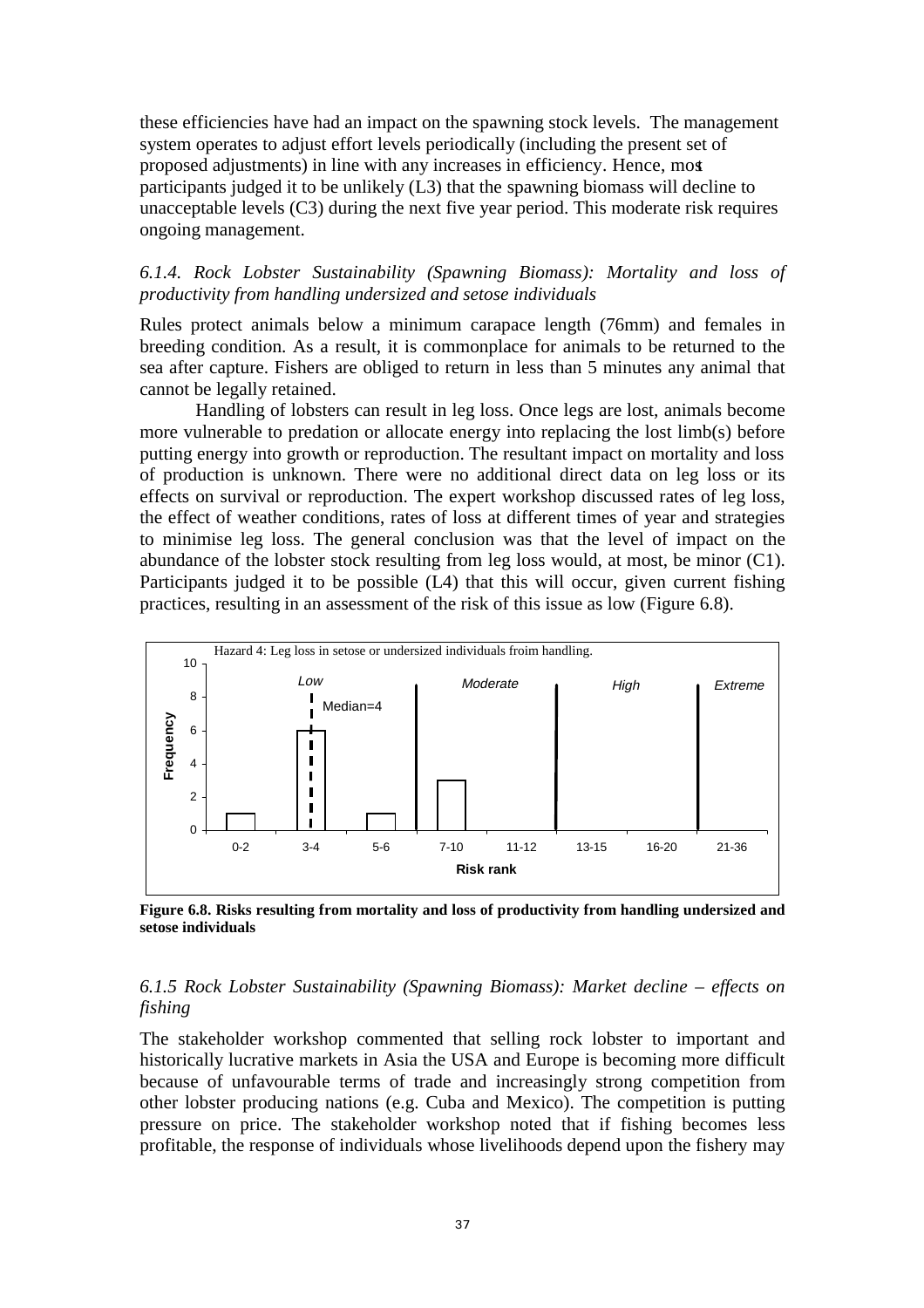be to resist measures that would constrain catch, with the potential to compromise the sustainability of the fishery.



**Figure 6.9. Risks to the rock lobster population resulting from market decline (external driver).** 

The expert workshop did not have access to economic models or economic data on the extent or expected growth in competition in traditional markets. The workshop skills did not include substantial economic expertise. The meeting discussed the effect of market declines in an effort-controlled industry and the ability of the industry to adjust harvest effort in response to price and catch.

 Most participants ranked this hazard as low (Figure 6.9), but it is worth noting that 5 participants declined to make a judgement, reflecting the lack of experience and training in economic issues among the participants. The judgements were mostly based on the view that it is very unlikely (L2) that a significant market decline would result in fishers trying to cheat the system or change fishing practices, that these changes would increase exploitation to such an extent that they would generate greater levels of stock depletion (C1), given the compliance programs in place.

# *6.1.6 Rock Lobster Sustainability: Effects of commercial fishing on genetic structure of stock*

This hazard relates to the possibility that fishing, as governed by the current management rules, is selecting lobsters in such a way that it could ultimately affect the species' genetic structure (Figure 6.10). The fishery selects against large, fast growing, late maturing lobsters. If selection is strong, it could result in a shift in lobster genotypes by affecting the frequency of genes for large size and fast growth.

While fishing selects animals that are legally vulnerable to fishing sooner than other animals of the same cohort, there are no data on the degree to which size and growth rates are heritable traits. The evidence that there has been an identifiable or important change the average size of mature females is equivocal. Most experts considered the hazard to be a low risk (Figure 6.11) either because they considered there to be only a rare possibility (L2) that this could occur to an extent that would severely (C3) affect the stock, or that it was possible (L3) that a minor (C1) impact could result.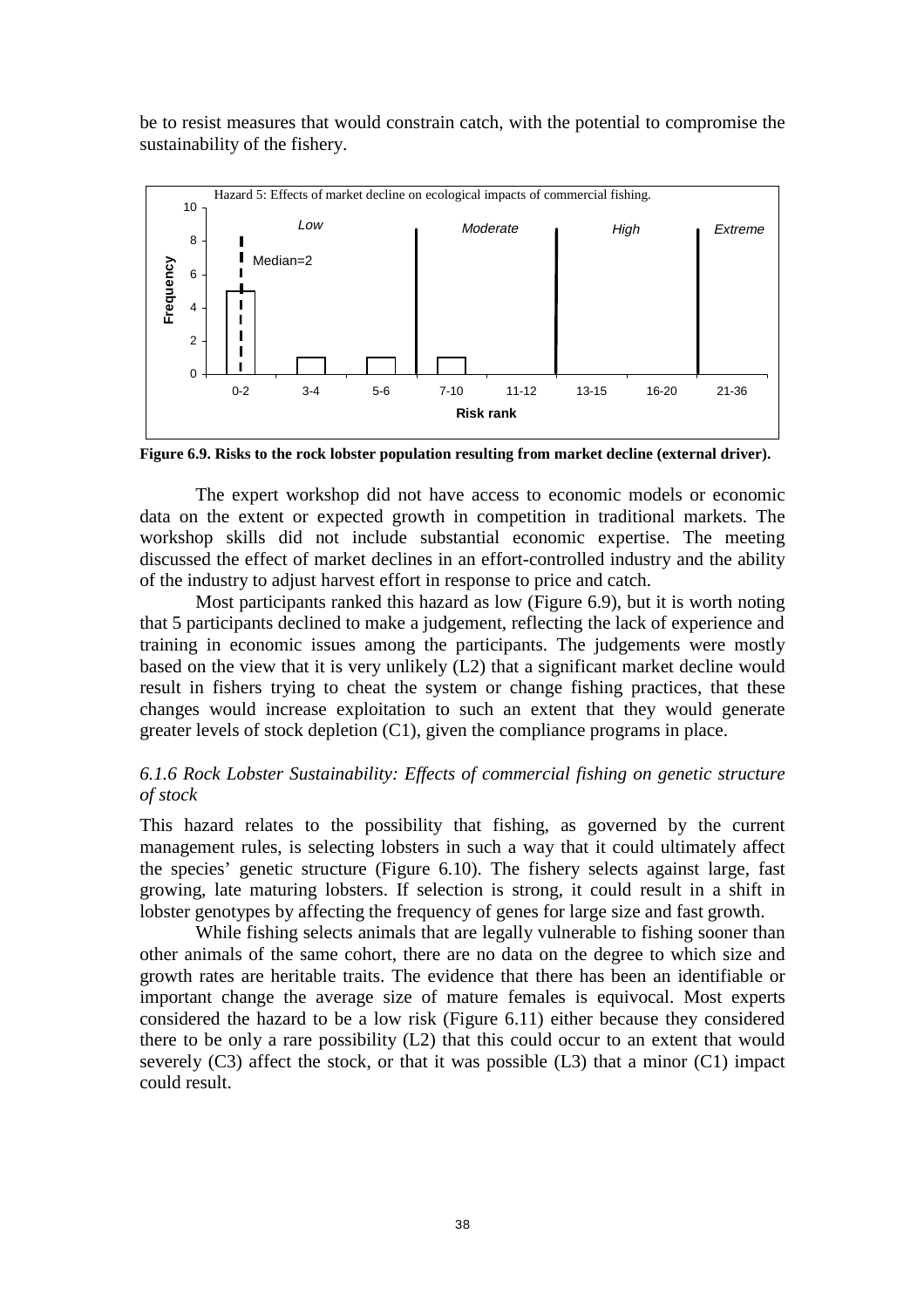

**Figure 6.10. Influence diagram to describe the risk that fishing is limiting the genetic gene pool for western rock lobster.** 



**Figure 6.11. Effects of commercial fishing on WRL genetic structure.**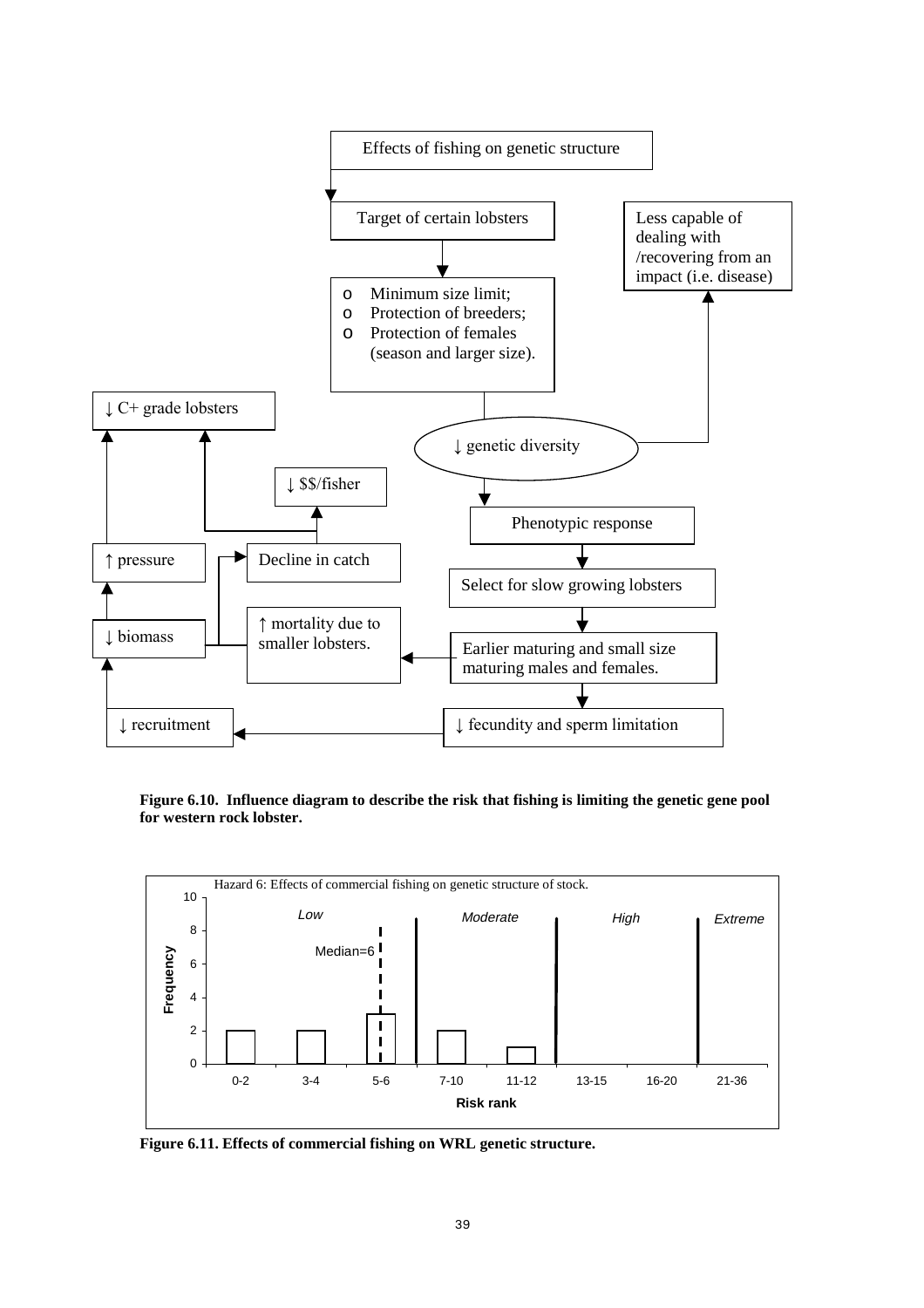### **6.2 Impacts on by-catch**

#### *6.2.1 Impacts on octopus populations*

The octopus is a lobster predator and is likely to be an important element in the rock lobster's ecosystem. Octopuses have always been taken in rock lobster pots. *Octopus tetricus* is commonly caught by lobster fishers. *Octopus ornatus* is caught (infrequently) by fishers mainly in the northern region of the fishery (around Kalbarri) and usually in deep water (S. Slack-Smith, WA Museum, pers. comm.).

Interest in consumption of octopus in overseas and local markets has increased over the last one or two decades. Previously, this by-product was discarded or sold as bait. Increasingly, it is being retained for sale to processors. At the same time, interest as grown in octopus fishing by both recreational and commercial fishers outside the rock lobster fishery.

In the first risk assessment, the rating for possible changes to octopus populations was low (C1 L2). The reasoning was that octopuses have a short (1 year) lifespan and their recruitment appears to be highly variable (Joll 1977a). Furthermore, their habitat extends beyond the habitat utilised by the rock lobster fishery, into sea grass habitat, so that only a proportion of the populations would be exploited by the rock lobster fishery. Increases in the number escape gaps in the rock lobster pots have provided increased opportunity for octopus to escape from the pots.

Despite the low risk rating, lobster fishers are the main group impacting on octopus. There is potential for a dedicated octopus fishery. The first risk assessment concluded that the octopus catch should be monitored annually.

The expert workshop was advised that the reported catch rate has increased over the last few years but still remains a relatively small proportion of the number of octopus entering pots. Octopus have been caught by the fishery for 40 years and no evidence has emerged that the octopus stock has been affected. Catch rates are increasing. Most participants judged that it is unlikely (L3) that octopus are being fished near the maximum acceptable levels (C2), resulting in a median expert rank of a low risk. However, because the percentage of the octopus populations caught by the rock lobster fishers is not known and the workshop noted there was some evidence from Tasmanian fisheries that octopus catches in pots can have a detectable impact on octopus population abundances, 5 of 11 participants ranked it as moderate (Figure 6.12).



**Figure 6.12. Risk of substantial octopus population decline resulting from by-catch.**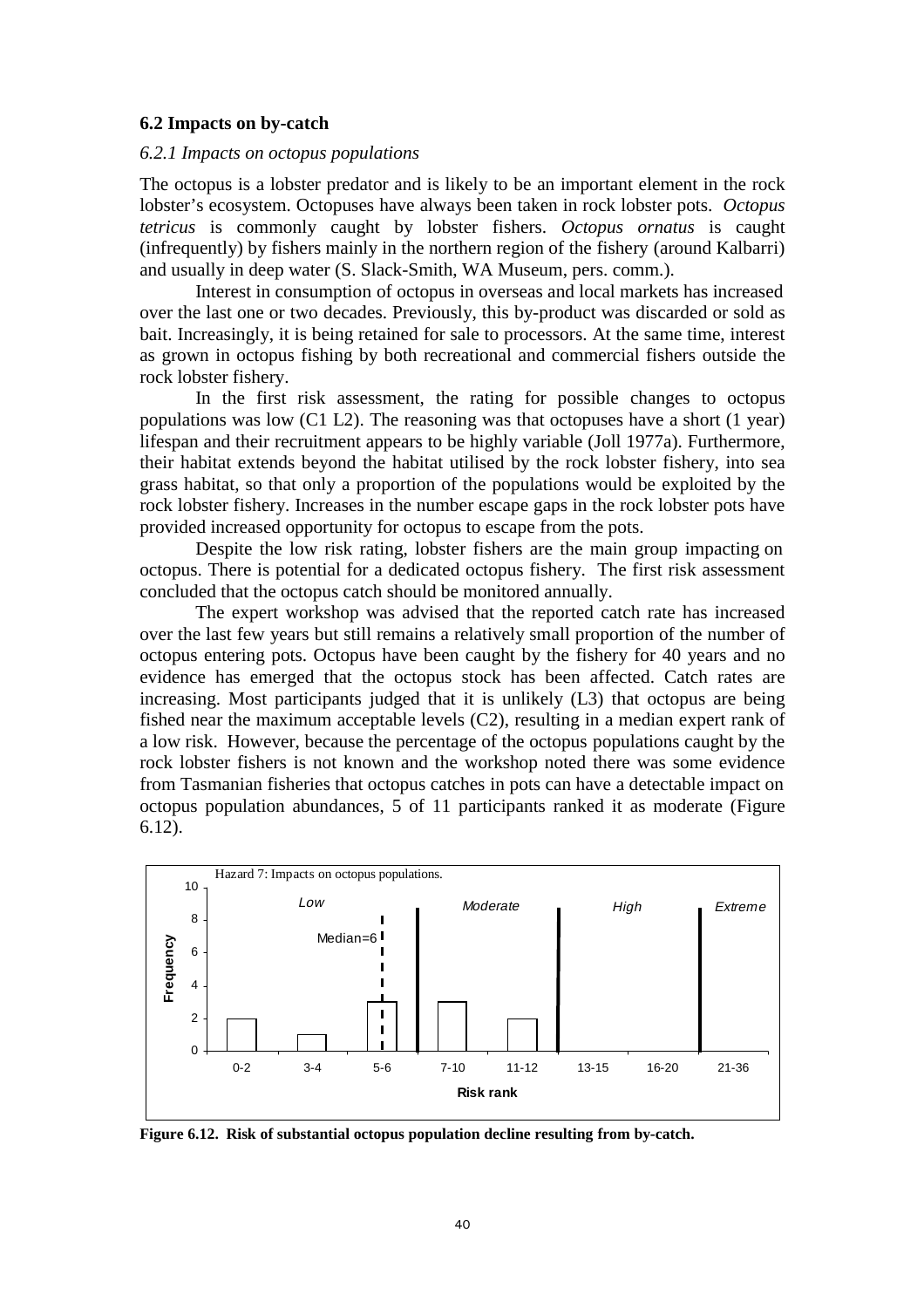#### *6.2.2 Impacts on scalefish and sharks*

Scalefish and sharks are taken by rock lobster fishers in pots and by wetlining. As the wetlining activity is a legitimate part of another fishery, only pot caught fish were considered here. However, rock lobster fishers take 7% of the total wetfish catch (Figure 6.13) including that by wetlining (Crowe et al., 1999) and their total annual catch is usually tens of tonnes. It includes prized recreational species such as cod and baldchin groper, as well as wobbegong sharks.



**Figure 6.13. Catch of scalefish by lobster fishers (all methods –majority by line) compared to total amounts caught.** 

Frequently, the pot catch is the property of the crew and supplements their wages. Sometimes it is retained by the licensee and, depending on the species, sold, eaten or used as bait. The first risk assessment concluded that the impact of these activities on breeding stocks of scalefish and sharks was low (C1 L1).

The catch of scale fish taken in lobster pots (as distinct from those caught by lines on the same vessels) is not recorded. It would probably be necessary to make it a licence condition to collect it because it is beyond the scope of voluntary logbook detail. Anecdotally, it is a small percentage of the total scalefish catch.

The accuracy of records ('returns') of incidental catch has not been tested by independent surveys. Usually, the scalefish catch by wetlining and the pot catch are included together. The extent of under-recording of scalefish used as bait rather than sold or eaten, is unknown. Given that scalefish are attracted by rock lobster bait, several are predators of rock lobsters and that rock lobster fishers use such fish as bait, it is not considered practicable to reduce or prevent scalefish and sharks being taken in pots. In the wider context of the Western Australian scalefish catch, the volume of pot caught scalefish and shark (not that caught by line from lobster vessels) is relatively small to negligible.

 The management of the wetline fishery for scalefish off the west coast, including the question of the retention of scalefish by rock lobster fishers (caught by any method), is currently the subject of an allocation review process (the Toohey Committee). It is expected that more refined management arrangements, including more explicit allocations amongst sectors, will be developed for all relevant commercial fisheries and recreational fisheries taking wet fish in this region, during the next  $2 - 3$  years. Most of the experts rated this risk as low (Figure 6.14), judging it unlikely  $(L3)$  or very unlikely  $(L2)$  there will be even a low impact  $(C1)$  on these species by their capture in pots.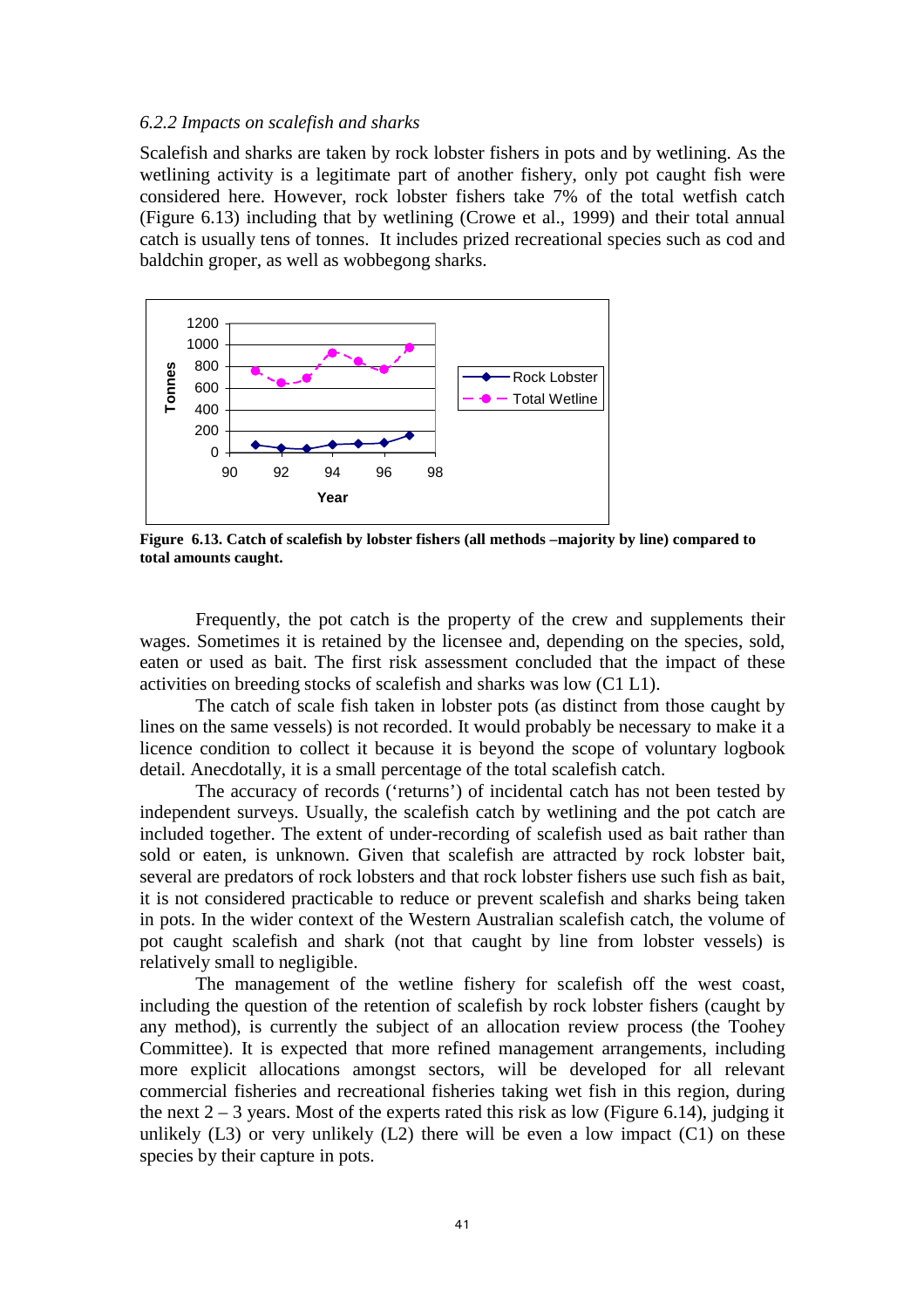

**Figure 6.14. Risk of impacts to scalefish and sharks from bycatch taken by the rock lobster fishery.** 

### *6.2.3 Impact on Deep Sea Crabs*

Deep-Sea crabs (particularly spiny (champagne) crabs, and including king and snow crabs), are taken in small numbers in rock lobsters pots. The spiny crab is considered to be vulnerable to overfishing. If rock lobster fishers were to target them, the catch could lead to the rapid collapse of this small fishery.

Total annual catch by the rock lobster fishery historically has been less than 10 tonnes per annum. In the three years before 2001, the catch was three to four times that figure, less than half the total amount of these crabs taken in W.A. The rock lobster fishery affects the population of spiny deep-sea crabs in the depth range of 150-200 m. The specialised deep-sea crab fishery has demonstrated that the core population is beyond 200 m, generally beyond the range of rock lobster fishing. Rock lobster fishers have been known to target spiny crabs on occasions when the price of rock lobster has been relatively low and the pot catch of spiny crabs has been greater than for lobsters (so the gross return per pot for spiny crabs has been greater). However, most spiny crabs are retained for consumption by boat crews and their families and are not sold.

 A proposal to limit rock lobster fishermen from retaining any deep sea crabs altogether or alternatively imposing a daily catch limit (50 kg/boat) is currently with the Minister.

In the past, fishers tended to remove the claws of the crabs and discard the body, but legislation has been introduced requiring all spiny crabs to be landed whole. A minimum size limit of 92 mm CW has been introduced to protect the brood stock. At this minimum size limit, more than 90% of females are protected from harvest.

 A joint FRDC research project, part of which includes a PhD project at Murdoch University, has found that deep sea crabs are very likely to survive capture and release when they are returned to the water in a timely fashion. On the basis of this information, the first risk assessment concluded the risk of possible changes to deep-sea crab populations was low (C2 L1)

The expert workshop in this risk assessment was advised that rock lobster fishers take less than 1% of the total deep sea crab population. The tagging exercises are complete and demonstrate that crab survival is very high following return to the water. The expert workshop ranked this hazard as low (Figure 6.15), most participants estimating that the lobster fishery is unlikely (L3) to have a minor impact (C1) or to exceed acceptable levels (C2) on the crabs stocks.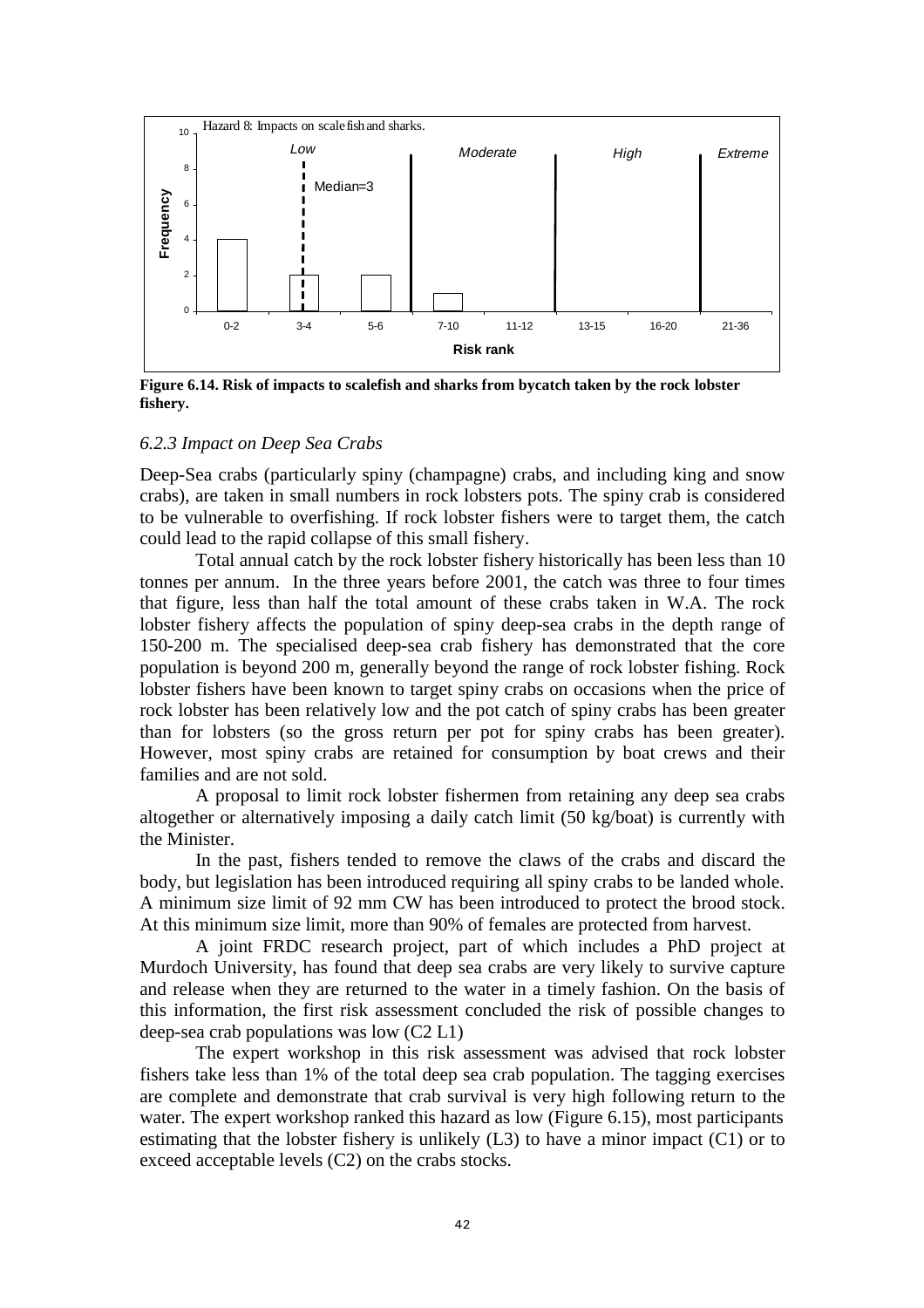

**Figure 6.15. Risks of impact on deep sea crabs from bycatch taken by the rock lobster fishery.**

## **6.3 Non-retained species**

This section describes hazards that have been identified through the stakeholder workshop or previous risk assessment processes that relate to non- retained species. The component tree comes from the existing risk assessment document.



### **Figure 6.16 Revised component Tree for the Non-Retained Species.**

Yellow boxes indicate that the issue was considered high enough risk at the February 2001 Risk Assessment workshop to warrant having a full report on performance. Blue boxes indicate the issue was rated a sufficiently low risk that only the justification for this decision was presented and no specific management was required.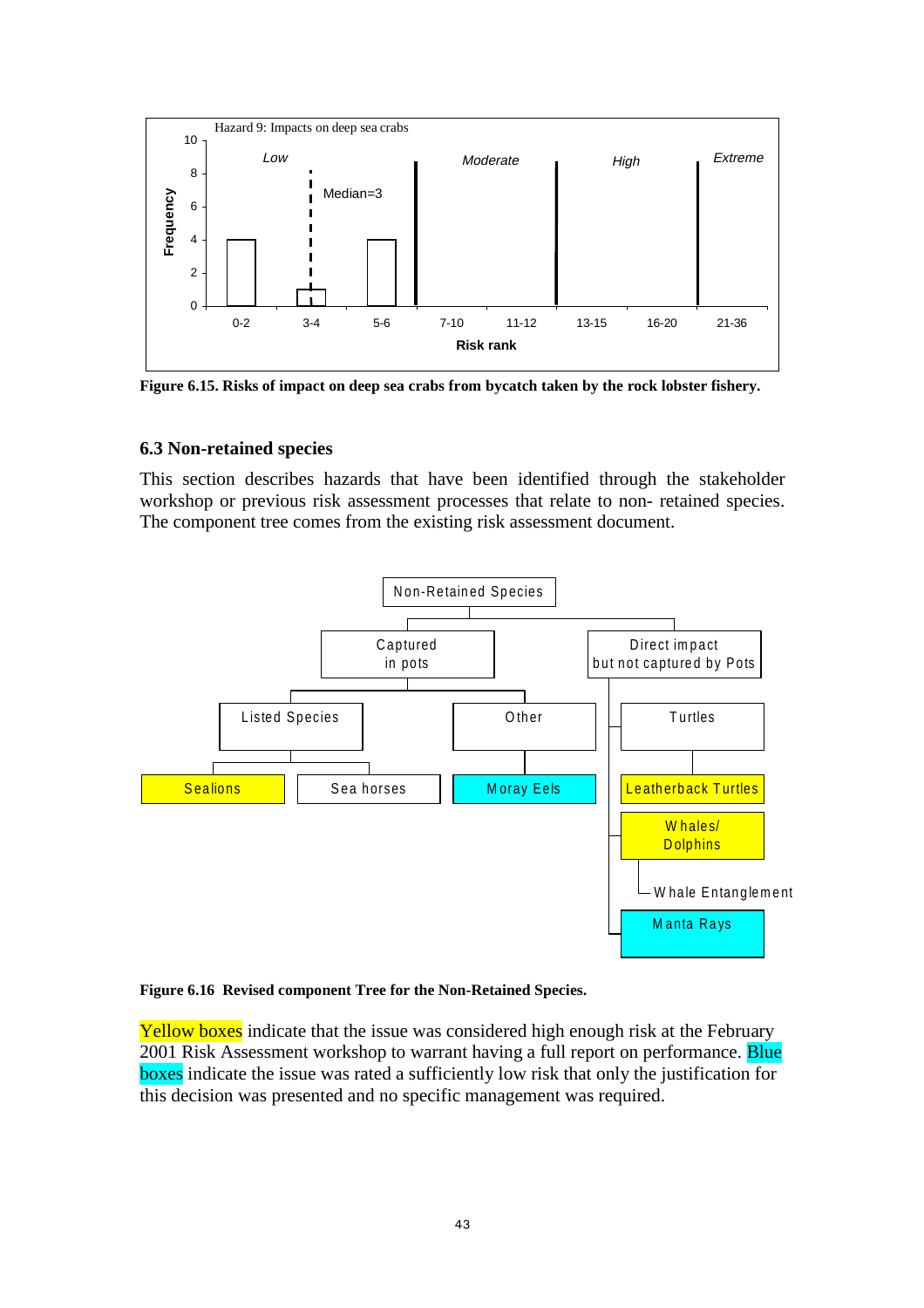## *6.3.1 Whale entanglements*

Humpbacks and Southern Rights are listed federally as endangered species and are protected. The first risk assessment noted that there were 'rare' reports of migrating whales becoming entangled in rock lobster pot ropes. The meeting noted that CALM had encountered 13 whales entangled with rock lobster rope since 1985 (Doug Coughran, CALM, pers. comm.). None of these whales were found dead. The risk assessment concluded that the risk to threatened whale populations from rope entanglement was low (C1 L2 LOW). The Department of Fisheries commenced data gathering to monitor interactions with rock lobster gear.

The expert workshop in the second risk assessment noted the following:

- o There were 29 entanglements of humpbacks since 1990 and 33 altogether.
- o 24 of 29 (83%) were in commercial rock lobster gear.
- o 96% of the known entanglements with rock lobster gear have occurred in the last 10 years.
- o 46% of the known entanglements with rock lobster gear have occurred in the last 3 years
- o 60% of the known entanglements with rock lobster gear have occurred in June.
- o The number of entanglements of 2 to 3 a year (reported) will continue or increase. There would be more if the rock lobster fishing season overlapped whale migration.

There were no confirmed data on exact locations of the entanglements. There were no recorded mortalities associated with entanglement in rock lobster gear. It is likely that these figures are an understatement because CALM only includes information in the database if strict confirmation is received. There had been and there remains some uncertainty about the number of entanglements and about what happens to the whales once they are untangled. Attempting to release a whale entangled in fishing gear is extremely dangerous. Understanding of the movement patterns of humpback whales is improving and whale numbers are increasing.

 The expert workshop noted that this hazard has ecological and public relations (icon species) dimensions. The workshop agreed to treat this hazard in two categories – social and ecological. Ecological risks were mostly considered to be low (Figure 6.17) because only two to three are affected per year from a population of thousands. Furthermore, the stock of whales is increasing by about 10% per year, making it very unlikely that the potential level of interaction by the lobster fishery is affecting the whale stocks measurably  $(L1)$  and this is unlikely  $(L3)$  to change in next five years (Figure 6.17).

Using social criteria, however, if whales become caught in pots regularly, it is likely to cause a major political or social problem (L4). The risks may increase with increasing populations of whales and therefore may rise to likelihood (L5) in the foreseeable future. Both of these scenarios were considered to be high risks (Figure 6.18).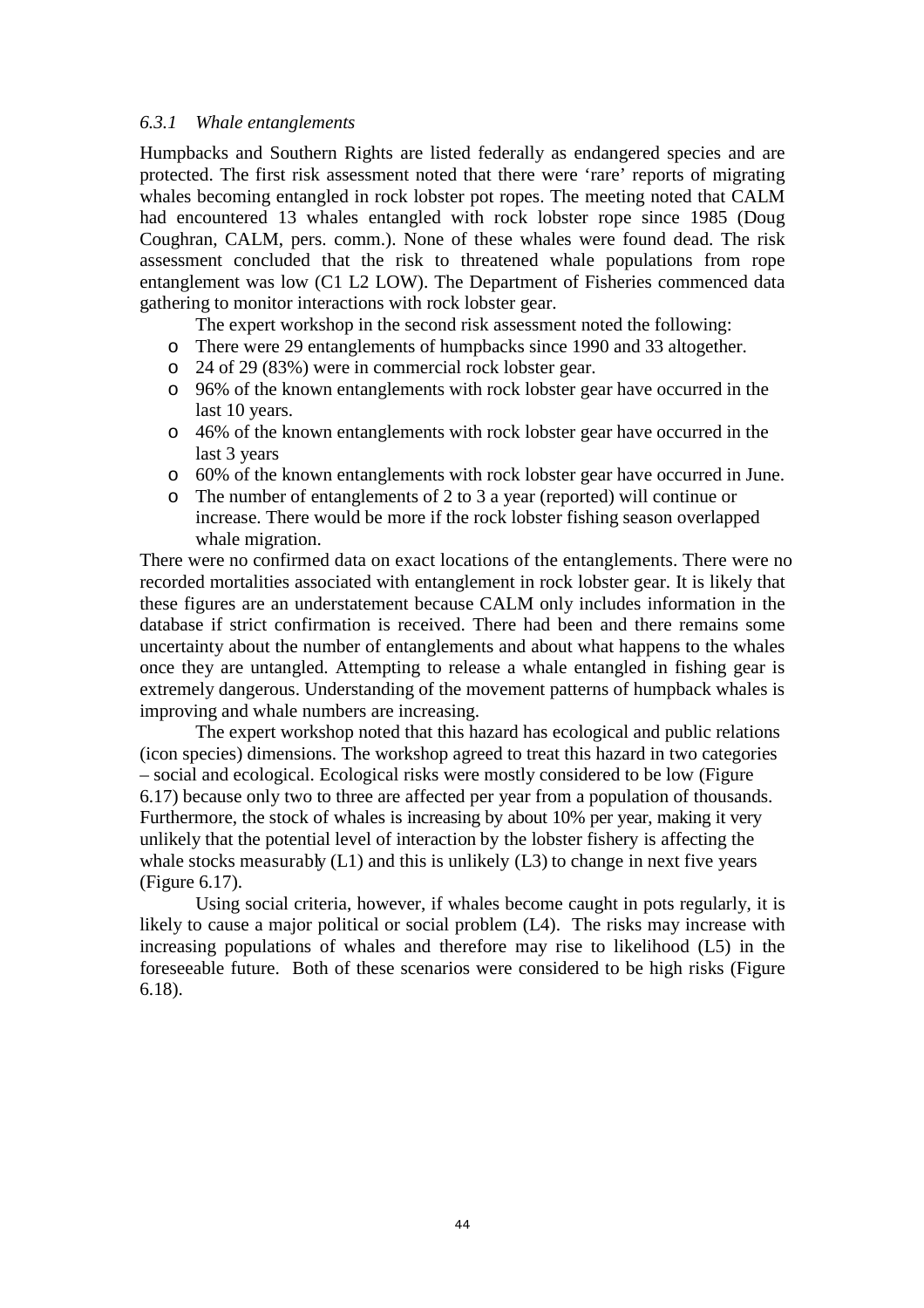

**Figure 6.17. Ecological risks from whale entanglements in rock lobster fishery ropes.** 



**Figure 6.18. Social risks from whale entanglements in rock lobster fishery ropes.** 

## *6.3.2 Sea lion interaction with pots*

Interactions of seals, sea lions and their pups with pots are recorded in most fisheries around the world. Some sea-lion pups are caught and drown in Western Australian rock lobster pots as they attempt to take either bait or rock lobsters. Dead pups have been reported where pots are set adjacent to the islands on which the species breeds. Sea lions are a listed threatened species and the MSC assessment of the fishery identified seals as an "icon species", both requiring formal strategies to deal with these interactions.

The previous risk assessment was informed of the results of a single survey that indicated that about 150 sea lion pups are born in the mid-west region around Beagle Is., North Fisher Is., and Buller Is. every 18 months and about 20 are born near Abrolhos Is. (mainly Middle group). Five tags were returned from dead pups from fishers out of 150 tag releases (N. Gales, formerly of CALM, pers. comm.). West coast populations of sea lions appear stable or slightly decreasing (N. Gales).

 The first ecological risk assessment in 2001 (IRC Environment 2001) identified this issue as a moderate risk (sea lion pups entanglement in pots (C3 L4)) until further data could be collected to quantify the risk to the sea-lion population. The 2001 ERA (IRC Environment 2001) noted that the mortality rate from lobster potting was expected to be 'very small' and 'perhaps insignificant when compared to the reported highly variable mortality suffered by pups up to 5 months old in Western Australia'. This rate varied between 7 and 24%, and depending upon whether pupping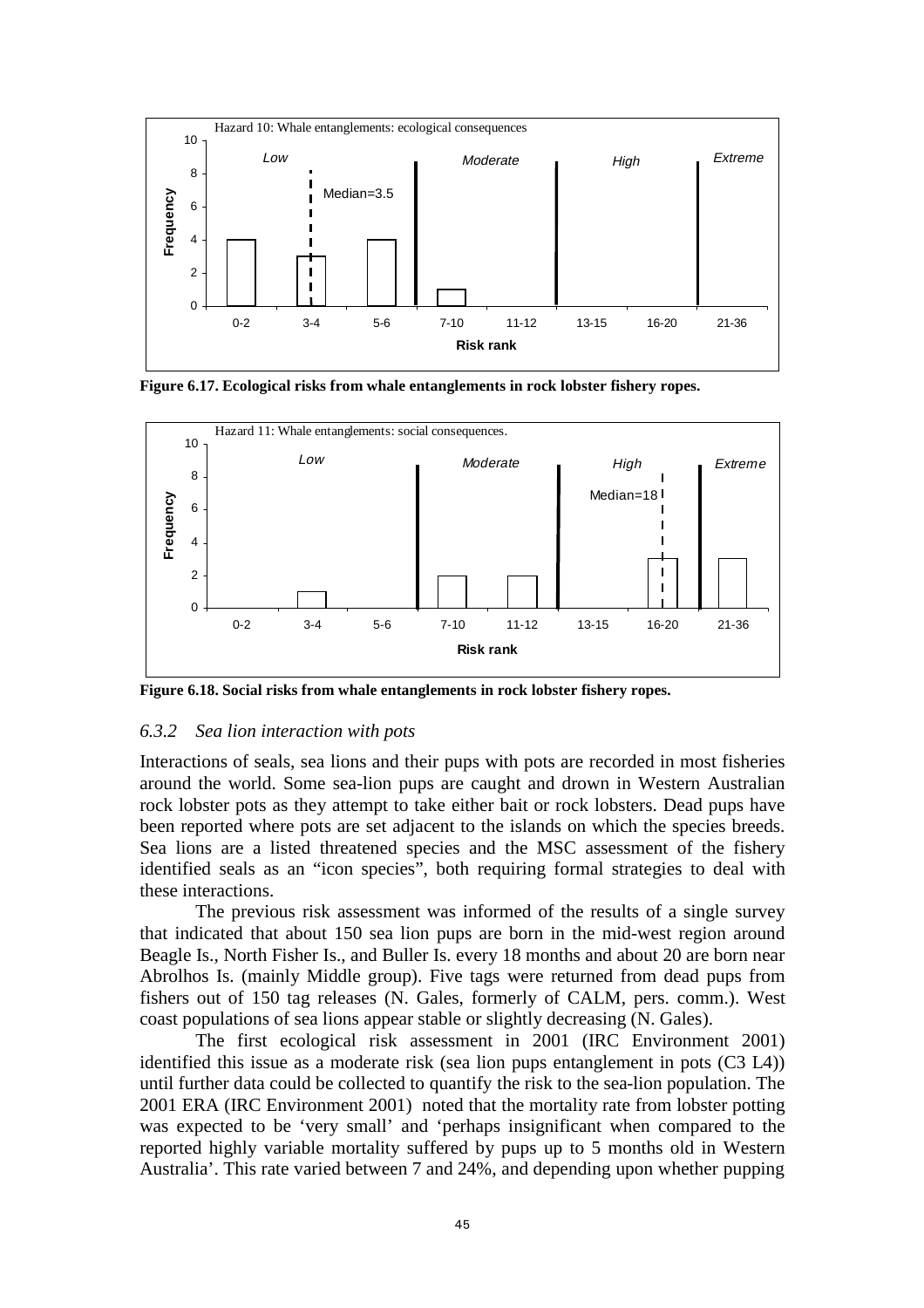occurred in summer or winter respectively (Shaughnessy 1999). Significant nonfishery factors responsible for the high mortality rate of young sea lions are attacks on pups by territorial bulls and adverse environmental conditions (Shaughnessy 1999).

 The expert workshop in this risk assessment was informed about the results of the Sea Lion Interaction Scientific Reference Group (SLSRG). They assessed the sea lion issues as follows:

- o Australian sea lions breed in a range from Abrolhos Is. in WA to the Pages Islands in South Australia.
- o Australian sea lions are non-selective benthic predators with a comparatively good diving capability that is also present in pups.
- o Given the high abundance of undersize rock lobsters in shallow waters in the mid-west and Abrolhos region there is a very low chance of any effect of lobster removal on the food resources available to the sea lion population.
- o At Kangaroo Island in South Australia, adult female sea lions dive to depths of up to 150m, but mostly dive in the 60-100m range. In Western Australia adult female sea lions have been recorded diving in 10-120m depths, and it is assumed that their foraging range includes continental shelf waters adjacent to where they live.
- o Recent research on the development of diving in sea lion pups has shown that pups of 6-18months of age (the study ages) can dive extensively, and in South Australia dive to depths of at least 60m.
- o The Australian sea lion's reproductive strategy is different from other pinnipeds.
- o The breeding cycle is about 17.5 months, but the timing of breeding differs significantly (by months) from one colony to the next, with an asynchronous pattern of breeding across their range.
- o Genetic analyses (female haplotype) indicated females display a strong breeding site fidelity.
- o Males move relatively freely amongst regional colonies but probably do not migrate large distances, i.e. movements between WA and SA colonies would be very rare if at all.
- o There is a history of localised extinction in Australia, e.g. Bass Strait, Islands around Albany, Carnac Is, Garden Is.
- o Probability of recolonisation appears to be negligible because of female breeding site fidelity.
- o Four main breeding colonies on the west coast of WA described as being Abrolhos Is (several islands), Beagle, North Fishermen and Buller Islands.
- o Pup production at these sites is estimated to be a total of about 150 at the 3 mid-west islands and about 20 at the Abrolhos.
- o There is a documented history of a substantially more abundant population of sea lions at the Abrolhos Is. The reduction to today's very low levels appears to be linked to culling / harvesting events by early explorers and whalers, and a likely low level of take until recent times.
- o There is no evidence to suggest colonies in the Jurien area were subject to as high a level of culling / harvesting as occurred at the Abrolhos and it is therefore likely that the Jurien colonies are closer in size to population sizes along the coast prior to human induced mortality.
- o The current maximum (reported) rate of interactions is 10 pup deaths per season, about 8% of the pup count.

The SLSRG assessed the data sets alongside the current body of knowledge on sea lions and concluded that: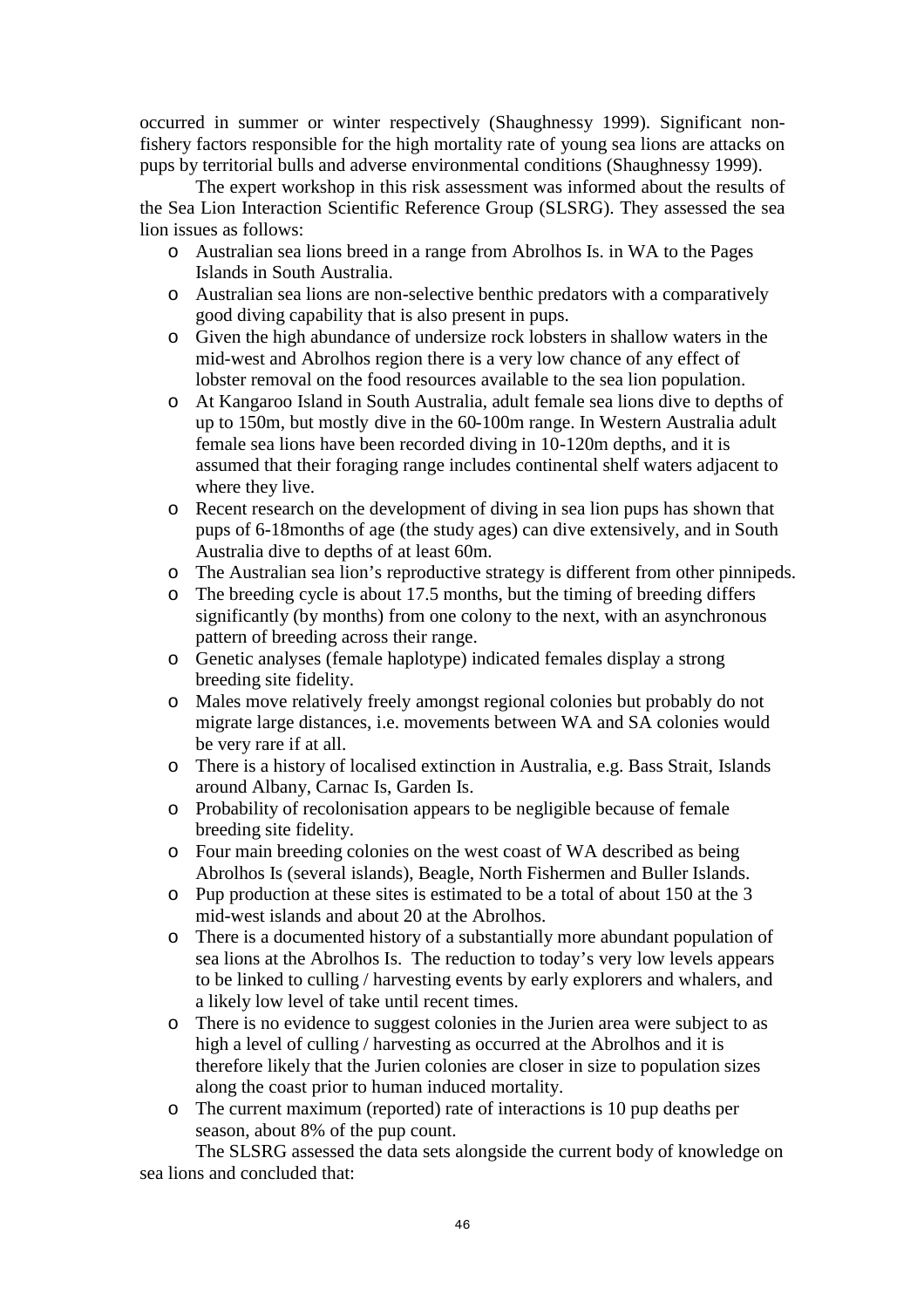- o Pups are vulnerable to capture in rock lobster pots from the age they enter the water and start diving (approximately 5 months) to a point when they are too large to enter into a pot and drown (possibly about 24 months of age).
- o Most accounts refer to pups caught being in the size range of 0.75 to 1m long, which is consistent with the estimated vulnerable age class.
- o All known catches are close to shore in less than 11 fathoms, but recent tracking studies of pups in South Australia demonstrate that these catches could occur further offshore.
- o The impact of recreational rock lobster pot fishing is unknown, but it is possible that it could contribute to some extent to pup mortality.
- o It is not possible to extrapolate from existing data to provide a useful or accurate estimate of total mortality from the commercial rock lobster fishery, however, the current estimate is regarded as being a minimum estimate.
- o As there are no data on age/sex specific survival data, and minimal data on other population parameters for Australian sea lions, any attempt to model the impact of fisheries accidental bycatch on sea lion populations would yield highly uncertain results that would be of little use to management.
- o Efforts to collect the necessary population dynamics data that could be used for such models requires intensive research within the sea lion communities, an activity that would cause significant disturbance (including increased pup mortality) to the sea lions themselves.
- o Given the low reported frequency of sea lion interaction with rock lobster gear, it is not feasible, or cost effective, to adopt an independent observer program to collect data that could reliably estimate the level of interaction.

The meeting discussed the proposed introduction of mandatory Sea Lion exclusion devices (SLEDs) in pots in areas of potential Sea Lion interaction (within, say, a 25 km radius of breeding colonies). The stakeholder workshop and the expert workshop viewed videos of the behaviour of sea lions in pots fitted with SLEDs. The expert workshop agreed to assess the risks to sea lion populations from rock lobster pots with SLEDs in operation ('with management', Figure 6.19) and without them (Figure 6.20). The risks to the populations, if the proposed devices were not implemented, were judged to be moderate with it possible (L3) that the current level of capture by the fishery is sufficient to stop the sea lions populations from increasing (C3, with some scores ranging from low to extreme) without SLEDs. The group judged that the risk would be largely ameliorated (C0) by the use of these devices.



**Figure 6.19. Risks to sea lion populations from interactions with rock lobster pots, assuming use of exclusion devices within a defined area in zones B & C of the fishery.**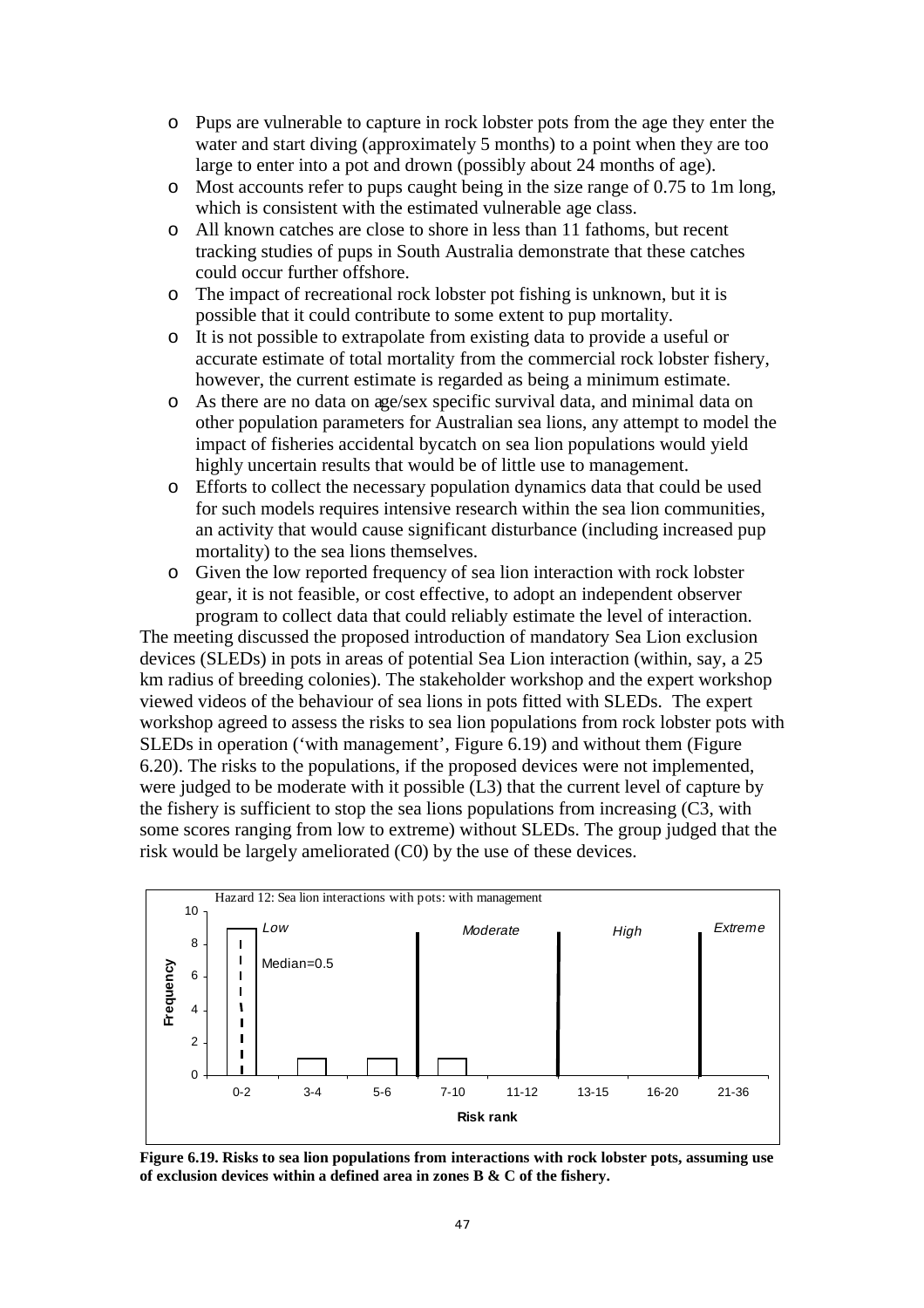

**Figure 6.20. Risks to sea lion populations from interactions with rock lobster pots, assuming use of exclusion devices within a defined area in zones B & C of the fishery are not implemented.** 

#### *6.3.3 Interaction with sea turtles*

 $\overline{a}$ 

There are consistent reports of leatherback turtles being struck by vessels and becoming entangled in lobster pot ropes (i.e. 1-2 per year for both boat strikes by all vessels and rope entanglements). Mortalities due to rope entanglement or boat strikes occur in roughly equal numbers and all those examined were juveniles (R Prince, CALM, pers. comm.). This species is listed as "Vulnerable"<sup>9</sup> in the Commonwealth EPBC Act and as "Special Protected Fauna" under WA Legislation, creating an imperative to miminise all forms of mortality.

 The first risk assessment was informed that museum records (dead or collected animals, some with photos) from 1972-91 indicate that 65% of all marine turtle deaths were associated with rock lobster activities. Some of the records in the WA Museum file were from media articles (N. Dunlop, pers. comm.). The first risk assessment considered the facts that there had been a continued reduction in the numbers of vessels in the rock lobster fleet from about 800 in the 1960s to less than 600 currently, and a reduction in the numbers of pots by 10% in the late 1980s and a further 18% in 1993/94 and concluded the risks to leatherback turtle populations from rope entanglement of turtles were moderate (C3 L4). The Department of Fisheries undertook to gather data to monitor interactions with rock lobster gear.

 Rates of turtle entanglement were available from Department of Fisheries data from annual bycatch survey forms completed by approximately 35% of fishers for the 1999/2000, 2000/01 and 2001/02 seasons. These data indicated that as many as 17 interactions with all turtle species occurred in one year, a total of five deaths (1 leatherback and 4 unidentified turtles) were noted over the three years for which data were available. There were 12 reported entanglements of turtles (all species) and 1 death for the 1999/2000 fishing season, 17 entanglements and 3 deaths in 2000/01 and 5 entanglements and 1 death (leatherback) reported in 2001/02. Follow-up phone interviews with most of the fishers recording an interaction indicated that entangled turtles were greens or juvenile leatherbacks (because of their size), which supports the observation of Dr R. Prince (CALM, unpubl.) that only juvenile leatherbacks have been encountered in southern WA waters. Two fishers reported entanglements of

 $9<sup>9</sup>$  The major impacts on these stocks are the capture of adults and the removal of eggs in the SE Asian region.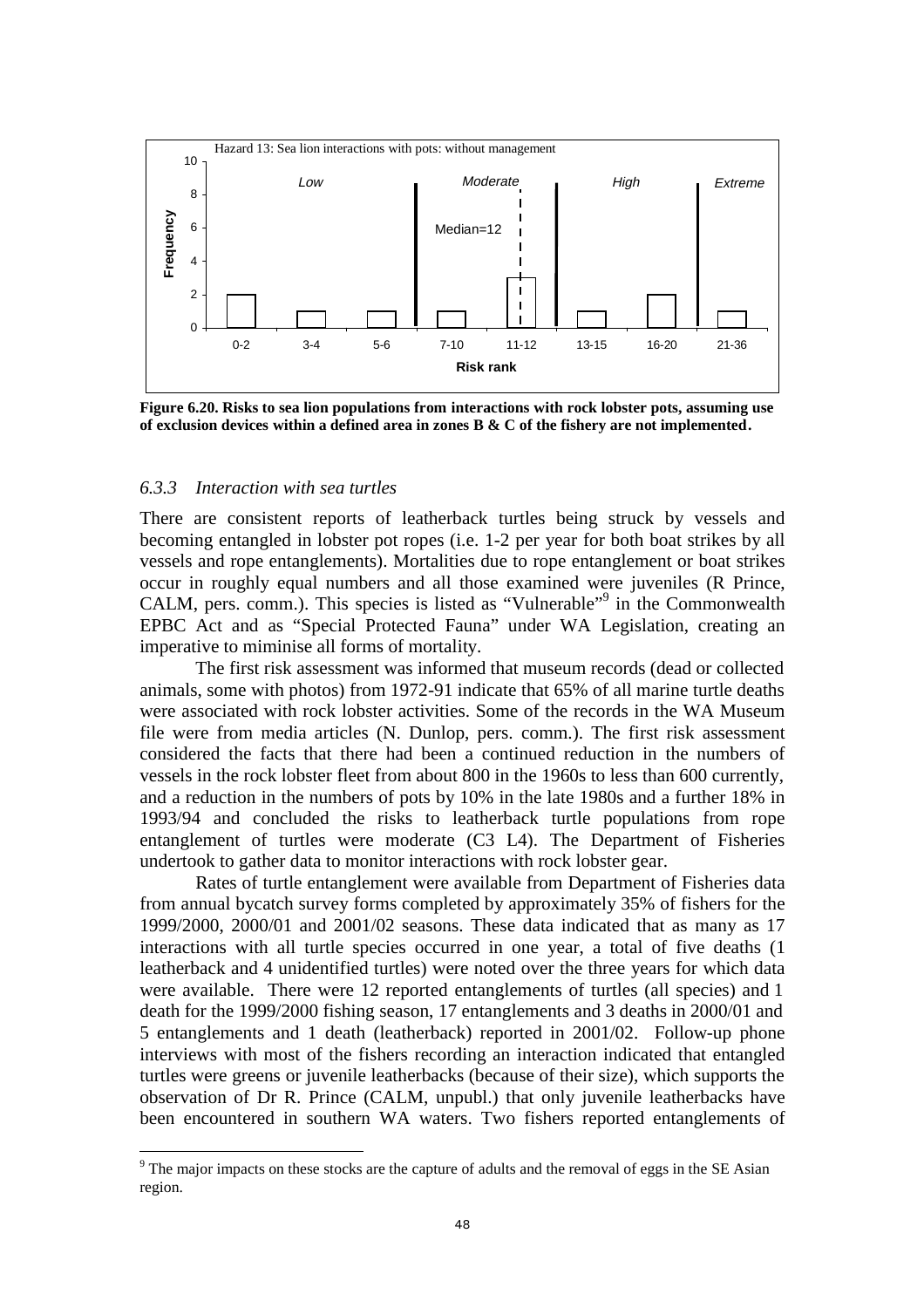green turtles. Fishers indicated that turtle entanglements occurred throughout the fishery from south of Mandurah to north of the Abrolhos Islands and at depths ranging from 14 to 60 fathoms.



**6.21. Risks to sea turtles from the rock lobster fishery** 

The stakeholder's meeting discussed the probability of mortality of entangled individuals released alive. There were no data on this outcome, or on the total number of turtles that enter the area of the fishery per year, and therefore no way of knowing the extent to which boat strikes and entanglement may affect the population. The expert group judged the risks to be low, given that even though the stocks of turtles are declining, and further impacts could result in a severe or major (C3-C4) consequence, the chance that the one or two turtles caught by the fishery will add appreciably to this problem is remote of very unlikely (L1-L2). Four participants however, ranked the risk as moderate (Figure 6.21). The monitoring programs now underway may assist in discriminating between these assessment alternatives.

### *6.3.4 Interaction with manta rays*

The first risk assessment noted that there have only been 'rare' reports of manta rays running up against pot ropes and these ropes being caught between the ray's horns. Anecdotal evidence suggested that on rare occasions manta rays have subsequently become entangled in the ropes and dragged lobster pots a considerable distance. Manta rays are perceived by many as beautiful and benign fish with eco-tourism value. The first risk assessment judged the risks to manta ray populations from rope entanglement to be low (C1 L1) and recommend no specific management actions.

Department of Fisheries observers record interactions with manta rays and the level of incidence and any trends will continue to be monitored and reviewed. This risk assessment acknowledged that are the species are essentially tropical and most individuals are itinerant visitors. The expert workshop judged the risks to manta ray populations to be low (Figure 6.22).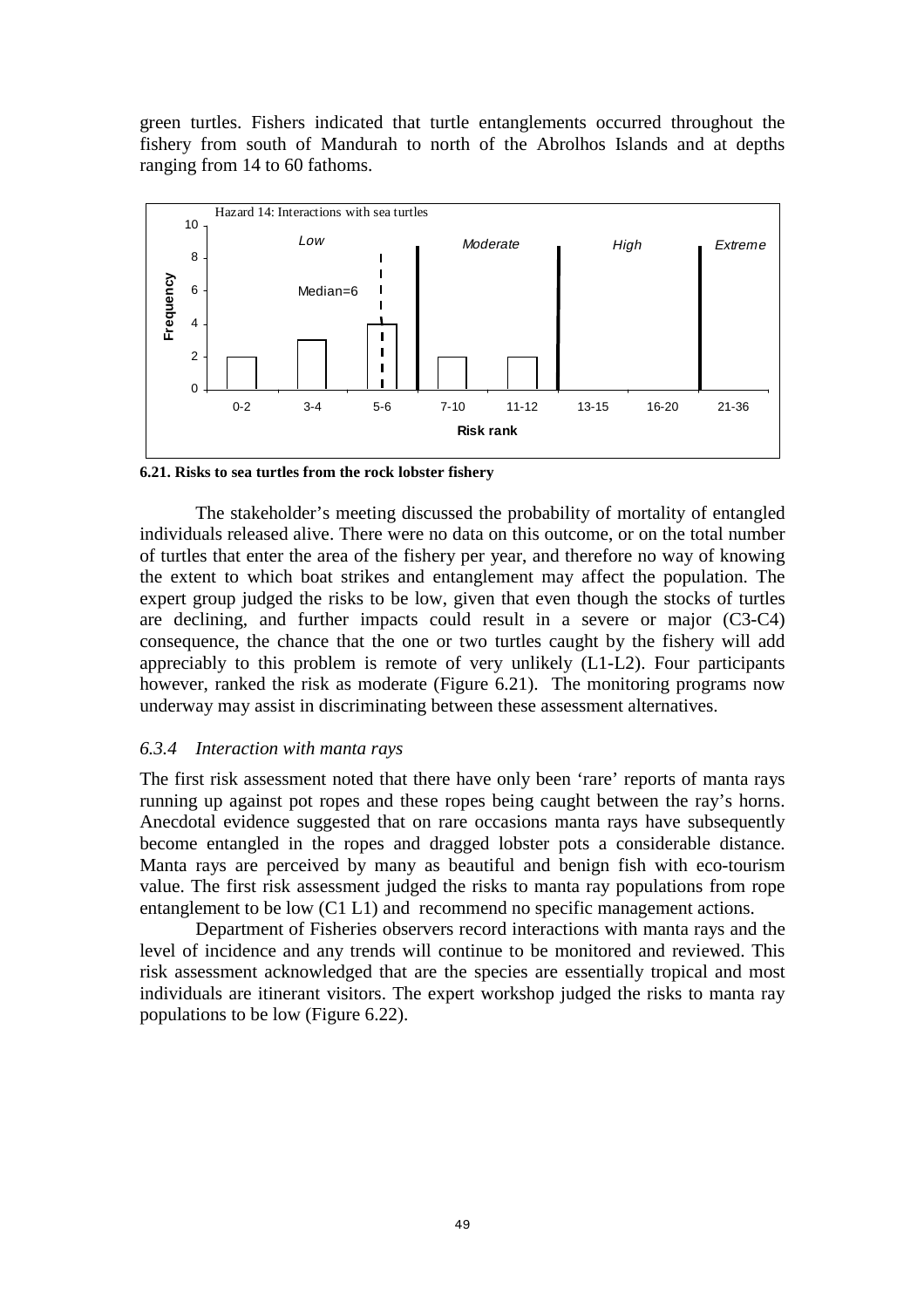

**Figure 6.22. Risks to Manta Rays from interactions with the rock lobster fishery.** 

## *6.3.5 Interaction with Moray Eels*

The first risk assessment noted that fishers catch a large number of moray eels in rock lobster pots. They are returned to the water and are not reported in catch logs. Whilst there has been no research to determine if their capture has any significant impact on the moray eel population or the ecosystem, the fact that large numbers are taken by lobster pots, which are an inefficient way of catching them, would suggest that the populations on the lobster grounds are large. They are of no value to fishermen and present a safety risk to crews while they are aboard the vessel; it is in fishermen's interests to return them to the water as soon as possible. On this basis, the risks to eel populations was considered to be low (C1 L1- LOW)

 This risk assessment concurred with the observations and conclusions of the first risk assessment (Figure 6.23). There were no new substantial data and no indication of any changes in the behaviour of fishers or the sizes of eel populations.



**Figure 6.23. Risks to Moray Eels from interactions with the rock lobster fishery.** 

### *6.3.6 Sea horses*

Sea horses are protected species under Australian the Environment Protection and Biodiversity Conservation Act. The hazard in this instance is that sea horses will use pot ropes as anchors. If they are attached to the rope when the pot is being hauled and do not let go, they may be killed. The stakeholder's meeting discussed this issue and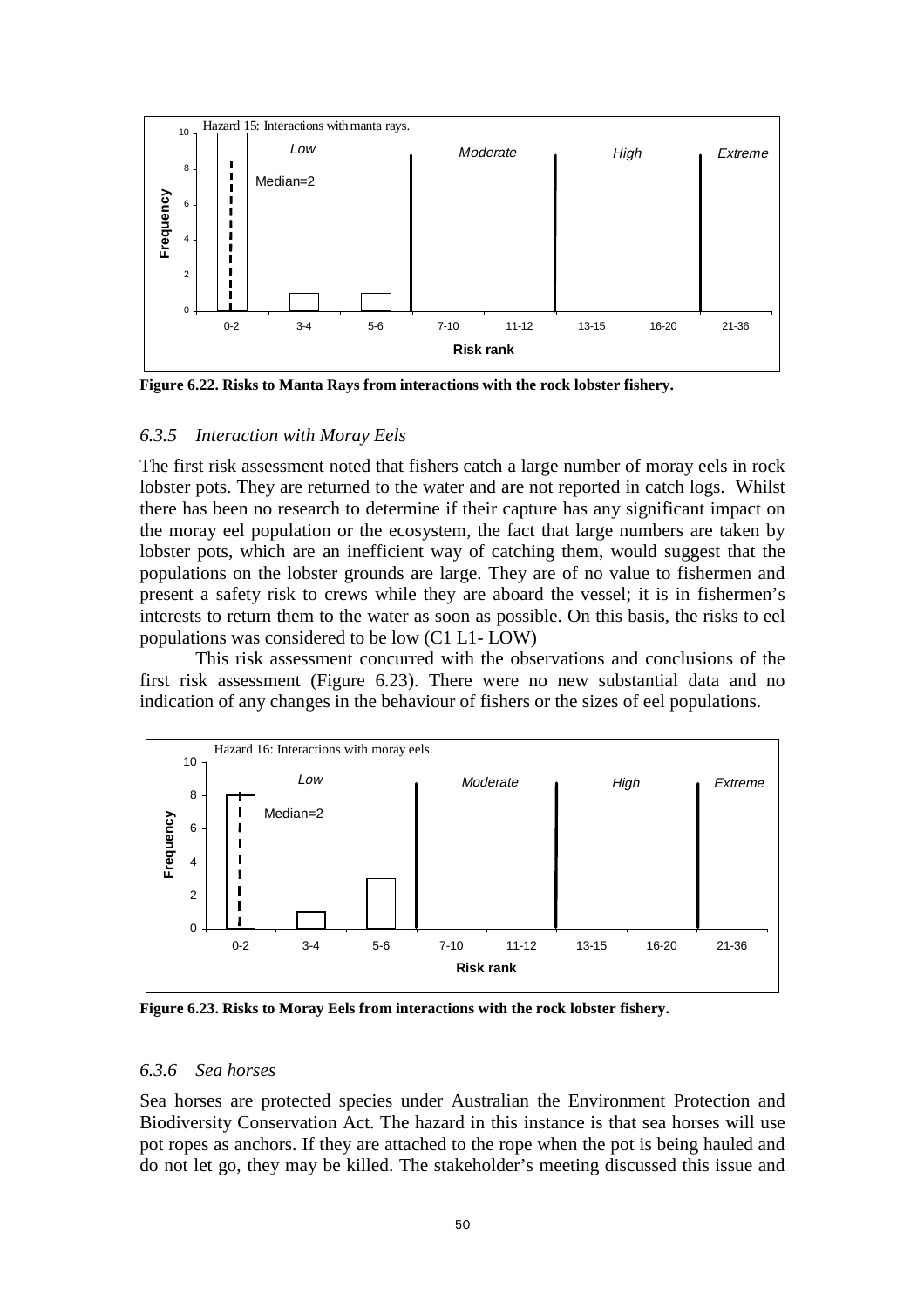concluded that while there is insufficient evidence to make a formal assessment, sea horse populations were sufficiently large and pot ropes were sufficiently scarce that it would be likely that only a negligible impact (C0) is occurring on the stock and therefore the fishery represents a low risk to sea horse populations. The expert meeting agreed (Figure 6.24).



**Figure 6.24. Risks to sea horse populations from interactions with the rock lobster fishery.** 

# *6.3.7 Uncertainty of data relating to endangered, threatened and protected species.*

The Department of Fisheries collects, compiles and analyses data from the fishery on interactions with protected species through mandatory and voluntary forms of reporting. However there is no independent data collection. There is a risk that data sourced entirely from the fishery could under-report the true extent of interaction with protected species. The stakeholder's meeting discussed the possibility of including independent observers on vessels, to audit the reporting process. They concluded that the rarity of interactions with high profile and threatened species was too low to make this a worthwhile exercise. The expert group concluded that the risk to protected species from under-reporting leading to misdirection of management effort was low, although three people assigned it a moderate risk (Figure 6.25).



**Figure 6.25. Risks to non-retained species resulting from uncertainty in bycatch data.**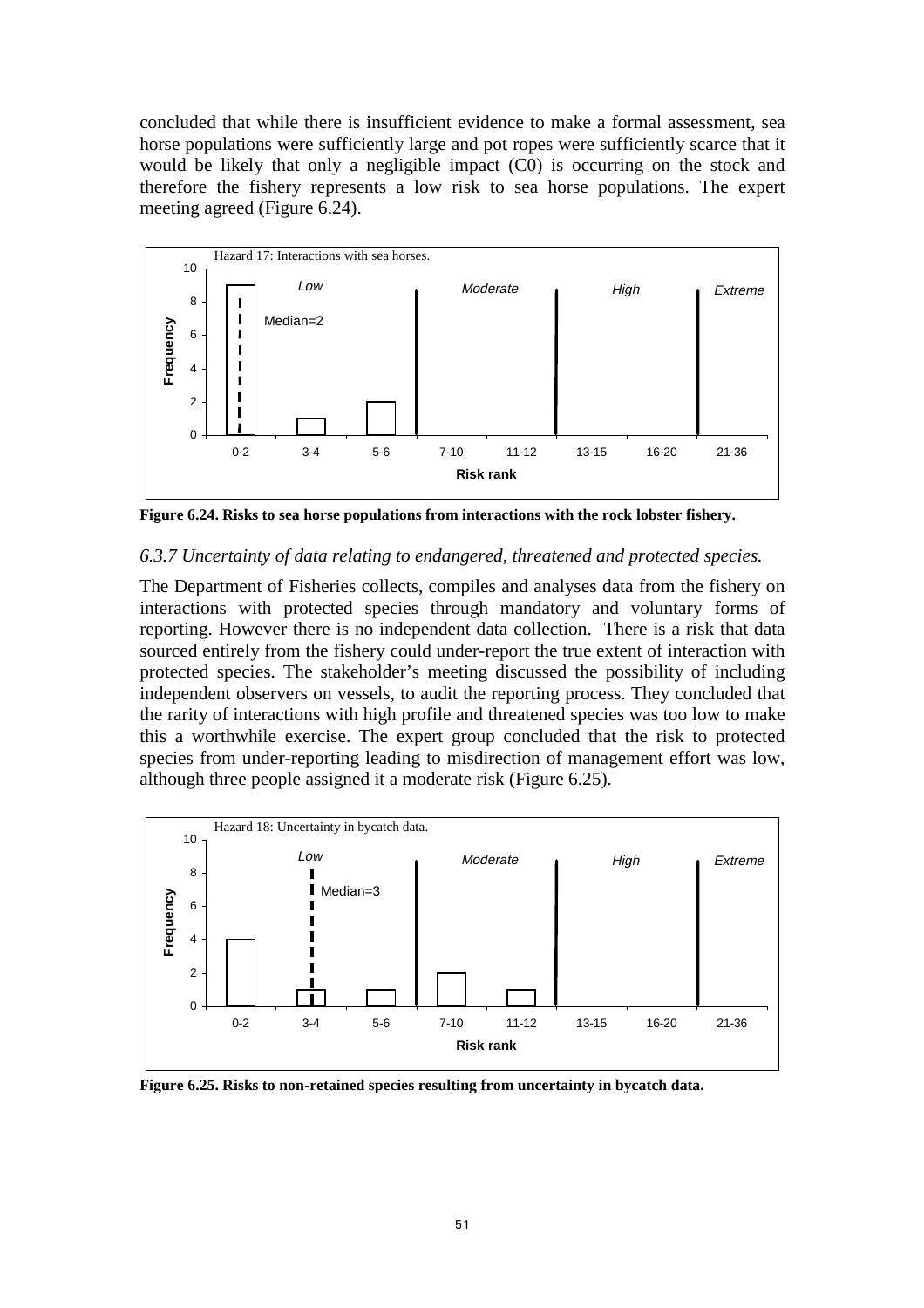#### **6.4 General environment**

This section describes hazards identified through the stakeholder workshop or previous risk assessment that relate to the general environment. The component tree comes from the existing risk assessment document.

 The workshop participants discussed the notion of widening the risk assessment to include hazards that are a consequence of fishing and associated activities, as well as those environmental processes that may affect the fishery. It was decided to take a broader view because regulators or the industry may be able to take proactive steps to mitigate a risk, even if it is not under their direct control. The workshop recognised that the separation of the issues is better dealt with at a management level once the risk has been fully scoped and assessed.



**Figure 6.26. Revised component Tree for general ecosystem effects related to the western rock lobster fishery.**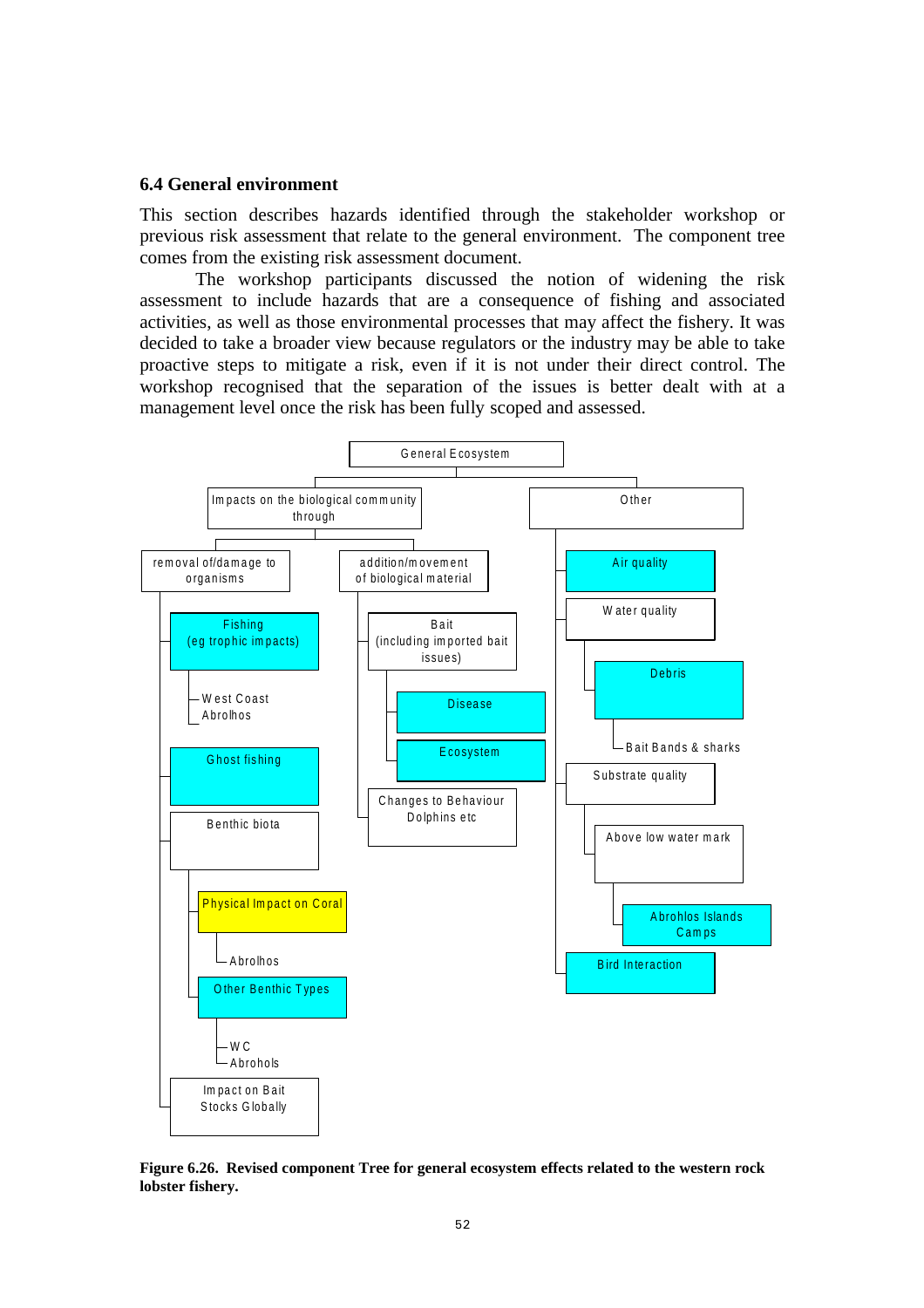Yellow boxes indicate that the issue was considered high enough risk at the February 2001 Risk Assessment workshop to warrant having a full report on performance. Blue boxes indicate the issue was rated a low risk and only this justification was presented and no specific management was required.

## *6.4.1 Effects of lobster removal on ecosystems*

The effect of removing rock lobsters on ecosystems remains one of the most important issues for the management of the fishery. For this reason, it was given detailed treatment and substantial background information has been compiled. In the first risk assessment, the hazard was broken into two elements;

- o Effects on items eaten by lobsters (C1, L4, Ranking LOW)
- o Effects on higher trophic levels (C1 L3 LOW)

The rationales for these judgements were based on the following information.

- o The variation in total catch in last 30 years ranges from 7200 tonnes to 14400 tonnes, indicating a 50% fluctuation in annual abundance of the exploitable section of the stock (Penn, 2000).
- o The abundance of the breeding stock indicates that it is currently as high now as it has been over the last 30 years (Penn, 2000) whilst juvenile levels are unaffected by fishing.
- o Examination of abundance from puerulus to legal-size rock lobsters near Dongara undertaken by Phillips et al. (2001) have provided an indication of the ratio of biomass of undersize to legal-size lobsters of over 4 to 1, suggesting that removal of legal-size lobsters probably affects the overall biomass by about 10%.
- o The current total biomass levels of lobsters are likely to be at least 80% to 90% of the unfished levels.
- o Increases to the minimum size during the migration phase of the lobsters (Nov-Jan) and reduction in the number of pots have increased the number of lobsters migrating to deep water each year.
- o The predators of the rock lobsters such as sharks have been reduced to about 35-40% of original biomass (Penn, 2000) hence there should be sufficient rock lobsters available as food for the remaining predators and they prey on many other species besides rock lobsters.
- o The total removals of lobsters are in the order of 5kg/hectare/year, small compared to the total level of production in this system. In addition, any such impact is likely to be ameliorated by the addition of a similar quantity of bait.

 The conclusion was that the management of the stocks of lobsters is sufficient by itself to ensure that there will no more than be minimal/negligible trophic level effects resulting from the rock lobster fishery. The justification for this conclusion rested on the total biomass of lobsters remaining in comparison to unfished levels, reviews of situations worldwide where fishing for lobsters has been associated with changes in ecosystems and a comparison to the circumstances in Western Australia.

It is worth noting here that the magnitude of annual variation of the exploitable stock is somewhat independent of the variation in total catch of rock lobsters in the last 30 years. Given a range of 7300 in total catch, and a sample size of 30 (years), the approximate 'average' annual standard deviation of the total catch is about 1800 (based on expectations of standard normal deviates; Sokal and Rohlf, 1995). The annual average variation of the catch (expressed as, say, 95% prediction intervals) is probably less than 33% of the long-term average catch. In addition, the catch is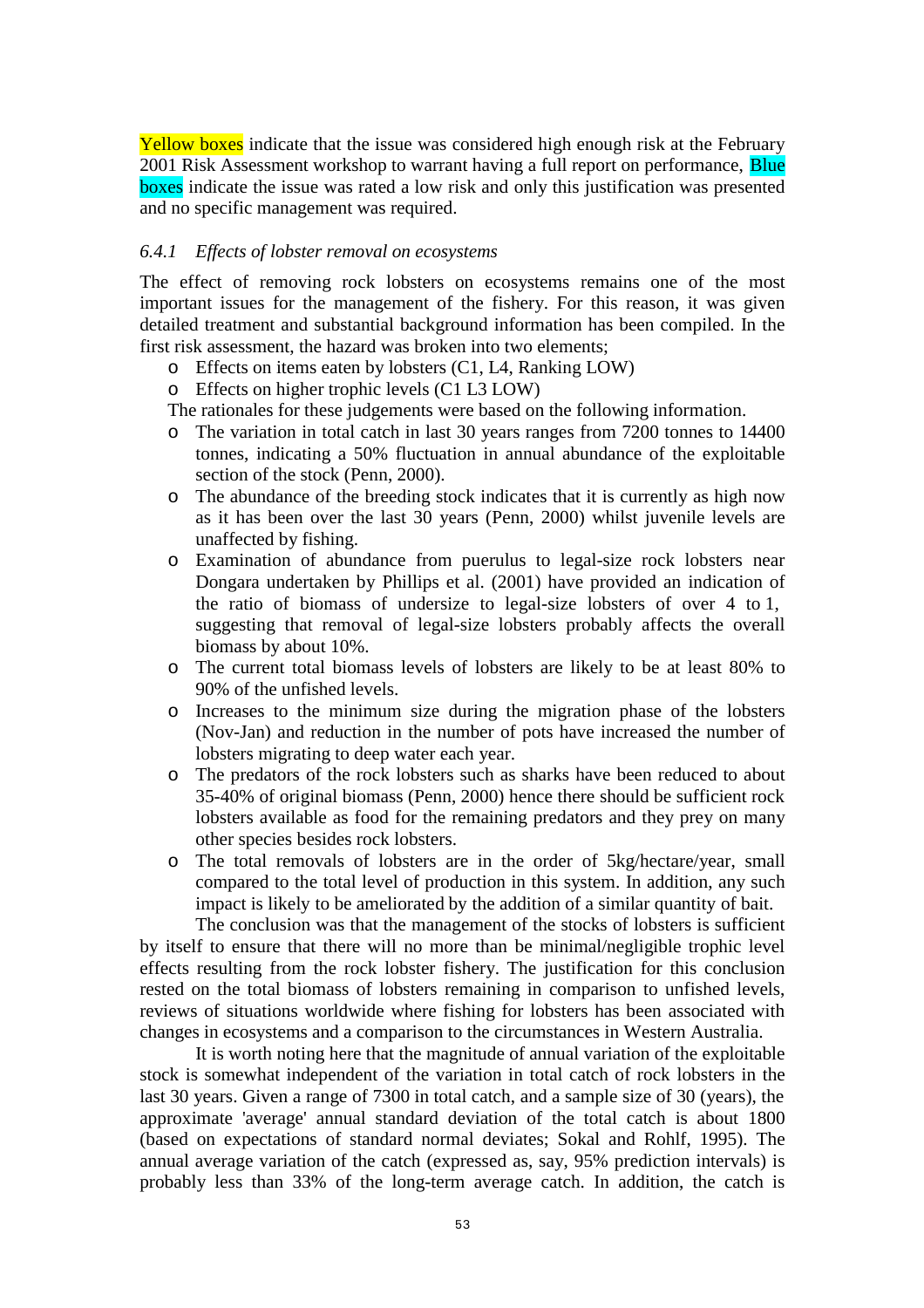effectively a sample of the underlying statistical population (the exploitable stock). The variation in the catch confounds natural variation and 'sampling error'. The range of variation observed overestimates natural variation, to an unknown extent. All we can say is that natural variation in the exploitable stock is smaller.

## Biomass Levels

 $\overline{a}$ 

Two quantitative studies provided information on the current biomass of lobsters off the Western Australian coast in comparison to unfished conditions. Trophic impacts (on organisms that are the prey of lobsters and those that prey on lobsters) are most likely to be affected by biomass reduction. Phillips et al. (2001) information from FRDC project 98/302 that examined puerulus settlement rates in comparison to subsequent recruitment into the fishery and beyond. Another study (see below) used the length frequency data collected as part of the fishery-independent monitoring program to estimate impacts.

#### Biomass levels based on puerulus modelling

This approach used estimates of the number of puerulus that settled in the Dongara region<sup>10</sup> each year during a 30-year period  $(1968-1998)$  to estimate the number of animals surviving from each cohort through time, making use of catch and effort data to estimate the parameters including natural mortality, density-dependent mortality and fishing mortality. The model then used the age-weight key determined by Morgan (1977) to estimate total biomass. This was done with and without fishing to determine the average reduction in biomass caused by fishing for any given level of puerulus settlement.



**Figure 6.27. Plot of the biomass remaining of each year class at the end of the fishing season in comparison to that biomass that would have been there in the absence of any fishing. This scenario is calculated for average puerulus settlement of 338 million. The level of fishing is that experienced in 1991/92 (2.55 million pot lifts) and ignores the effect of the extra 93/94 management arrangements (e.g. 18% pot reduction).** 

 $10$  It is assumed that this region is typical of the lobster fishery given that it is in the middle of their distribution.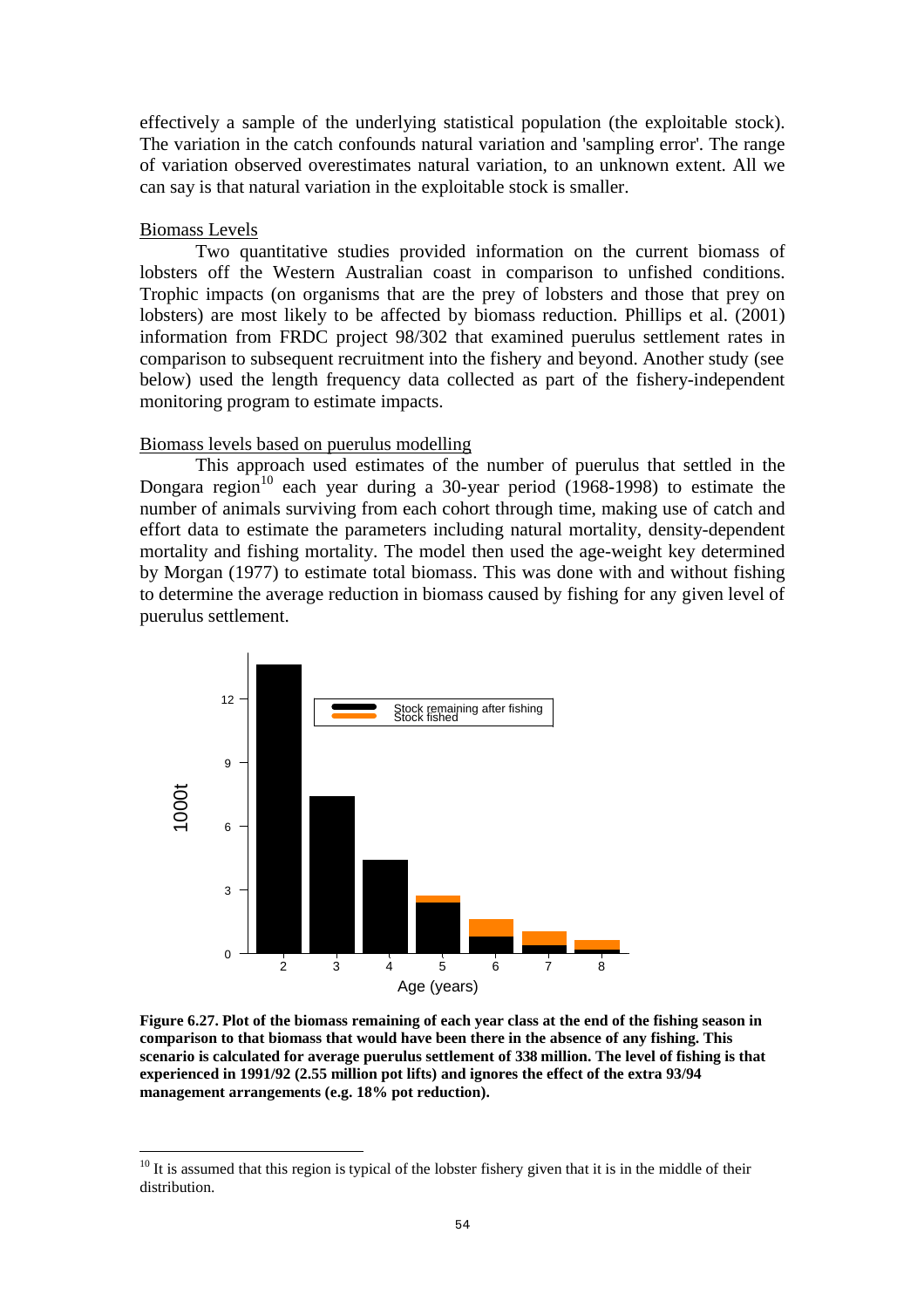Biomass estimates were calculated using the minimum (60 million), maximum (1200 million), average (338 million) and median (600 million) puerulus recruitment levels that occurred during the previous 30 years. The basic pattern was the same for each scenario, with the distribution of biomass levels within each age class of lobsters showing that the majority of total lobster biomass is in the juvenile classes, even under unfished conditions (Fig. 6.27, Table 6.3).

This method allowed the reduction in total biomass due to fishing to be calculated (Table 6.4). Under all recruitment scenarios, the total percentage reduction in biomass due to fishing was less than 10% with the most likely reduction, based upon average conditions, being 7%.

**Table 6.3. Biomass of each year class remaining at the end of the fishing season, and the biomass caught during that season, using an integral method based upon average (338 million) puerulus recruitment levels.** 

| Age | <b>Bio mass</b><br>remaining<br>(1000t) | <b>Bio mass fished</b><br>(1000t) | Weight/lobster<br>(kg) |
|-----|-----------------------------------------|-----------------------------------|------------------------|
| 2   | 13.6                                    |                                   | 0.19                   |
| 3   | 7.4                                     |                                   | 0.27                   |
|     | 4.4                                     |                                   | 0.36                   |
| 5   | 2.4                                     | 0.3                               | 0.45                   |
| 6   | 0.8                                     | 0.8                               | 0.55                   |
| 7   | 0.4                                     | 0.6                               | 0.66                   |
| 8   | 0.2                                     | 0.4                               | በ 77                   |

**Table 6.4. The percentage of total biomass of legal size and the total reduction in biomass due to fishing at 4 levels of puerulus recruitment.** 

| <b>Recruitment</b><br>(millions) | Legal Biomass (%) | <b>Biomass Reduction (%)</b><br><b>From Fishing</b> |
|----------------------------------|-------------------|-----------------------------------------------------|
| Low (60)                         | 23                | 8.7                                                 |
| Average (338)                    | 19.1              | 7.3                                                 |
| Median (600)                     | 18.2              | 7.0                                                 |
| <b>High (1200)</b>               | 17.2              | 6.5                                                 |

#### Length Monitoring Assessments

Information collected from the length-monitoring program completed each year provides the length distribution of lobsters in each zone of the fishery, from which the biomass for all length classes may be calculated. It also allows the determination of the biomass protected from fishing (either by size and/or setose rules), the unprotected (legally exploitable) biomass, and the amount removed by fishing activities.

Figures 6.28a and b show the length frequency distributions of lobsters in fishing areas A and C. While these distributions have been adjusted for the effects of escape gaps, the length classes less than 65 mm will still be under-represented and the sizes below 60 mm are not represented at all.

Using the modelling performed on single age classes (for the 4 puerulus settlement scenarios noted above) enabled a comparison between the total biomass of a first year cohort and the biomass of the same cohort in its second, third and fourth years until fully recruited into the fishery. These analyses made two simplifying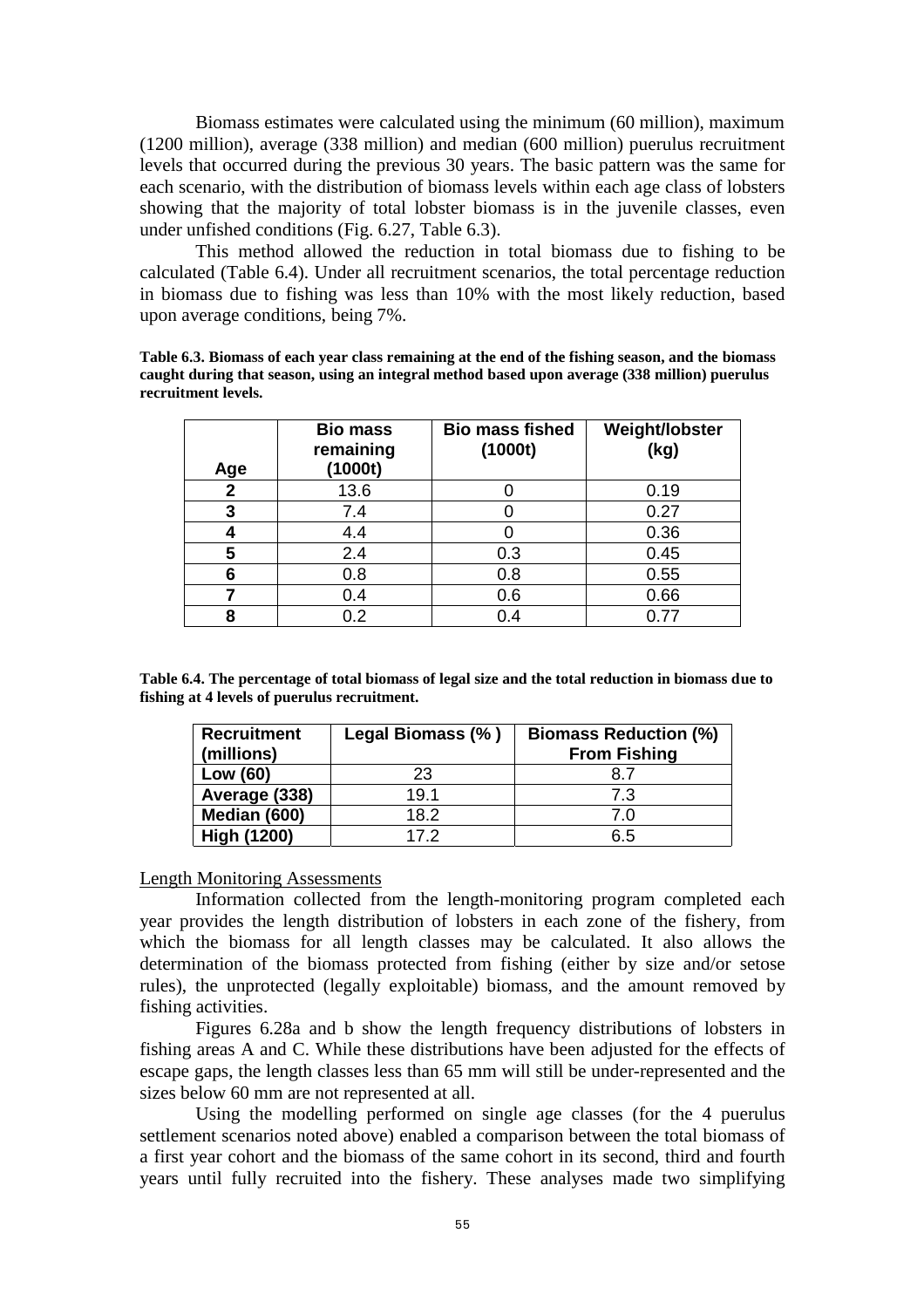assumptions; (a) within each scenario puerulus settlement is constant between years (which is a conservative approach), and (b) the biomass vulnerable to the fishery  $(B^*)$ is represented by 4 year and older animals (which is known from the extensive catch sampling work over the past 20 years). Given this, it was possible to determine the relationship between the biomass vulnerable to the fishery and the total lobster biomass in each region. Table 6.5 summarises the calculations.



**Figure 6.28a. Length frequency of lobsters within Zone A developed from monitoring data and modified for escape gap retention rates.** 



**Figure 6.28b. Length frequency of lobsters within Zone C developed from monitoring data and modified for escape gap retention rates.** 

Averaging the ratios in the last line over all four scenarios indicates that B\* was 27.7% of the total biomass in March 2000 (Table 6.5). Thus, the total biomass will be 3.6 times B<sup>\*</sup>. For Zone B, the total rock lobster biomass is 21234 tonnes, and the catch of 1888 t therefore only represents about 9% of the total biomass (Table 6.5). This percentage is very similar to the values calculated above (6-9%).

Allowing for error in the calculations of both these estimates, it is clear that the total biomass remaining after fishing is likely to be greater than 90% of unfished levels and would certainly be greater than 80%. Such a drop is unlikely to have any substantial impact on other trophic levels unless lobsters are responsible for a very strong forcing role in community structure, and perhaps not even then. This possibility is explored below.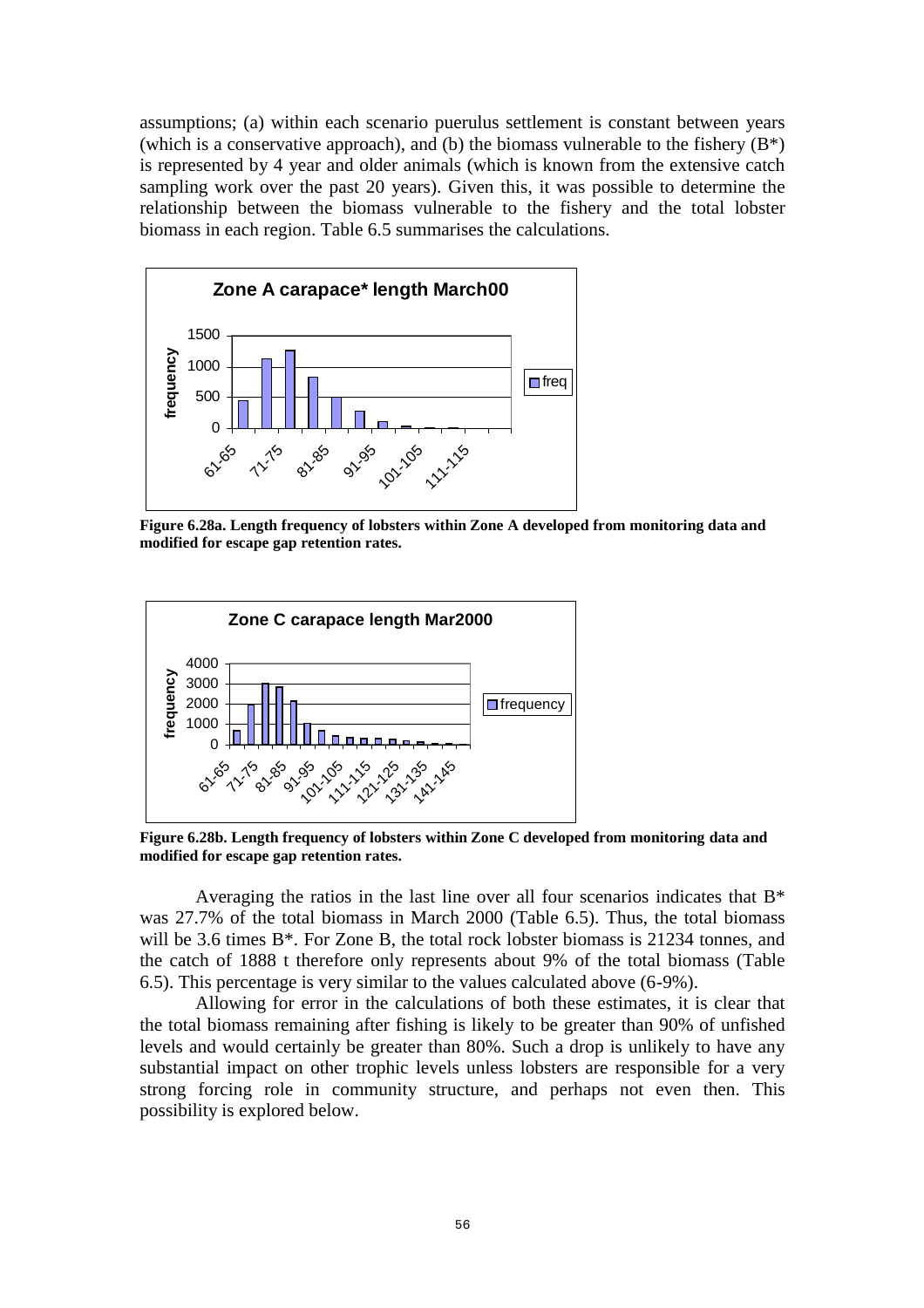| Age          | Scenario1<br>biomass | Scenario2<br>biomass | Scenario3<br><b>Biomass</b> | Scenario4<br>biomass |
|--------------|----------------------|----------------------|-----------------------------|----------------------|
| $\mathbf{2}$ | 13.6                 | 19.6                 | 4.7                         | 16.7                 |
| 3            | 7.4                  | 9.5                  | 3                           | 8.5                  |
| 4            | 4.4                  | 5.5                  | 2                           | 5                    |
| 5            | 2.3                  | 2.9                  | 1.1                         | 2.6                  |
| 6            | 0.8                  | 1                    | 0.4                         | 0.9                  |
| 7            | 0.4                  | 0.4                  | 0.2                         | 0.4                  |
| 8            | 0.2                  | 0.2                  | 0.1                         | 0.2                  |
| yr2&3        | 21                   | 29.1                 | 7.7                         | 25.2                 |
| yr4on        | 7.9                  | 9.8                  | 3.7                         | 8.9                  |
|              | $(B^*)$              |                      |                             |                      |
| all ages     | 28.9                 | 38.9                 | 11.4                        | 34.1                 |
| B*/Total     | 0.273356             | 0.251928             | 0.324561                    | 0.260997             |

**Table 6.5. Biomass of lobsters modelled using the 4 recruitment scenarios in Zone B.** 

The unexploited fraction of the rock lobster population is virtually all in the undersize classes of the population, which live inshore (in depths of 0-20m). The remainder of the species' range (20 to 100m) is populated mostly by the exploited fraction of the population. Thus, most of the impact of lobster removal, such as it is, will occur in the relatively deep water habitat. This consideration underlies stakeholder concerns about impacts in deep water environments and creates the motivation for ongoing studies into their fundamental ecology that are outlined in the next section.

#### Trophic interactions

Juvenile lobsters are found mostly in shallow water inshore areas where the fishery has very little impact (see above). Howard (1988) recorded a number of small predators of pueruli and post-pueruli including sand bass, sea trumpeters, brownspotted wrasse and gold-spotted sweetlips. None of these fish are commercial species and little is known of their biology, but there has been almost no impact on the abundances of these life stages of lobsters. Octopus are important predators of larger lobsters (Joll, 1977b), but their numbers are being monitored (see earlier references in the document). In the deeper water, lobsters are generally larger in size and consequently have fewer predators. There are no known predators that rely on western rock lobster as their sole prey item (see food web in Figure 6.29).

Western rock lobsters are generalist feeders, known to consume a range of different plant and animal material. The major components are coralline algae, molluscs and crustaceans (Jernakoff et al. 1993, Joll and Phillips 1984), which are also eaten by other predators (Edgar, 1990). Small gastropod species, such as *Solemya* sp., are known to be eaten by juvenile western rock lobsters in areas where they occur in large numbers (Joll and Phillips 1994). This latter species has been studied by Rainer and Wadley (1991) and has been shown to have year-round recruitment and high production to biomass ratios, indicating that they have a high mortality, and therefore high turnover rates. Juvenile rock lobsters at Seven Mile Beach and Cliff Head showed a range of diets and feeding strategies, with diets at the former location varying greatly between seasons and between lobsters feeding in different habitats in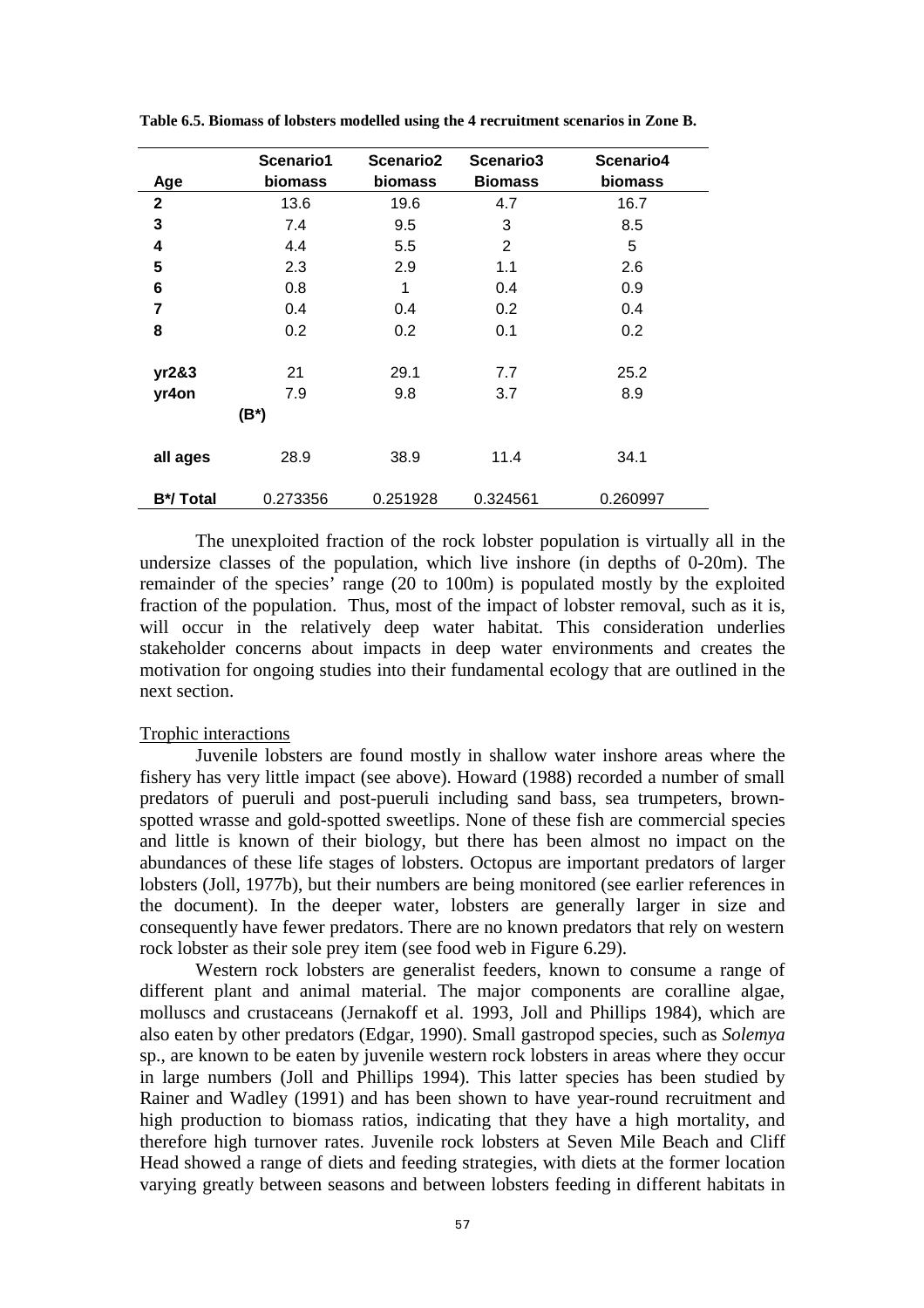the same season (Edgar 1990a). Edgar (1990a) further reported that the diet of *P. cygnus* reflected the abundance and size distribution of benthic macrofauna on all sampling occasions.

 Rock lobsters significantly reduced the densities of a number of gastropod species found in seagrass areas (Edgar 1990a, b). Edgar (1990c) found that the western rock lobster caused autumn and winter declines in the seasonally abundant trochid gastropod *Cantharidus lepidus*, that settle in extremely high densities at Cliff Head in summer (Edgar 1990a). Other predators, such as the blue swimmer crab (*Portunus pelagicus*) are likely to be interspecific competitors for the same prey items (Edgar 1990b). Rock lobsters were shown by Edgar (1990a, b) to have substantially less impact on one of their key prey species at this study site than other seagrassassociated epifaunal predator species.

 While the impact of larger lobsters (>80mm carapace length) on the population dynamics is not known, the bulk of the lobster biomass comprises lobsters less than the legal harvestable size.

Preliminary observations of the areas where the larger lobsters live in deeper waters suggest that these regions generally have simple habitats, composed mostly limestone reefs and sand. Removing a percentage of the larger lobsters in this region may result in less cannibalism on smaller recruiting lobsters. The description of habitats and the diet of lobsters in deeper waters could be confirmed by more rigorous study.

 Harvesting has a negative impact on rates of recruitment at high stock levels. The solution to this issue has been to aim to manage the level of spawning biomass at optimum levels for the fishery.

### Comparison to other systems

The western rock lobster does not appear to have the dominant forcing effect postulated for *Jasus lalandii* in South Africa or for *Homarus americanus* in Canada. In South Africa in areas where rock lobsters are absent or in low densities, benthic fauna is comprised of dense mussel beds, sea urchins, sea cucumber and many whelks but little macroalgae. In contrast, areas with large assemblages of rock lobsters had a dense flora of seaweeds but very few other benthic organisms (Barkai and Branch 1988, Barkai 1986, Barkai and Barkai 1985). Tarr et al's (1996) hypothesis that increased abundance of *J. lalandii* can cause high mortality of juvenile abalone has been supported by research reporting a negative correlation between the densities of rock lobster and sea urchins, and a positive correlation between juvenile abalone and sea urchins (Mayfield and Branch 2000). The juvenile abalone remain concealed under sea urchins and thus avoid predation. The indirect negative effects of *J. lalandii* on juvenile abalone pose a threat to the abalone industry, already under stress from poaching (Mayfield and Branch 2000).

 In New Zealand, the abundance of *Jasus edwardsii* and the local sea urchin (*Evechinus chloroticus* – which is capable of forming barren grounds - Ayling, 1981) in a marine reserve at Goat Island near Leigh (north-eastern New Zealand) showed no clear pattern of change despite a striking increase in the number of rock lobsters within the reserve (Cole et al. 1990). In the Maria Island Reserve in Tasmania, Edgar and Barrett (1997) also reported increased densities of rock lobsters (*J. edwardsii*), and significant increases in densities of sea urchins and in the mean size of abalone between 1992 and 1993, shortly after the reserve was declared. Thus it would appear that temperate Australian and New Zealand rock lobster populations have a significantly less "influential" ecological role in determining community structure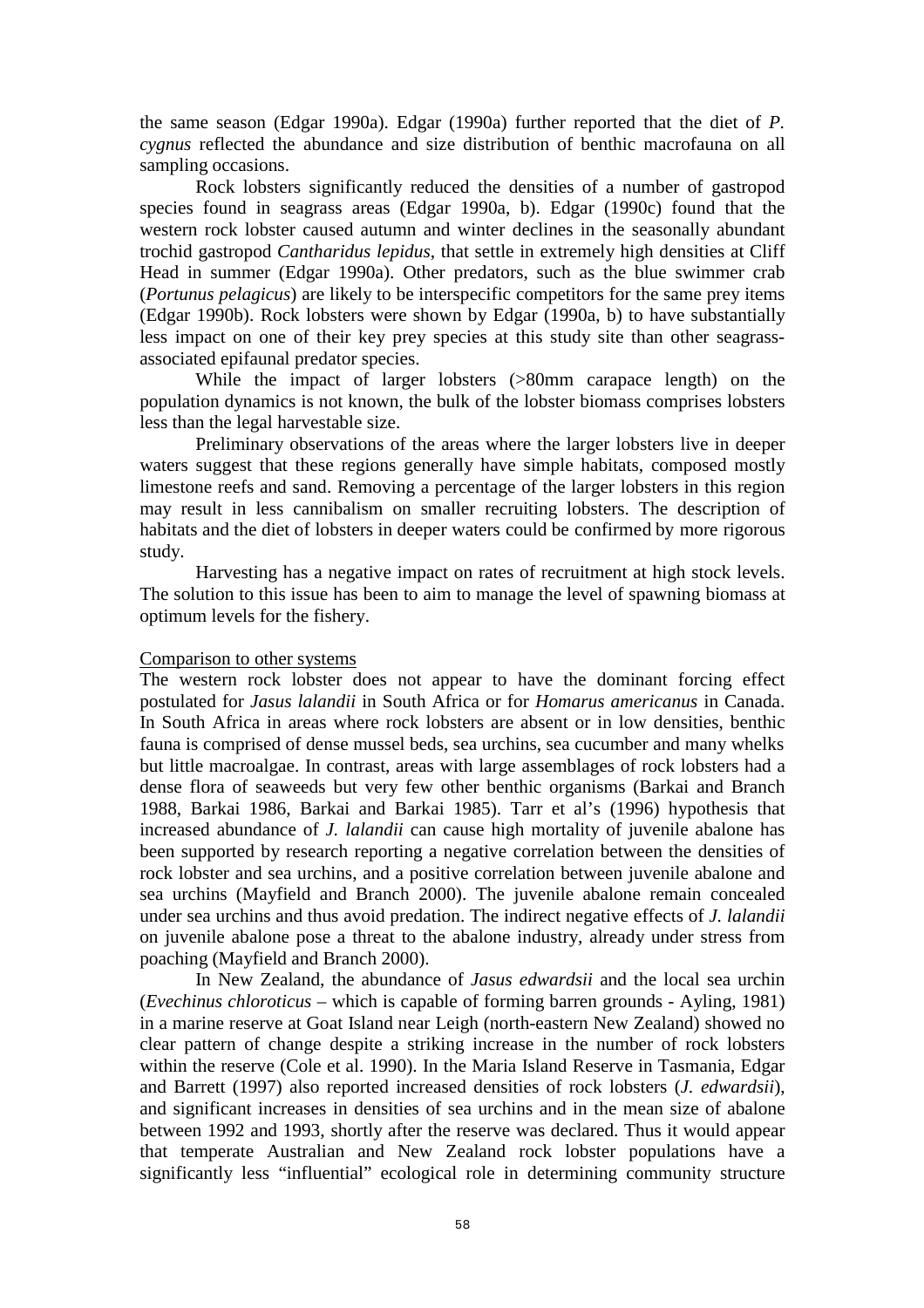than their South African counterpart. Moreover, in Western Australia, there are no populations of subtidal sea urchins capable of creating "barren grounds".

 In Canada, Breen and Mann (1976), Mann and Breen (1977) and Mann (1977, 1982) suggested that the "barren grounds" off Nova Scotia were due to a lack of predation by the lobsters on the sea urchins (*Strongylocentrotus droebachiensis*) caused from the overfishing of lobsters in this region. However, subsequent studies have suggested that the lobsters could not have controlled the abundance of sea urchins and the increases and declines in urchins were due to variations in recruitment and disease levels respectively (Miller, 1985, Jennings & Kaiser, 1998). See also Elner & Vadas (1990).

 Overall, the evidence from Western Australia is that large levels of lobster biomass remain after harvest, the interactions of the lobsters with both their prey species and their predators are weak, and the overall impact of the rock lobster fishery on the wider ecosystem through trophic effects is not likely to be substantial and may be managed by the prescriptions that maintains lobster biomass at its current levels.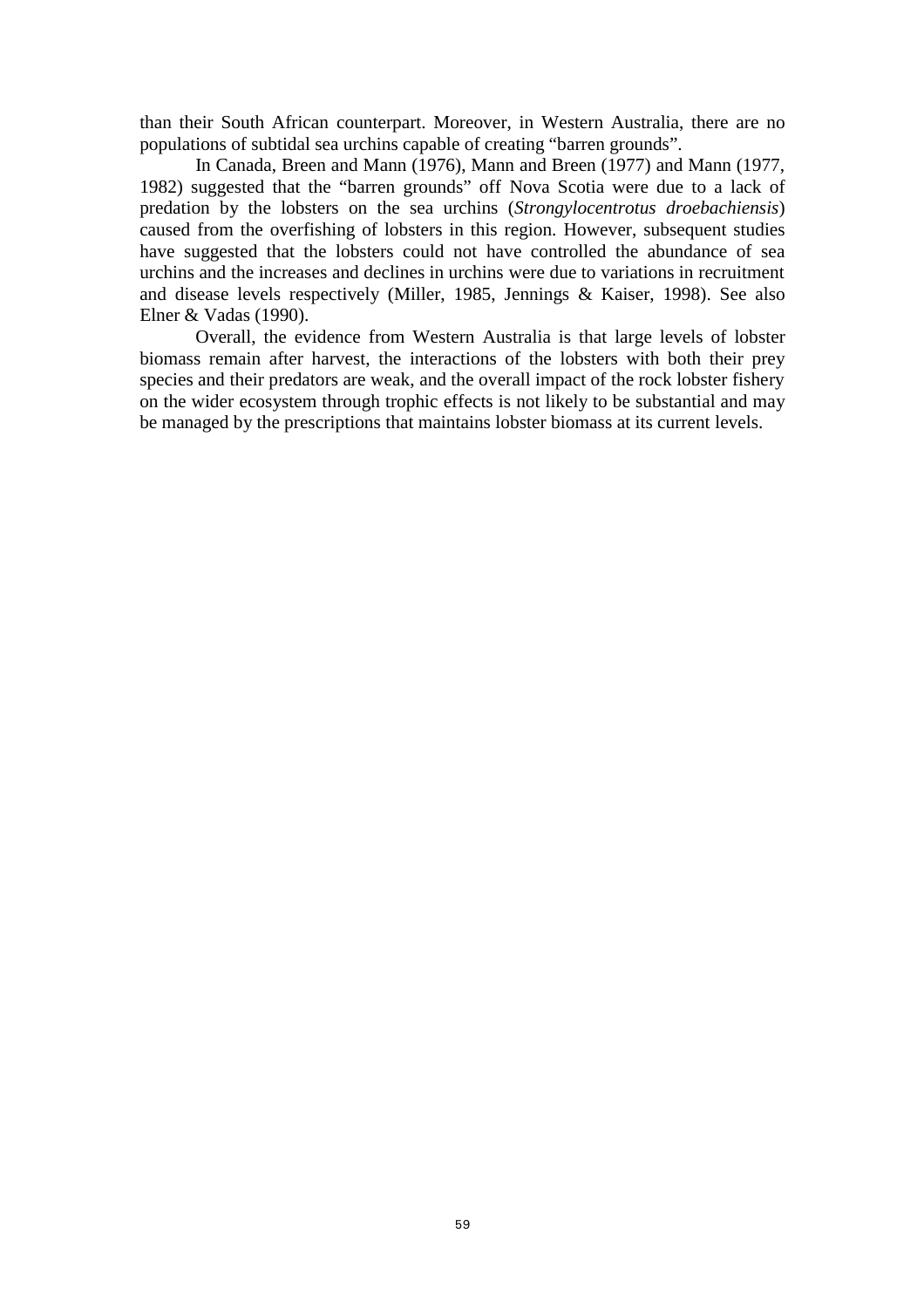

| Seven Mile Beach                 | %vol  | %freq | <b>Cliff Head</b>               | %vol  | %freq |
|----------------------------------|-------|-------|---------------------------------|-------|-------|
| <b>Coralline algae</b>           | 41.3% | 97.8% | <b>Molluscs</b>                 | 24.4% | 93.8% |
| Corallina cuvieri                |       |       | <b>BIVALVIA</b>                 |       |       |
| Metagoniolithon stelliferum      |       |       | Mytilidae                       |       |       |
| Jania spp                        |       |       | Brachydontes ustulatus          |       |       |
| Metagoniolithon spp              |       |       | <b>GASTROPODA</b>               |       |       |
| <b>Seagrass</b>                  | 12.8% | 98.7% | Trochidae                       |       |       |
| Amphibolis spp                   |       |       | Prothalotia lepidus             |       |       |
| Halophila ovalis                 |       |       | Similar suite of molluscs to    |       |       |
| Heterozostera tasmanica          |       |       | Seven Mile Beach encountered    |       |       |
| Syringodium isoetifolium         |       |       | but two spp above dominated     |       |       |
| Non-coralline algae              | 10.3% | 84.4% | with occurrence of others       |       |       |
| Caulerpa cactoides               |       |       | considerably more patchy        |       |       |
| Epiphytic red & green algae      |       |       | Coaralline algae                | 18.7% | 82.8% |
| <b>Molluscs</b>                  | 7.2%  | 96.2% | Corallina cuvieri               |       |       |
| <b>BIVALVIA</b>                  |       |       | Metagoniolithon stelliferum     |       |       |
| Lucinidae                        |       |       | Jania spp                       |       |       |
| Solemyidae                       |       |       | Metagoniolithon spp             |       |       |
| Solemya sp.                      |       |       | Panulirus exuviae               | 11.6% | 41.6% |
| Mytilidae                        |       |       | Other organisms                 | 8.3%  | 81.8% |
| Musculus spp                     |       |       | Foraminifera                    |       |       |
| <b>GASTROPODA</b>                |       |       | Echinoderm                      |       |       |
| Trochidae                        |       |       | (mostly echinoid fragments)     |       |       |
| Prothalotia lepidus              |       |       | Scales bones and tissue of fish |       |       |
| Komaitrochus pulcher             |       |       | Tissue and spicules of sponges  |       |       |
| Phasianellidae                   |       |       | Ascidians                       |       |       |
| Tricolia spp                     |       |       | Pycnogonids                     |       |       |
|                                  |       |       | Hydrozoans                      |       |       |
| Phasianella spp                  |       |       | Sand                            |       |       |
| Cerithiidae                      |       |       | Unidentifiable material         |       |       |
| <b>Bittium</b> spp               |       |       | Seagrass                        | 6.3%  | 88.0% |
| Diala spp                        |       |       | Amphibolis spp                  |       |       |
| Columbellidae                    |       |       | Halophila ovalis                |       |       |
| Pyrene scripta                   |       |       | Heterozostera tasmanica         |       |       |
| Dentimitrella sp.                |       |       | Syringodium isoetifolium        |       |       |
| Nassariidae                      |       |       | Non-coralline algae             | 3.4%  | 78.0% |
| Nassarius fufula                 |       |       | Epiphytic red & green algae     |       |       |
| Rissoidae                        |       |       | Crustacea                       | 2.4%  | 50.2% |
| Eatoniella sp.                   |       |       | Isopods                         |       |       |
| Other organisms                  | 3.8%  | 89.2% | Amphipods                       |       |       |
| Foraminifera                     |       |       | Small crabs particularly        |       |       |
| Echinoderm                       |       |       | Halicarcinus spp                |       |       |
| (mostly echinoid fragments)      |       |       | "Worms"                         | 0.7%  | 45.9% |
| Scales, bones and tissue of fish |       |       | Nereids                         |       |       |
| Tissue and spicules of sponges   |       |       |                                 |       |       |
| Ascidians                        |       |       | Eunicid ploychaetes             |       |       |
| Pycnogonids                      |       |       | Sipunculids                     |       |       |
| Hydrozoans                       |       |       | <b>Digested material</b>        | 24.3% | 100%  |
| Sand                             |       |       |                                 |       |       |
| Unidentifiable material          |       |       |                                 |       |       |
| Panulirus exuviae                | 2.5%  | 23.4% |                                 |       |       |
| Crustacea                        | 2.2%  | 57.0% |                                 |       |       |
| Isopods                          |       |       |                                 |       |       |
| Amphipods                        |       |       |                                 |       |       |
| Small crabs particularly         |       |       |                                 |       |       |
| Halicarcinus spp                 |       |       |                                 |       |       |
| "Worms"                          | 1.4%  | 59.7% |                                 |       |       |
| Nereids                          |       |       |                                 |       |       |
| Eunicid ploychaetes              |       |       |                                 |       |       |
| Sipunculids                      |       |       |                                 |       |       |

**Figure 6.29. Predators and prey of the western rock lobster,** *Panulirus cygnus***. Data collated from Joll and Phillips (1984), Edgar (1990a), Howard (1988) and unpublished Department of Fisheries records.** 

**Digested material** 18.5% 100%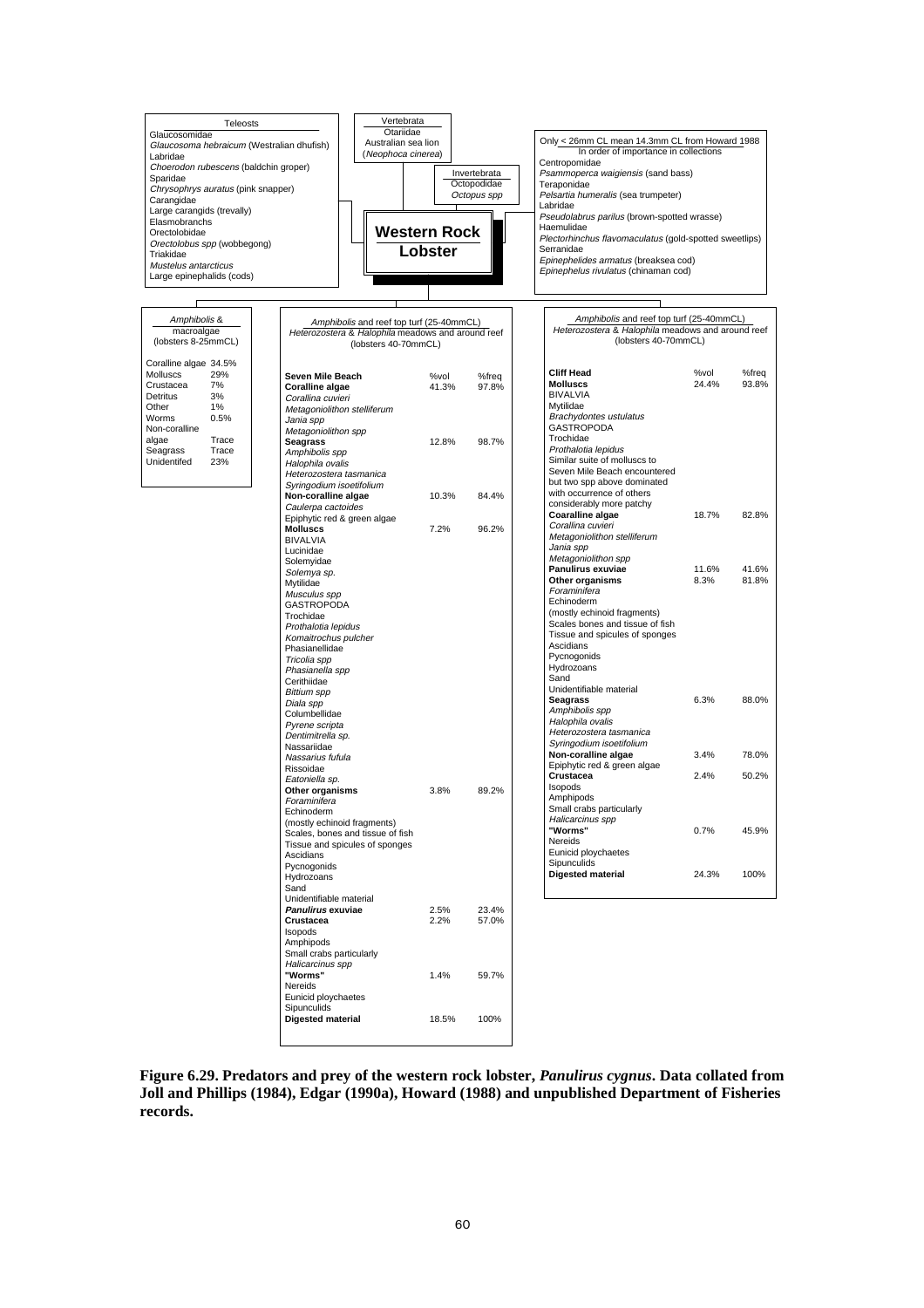## EcoSRG assessment

Subsequent to first risk assessment and the uncertainty around the risk rating of ecosystem effects, the Western Rock Lobster Fishery Effects of Fishing on the Ecosystem Scientific Reference Group (EcoSRG) was convened. It is an independent, expertise-based body, whose role is to provide advice on the effects of fishing on the ecosystem.

 The EcoSRG accepted advice from DOF with respect to the following life history and behavioural aspects of western rock lobsters:

- o The variation in total catch of rock lobsters in the last 30 years has been from 7200 tonnes to 14500 tonnes indicating a 50% fluctuation in annual abundance of exploitable section of the stock (Chubb, 2003).
- o The abundance of the breeding stock indicates that its current biomass is as high now as it has been over the last 20 years whilst juvenile levels are unaffected by fishing.
- o Examination of abundance from puerulus to legal-size rock lobsters near Dongara undertaken by FRDC project 98/302 (Phillips et al. 2001) has provided an indication of the ratio of biomass of undersize to legal-size lobsters of over 4 to 1 so that removal of legal-size lobsters probably affects the overall biomass by about 10%, probably much less than the impact of natural variations.
- o Increases to the minimum size during the migration phase of the lobsters (Nov-Jan) and reduction in the number of pots have substantially increased the number of lobsters surviving the migration to reach deep water each year.
- o The predators of the rock lobsters, such as sharks, have been reduced to about 35-40% of original biomass (Penn, 2000); hence there should be sufficient rock lobsters available as food for the remaining predators, keeping in mind that they prey upon many other species in addition to rock lobsters.
- o The current estimates of the total biomass levels of lobsters suggest that they are at least 80% to 90% of the unfished levels (considering undersized and breeding females are protected by law).
- o Lobsters in shallow water are opportunistic omnivores feeding on a wide range of prey; many prey are highly productive species with short life cycles.
- o In shallow water, lobsters have a home range of about 800 m and many have individual foraging patterns, returning to their dens in the early morning.
- o Tracking of juveniles in shallow water suggested that lobsters are attracted to baited pots from a downstream odour plume. Only a proportion of lobsters that visited the baited pots were caught.
- o The total removals of lobsters are in the order of 5 kg/hectare/year.

The EcoSRG summarised the current important gaps in knowledge or areas of uncertainty as follows:

- o There is only a limited understanding of density dependent mortality;
- o There is a question about the relevance of studies from other parts of the world, most of which have been conducted in rocky habitats while the habitat of the western rock lobster varies from sand to limestone to rocky areas and the breakdown of these habitat types (% of area) is largely unknown.
- o Much of the work published in the scientific literature is not of a scale sufficient to provide good levels of confidence when extrapolated to larger areas, i.e. they were often correlative or small-scale PhD studies.
- o There is uncertainty about the virgin status of the stock what were the size distributions like inshore and offshore?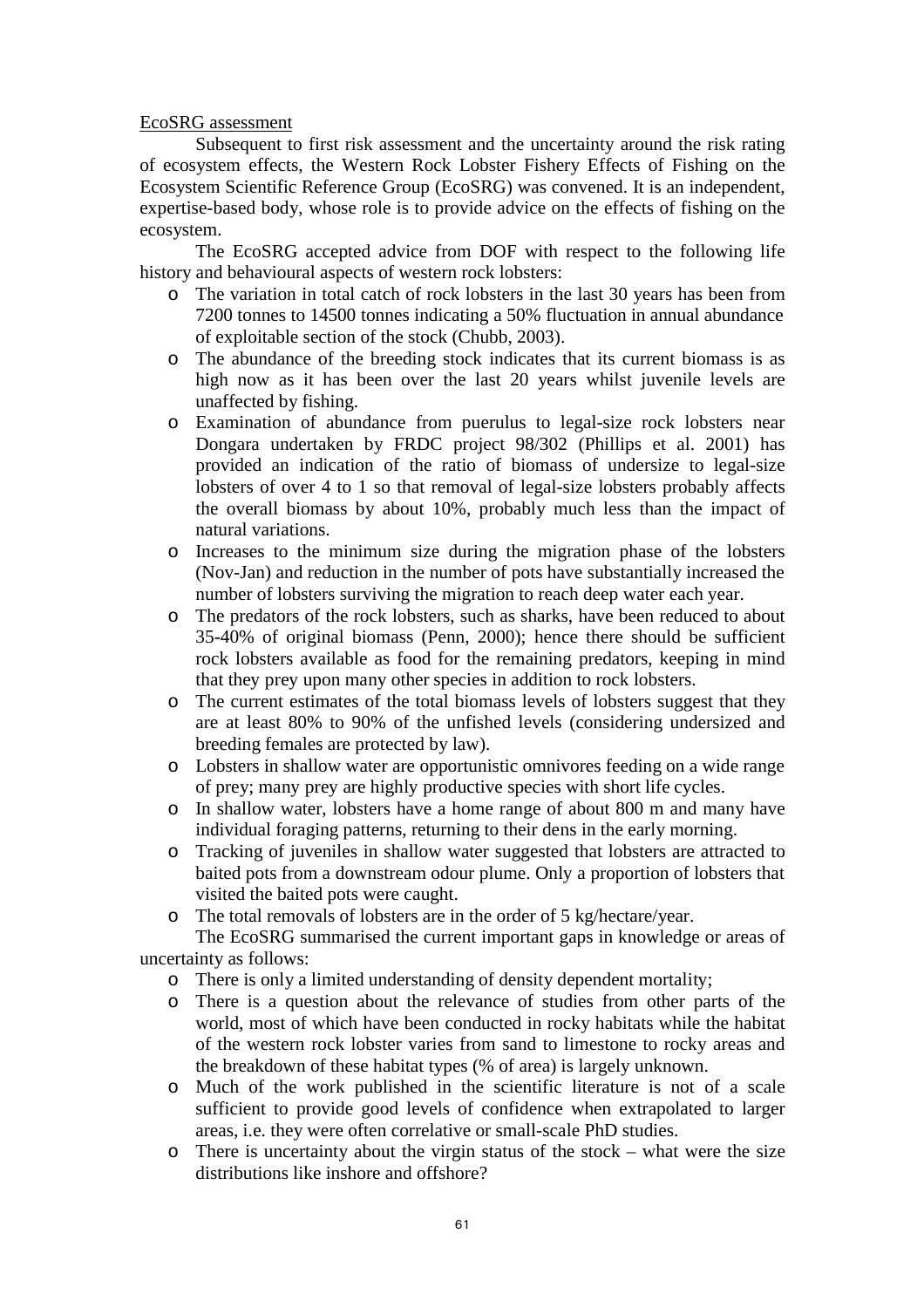- o There was concern that the biomass argument discounted the role of large lobsters both in the deep and shallow water. The important issue here was the size of the lobsters and the impact or influence of these on the environment.
- o The level of information available for the inshore areas of the fishery was reasonably strong in comparison with knowledge of deep water, although it did suffer from uncertainty about the virgin status of the stock.

 Overall the EcoSRG assessed that there is a paucity of data from deep water such that the SRG was unable to determine the impact on the ecosystem of removing lobsters from deep-water habitats and that this should be a priority focus for research. The EcoSRG recognised that there are considerable opportunities for collaborative studies as part of the Jurien Bay Marine Park Management Plan and the SRFME Coastal Ecosystem processes. This being the case, the EcoSRG assessment should not be taken to mean that there is no need for further shallow water studies.

The particular ongoing requirement for certification that relates to the development and implementation of the EMS refers to the need for studies that are able to produce information on the impacts of fishing on the ecosystem that are at least as scientifically valid as those produced by studies of fished versus unfished areas. As a result, the use of fished versus unfished experimental design (a form of manipulative study) to examine the effects of removing lobsters on the environment has been widely discussed.

With reference to the identified knowledge gaps, in particular the absence of any basic natural history knowledge of the deep-water lobster related ecosystem, the design of a manipulative study at this point in time would be flawed. This being the case, there is a clear need to address the identified knowledge gaps in a coordinated and strategic way so as to allow for ongoing assessment of risk, to provide advice for management action and to enable the design of a manipulative study at a scale that will produce credible results. This strategy was strongly endorsed by the EcoSRG and accordingly is the basis of management action adopted in this ERA.

#### Current risk analysis

In this risk assessment, the identified hazards relate to the effect that long term removal has had or will have on the related ecosystem. The stakeholder group recommended that consideration needs to be given to both the simple tonnage removed from the system, and to the detailed characteristics of that removal e.g. size, sex ratio and when animals are taken.

Some stakeholders identified the absence of any substantial closed areas as an impediment to understanding the effect of fishing. This observation was premised on the view that in the absence of closed areas, it is impossible to judge how the environment functions in the absence of fishing. The stakeholder's meeting discussed the confounding influences that migration, the effects of other fisheries and other human activities would have on the processes within closed areas, limiting our ability to use them to understand the characteristics of populations prior to commercial harvesting. The fishery was described as a 'cultural' landscape. Substantial further work, perhaps employing different kinds of monitoring in an active adaptive management framework, could assist us better to understand and to model ecosystem impacts.

 The stakeholder's meeting discussed the issue of the removal of large numbers of animals during the whites migration. The particular concern was that at that time lobsters are relatively vulnerable to predation. This raised the possibility that fishing may limit the availability of a seasonal and abundant source of food to predators such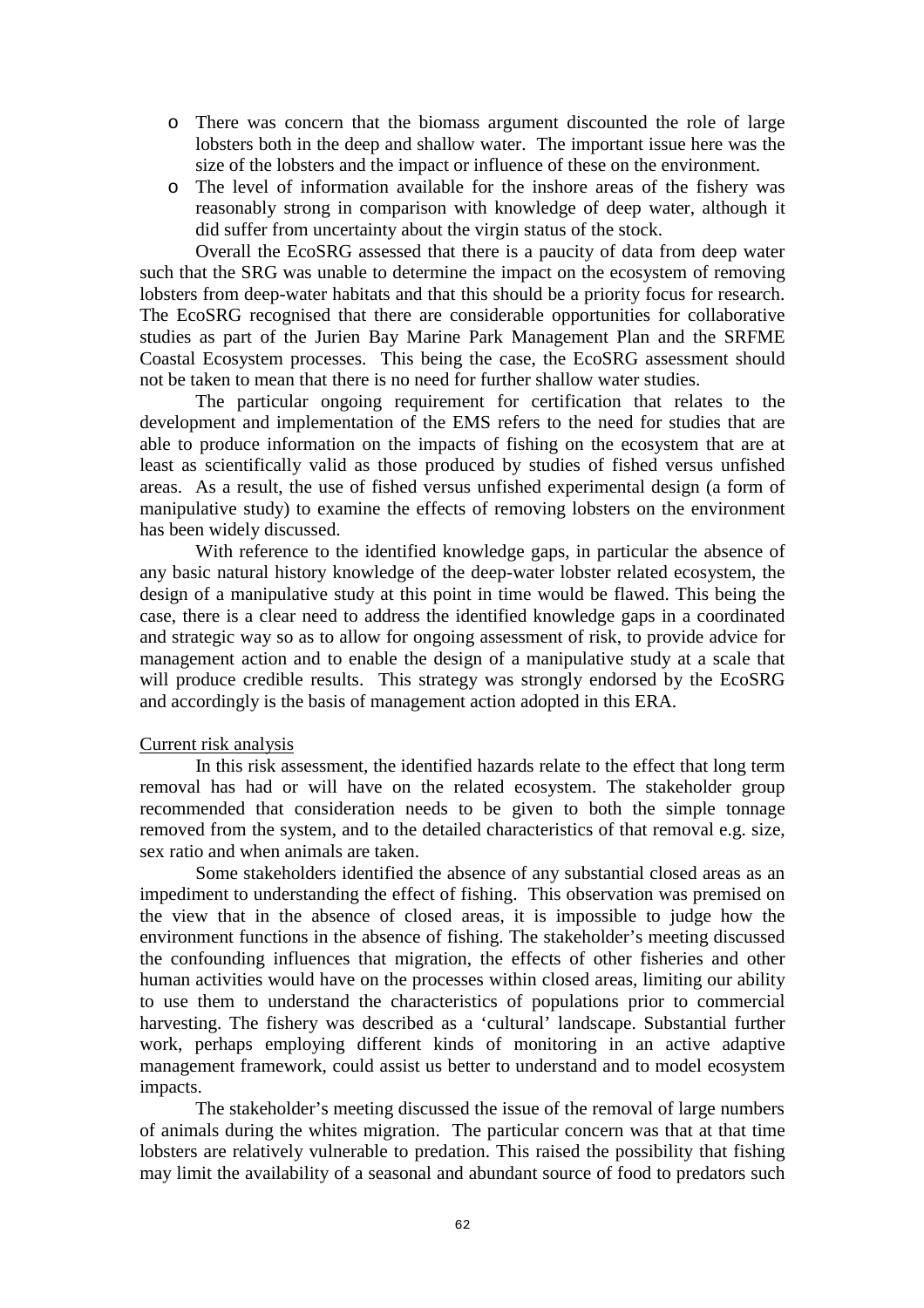as large fish and sharks. Currently, there is no evidence that these predators are (or are not) being affected by this level of removal.

The expert group discussed the last risk assessment in which this hazard was separated into different components, i.e. effects on predators and effects on prey (see above). Some participants suggested, and the group agreed, that the hazard should be separated into geographical areas that provide some ecological context; they agreed on Abrolhos Islands, Leeuwin to Naturaliste (Capes region), central west coast shallow  $\ll$  40m), deep water or shelf (40+m), and north of Kalbarri. Nonetheless, two experts determined that with the limited information they had available on the different areas at the workshop they would only provide an overall assessment of a moderate risk.

#### 6.4.1a Abrolhos Is.

The catch of lobsters from the Abrolhos has been relatively stable at about 1700 tonnes a year for over 30 years, and the proportion of undersized animals at this location is much higher than the proportion in coastal ecosystems. Therefore, only a very small proportion of lobsters are available to be removed by the fishery and then only for a few months of each year (the fishery operates for about 3.5 months). Lobsters do not play a keystone role in this largely coral reef environment and whilst this region has been fished for over 40 years it is still considered to be one of the most pristine coral reef systems in the world (e.g. CALM, 1994; Chubb et al., 2002; Webster et al., 2002; Roberts et al., 2002). Consequently, many experts considered it to be unlikely that in the next 5 years continued lobster catches at current levels could result in minor changes (C1) to the current species composition of this region resulting in a judgement of a low risk. Some participants placed a moderate or higher level risk for this region but did not provide any supporting rationale (Figure 6.30a).



**Figure 6.30a. Risks to the Abrolhos ecosystem of removal of rock lobsters.** 

#### 6.4.1b Leeuwin-Naturaliste (Capes) region

Lobster fishing only occurs in this region sporadically. This is a result of the lobster abundance in the region being highly variable due to the extreme environmental shifts in recruitment patterns in this area combined with a relatively low base level of abundance compared to northern regions. Consequently, lobsters are generally not a major component of the environment of this region and it is likely to be rare for the fishery to cause substantial changes in their abundance. Thus, the risk to the ecosystem in this region from lobster fishing was considered by most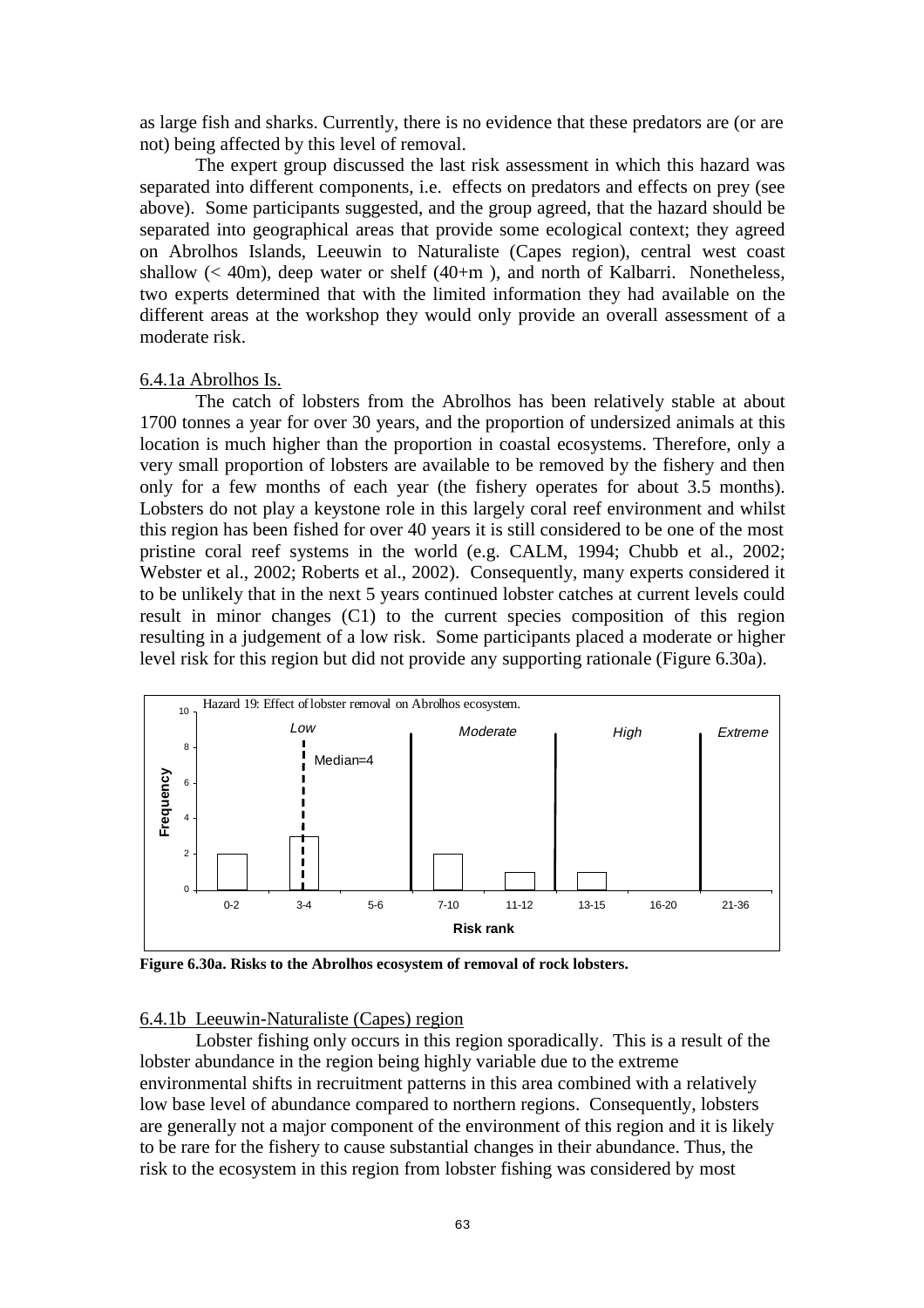experts to be low because declines in abundance occur naturally following the rare spikes in recruitment. It was considered to be unlikely (L3) that such changes could substantially affect other elements of the ecosystem beyond normal fluctuations/levels (C1).



**Figure 6.30b. Risks to the Leeuwin-Naturaliste ecosystem of removal of rock lobsters.** 

#### 6.4.1c Central West -Shallow

The group was advised that the overall catch of the lobster fishery was between 9-15000 tonnes annually, with 5-7000 tonnes coming from shallow water ecosystems in this region. Some experts argued that while a seemingly large amount of lobsters are removed, the majority of lobster biomass actually remains (including a high proportion of undersized rock lobsters that reside in these shallow waters; see above). Furthermore, given the studies completed on the functional relationships and diet of lobsters undertaken by the CSIRO research in this area (presented above) which found that there were no inshore species that would be particularly vulnerable to large rather than small lobsters, and they are not associated with any sea-urchin complexes (or other keystone species) that could potentially cause major changes to species composition at this level of exploitation, there was the only the possibility (L1-L3) that this level of lobster removal may alter relative species abundances of the region to a minor or tolerable extent (C1-C2). Despite this view, a number of the group rated the hazard as a moderate risk based solely on the level of catch and a desire for more research. No specific rationales were presented as to how this may have affected the broader ecosystem.



**Figure 6.30c. Risks to the Central west coast shallow ecosystem of removal of rock lobsters.**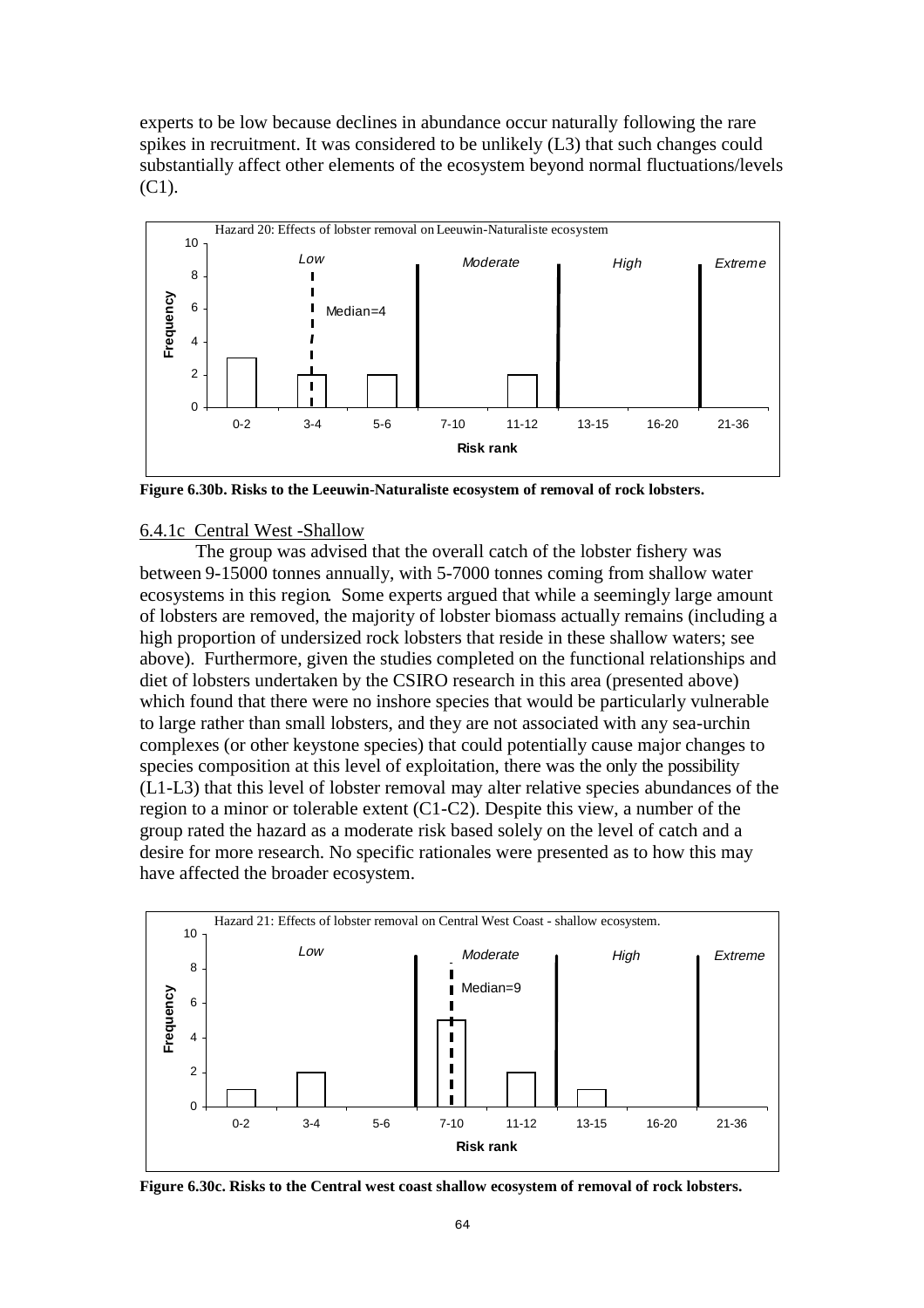## 6.4.1c Central West – Deep

This region experiences the largest potential change in size structure and relative abundance of large lobsters (the abundance of lobsters in this region is replenished each year during the annual whites migration). Furthermore, because we don't yet know the trophic relationships in this region, it is possible (L4) that the removals may be making some identifiable changes to species relative abundance (C2) in this region. There is, however, no suggestion that different species now exist in this location compared to previous years, an outcome that would suggest severe impacts may have occurred. Thus, this was considered by most of the group to be a moderate risk (Figure 6.30d). The deep water work currently underway may assist in either confirming or adjusting this risk by the next review when further information on this section of the fishery will be available.



**Figure 6.30d. Risks to the Central west coast deep ecosystem of removal of rock lobsters.** 

### 6.4.1c Kalbarri – Big Bank

Relatively few lobsters (100-200 t) are taken from the Big Bank area. Their removal is likely to have a negligible impact on the broader ecosystem of this region. The Kalbarri region is at the northern edge of the commercial fishery and therefore experiences relatively low levels of removals of lobsters. The overall risk for these regions was generally considered to be low by the group (Figure 6.30e). Some considered this to be a moderate risk but provided no reasons for this.



**Figure 6.30e. Risks to the Kalbarri-Big Bank deep ecosystem of removal of rock lobsters.**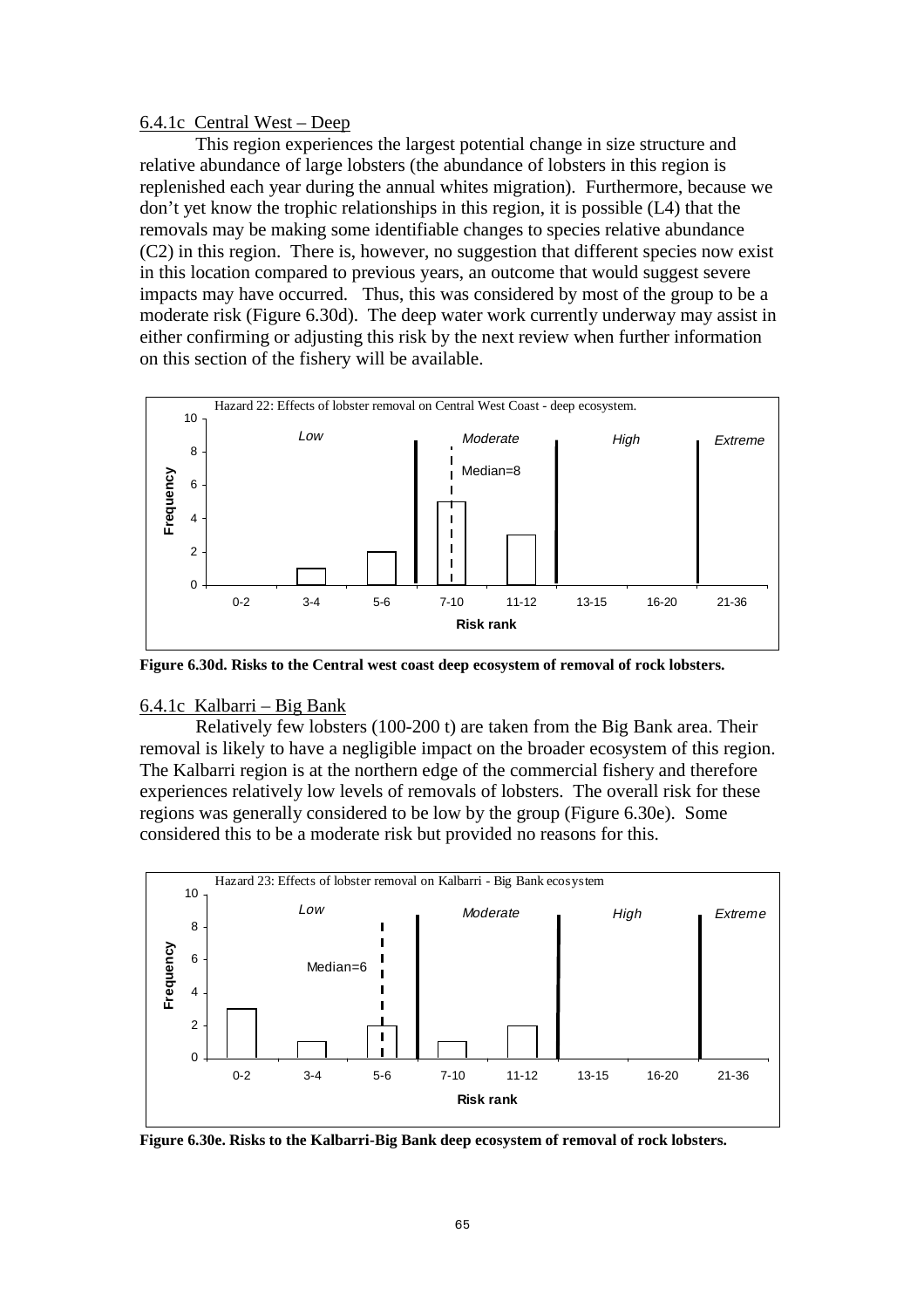#### *6.4.2. Ghost fishing*

Pots for western rock lobsters have a single, unobstructed entrance and a minimum of three escape gaps. The pots are made from steel or wooden bases with wooden slats or cane and tee-tree sticks on the other sides. These products decay readily. The number of commercial pots lost throughout the fishery each season is unknown but is currently being assessed. Fisheries Officers recovered about 30 pots on the south side of Rottnest Island following the 2000/01 season. Anecdotal evidence and underwater observation by Fisheries staff shows that rock lobsters (and other large animals) are rarely seen in any unbaited pot. Lobsters can move in and out of pots. Taken together, these factors led the first risk assessment to conclude that the chances of significant impacts of ghost fishing are low (C1 L1).

The expert group was informed that each season about 9000 rock lobster pots are lost. There are a number of causes including snagged pots, failure to re-locate pots, and floats cut by other vessels (both freight and fishing vessels). This lost gear has the potential to trap species within the pot or to entangle species in the slack rope. The expert workshop agreed with the first risk assessment that the risk from ghost fishing is low (Figure 6.31).



**Figure 6.31. Risks of ghost fishing.** 

## *6.4.3. Damage to benthic biota from pots and vessels (Coral, Limestone reefs, Seagrass)*

The coral habitat in the Abrolhos Islands and northern part of the western rock lobster fishery has enormous tourism potential because it is relatively unspoiled compared to many other areas in the world. There is a view that rock lobster fishing could damage coral through the use of pots and anchoring of boats, impacting on the coral ecosystem and potential for tourism.

 The first risk assessment ranked the risks of potential change to coral abundance from rock lobster pots and boats as moderate (C3 L4). They reached this conclusion based on;

- o The reductions in the numbers of pots and limits to pot size that have been introduced should have reduced any impact.
- o Observations by Museum/Department of Fisheries divers indicate limited damage to corals due to pots relative to storm damage.
- o Setting of pots is generally adjacent to corals not on the sensitive reef areas.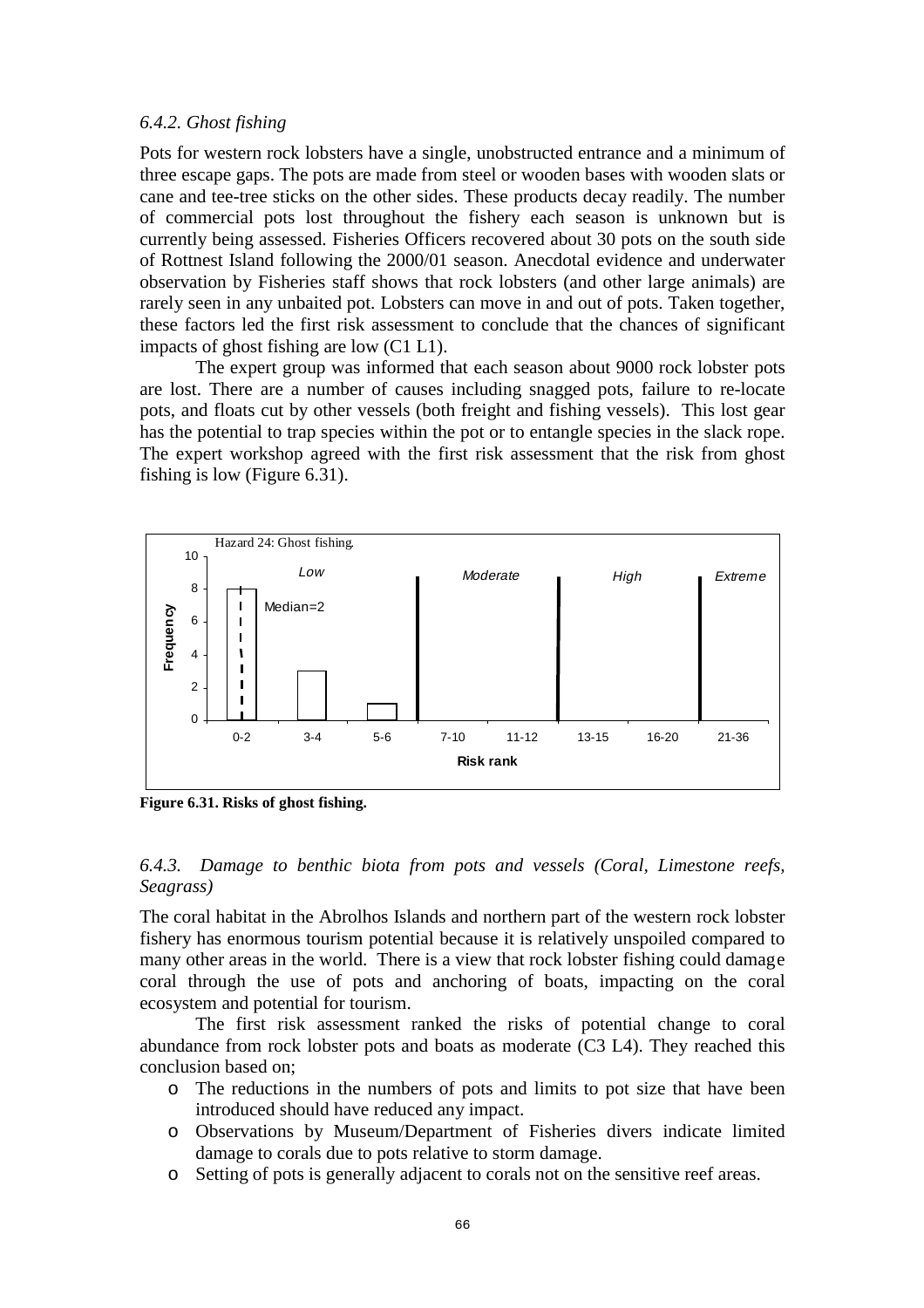- o Fishermen use permanent moorings rather than using anchors.
- o Most of the accidental groundings of vessels in this area occur on the reef tops which are flat, hard limestone - not the sensitive branched corals.
- o It is appropriate to compare the relative impacts that may be caused by boats versus storms on this habitat. Such an analysis suggests that this is insignificant.

A workshop was held on the issue of fishing impacts on the Abrolhos Islands in July 2001. A major report was compiled (FRDC 2000/166 Chubb et al. 2001). The following is the extract of this report that relates to rock lobster fishing.

### Extract from the Abrolhos Islands Workshop report

Rock lobster fishing at the Abrolhos is undertaken for three and a half months of the year, from March 15 to June 30. Pots are soaked there for a week beforehand but are placed together (unbaited) in sandy sediments in areas defined and patrolled by compliance staff and so have no impact on the marine habitats during that period. On average 25%, 18% and 9% of the total potting effort at the Abrolhos occurs in depths of less than 20m at the Wallabi/North Island Group, the Easter Group and the Pelsaert Group respectively. Furthermore, much of that effort is directed at prime rock lobster habitats, most of which contain biological communities of low or moderate sensitivity. The moderately sensitive communities are the mixed macrophytes, stands of Sargassum and the coral-macroalgal assemblages, all of which are relatively resistant to the physical impacts of pot fishing.

 Nevertheless, some effort was targeted at lobsters living in sensitive habitats where corals can have greater than 50% cover and comprise robust forms such as thick branching, tabulate and encrusting corals, delicate forms (eg thin branching, foliose and plating corals) and species-rich mixtures including massive and solitary forms depending upon their position in the habitat and the strength of water flow. Even though rock lobster fishers generally set their pots on edges (i.e., on sand but adjacent to reefs), there is potential for damage in these biological communities each time a pot is deployed and lifted. The physical impact of such activity would be the fracturing of the fragile corals such as the branching, tabulate and plating forms. Anecdotal evidence suggests that if damage occurs it happens where the pot settles after deployment. Pot ropes also may be tangled around fragile corals which may fracture when the pot is lifted.

 Wright et al. (1988), using data from Hatcher et al. (1988), identified less than 10% of the Abrolhos reef area (total area) in which there was evidence of recent physical damage, or in which there was a significant potential for damage to benthic biota. The total area of high biological sensitivity (fragile) habitat for the Abrolhos was 9.2% according to Hatcher et al's (1988) habitat classifications (i.e. less than 10%). Fragile biological communities comprised 6.5%, 5.6% and 17.0% of the Wallabi/North Island, Easter and Pelsaert Groups respectively.

An estimated impact of potting on fragile habitat can be calculated using the 2001 seasonal potting densities and an assumption that each rock lobster pot will disturb an area of coral or sponge (fragile) habitat equivalent to 4 sq. metres each and every time it is set. The percentage of fragile habitat so disturbed would be between 0.1% and 0.3% of the surface area of such habitat in each island group (Table 6.6). Similar estimates of  $0.2 - 0.4\%$  of the surface area of moderately sensitive habitat would be affected (Table 6.6).

 Due to the low densities of pots set in fragile areas during a season, disturbance is likely to be isolated rather than general. However, the actual extent to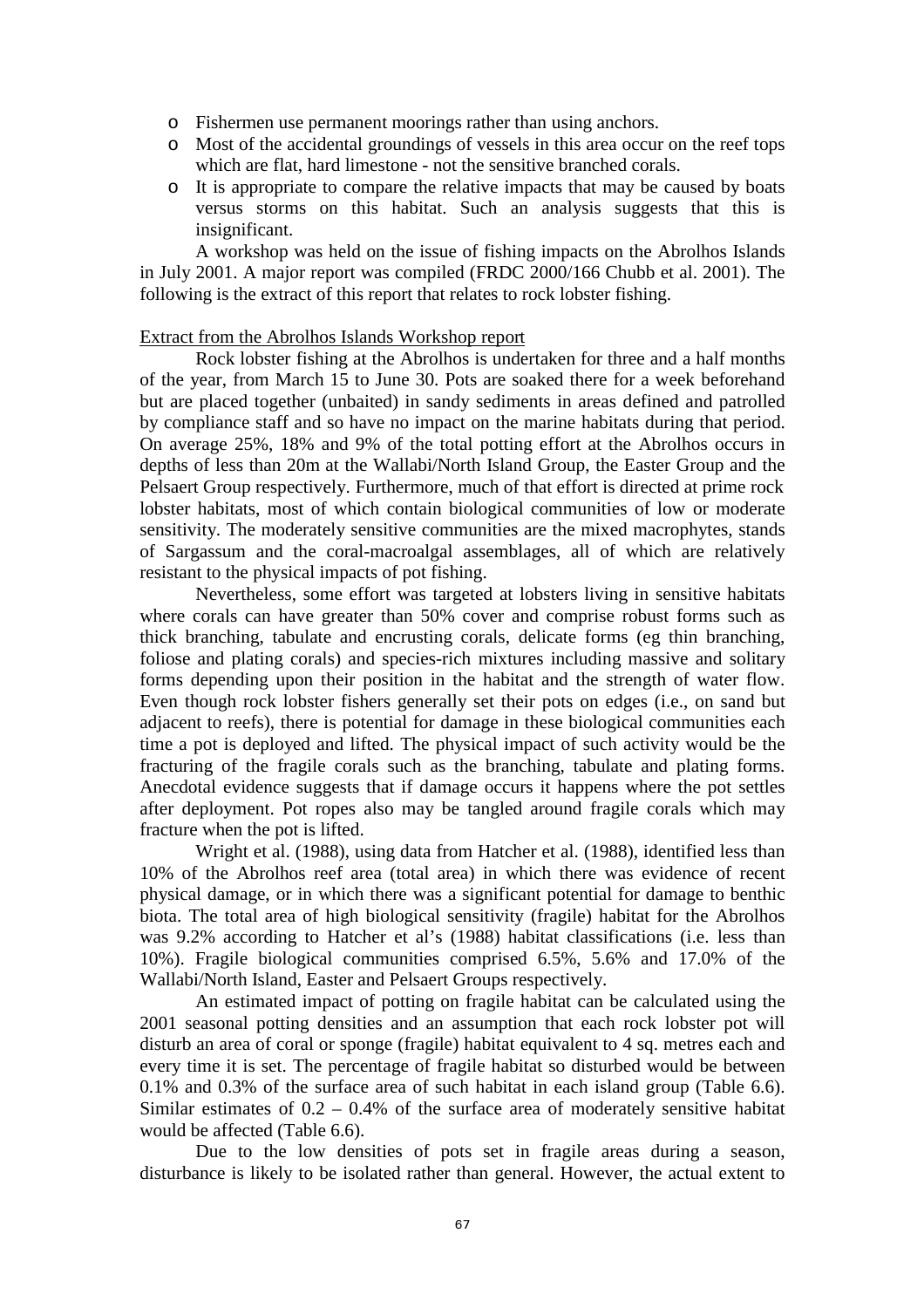which damage is caused by pot fishing in these sensitive communities is unknown and is in need of investigation. The biological impact on the corals also needs to be quantified, given Harriot (1998) has recorded rapid rates of growth (mean of about 5- 7cm/yr) for branching *Acropora formosa* and that the regeneration of coral colonies from fragments is possible (A. Heyward, pers. comm.). It also is important to note that rock lobster fishing is prohibited between July 1 and March 14, providing a recovery period of 8.5 months free of additional disturbance for any damaged habitat.

| Group                    | Low  | <b>Moderate</b> | Hiah |
|--------------------------|------|-----------------|------|
| <b>Wallabi/North Is.</b> | 0.36 | 0.39            | 0.31 |
| <b>Easter</b>            | 0.27 | 0.26            | በ 11 |
| <b>Pelsaert</b>          | 0.14 | 0.18            | 0.23 |

**Table 6.6. Estimates of the percentage surface area of low, moderate and high sensitivity biological communities impacted by rock lobster pots (see text for assumptions).** 

Rock lobster vessels do not move at night and are either tied alongside or are moored close to jetties. Rock lobster vessels rarely anchor at sea during the day. Boats that work the Abrolhos from the mainland either return to port each day or anchor in appropriate places overnight. The larger boats with large pot allocations tend to operate in the deeper waters surrounding the Abrolhos reefs. Thus, not all of the 149 vessels that have Abrolhos concessions work in the shallow water areas. However, boat activity in shallow water can cause damage to reef structures when the hulls of vessels "ground" occasionally when manoeuvring to lift or set pots. The frequency with which this happens is unknown and this type of physical damage is not confined to the rock lobster fleet. Pleasure craft may impact on the marine habitats. The physical impact of vessel "groundings" may be small when compared to the effects of violent storms on the marine habitats, although the spatial and temporal attributes of these differences sources of disturbance have not been quantified.

 There is evidence that plastic bands used to hold bait cartons together and the cartons themselves are being thrown overboard by some industry members at the Abrolhos. For a number of years there has been an ongoing education programme to eliminate this polluting behaviour and, fortunately, this practice is no longer prevalent. Most Abrolhos fishers take all rubbish material back to their camps where either it is burnt or sent to the mainland for disposal, as is the case with engine oil, for example. The impact of the discard of rubbish at sea is likely to be minimal.

The rock lobster industry's considerable use of imported bait each season was cause for some concern following the pilchard mortalities of recent years. Bait remaining in pots is, in some cases, discarded at sea but it is very quickly recycled by all manner of organisms. A risk assessment conducted by Jones and Gibson (1997) concluded there was very little likelihood of disease introduction through the use of imported baits. Bait use has no impact on the Abrolhos marine habitats.

 The first risk assessment evaluated the risk of fishing activities on limestone habitat and concluded it was low  $(C1 L4)$  because:

- o Reduction in the numbers of pots and limits to pot size should have reduced any impact.
- o Setting of pots is generally adjacent to limestone reefs and during migration period setting of pots is on sand.
- o Reef covered with algae that regenerates rapidly and subject to large variation due to storms.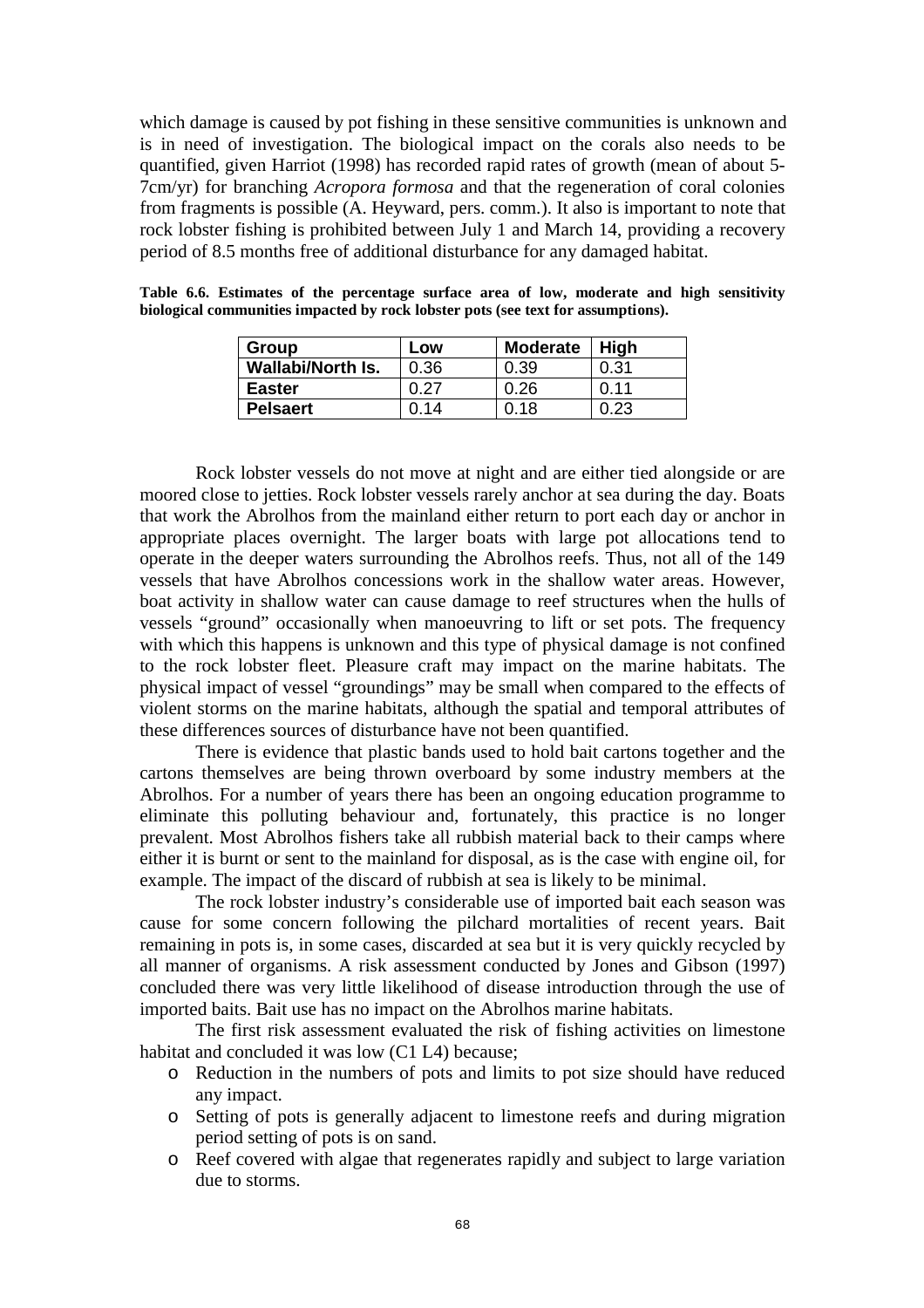- o Reef system subject to erosion due to high energy system.
- o Level of pot damage would be minimal relative to extensive reef system. For example, assessment of the area of reef near Dongara up to 30 m depth (Phillips et al., 2001) indicates an area of 382 million  $m^2$  compared to the area affected by the pots in about pots 2 million potlifts per year of about 0.4%.

 According to Hatcher et al. (1990), among biological communities, low energy coral assemblages are the most susceptible to physical damage because of their dominance by fragile branching corals. Communities dominated by macrophytes are much less sensitive to physical damage because of their flexible structure and relatively high growth rates.

The first risk assessment evaluated the risks of fishing activities to seagrass habitat as low (C1 L3) because;

- o Reduction in the numbers of pots and limits to pot size should have reduced the impact.
- o Pot presence is temporary (over night) and does not does not cause physical damage.

In ranking benthic biological community classes of the marine ecological units at the Abrolhos Islands according to their relative sensitivity to anthropogenic physical damage, Hatcher et al. (1990) ascribed seagrass a 'moderate' rank of 4 compared to 'high' rankings of 1 and 2 which were ascribed to coral assemblages. (Note this is not a comparable ranking of risk as used in the WRL risk assessment report as it looked at all forms of human activity).

The video evidence obtained from lifting substantially larger traps in similar habitats (Moran & Jenke 1989)<sup>11</sup> is that they almost always lift vertically. They do not scrape along the bottom. Unpublished video studies on the lobster fishery conducted in the 1980s (R.S. Brown, unpublished) found similar results. Thus, the smaller lobster pots almost never scrape across the substrate when they are pulled and therefore they pose no threat to benthic habitats such as seagrass.

The stakeholders in this risk assessment meeting discussed whether the focus of damage should be on the structural elements of the reef (the limestone and granite), or on the biological elements. It concluded that the biological components were the legitimate focus, at least from the perspective of the lobster fishery. The meeting reiterated the findings of the Abrolhos Islands workshop report that most potting was on the outside areas where the reef is robust, and that fishers target sand areas adiacent to reefs.

In the light of the new information, the expert group rated the risks to benthic biota from pots and boats as low.

 $\overline{a}$ 

 $11$  Fisheries Research Report, Fisheries Dept. WA, No 82, 29pp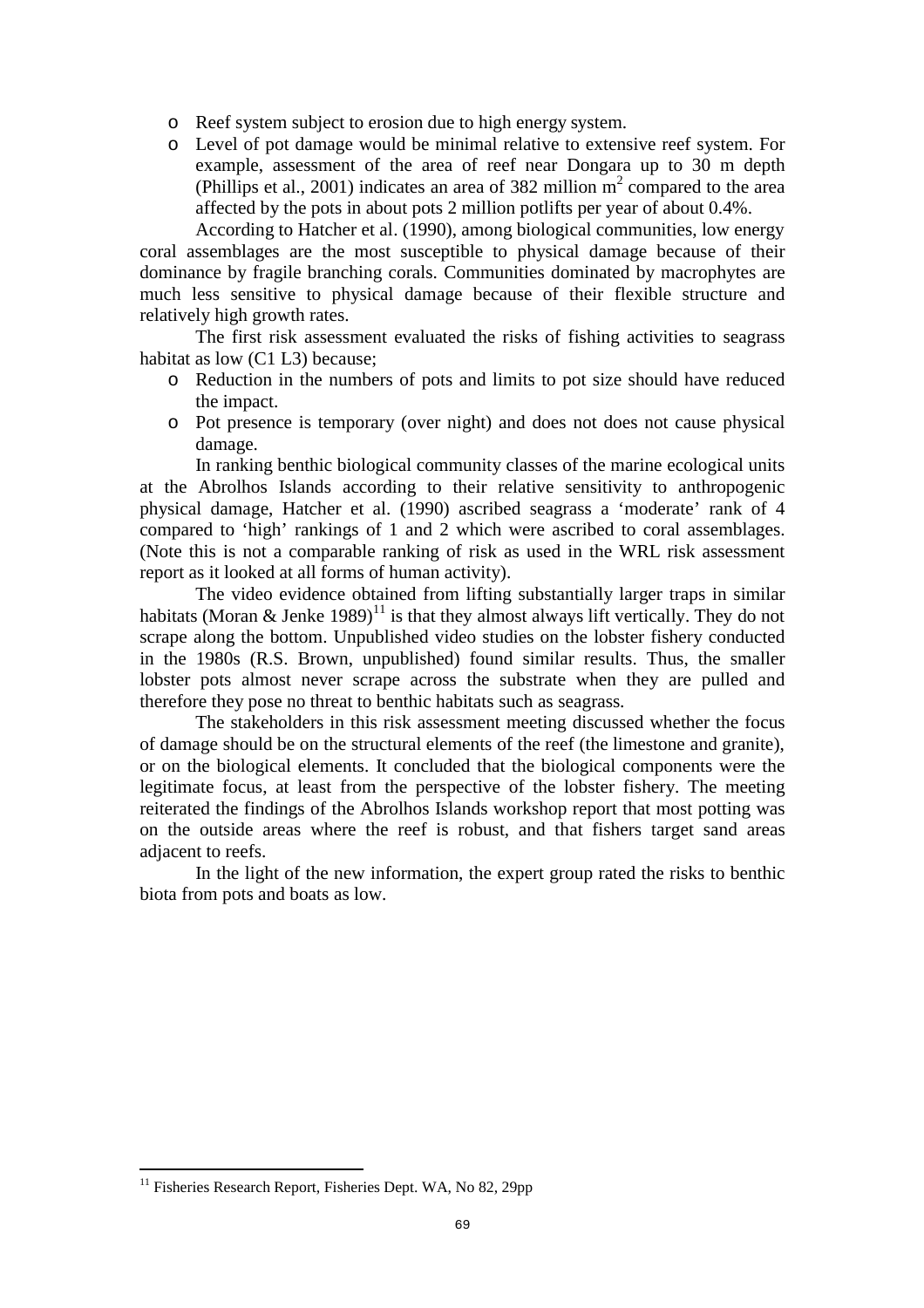

**Figure 6.32. Risks of unacceptable damage to benthic biota including coral, limestone reefs and seagrass from pots and vessels.** 

## *6.4.4. Bait stocks putting pressure on other fishery stocks e.g. blue mackerel, north sea herring, orange roughy*

In the 1995-96 season, about 14,000 tonnes of bait was used to catch 9,900 tonnes of western rock lobsters (i.e. 1.4 kg of bait per kilogram of lobster) (Jones and Gibson 1997). This ratio of bait to catch is typical in the western rock lobster fishery, equating to the addition of about 5-7 kg/ha over the area of operation.

The bait is obtained from a variety of sources, however the possibility that the lobster fishery is placing excess commercial pressure on wide capture bait fisheries needs to be considered. The stakeholder's meeting agreed that if bait were sourced from a fishery that was itself demonstrably non-sustainable, such that the demand from the lobster fishery could result in a collapse of the bait fishery, or in the loss of a species or its habitat, then the industry would almost certainly move to reduce or eliminate its demand for that resource. This would need to be assessed on a fisheryby-fishery basis.

The group discussed the possibility of auditing the source of bait and assessing the consequences of the fishery's bait consumption on other fisheries. More comprehensive information would assist a more reliable assessment of this hazard. The bait used has included mackerel, North Sea herring, and heads and frames of orange roughy from New Zealand (B. Jones, pers. comm.), although the annual bait audits indicate the bait used varies from season to season. The use of hides and hocks has been banned in recent years. The experts ranked the risks on bait stocks in other locations to be low (Figure 6.33), based on the assumptions that the species used are not considered to be currently under threat, or that the relative tonnages required are unlikely to add significantly to their exploitation.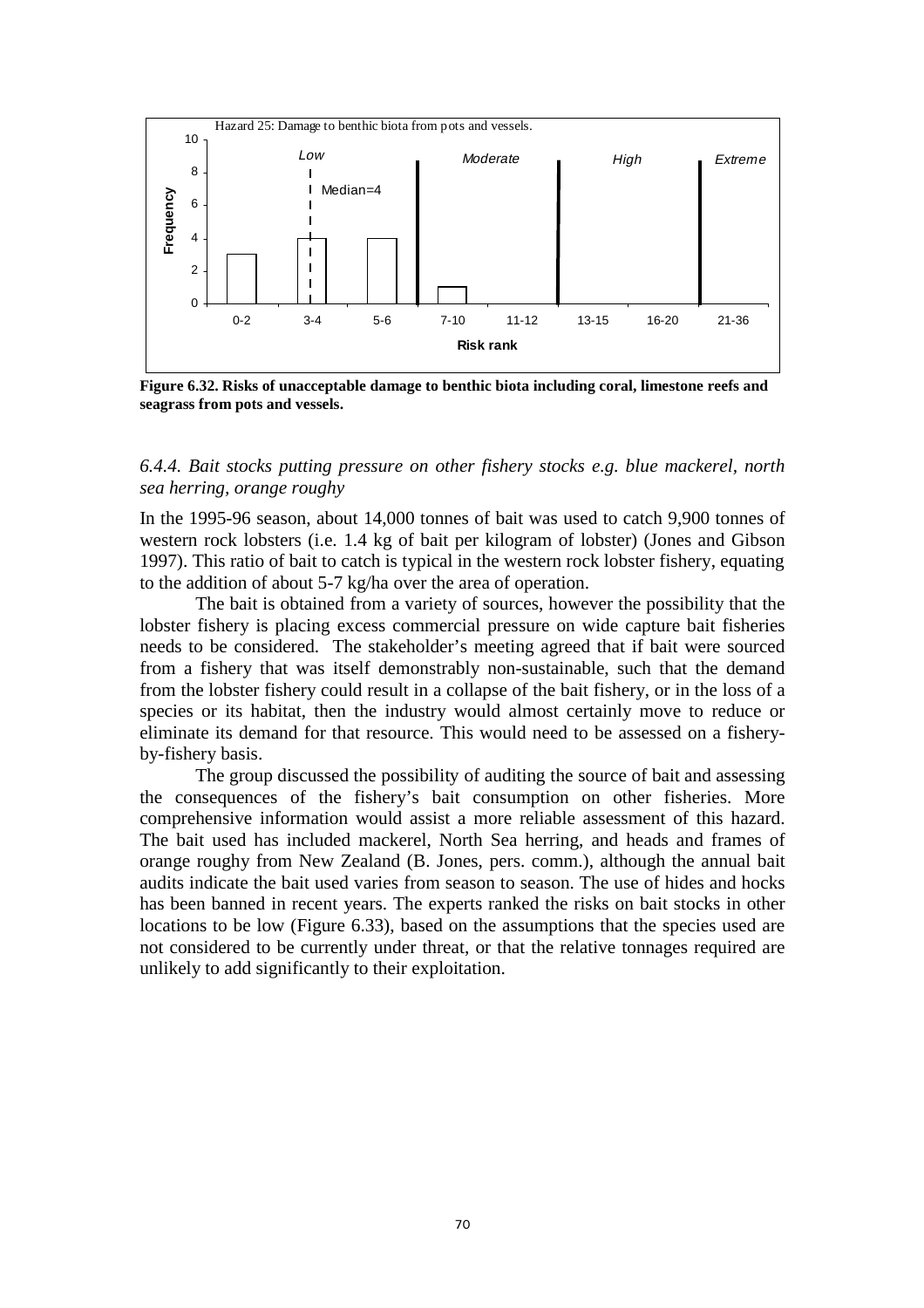

**6.33. Risks to other fishery stocks resulting from demand from the rock lobster fishery for bait (e.g. blue mackerel, north sea herring, orange roughy)** 

### *6.4.5. Introduction of pathogens and disease in bait*

Jones and Gibson (1997) undertook a bait import risk assessment, modelled on the Office Internationale des Epizooties (OIE) recommended methods, and concluded that the risk of introducing an exotic disease capable of producing a large scale fish kill is either very low or does not exist at all. On this basis the first risk assessment concluded the risks were low (C4 L1). The stakeholders reiterated that, given that the majority of the bait is imported, there is some risk that this bait could introduce pathogens and disease. Thus, if an introduction of a disease did occur it could produce a severe to major impact (C3-C4), as occurred in the pilchard mortality event, but the chances of this occurring are remote (L1). Consequently, the experts ranked the risks on local bait stocks from introduced pathogens to be low (Figure 6.34).



**Figure 6.34. Risks of introducing pathogens and disease through bait.** 

*6.4.6. Risks of changes in behaviour of attendant sea animals (sea birds, dolphins, sharks, sea lions and sea lice) leading to unacceptable impact on populations.* 

Attendant animals may modify their behaviour to take advantage of bait. The first risk assessment judged this risk to be low (C4 L1) because bait is only available for part of the year and additional food should enhance breeding success.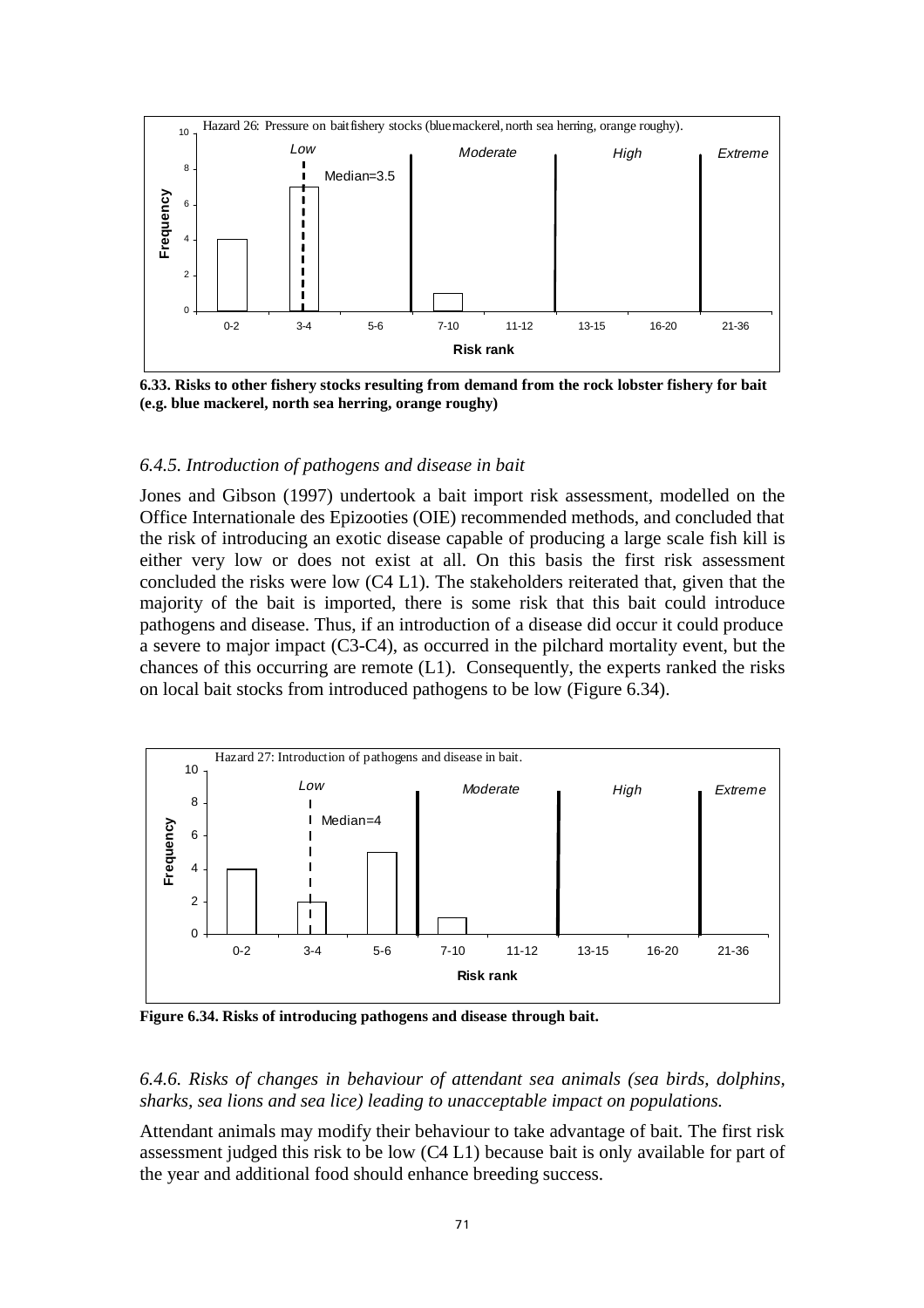Sea birds, dolphins, sharks and seals are known to feed on discards of bait or lobster that cannot be legitimately retained under current management arrangements. Sea lice feed on the bait in pots. The stakeholders identified this as a potential hazard. There may be important behavioural changes whereby there is a reliance upon this source food, which has the potential to support larger populations of these species, making them vulnerable to starvation and the introduction of disease. There is evidence that the populations of some bird populations have grown exponentially over the last decade, faster than is possible by reproduction alone, indicating substantial levels of migration. The expert group, however, agreed with the 2001 ERA (IRC Environment 2001), that the risk of behavioural changes is low (Figure 6.35).



**Figure 6.35. Risks of changes in behaviour of sea animals (sea birds, dolphins, sharks, sea lions and sea lice) leading to unacceptable impact on populations.** 

#### *6.4.7. Illegal feeding of dolphins (unused baits)*

Feeding dolphins with unused bait may introduce or modify their behaviour. The practice is illegal and the first risk assessment rated it as low (C1 L1).

 Some unintended feeding occurs as a consequence of the need to discard bait. The stakeholder's meeting identified this issue, noted that dolphins target boats and that frozen bait, typically discarded, is less attractive than thawed bait.

Both the stakeholder and expert meetings discussed the difficulty in quantifying the extent or seriousness of the risk. The meeting noted that this hazard also applies to sea lions. The experts agreed with the 2001 ERA (IRC Environment 2001) and rated the risk as low (Figure 6.36).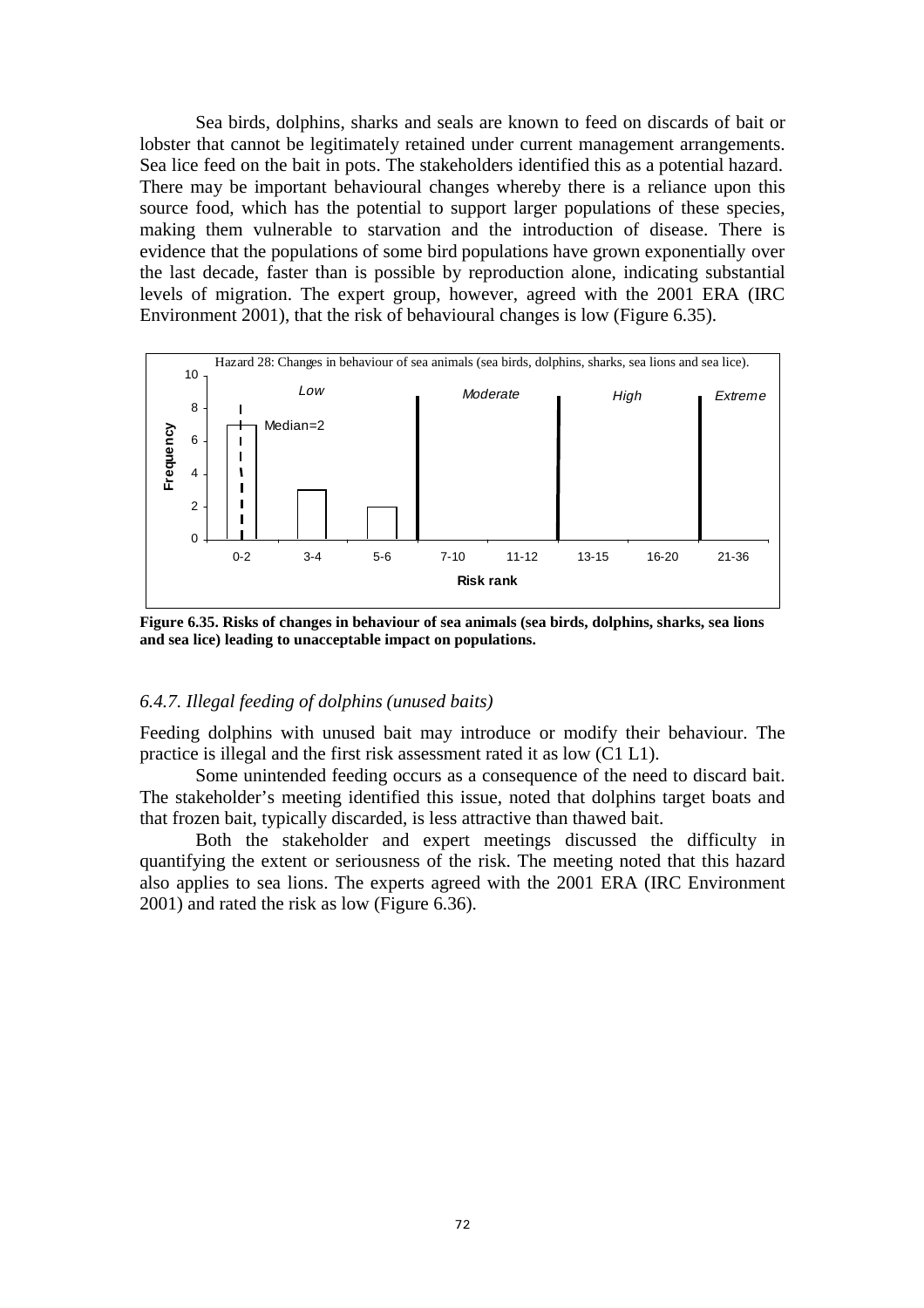

**Figure 6.36. Risks to dolphins arising from illegal feeding (unused baits).** 

#### *6.4.8. Abrolhos Islands marine environmental issues*

Abrolhos Islands are populated by fishermen during the lobster fishing season (March-June). Fishing camps may cause unacceptable elevation of nutrients (inorganic nitrate, organic nitrate, ortho-phosphate, organic phosphate). Dumping of domestic waste into ocean at Abrolhos Island may impact on marine biodiversity. Lastly, pots and vessels may have direct physical impacts on coral.

 The latter issue was addressed in the discussion of the effects of pots and vessels on benthic biota, above (part 6.4.3). The last risk assessment rated the risk of dumping of domestic waste into ocean at Abrolhos Island as moderate (C1 L6). The assessment undertook to review the practice and to phase it out over the following five years. It is now prohibited.

 To evaluate the effects of elevated nutrients, a study was undertaken in May 1998 of one area in the Abrolhos Islands heavily populated by fishermen during the lobster fishing season (Marine Science Associates and Environmental Contracting Services, 1998). No pattern of elevation of nutrients was seen on the Rat Island home reef compared to a nearby control reef but some small elevation of nutrient levels occurred adjacent to Rat Island where domestic outfalls were discharged. A semiquantitative evaluation of coral cover and algal abundance suggested that reefs at Rat Island within a few hundred metres of high-density fishing camps did not show any clear adverse impact of human activity. The study quoted Johannes et al. (1983) and Crossland et al. (1984) as stating that nutrient levels in the water column at the Abrolhos Islands are highest during autumn and spring. The studies addressed the source of nutrients in the lagoon, pointing out that these values were above incident seawater.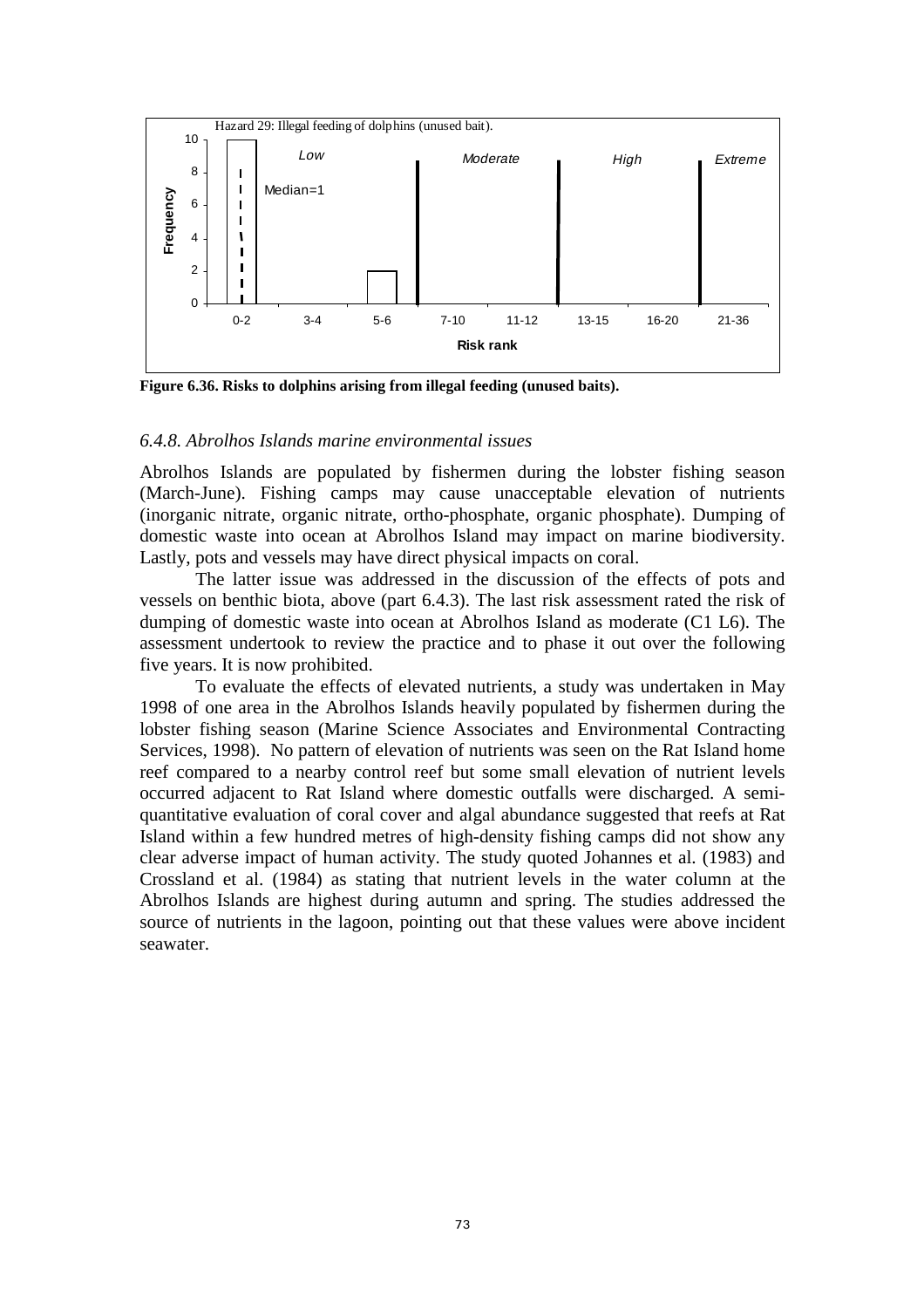

**Figure 6.37. Influence diagram for marine issues specific to the Abrolhos Is.** 

The hazards identified here are similar to those identified for the fishery as a whole. However, the stakeholder workshop thought it important to identify them specifically for the Abrolhos Is. given the significance of this area to the fishery from an egg production perspective, the uniqueness of the environment, at least partly due to the influence of warm waters, and the growing public interest in the management of this area.

 The expert group discussed again the issues of damage to coral and other benthic communities from pots and boats covered above in 6.4.3) and the implications of elevated nutrients close to fishing camps. Groups of experts were given the opportunity to rank this hazard separately and their conclusions were widely divergent. Discussion resolved a misunderstanding about the focus of attention, on shallow or a combination of shallow and deep water habitats. The experts then ranked the risk of human activities in the vicinity of the Abrolhos to marine environmental values in shallow water. The risk was judged overall to be low, although four participants ranked it as moderate (Figure 6.38).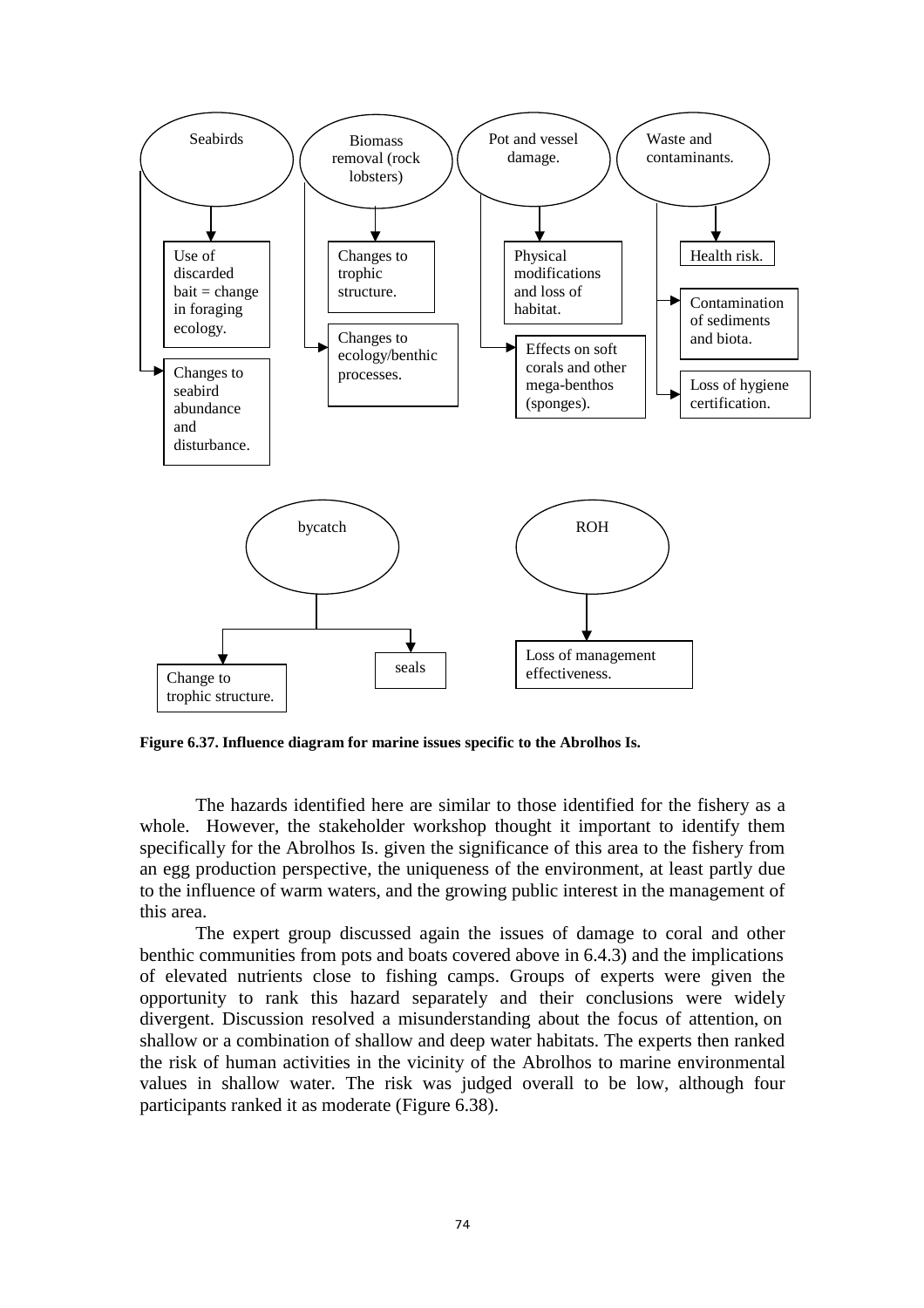

**Figure 6.38. Risks arising from marine issues specific to the Abrolhos Is.** 

#### *6.4.9. Abrolhos terrestrial bio-security*

Licensed rock lobster fishermen with Zone A endorsement for the Abrolhos Islands are allowed to establish permanent camps on the islands to assist them in fishing the adjoining waters. Twenty two of the 122 islands in the Abrolhos have camps. The total number of camps on the islands is 140. Associated with these camps are jetties, moorings and pontoons. In addition, there are three airstrips and 4 schools. The camps are occupied only during the Abrolhos season (15th March-30th June), and can be used outside the Abrolhos rock lobster season only for maintenance and repairs.

 The terrestrial flora and fauna of the islands have persisted and provide important reference areas for ecological interactions. Many of the islands, including those occupied by fishermen, have bird nesting and breeding areas, and some species are of international significance. Other important fauna include the tammar wallaby (*Macropus eugenii*), *Abrolhos pointed-button quail (Turnix viaria scintillans), brush bronzewing (Phaps* elegans), Abrolhos dwarf bearded dragon (*Pogona minor minima*), and Houtman Abrolhos spiny-tailed skink (*Egernia stokesii stokesii*). The flora includes a number of communities which are of conservation interest, including the mangrove *Avicennia marina*, *Atriplex cinerea* dwarf shrubland, and saltbush flats.

 The stakeholder meeting outlined pathways by which human activities could impact on terrestrial values (Figure 6.39). The location and geographic nature of the Abrolhos Islands presents challenges that do not exist to the same extent on the mainland. Consequently the hazards associated with not managing these risks appropriately are magnified. The diagrams below summarise the most important of these and their consequences.

The stakeholder meeting clarified that the most critical elements of the hazard stemmed from the introduction of plants and animals to the Abrolhos Islands (mice, rats, cats, weeds and other species). The meeting was advised that rats have been eradicated from Rat Island. It was noted that there is a CALM report comparing inhabited to uninhabited islands.

The expert meeting discussed the pathways outlined by the stakeholder meeting and concluded that terrestrial biosecurity risks from the rock lobster fishery are low. Two participants ranked them as moderate (Figure 6.40).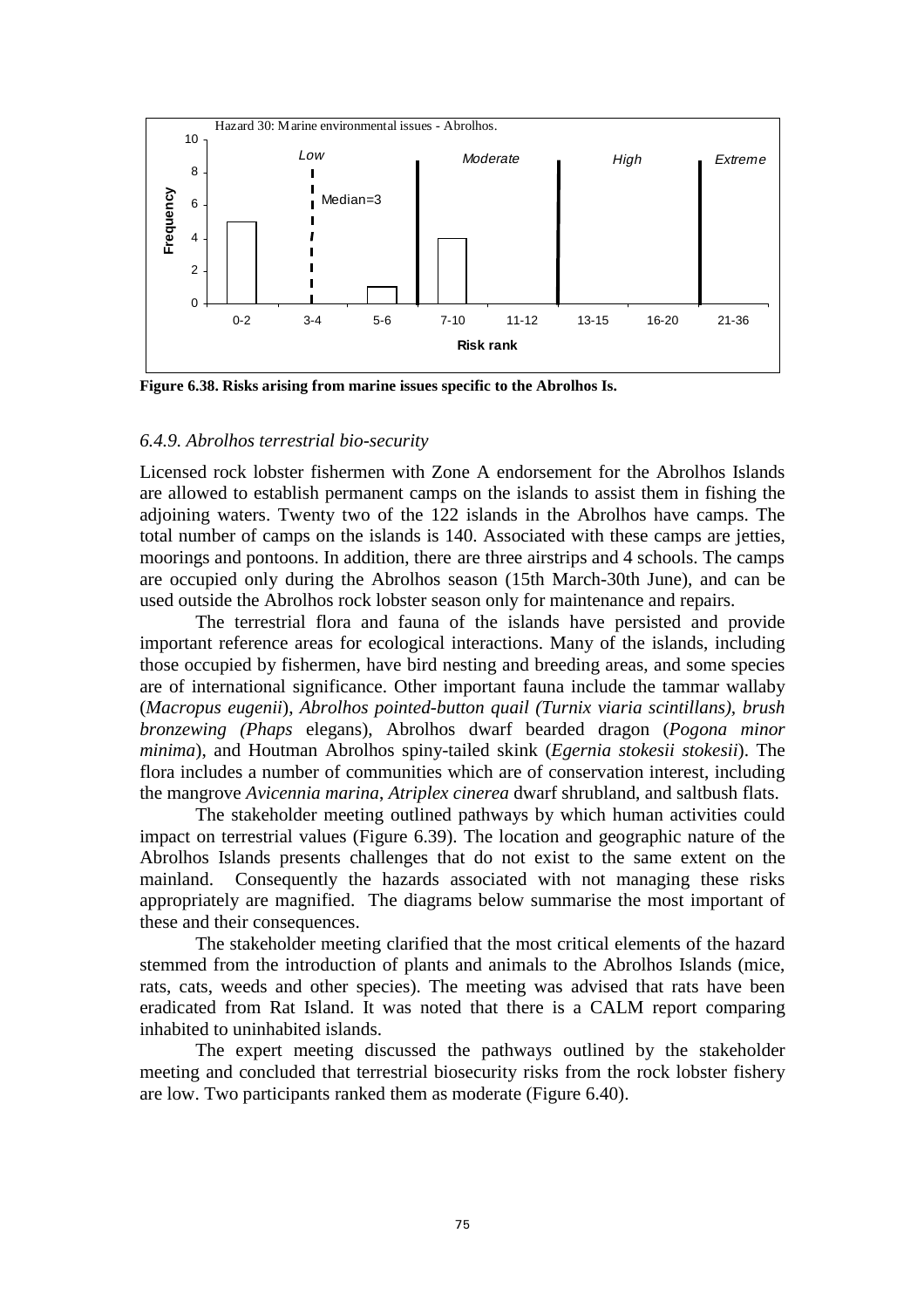

**Figure 6.39. Influence diagram for terrestrial biosecurity associated with the Abrolhos Is.** 



**Figure 6.40. Risks arising from terrestrial biosecurity associated with the Abrolhos Is.** 

### *6.4.10. Impact of discarded bait bands on shark populations (dusky whalers)*

The Department of Fisheries has received complaints that rock lobster fishers discard bait bands (the synthetic band used to wrap cardboard bait boxes) and other fishing related debris into the marine environment. Investigations indicate that while bait is banded, most fishers properly dispose of bait bands. It seems likely that most of the bait bands found washed up on beaches and in the water come from other sources. It is acknowledged that it is possible that bands are occasionally lost overboard, especially in windy or rough conditions. Floats and other fishing gear occasionally are lost, particularly as a result of vessels (usually not rock lobster vessels) running over pot lines.

Possible indicators of bait bands were considered including:

o A periodic survey count of bait bands and other fishing debris (floats etc) found on beaches between Augusta and Carnarvon.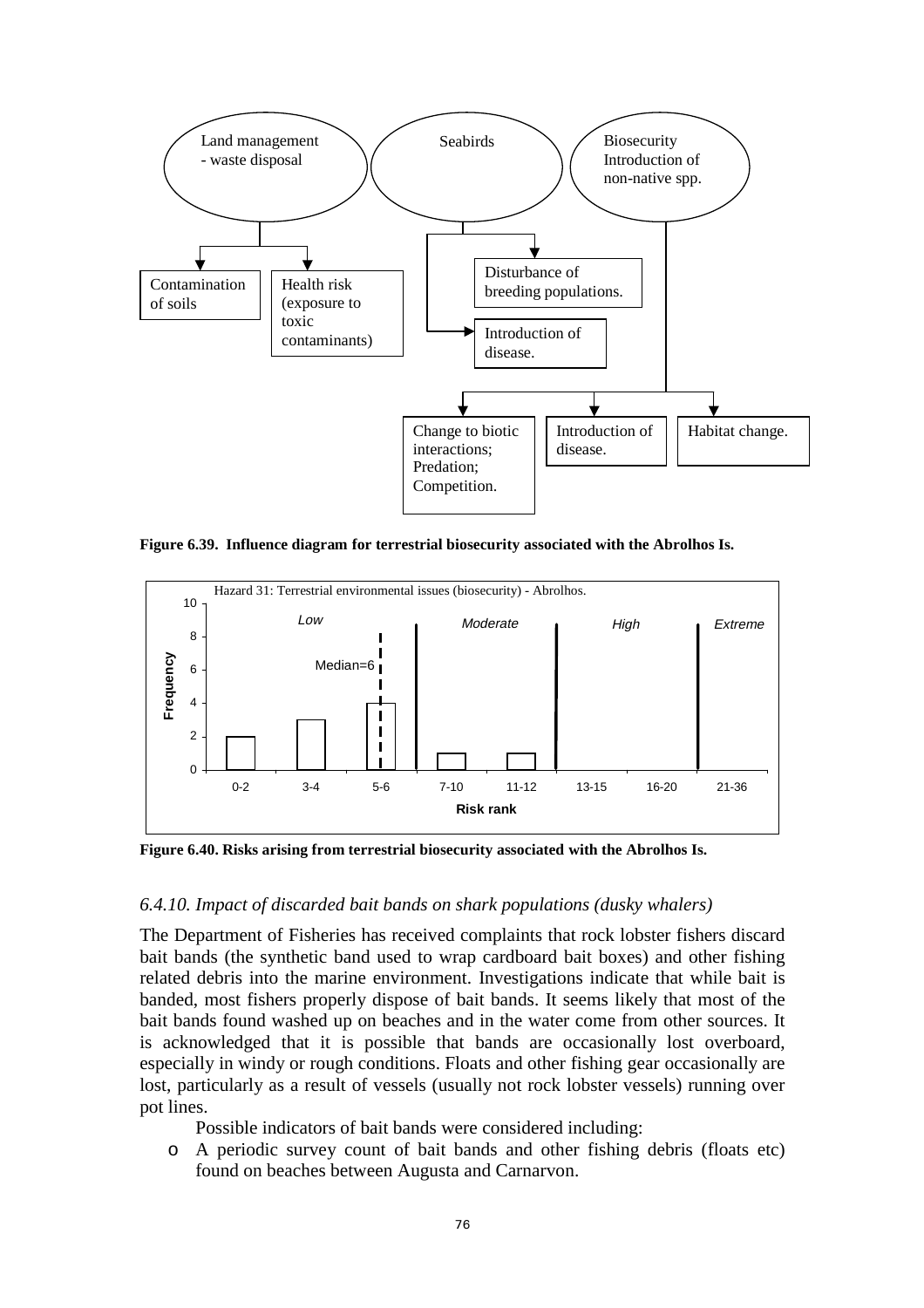- o Reports from litter counts (beach sweep) by school groups.
- o Reports on wildlife entrapped in bait bands and other fishing debris.
- o The weight of rubbish removed council bins near rock lobster fishing jetties.
- o The annual count of complaints about rock lobster fishing debris made to the Minister for Fisheries.
- o Other fishermen's observations (in logbooks).
- o Random surveys of bait boxes taken aboard and material returned at the end of a day's fishing, of boats returning without bait boxes etc.

In the context that much of the observed beach fishing debris is likely to be from other sources, no single indicator was identified that could be used as an auditable, quantifiable measure.

 The industry encourages behaviour that will minimise discarded bait bands and other fishing debris. It has ensured waste disposal bins are available at all points where commercial rock lobster boats tie up and ensured fishers are aware of the related public perceptions and sensitivities. The Minister for Fisheries and Department of Fisheries continues to remind fishermen of their obligations in this regard. In the last risk assessment, the Agency undertook to discuss with industry representatives the options for better management of the bait band issue.

 The stakeholder workshop discussed the potential impacts of bait bands on dusky whalers, in particular. They constructed an influence diagram to describe the exposure of the species to the hazard (Figure 6.41).

 Dusky whaler sharks are slow growing, have low fecundity and do not mature until approximately 18 years of age, making them particularly vulnerable to overfishing. There is a legitimate fishery for shark species that primarily targets juveniles for their meat. However, in recent years the high price of shark fin has seen a fishery develop for larger sharks. Additional mortality from bait bands adds to the vulnerability of this species. The stakeholders suspected there is a relationship that intensifies the interaction of lobster vessels and sharks in the Abrolhos Is. zone that increases the likelihood of entanglement in bait bands.

 The meeting noted that the initial risk assessment process considered the related, broader risk of entanglement and ingestion of bait bands and plastics from fishing vessels by a variety of marine species. The meeting noted that research staff onboard commercial vessels recorded that bait bands generally came in with fishermen. The stakeholder meeting estimated that more than 95% of bands are returned but that bands persist for prolonged periods. Many of those found may have been in the water for a long time. The stakeholder meeting discussed the possibility of disaggregating the hazard to include social and ecological implications.

 The expert group considered the effects of bait bands on whaler populations. Some of the participants elected to score social implications, in addition to ecological ones. Groups of experts were given the opportunity to score this hazard independently. The responses were divergent. One group commented that the bait bands affected pups, not adults, and that the proportion of the population affected was likely to be low. The opinions of other groups differed, based on different judgements about the proportion of the population likely to be affected and the consequences of the impacts for longer term population growth.

Because these stocks currently are overfished, the potential consequence level was judged by most participants to be severe (C3) but the chances of this activity adding substantially to this pressure was judged to be rare (L2). Thus the overall expert group ranked the risk as low, although four participants scored the risk as moderate (Figure 6.42).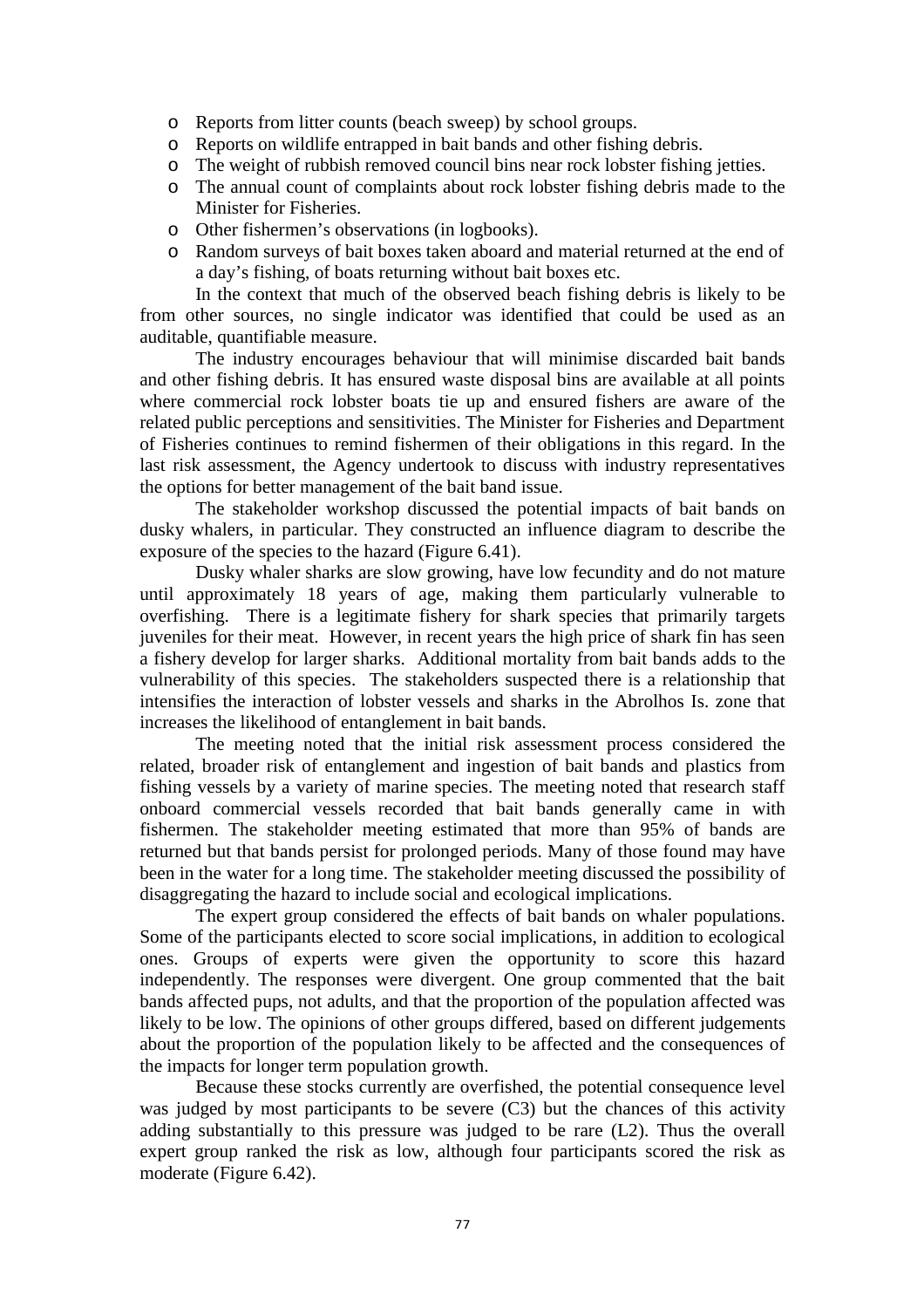





**Figure 6.42. Risks to dusky whaler populations arising from interactions with discarded bait bands.**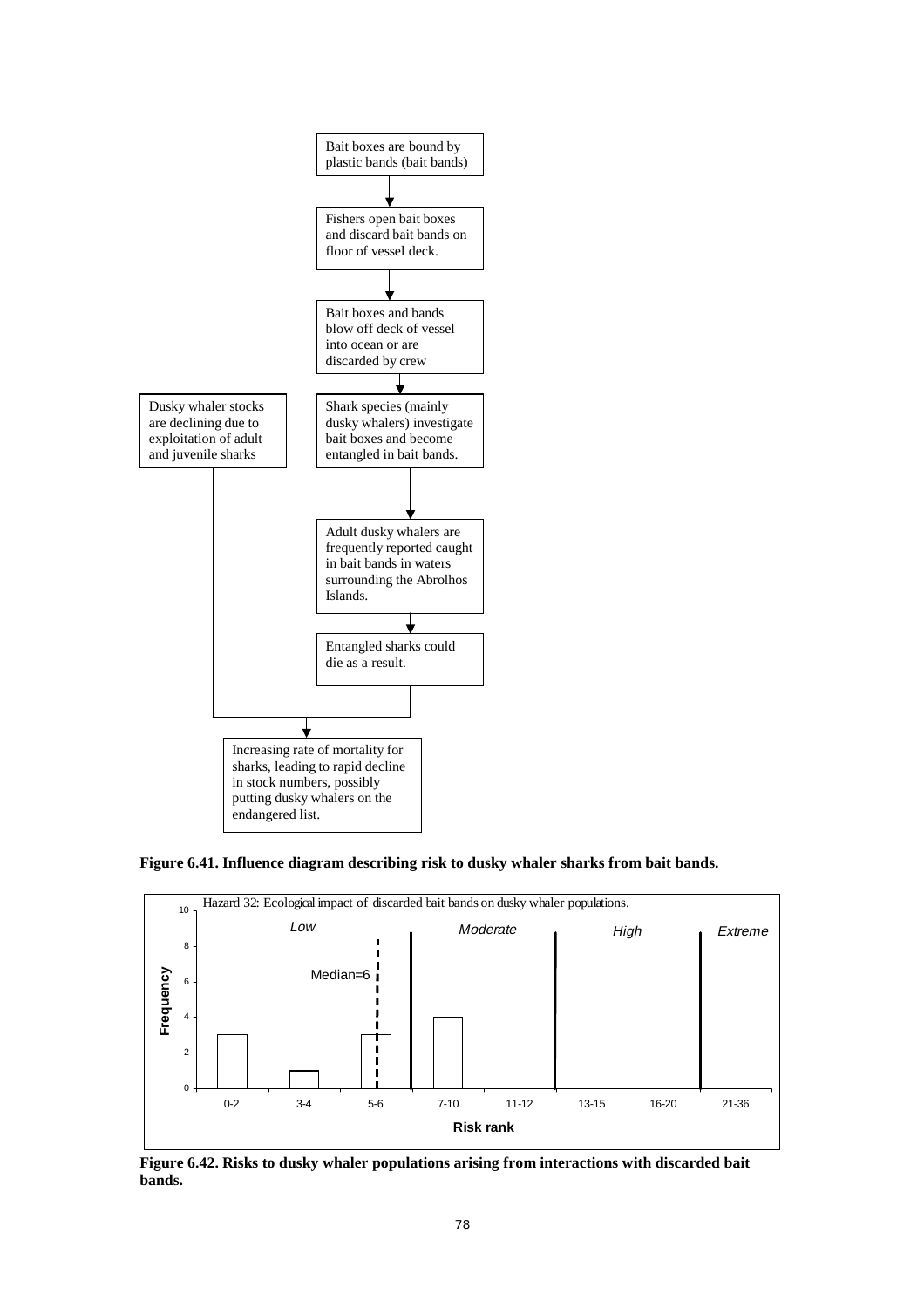#### **6.5 Other management issues**

The stakeholder group broadened the set of hazards considered by the risk assessment to include issues for other fisheries or sectors managed or partly managed by the Department of Fisheries. The idea was to ensure that interactions between activities that may have combined or cumulative ecological effects could be judged in context with risk lobster fishery activities.

### *6.5.1 Seagrass / habitat destruction through human impact (i.e., from trawling)*

The stakeholders meeting commented that other fisheries, particularly those that trawl, have the potential to impact on the habitat of rock lobsters. These effects have not been measured or quantified. There is the potential for seagrass beds to be uprooted, for bottom sediments to be resuspended, and for benthic fauna and other flora to be substantially disturbed, damaged or killed. The extent and severity of these activities could be quantified to some extent, by auditing the activities of the trawlers. This could provide a basis for assessing the ecological and economic costs of trawling on the risk lobster fishery. The expert workshop observed that all significant sea grass areas were closed to trawling. On the basis of these restrictions, the expert group concluded the risk was low (Figure 6.43).



**6.43. Risks of unacceptable seagrass habitat destruction from human activities, principally trawling.** 

## *6.5.2. Aquaculture activities associated with modification of habitat (collecting from wild, rearing and returning to wild, primarily introduction of disease)*

The stakeholder meeting observed that aquaculture of rock lobster species has been heavily researched in recent years. The meeting considered that aquaculture activities may create a hazard in the form of disease introductions, chemical contamination, and the release of genetically dissimilar individuals into the wild.

The expert meeting noted that there is currently no direct proposal before the West Australian Government to consider that cultured lobster be introduced into the natural environment. If there were, it would be necessary to evaluate the magnitude of the risk that disease could be introduced along with them. A Ministerial Policy Guideline exists that directly evaluates this matter. On the basis that there is no imminent plan for the development of aquaculture activities, the expert group concluded that the risk was low (Figure 6.44).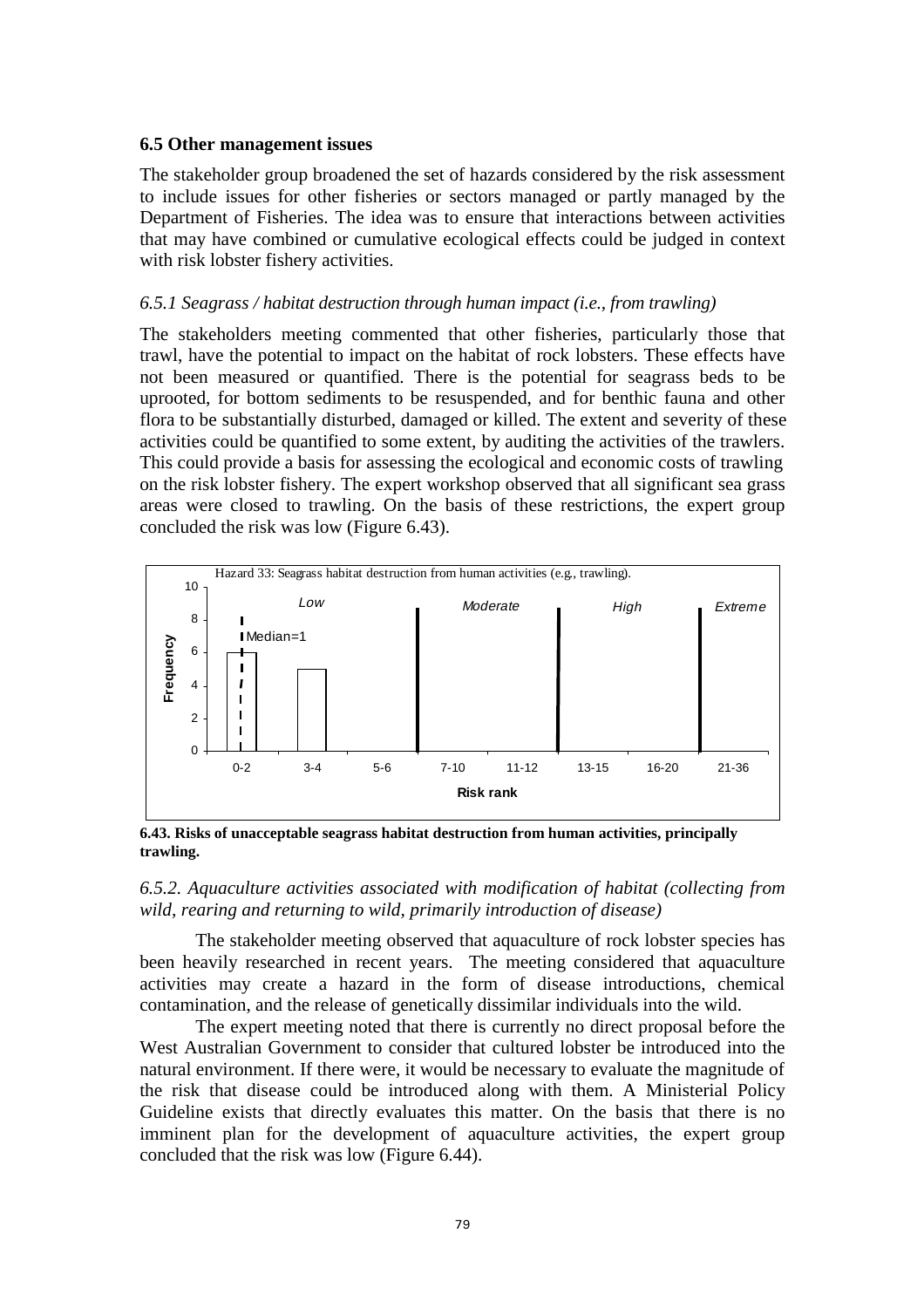

**Figure 6.44. Risks to the fishery from aquaculture activities.** 

#### **6.6 External drivers**

The stakeholder meeting broadened the range of hazards considered, to include those that are not directly attributable to the effects of rock lobster fishing activities, but that might affect the ecology and function of the fishery. These 'external drivers' were considered because the stakeholders wanted to evaluate the possibility of proactive negotiation or intervention by the industry, the agency or other interest groups.

### *6.6.1. Oil spills*

The risk of a substantial oil spill within the geographic distribution of the western rock lobster has been identified as a hazard to the fishery rather than a hazard that exists because of the fishery. Other agencies and organizations have implemented contingency plans for oil spills, if they occur, including prevention measures and clean up procedures.

However, these hazards are judged relative to the issues that are most relevant to the industries that conduct the risk assessments, namely oil exploration and production corporations and shipping companies and shipping regulators. The stakeholder workshop identified three major sources of risk to the rock lobster industry in particular, and their potential consequences (Figure 6.45). The meeting agreed that risks were exacerbated by production and transport activities close to lobster habitat, particularly productive and sensitive habitat such as the Abrolhos. The meeting suggested that risks associated with activities conducted adjacent to these areas could be reduced by using alternative routes for transporting oil.

The expert meeting discussed the capacity of the fishery and the management system to adapt in the event of a substantial oil spill in the vicinity of, say, the Abrolhos. The meeting was informed about the oil spill combat committee in place that has models to predict behaviour/impact of spills, and contingency plans to deal with spills of different kinds. The meeting noted that many oil types evaporate or break down relatively quickly and may result in little long-term effect. There is a Department of Fisheries process in place to assess the risk of oil spill impacts on all of the States' fisheries. On the basis of this advice, the expert group ranked the risk as low (Figure 6.46).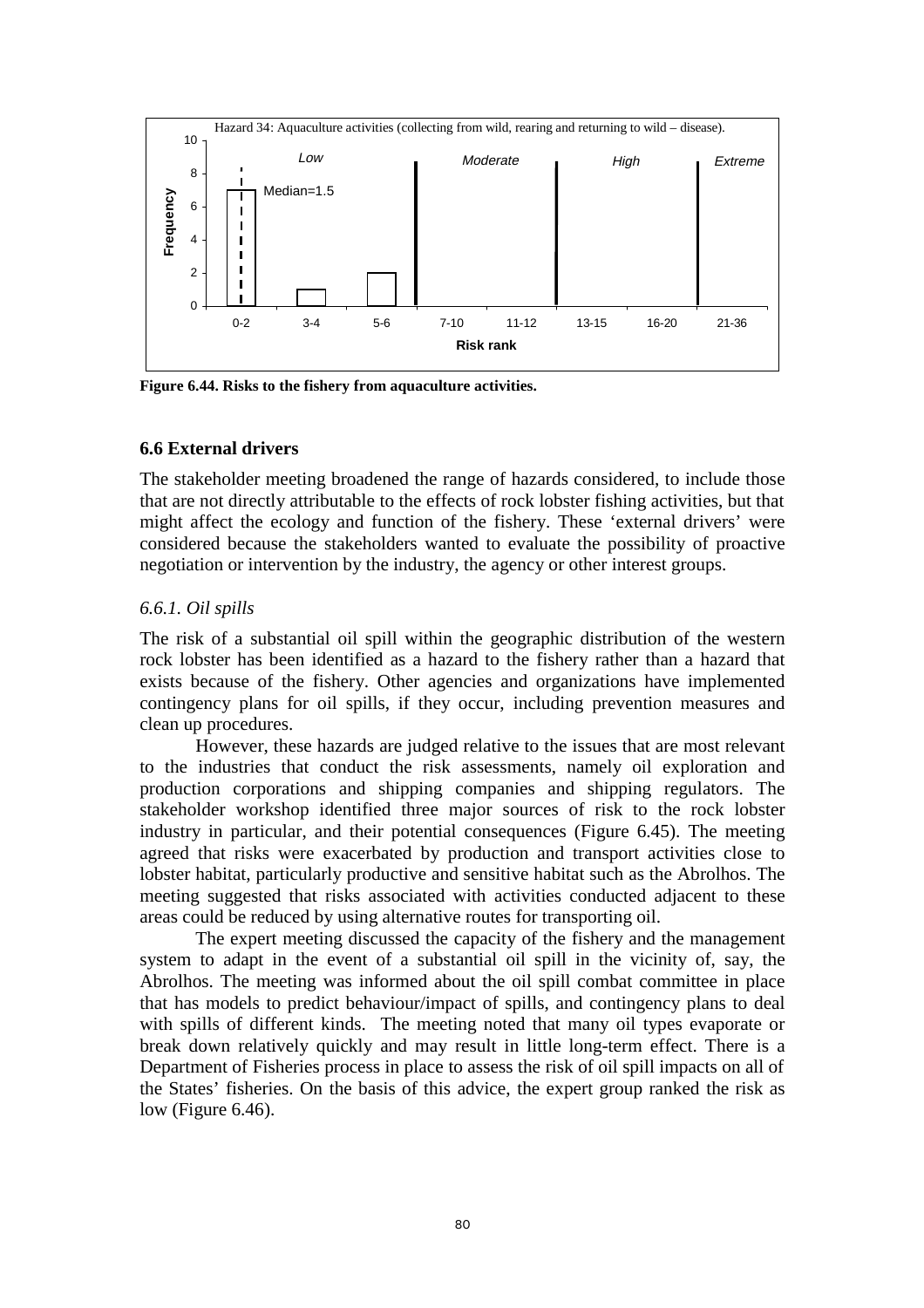

**Figure 6.45. Influence diagram describing the risk from oil spill to the fishery.** 



**Figure 6.46. Risk to the fishery from oil spills.** 

#### *6.6.2 Climate change effects on western rock lobster productivity.*

As is the case for the oil spill risk identified above, climate change presents a risk to the fishery rather than being a direct result of the fishery. The hazard described here relates to the important role that environmental factors (e.g. Leeuwin Current and prevailing winds) have in the overall productivity of the species and the distribution of recruitment along the west coast of Western Australia.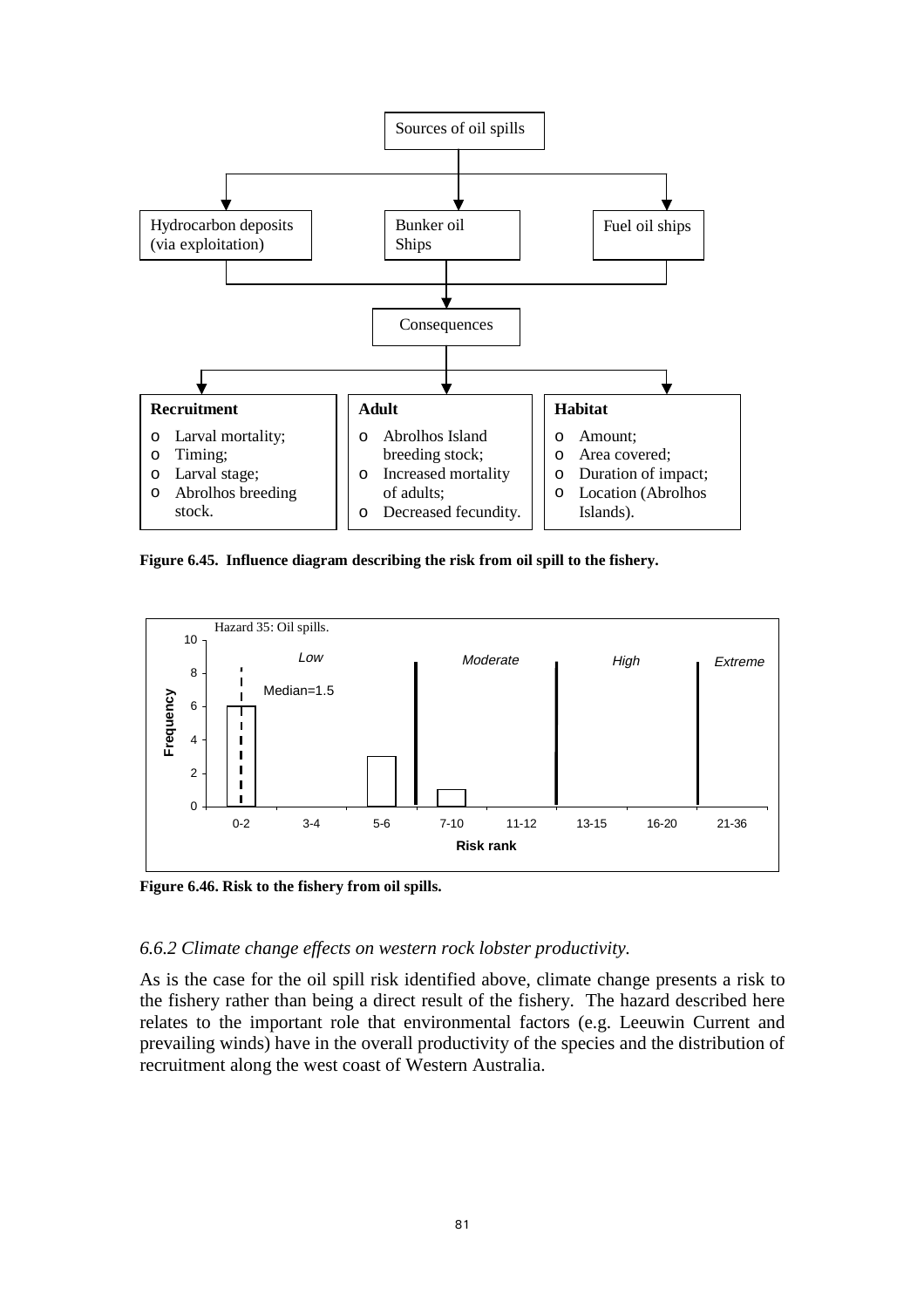

**Figure 6.47. Influence diagram describing the risk resulting from possible environmental shifts.** 

The stakeholder meeting judged that changes in productivity and distribution of lobster outside of normal variations could have impacts on the sustainability parameters of the wild capture fisheries and local environments (Figure 6.47). The high abundance of lobsters in the Capes region is a recent example of how environmental factors influence the fishery.

The degree to which the Leeuwin Current and other important environmental factors are susceptible to influence from climate change is largely unknown. The stakeholder's meeting discussed the possibility of simulating several, plausible climate change scenarios. These scenarios could be used to evaluate the usefulness of alternative management rules in ensuring that harvest levels remain steady and at sustainable levels, if and when climate change occurs to the extent that it has important effects on the lobster fishery.

During the first risk assessment process a separate but related hazard was identified, that industry is contributing to global warming. This hazard relates primarily to the fact that industry is a significant fossil fuel user. This hazard was assessed as low.

The expert meeting commented that, in assessing this hazard, the group would be trying to judge something outside of the control of the management system. The group should be ranking the ability of the management system to adapt to any climate change. Further general discussion about the relevance of the issue took place. The group ultimately judged the risk to be low, although four participants judged it to be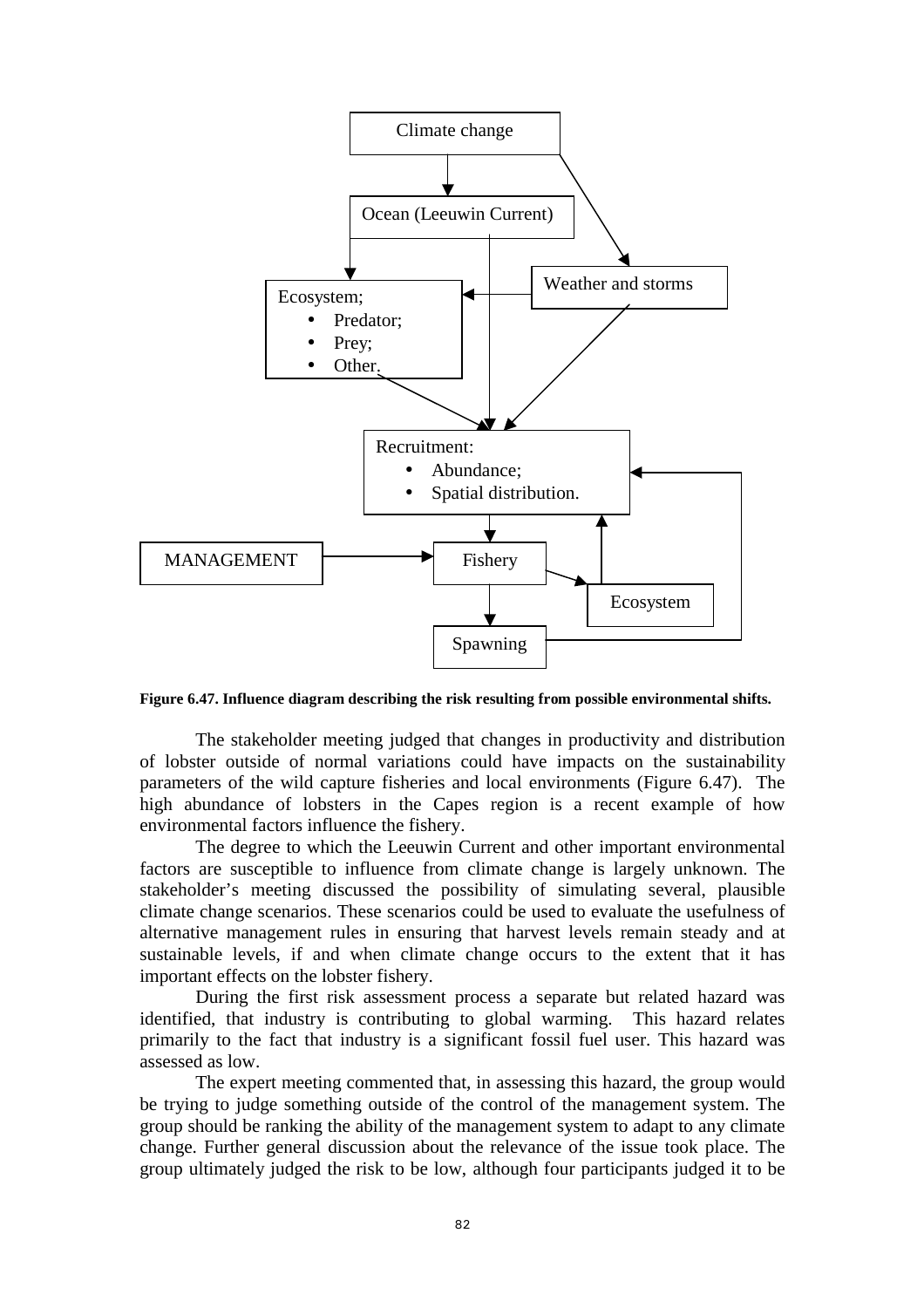moderate (Figure 6.48). It is unclear if the ranks reflect the impact on the lobster fishery or management's ability to adjust.



**Figure 6.48. Risks to rock lobster productivity from climate change.** 

#### **6.7 Governance**

This section describes hazards that have been identified through the stakeholder workshop or previous risk assessment processes that relate to governance.

### *6.7.1 Jurisdictional issues across agencies e.g. CALM, Dept Fisheries and Federal and State governments.*

Now that the fishery is managed within an ESD framework, many of the issues such as the ecosystem effects of fishing and its interactions with marine mammals and reptiles do not fall entirely within the jurisdiction of the Department of Fisheries. Interest in these areas comes from other State departments as well as Commonwealth departments.

 The stakeholder's meeting noted that where there is no clear leadership or responsibility, there is a risk that an issue will be dealt with in a suboptimal way. This includes the possibility of slow response times in dealing with risk. The stakeholder's meeting agreed that many of the issues, and the responsiveness of the agencies concerned, were determined by government resourcing. There were no easy solutions, but the meeting perceived that risks to the fishery emerge because agencies can be slow to allocate responsibilities and to act, when cross-jurisdictional matters arise.

 The expert meeting was advised that the West Coast Rock Lobster Fishery is managed by one agency (Department of Fisheries). There could be a risk regarding social and economic aspects of the fishers, but from an ecological perspective, risks were marginal as governance was with one body, which had a clear and strong management/sustainability focus. Expert participants commented that where jurisdictions overlap, they were not aware of any lack of willingness to take action by any agencies.

The expert meeting noted the example of the retention of the Abrolhos Islands (terrestrial) in the Fisheries portfolio. One expert believed this was not an ideal governance arrangement, because it meant that Fisheries were managing the terrestrial as well as the marine environment. He commented that there had been a proposal for some 20 years to turn non-inhabited islands into national parks but it hadn't happened. Participants commented that while there were some jurisdictional overlaps that may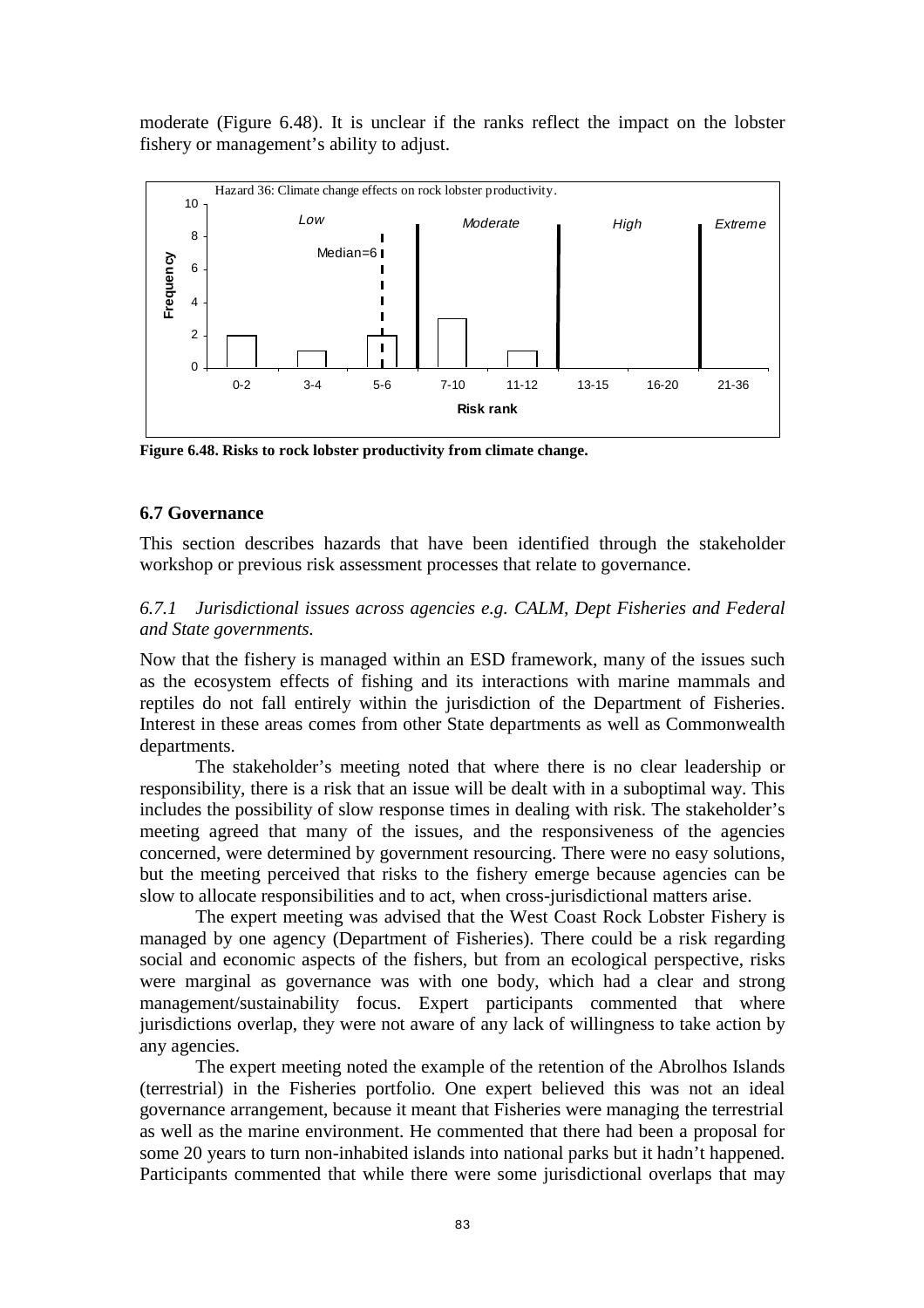result in some governance inefficiencies, it did not create a risk to the ecology of the system. Management plans can be amended rapidly; for instance, s-43 orders can be gazetted in days – thus, there is the ability to take action quickly.

On the basis of this advice, the expert group ranked the risk as low, although four participants ranked it as moderate (Figure 6.49).



**Figure 6.49. Risks to the rock lobster fishery resulting from jurisdictional issues between agencies.**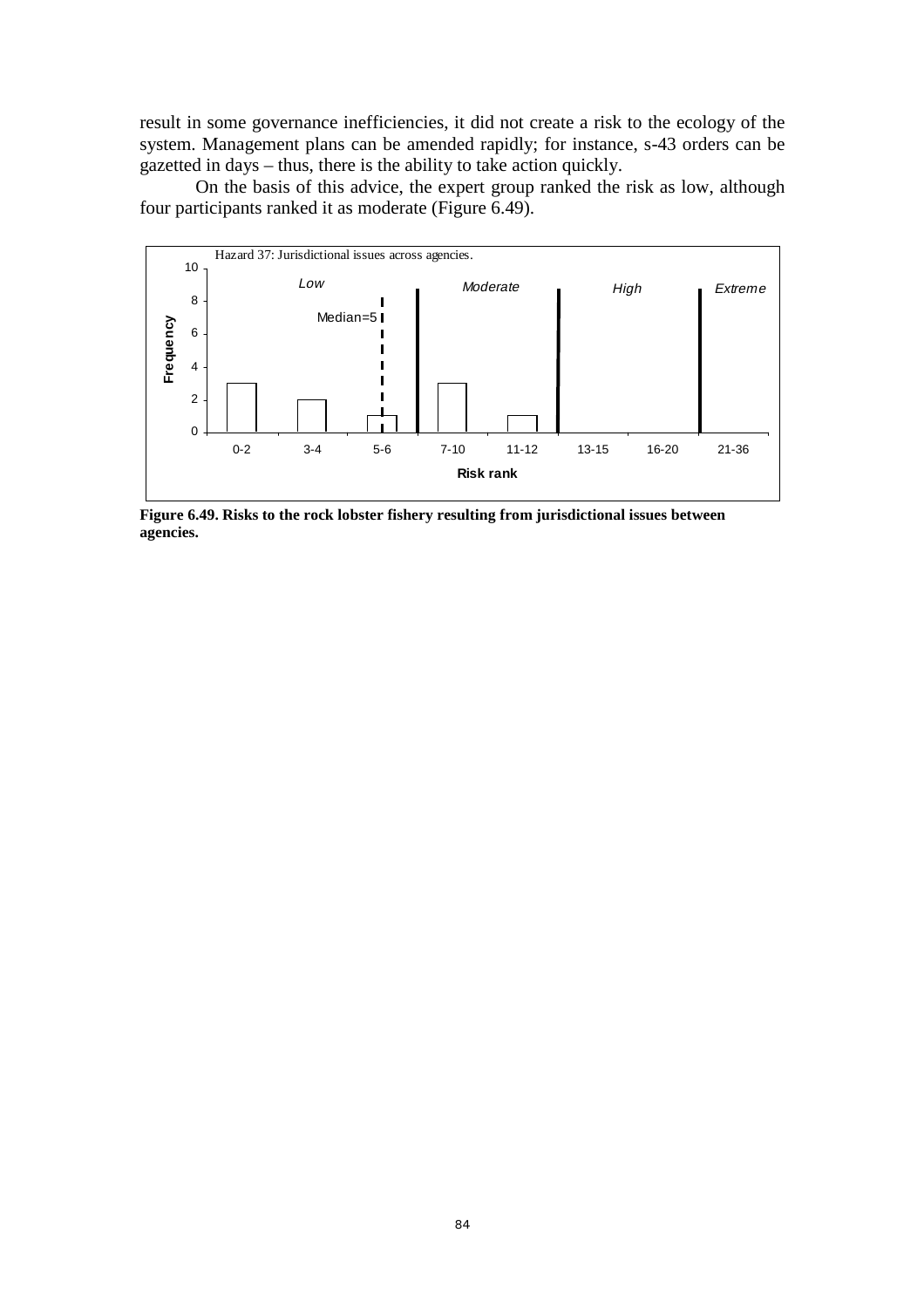# **Part 7. Discussion**

This report differs in structure and content from the first risk assessment in retaining the breadth of participant opinion, and in providing some assessment of social factors and external drivers. Experts from a range of fields were able to consider the qualitative arguments from stakeholders and in some cases, see the ideas mapped on influence diagrams. They assessed background information and any additional data compiled since the 2001 ERA (IRC Environment 2001) was made. They discussed some of the most serious hazards in small groups, but then contributed their assessments individually and anonymously (from one another). They were later given the opportunity to reassess their likelihood and consequence assignments, judging them against the choices made by the other experts.

# **7.1 Risk ranks**

 Table 7.1 summarises the judgements for the 37 hazards evaluated in this risk assessment. The hazards are ranked first by their median score, second by their maximum score, and third by their minimum score. None of the hazards had a median score of EXTREME, although a few individual assessments reached at least HIGH.

The six hazards in Group A had a median rank of High or Moderate. The social implications of whale entanglement were considered to be the largest risk. Several participants classified the risk as high or extreme. This is clearly an issue for the management authority to anticipate and to consider explicitly. The median risk to sea lion populations accords with the judgement made in the previous risk assessment. However, risk mitigation measures including especially the implementation of sea lion exclusion devices, is expected to substantially reduce the risk (see Group C in Table 7.1).

Changes in the efficiency of the fleet and the adoption of campaign fishing is seen as a moderate risk, the third most important in the list. It has not been considered previously. This hazard is already measured regularly through the monitoring of fishing effort and other assessment mechanisms. The objective of these efforts is to map the important causal processes, to enable management controls to be tailored accordingly.

The estimate of egg production was considered by both stakeholders and the experts to be an important variable, conditioning judgements about sustainable harvest and the maintenance of the stock. The expert workshop spent considerable time discussing this hazard. The topic may deserve explicit treatment in a separate review, to establish the reliability of estimates and information that may better support them, in a transparent and accessible form.

The remaining hazards ranked as moderate include the broad ecosystem-level effects on the Central West Coast shallow and deep ecosystems. For the shallow region, however, detailed justifications were only provided for a low level of risk, raising doubts about the moderate level generated. Both of these regions and the associated ecosystem consequences of lobster harvesting are the focus of dedicated research efforts. The deepwater research began after the previous risk assessment. The judgements in Table 7.1 confirm the importance of that work, in the eyes of both stakeholders and experts.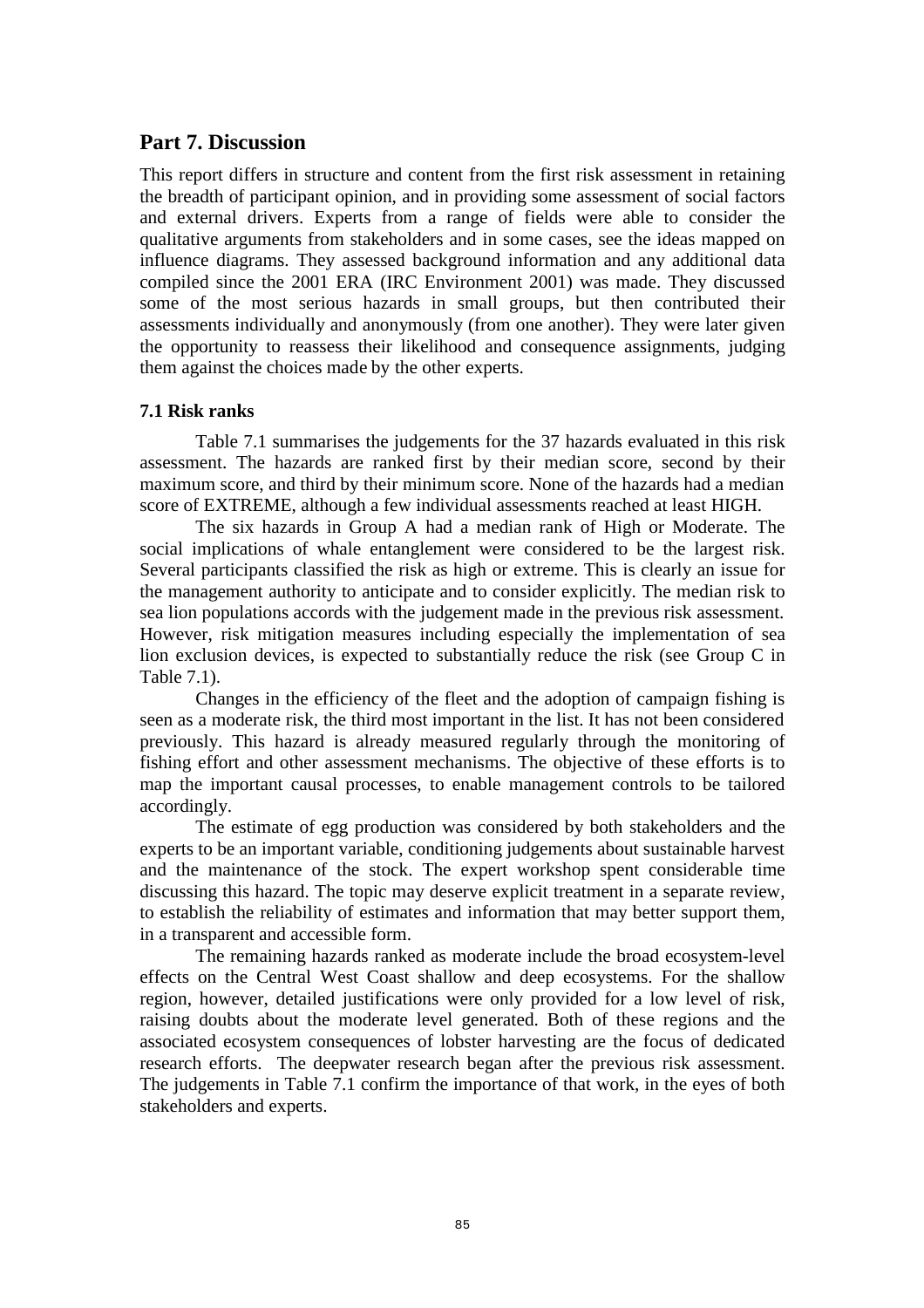| Hazard                            | Median                  | Max | Min | Rank |
|-----------------------------------|-------------------------|-----|-----|------|
| Group A                           |                         |     |     |      |
| 11. Whales (social)               | 18                      | 25  | 4   | High |
| 12. Sea lions (unmanaged)         | 12                      | 24  | 0   | Mod  |
| 3. Efficiency changes             | 9                       | 20  | 4   | Mod  |
| 21. Central west coast-shallow    | 9                       | 15  | 1   | Mod  |
| 1. Wrong egg production           | 8.5                     | 12  | 2   | Mod  |
| 22. Central west coast-deep       | 8                       | 12  | 4   | Mod  |
| Group B                           |                         |     |     |      |
| 2. Recreational fishing           | 6                       | 15  | 0   | Low  |
| 7. Octopus                        | 6                       | 12  | 1   | Low  |
| 14. Sea turtles                   | 6                       | 12  | 1   | Low  |
| 6. Effects on genetic structure   | 6                       | 12  | 0   | Low  |
| 23. Kalbarri - Big Bank           | 6                       | 12  | 0   | Low  |
| 31. Abrolhos terrestrial bio-sec. | 6                       | 12  | 0   | Low  |
| 36. Climate change                | 6                       | 12  | 0   | Low  |
| 32. Bait bands: dusky whalers     | 6                       | 10  | 0   | Low  |
| Group C                           |                         |     |     |      |
| 37. Jurisdictional issues         | 5                       | 12  | 0   | Low  |
| 19. Abrolhos ecosystem            | 4                       | 15  | 1   | Low  |
| 20. Leeuwin - Naturaliste         | 4                       | 12  | 1   | Low  |
| 4. Leg loss from handling         | 4                       | 10  | 2   | Low  |
| 25. Benthic biota                 | $\overline{\mathbf{4}}$ | 8   | 1   | Low  |
| 27. Bait pathogens and disease    | $\overline{\mathbf{4}}$ | 8   | 0   | Low  |
| 10. Whales (ecological)           | 3.5                     | 10  | 0   | Low  |
| 26. Bait stocks                   | 3.5                     | 9   | 0   | Low  |
| 18. Uncertainty in bycatch        | 3                       | 12  | 0   | Low  |
| 30. Marine issues-Abrolhos        | 3                       | 10  | 0   | Low  |
| 8. Scalefish and sharks           | 3                       | 8   | 0   | Low  |
| 5. Market decline                 | $\overline{2}$          | 9   | 0   | Low  |
| 13. Sea lions (managed)           | 0.5                     | 10  | 0   | Low  |
| Group D                           |                         |     |     |      |
| 9. Deep sea crabs                 | 3                       | 6   | 0   | Low  |
| 15. Manta rays                    | $\overline{\mathbf{c}}$ | 6   | 0   | Low  |
| 16. Moray eels                    | $\overline{c}$          | 6   | 0   | Low  |
| 17. Sea horses                    | $\overline{c}$          | 6   | 0   | Low  |
| 24. Ghost fishing                 | $\overline{2}$          | 6   | 0   | Low  |
| 28. Attendant behaviour           | $\overline{2}$          | 6   | 0   | Low  |
| 35. Oil spills                    | 1.5                     | 8   | 0   | Low  |
| 34. Aquaculture                   | 1.5                     | 6   | 0   | Low  |
| 29. Feeding dolphins              | 1                       | 6   | 0   | Low  |
| 33. Trawling                      | 1                       | 4   | 0   | Low  |

**Table 7.1. Ranked risk assessments for 37 hazards based on the judgements of 13 experts.** 

The eight hazards in Group B have median ranks of 'low' but are scored at 6, on the boundary between low and moderate. In each case, at least one person and in most instances, several people, ranked these hazards as moderate. In most cases, no justification was provided for extreme (high or low) scores. The impacts of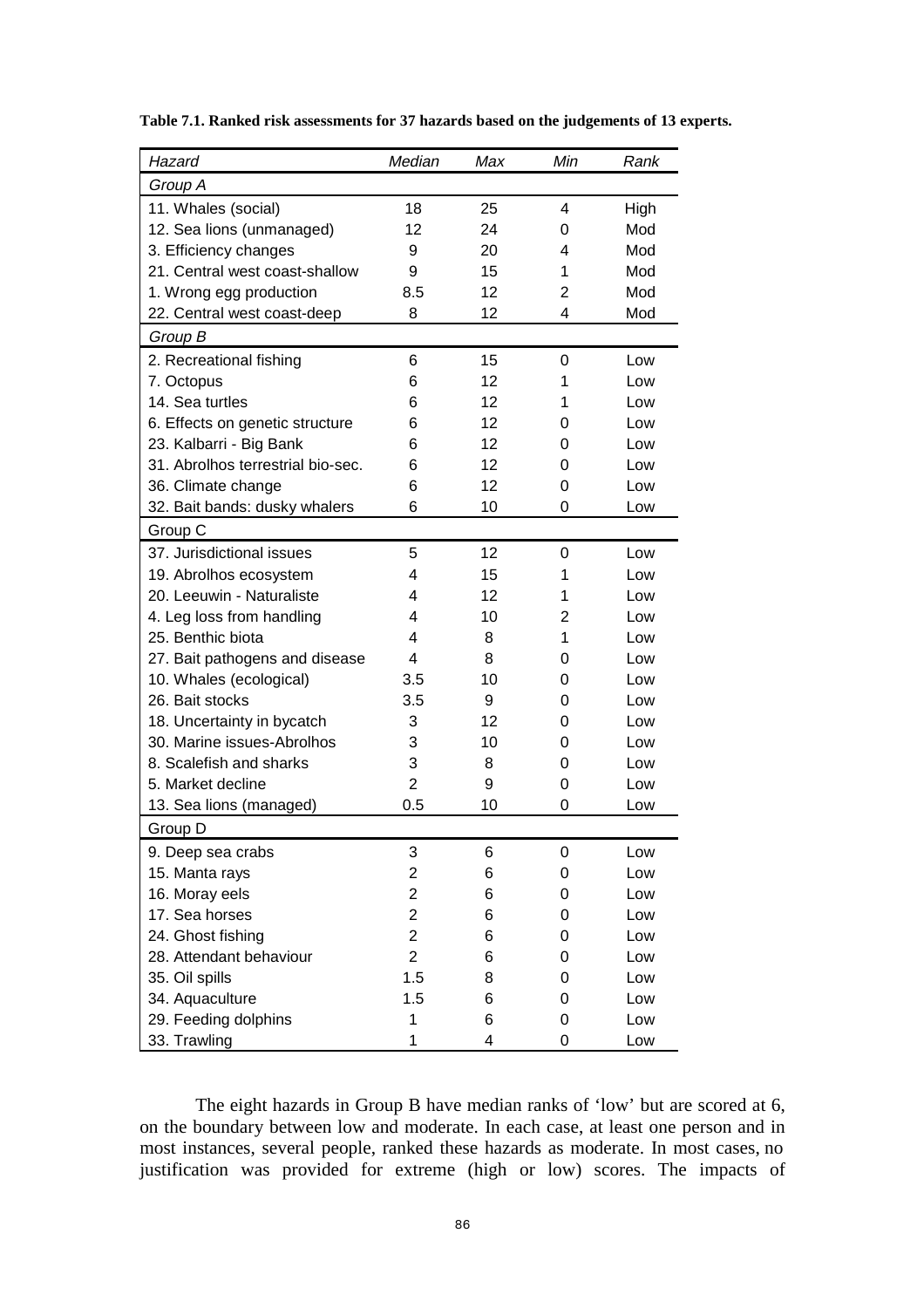recreational fishing were difficult to assess given the information available, reflected in the wide range of opinions about the potential for such a hazard. Clarification of the available information on this issue with the group would have probably assisted with their assessments. Similarly the wide variation in assessment for the Abrolhos islands ecosystem suggests that the issue may have been assessed differently by some participants; but without clear rationales for the higher levels, it is difficult to reconcile.

The discussion among the experts suggested that the effects of fishing on octopus and sea turtles are difficult to estimate because of a lack of knowledge of the sizes or extents of populations impacted by harvesting activities. All 'listed' species, including sea turtles are monitored more intensively than in the past, the results of which may help clarify this issue prior to the next review. Octopus catches and catch rates are being monitored annually and these data could be assessed in more detail prior to the next review. Similarly, monitoring of the frequency of bait bands found on dusky whalers will provide more specific information on this issue. However, the changes proposed for the dedicated shark fishery on this species are likely to have a substantial impact, providing some assurance that the extent and severity of effects on this vulnerable species are acceptable.

The remaining hazards in Group B include the effects of fishing on rock lobster population genetic structure and its effects on one ecosystem. The ecosystem effects are subsumed within broader scale studies currently underway. It may be worth considering whether there is any information that could be used to make a clearer assessment of the likelihood that the fishery exerts some selective pressure on growth. Some knowledge of the magnitude of heritability and selection would assist both management of the stock in the long term and prediction of the ecological consequences of fishing.

Climate change effects on productivity were also on the margin between low and moderate risks. Lack of specific knowledge limited the ability of the experts in the workshop to make specific predictions about how lobster productivity will change as sea temperatures and flow pattern change, themselves highly unpredictable events. However, it may be possible (and beneficial for the industry) to develop several alternative scenarios ('futures') to examine how the current governance processes, industry structure, flexibility and ecosystem tolerances would cope with such changes, were they to happen.

Hazards ranked together under Group C had lower than marginal low ranks (i.e., their median scores were 5 or below), but at least one person ranked them as moderate. The status of these hazards should be reviewed again at the next cycle of the risk assessment. Hazards ranked in group D had maximum ranks of low. That is, none of the experts considered them to be moderate risks. The best strategy for these hazards is not to devote further effort towards justification or review, unless stakeholders raise them during the next cycle of the risk assessment.

#### **7.2. Evaluation of outcomes against the previous risk assessment**

 A total of thirteen hazards were considered explicitly in the last cycle of the risk assessment but were not given specific treatment here because they were rated as low risks last time and the stakeholders and experts saw no reason to give them more detailed treatment (Table 6.2). Most were discussed under the headings defined for the hazards listed in Tables 6.1 and 7.1 (Table 6.2).

The component trees and consequence tables provided useful starting points for discussion in both the stakeholder and expert workshops. They provided a natural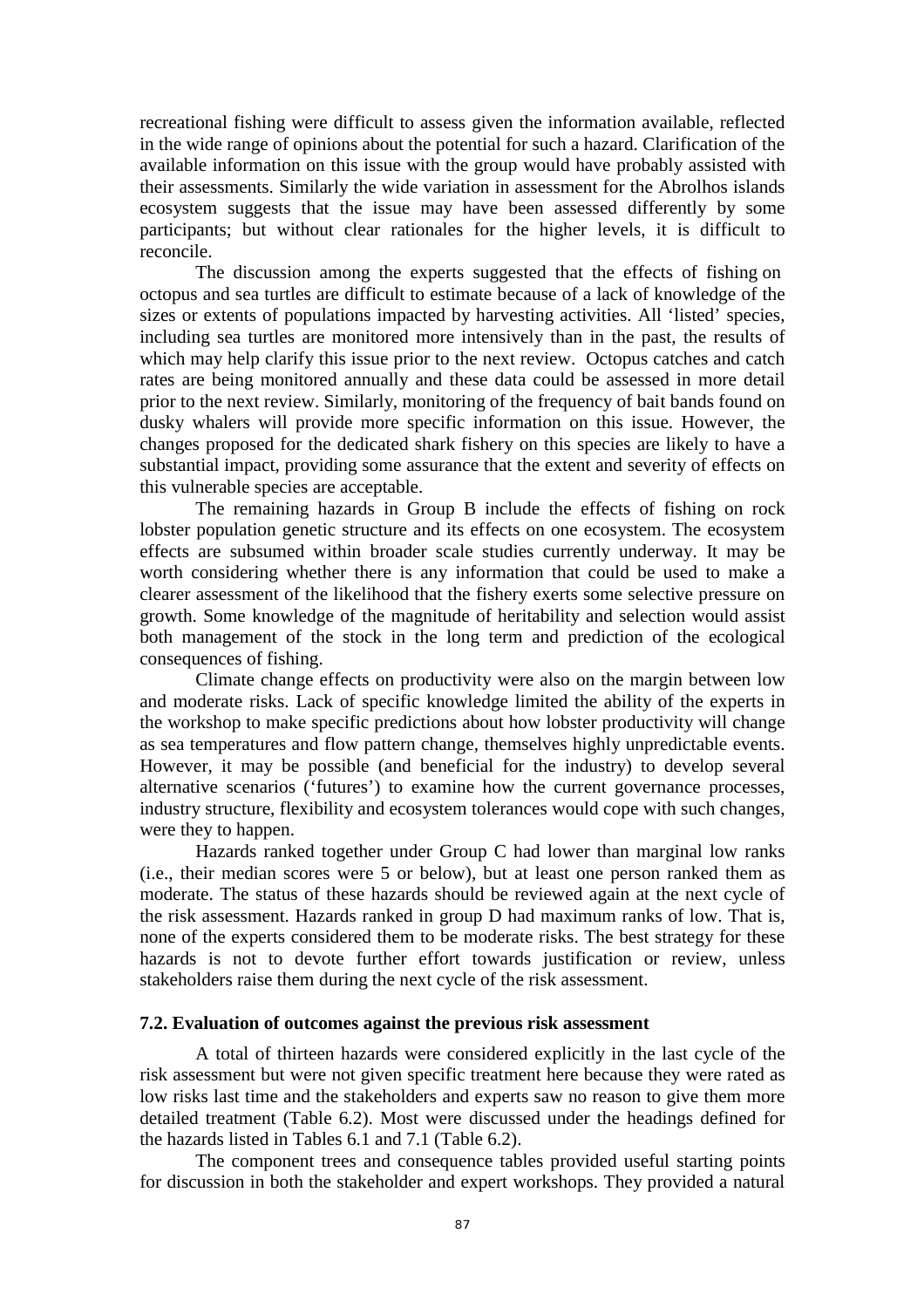platform for constructing influence diagrams for specific hazards, which may in turn form the basis for more detailed models of cause and effect. In the previous assessment, four issues were ranked as moderately risky: sea lion interactions with pots, fishing effects on breeding stock that impair recruitment at levels that will replenish harvest and natural mortality, rope entanglement of leatherback turtles, possible decline in coral habitat in the Abrolhos, dumping of domestic waste into ocean at Abrolhos Is.

 With management, sea lion interactions with pots and domestic water dumping at the Abrolhos are now considered low risks. Uncertainty about effects on breeding stock remains, in a modified form, under the heading of uncertainty about the estimate of egg production, ranked as a moderate risk. Concerns about the effects of vessels and pots on Abrolhos coral have been alleviated by further observations and clarification of the extent of interactions of fishing activities with this habitat. Concerns about broader ecosystem effects in the Abrolhos remain. Entanglement of leatherback turtles remains a (marginally) concerning hazard (Group B).

This cycle of the risk assessment differed from the earlier implementation by including some social factors and some external drivers, factors that are not controlled by the fishery or its management, but may have a substantial influence on it. The stakeholders meeting in particular saw value in discussing and ranking these issues, so that opportunities for proactive intervention, negotiation or planning might mitigate the risks to the fishery. One of these issues, whale entanglements, appeared in Group A and one, climate change, appeared in Group B.

Another feature that may develop in future iterations of the risk management cycle was the decision to evaluate hazards with and without management. This was performed here for the interaction of sea lions with lobster pots where the specific management arrangements have not yet been finalised. Without the proposed increased level of management, the risk was moderate (as it was in the last cycle). With increased management, the risk was reduced to very low levels. Risk mitigation measures and residual risk estimates are common place in risk assessments in other domains and may make a useful addition to the fishery risk assessment, if applied more broadly to those areas where new management measures are being proposed or old management arrangements are being reviewed. If there was no difference in the risk levels with or without management this would raise serious questions about their efficacy.

#### **7.3 Levels of agreement**

 In general, there was good agreement between experts noting that they represented a range of fields but were able to input on most hazards. Their final rankings reflected the outcome of consideration of evidence, discussion and the deliberations of their peers (Figure 7.1). The average Spearman's rank correlation between pairs of assessors was about 0.5 with most values clustering between 0.3 and 0.7.

 In risk assessment exercises in general, average rank correlations between assessors of about 0.5 are typical of situations in which much of the ambiguity and other superficial misunderstandings about hazards have been resolved (Burgman 2005).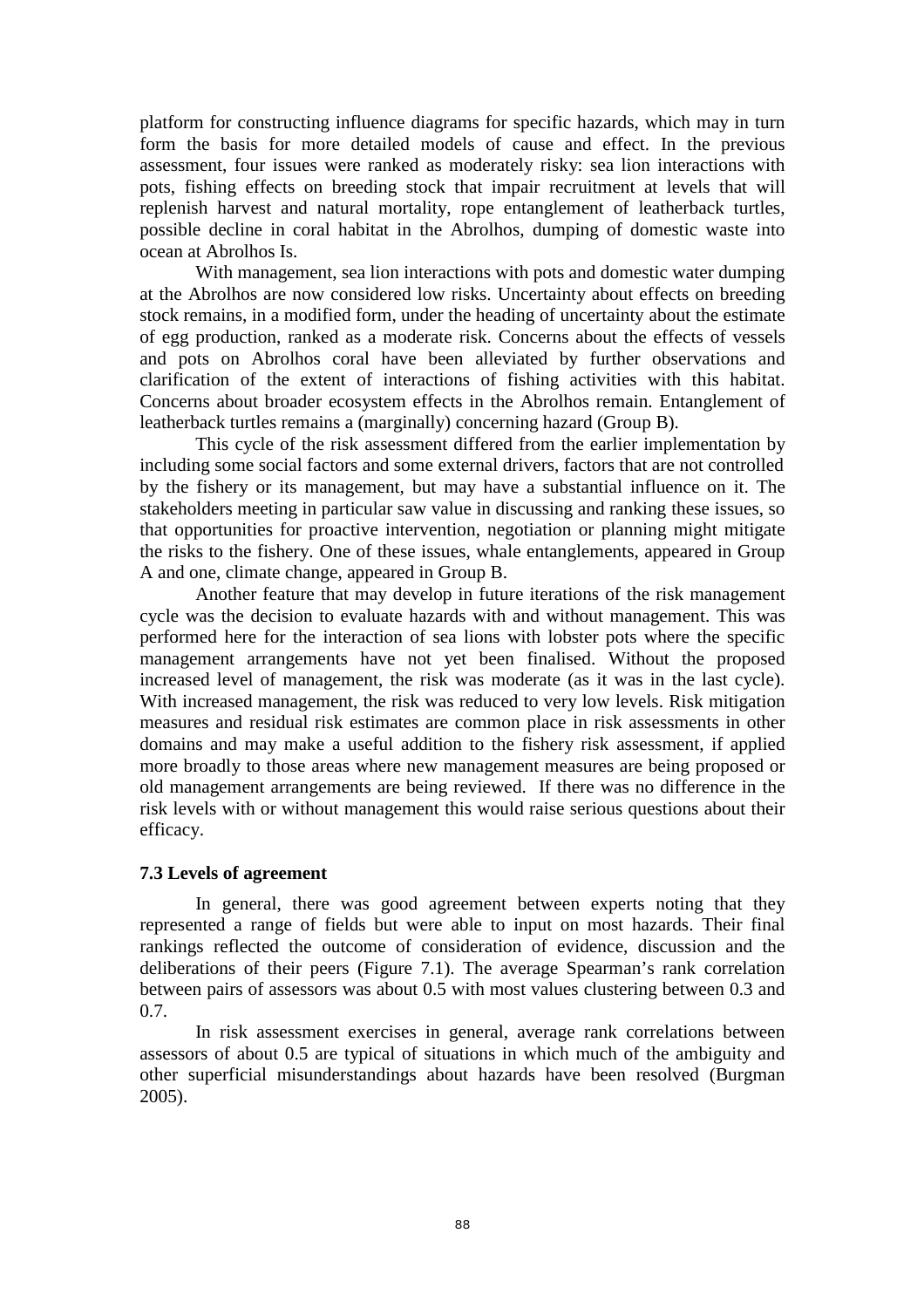

**Figure 7.1. Agreement between pairs of experts, measured by the rank correlation calculated between hazard lists for each pair of experts. This analysis excludes one assessor of the 13 involved who declined to provide judgements for most of the hazards and therefore have been an outlier.** 

#### **7.4 Management implications**

 Potential management responses range from continuing fundamental ecological studies, through increased monitoring, to explicit management prescriptions. Several successful interventions resulting from the previous risk assessment are evident in the deliberations in this cycle. In the opinions of the experts, risks from sea lion interactions with pots and from dumping domestic waste at the Abrolhos have been substantially mitigated as a consequence of management prescriptions (for waste dumping), or research results that are intended to lead to new prescriptions (for SLEDs). Other assessments of risk have been mitigated by data acquisition and improved understanding (for the impact of pots and vessels on coral at the Abrolhos).

 The next cycle of the risk assessment will again consider the lists of hazards in Tables 6.1 and 6.2, together with background information and additional data collected between this point and the time of the next assessment. The assessments here should influence priorities for new studies, monitoring effort and management interventions.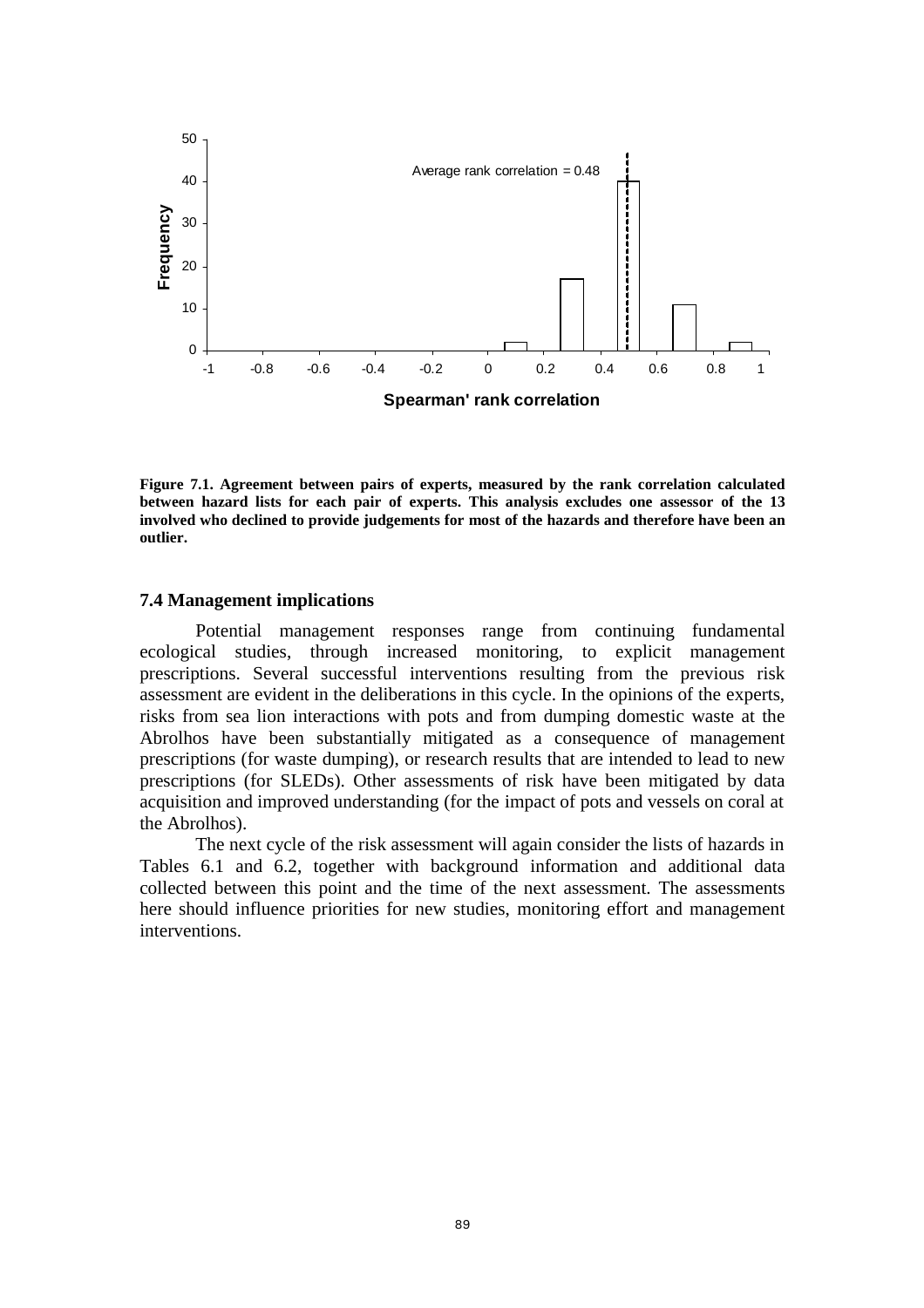# **REFERENCES**

- Ayling, A.M. 1981. The role of biological disturbance in temperate subtidal encrusting communities. *Ecology*. 62: 830-847
- Barkai, A. 1986. Who eats whom on the sea-bed in Saldanha Bay. *African Wildlife*. 40: 178-185.
- Barkai, A. & Barkai, R. 1985. Development of communities on hard substrata at Marcus and Malgas Islands: Coexistence and competition in the subtidal zone. *South African Journal of Science*. 81: 702 (abstract only).

Barkai, A. & Branch, G.M. 1988. Contrasts between the benthic communities of subtidal hard substrata at Marcus and Malgas Islands: A case of alternative stable states? *South African Journal of Marine Science*. 7: 117-137.

Brayford, H. & Lyon, G. (1995) *The offshore constitutional settlement, Western Australia.* Fisheries Management Paper, Fisheries WA No 77.

Breen, P.A. & Mann, K.H. 1976. Changing lobster abundance and the destruction of kelp beds by sea urchins. *Marine Biology*. 34: 137-142

Burgman, M. A. 2005. *Risks and decisions for conservation and environmental management.* Cambridge University Press, Cambridge..

- Caputi, N. & Rossbach, M. (draft/unpublished) Rock lobster fishing activity in the Capes region.
- Chubb, C.F. 2000. Reproductive biology: Issues for management. In: *Spiny lobsters fisheries and culture* (Ed. Phillips, B.F. & Kittaka, J.), pp. 245-275. Fishing News Books, Blackwell Science Ltd., Oxford, U.K.
- Chubb, C.F., Webster, F.J., Dibden, C.J. and Weir, K.E. (2002). *Towards an assessment of the natural and human use impacts on the marine environment of the Abrolhos Islands*. Fisheries Research Report vol 2,No. 134, Department of Fisheries, Western Australia, 31p
- Caputi, N., Chubb, C., Melville-Smith, R., Pearce, A. and Griffin, D. (2003). Review of relationships between life history stages of the western rock lobster, *Panulirus cygnus*, in Western Australia. Fisheries Research 65: 47-61.
- FRDC 2000/166 Towards an assessment of natural and human use impacts on the marine environment of the Abrolhos Islands – Phase 1: Data consolidation and scooping. (Principal Investigator C Chubb)
- Cole, R.G., Ayling, T.M. & Creese, R.G. 1990. Effects of marine reserve protection at Goat Island, northern New Zealand. *New Zealand Journal of Marine and Freshwater Research*. 24: 197-210.
- Crossland, C.J., Hatcher, B.G., Atkinson, M.J. & Smith, S.V. 1984. Dissolved nutrients of a high latitude coral reef, Houtman Abrolhos Islands, Western Australia. *Marine Ecology Progress Series*. 14: 159-163.
- Crowe, F, Lehre, W. & Lenanton, R. 1999. A study into Western Australia's open access and wetline fisheries. Fisheries Research Report, Fisheries WA. 118: 1-142.
- Edgar, G.J. 1990a. Predator-prey interactions in seagrass beds. I. The influence of macrofaunal abundance and size-structure on the diet and growth of the western rock lobster *Panulirus cygnus* George. *Journal Experimental Marine Biology and Ecology*. 137: 215-240.
- Edgar, G.J. 1990b. Predator-prey interactions in seagrass beds. II. Distribution and diet of the blue manna crab *Portunus pelagicus* Linnaeus at Cliff Head, Western Australia. *Journal of Experimental Marine Biology and Ecology*. 139: 1-22.
- Edgar, G.J. 1990c. Predator-prey interactions in seagrass beds. III. Impacts of the western rock lobster *Panulirus cygnus* George on epifaunal gastropod populations. *Journal of Experimental Marine Biology and Ecology*. 139: 33-42.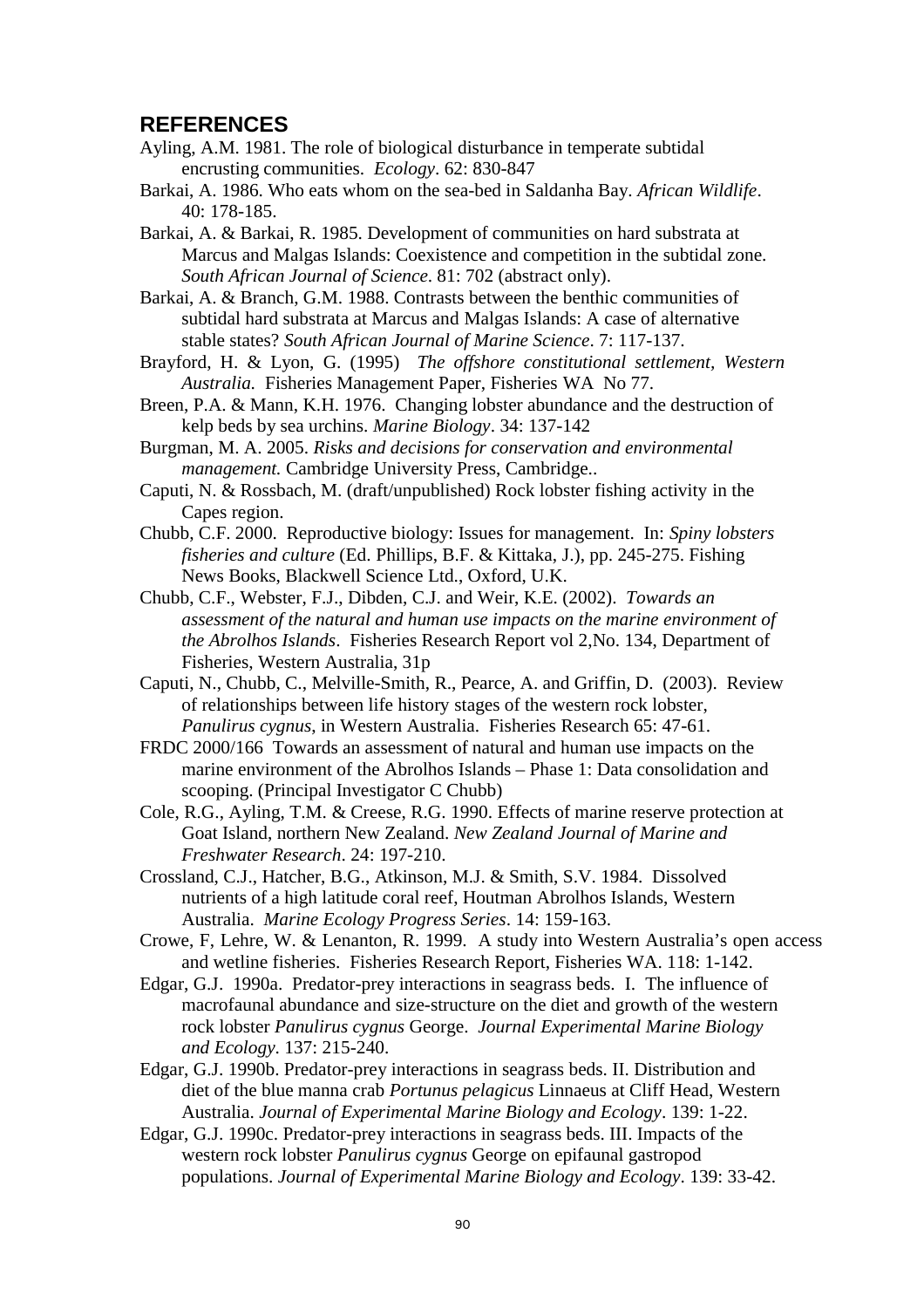- Edgar, G.J. & Barrett, N.S. 1997. Short term monitoring of biotic change in Tasmanian marine reserves. *Journal of Experimental Marine Biology and Ecology*. 213: 261-279.
- Elner, R.W. & Vadas, R.L. (1990) Inference in ecology: The sea urchin phenomenon in northwestern Atlantic. *American Naturalist* 136:108-125.
- Fletcher, W.J. (2002). *Policy for the Implementation of Ecologically Sustainable Development for Fisheries and Aquaculture within Western Australia*. Department of Fisheries, Fisheries Management Paper No. 157.
- Fletcher,W.J. (2005) Application of Qualitative Risk Assessment Methodology to Prioritise Issues for Fisheries Management. *ICES J. Marine Research* (in press).
- Fletcher, W.J., Chesson, J., Fisher, M., Sainsbury, K., Hundloe, T., Smith, A.D.M., and Whitworth, B. (2002). *National Ecologically Sustainable Development Reporting Framework: The 'How To' Guide for Wild Capture Fisheries*. FRDC Project 2000/145, Canberra.
- Fletcher, W.J., Chesson, J., Sainsbury, K.J., Fisher, M. & T. Hundloe (2005) A flexible and practical framework for reporting on ecologically sustainable development for wild capture fisheries. *Fisheries Research* 71:175-183
- Hall, N.G & Brown, R.S. 2000. Modelling for management: The western rock lobster fishery. In: *Spiny lobsters fisheries and culture* (Ed. Phillips, B.F. & Kittaka, J.), pp. 386-399. Fishing News Books, Blackwell Science Ltd., Oxford, U.K.
- Harriot, V.J. 1998. Growth of the staghorn coral Acropora formosa at Houtman Abrolhos, Western Australia. *Marine Biology*. 132: 319-325.
- Hatcher, A., Hatcher, B. & Wright, G. 1988. A preliminary report on the interaction between the major human activities and the marine environments at the Houtman Abrolhos Islands of Western Australia. Prepared for The Abrolhos Islands Task Force, Government of Western Australia.
- Hatcher, A.J. Wright, G.D. & Hatcher, B.G. 1990. Resolving the conflict between conservation values and extractive use of the Abrolhos coral reefs. *Proceeding of the Ecological Society of Australia*. 16: 55-70.
- Hobday, A., Smith, T. and Stobutzki, I. 2003. Ecological Risk Assessment for Australian Commonwealth Fisheries Draft Final Report. CSIRO Marine Research, Hobart. November 2003
- Howard, R.K. 1988. Fish predators of the western rock lobster (*Panulirus cygnus*  George) in the nearshore nursery habitat. *Australian Journal of Marine and Freshwater Research*. 39: 307-316.
- IRC Environment (2001) Western Rock Lobster Ecological Risk Assessment. 11th October, International Risk Consultants, Perth.
- Jennings, S & Kaiser, M.J. 1998. The effects of fishing on marine ecosystems. *Advances in Marine Biology*. 34: 201-352.
- Jernakoff, P., Phillips, B.F. & Fitzpatrick, J.J. 1993. The diet of post-puerulus western rock lobster, Panulirus cygnus George, at Seven Mile Beach, Western Australia. *Australian Journal of Marine and Freshwater Research*. 44: 649-655.
- Johannes, R.E., Wiebe, W.J. & Crossland, C.J. 1983. Three patterns of nutrient flux in a coral reef community. *Marine Ecology: Progress Series*. 12: 131-136.
- Joll, L.M. 1977a. Growth and food intake of Octopus tetricus (Mollusca: Cepahalopoda) in aquaria. *Australian Journal of Marine and Freshwater Research*. 28: 45-56.
- Joll, L.M. 1977b. The predation of pot-caught western rock lobster (*Panulirus longipes cygnus*) by octopus. Department of Fisheries and Wildlife Report. 29: 58 pp.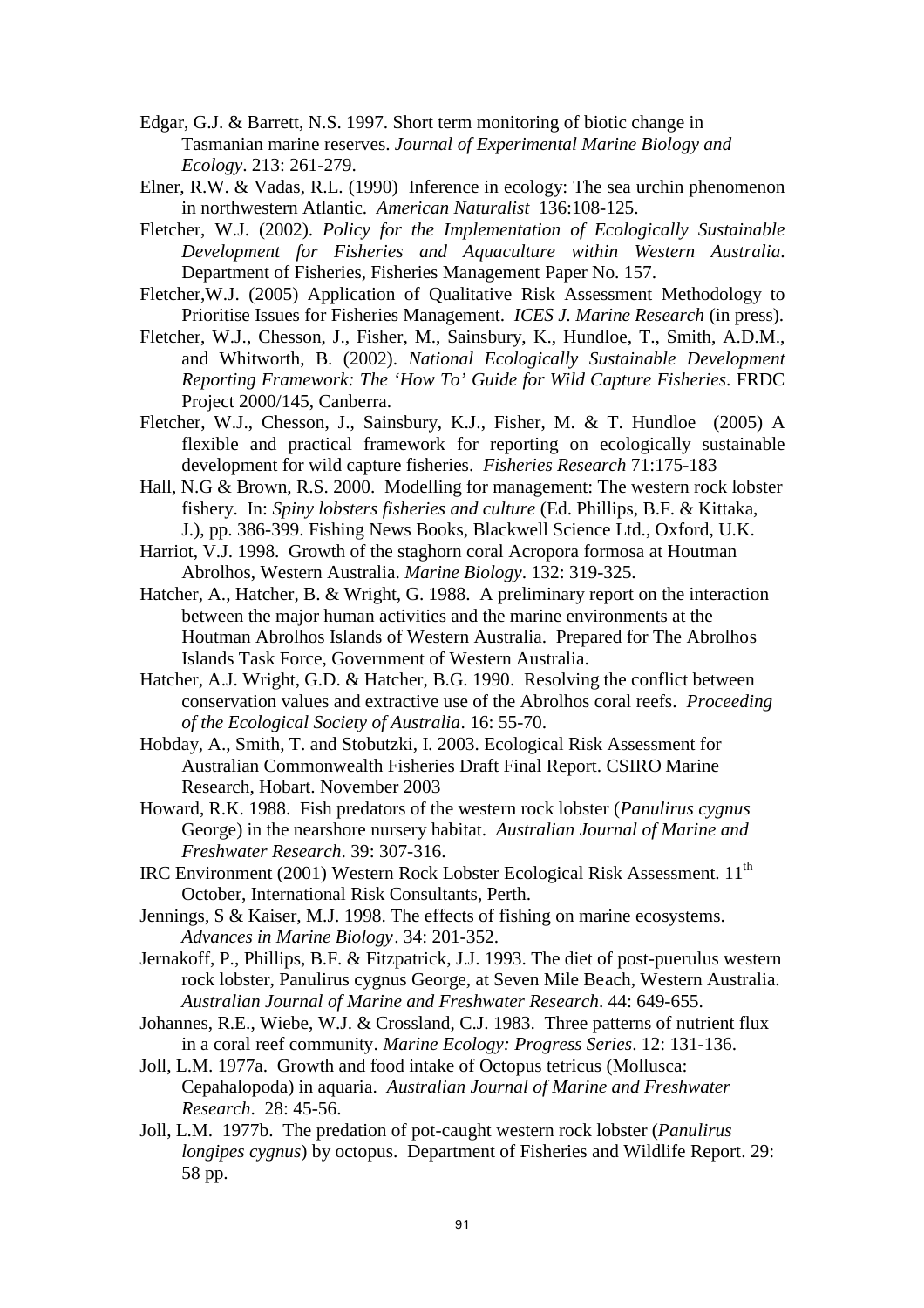- Joll, L.M. & Phillips B.F. 1984. Natural diet and growth of juvenile rock lobsters Panulirus cygnus George. *Journal of Experimental Marine Biology and Ecology*. 75: 145-169.
- Jones, B & Gibson, A. 1997. Risk analysis for the practice of importing frozen fish as bait. Western Australian Fishing Industry Council (Inc.), Perth, Australia. 188 pp.
- Mann, K.H. & Breen, P.A. 1977. The relationship between lobster abundance, sea urchins, and kelp beds. Canada. Fisheries Research Board. Journal, pp.603-609.
- Mann, K.H. 1982. Kelp, sea urchins and predators: a review of strong interactions in a rocky subtidal system off eastern Canada. *Netherlands Journal of Sea Research*. 16: 414-423
- Marine Science Associates and Environmental Contracting Services. 1998. An evaluation of the contribution of fishing camps to small-scale nutrient enrichment of reefs: nutrient status, coral growth and reef stats at Rat Island, Easter Group, Abrolhos. Consultancy Report for Fisheries WA.16 pp.
- Mayfield, S. & Branch, G.M. 2000. Interrelations among rock lobsters, sea urchins, and juvenile abalone: implications for community management. *Canadian Journal of Fisheries and Aquatic Sciences*. 57: 2175-2185.
- Miller, R.J. 1985. Seaweeds, seaurchins and lobsters: a reappraisal. *Canadian Journal of Fisheries and Aquatic Sciences*. 42: 2061-2072.
- Moran, M. J. & Jenke, J. 1989. Effects of fish trapping on the Shark Bay snapper fishery. Fisheries Research Report, Fisheries Department Western Australia. No. 82. 29p.
- Morgan, 1977. Aspects of the population dynamics of the western rock lobster and their role in management. Ph.D thesis, University of Western Australia, Australia. 341 pp.
- Penn, J.W. 2000 (Ed.) The State of the Fisheries 1999/2000. Fisheries Western Australia.
- Phillips, B. F. Melville-Smith, R., Cheng Y.W. & Rossbach. M. 2001. Testing collector designs for commercial harvesting of western rock lobster (*Panulirus cygnus*) puerulus. Sixth International Conference and Workshop on Lobster Biology and Management,Key West, Florida, USA, 10-15 September, 2000.
- Rainer, S.F. & Wadley, V.A. 1991. Abundance, growth and production of the bivalve Solemya sp., a food source for juvenile rock lobsters in a seagrass community in Western Australia. *Journal of Experimental Marine Biology and Ecology*. 152: 201- 223.
- Roberts, C.M., McClean, C.J., Veron, J.E.N., Hawkins, J.P., Allen, G.R., McAllister, D.E., Mittermeier, C.G., Schueler, F.W., Spalding, M., Wells, F., Vynne, C. and Werner, T.B. (2002). Marine biodiversity hotspots and conservation priorities for tropical reefs. *Science* 295, 15 February 2002.
- Shaughnessy, P.D. 1999. "The Action Plan for Australian Seals". Environment Australia, Canberra.
- Sokal, R. R. and Rohlf, J. 1995. *Biometry*. Freeman, San Francisco.
- Tarr, R.J.Q., Williams, P.V.G. & MacKenzie, A.J. 1996. Abalone, sea urchins and rock lobster: A possible ecological shift that may affect traditional fisheries. *South African Journal of Marine Science*. 17: 319-323.
- Wright, G., Hatcher, A.I. & Hatcher, B.G. 1988. Clarifying the impact of fishing activity on the reefs of the Houtman Abrolhos: results of a tandem approach between anthropology and marine science. Proceedings of the 6th International Coral Reef Symposium, Australia, Vol. 2: 433-437.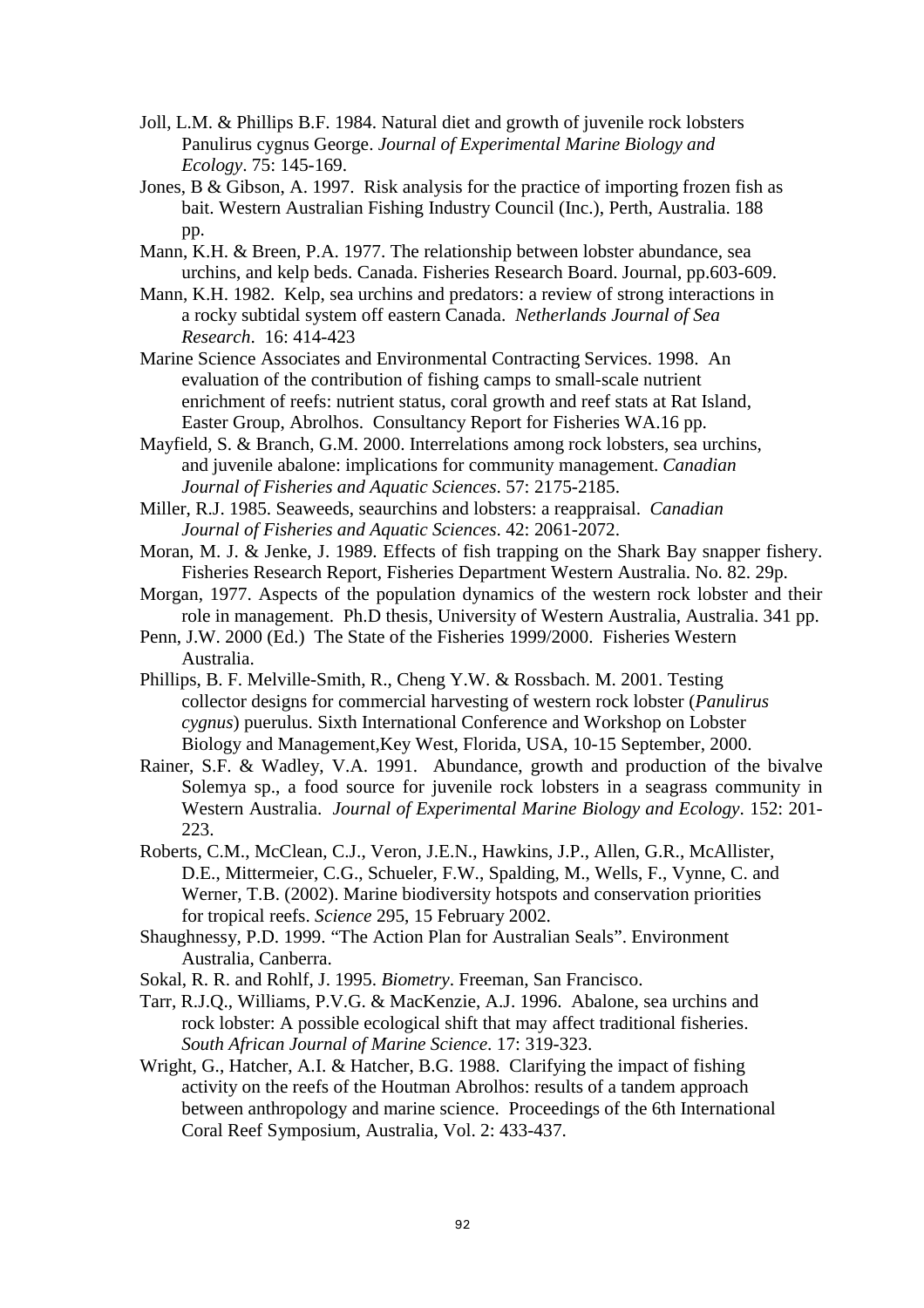# **APPENDIX 1: PARTICIPANTS (AND THEIR AFFILIATIONS) IN THE 21 JANUARY 2005 STAKEHOLDER WORKSHOP TO IDENTIFY RISKS ASSOCIATED WITH THE PRACTICE OF COMMERCIAL ROCK LOBSTER FISHING.**

Tim Bray – Department of Fisheries Guy Leyland – WAFIC Lynda Bellchambers – Department of Fisheries Research Simon de Lestang – Department of Fisheries Research Richard Campbell – Department of Fisheries Research Rhys Brown – Department of Fisheries Nick Caputi – Department of Fisheries Research Nic Dunlop – Conservation Council Roy Melville-Smith – Department of Fisheries Research Murray Eyden – Zone C fisherman Rick Fletcher – Department of Fisheries Research John Ritchie – Zone A fisherman Paul Gamblin – WWF Hugh Finn – Conservation Council (after 1.00 pm) Mark Burgman – Melbourne University – (Facilitator) Rachel Sinclair – Department of Fisheries – (Raporteur)

### **Apologies:**

Mark Pagano – Recfishwest Edwina Davies-Ward Frank Prokop – Recfishwest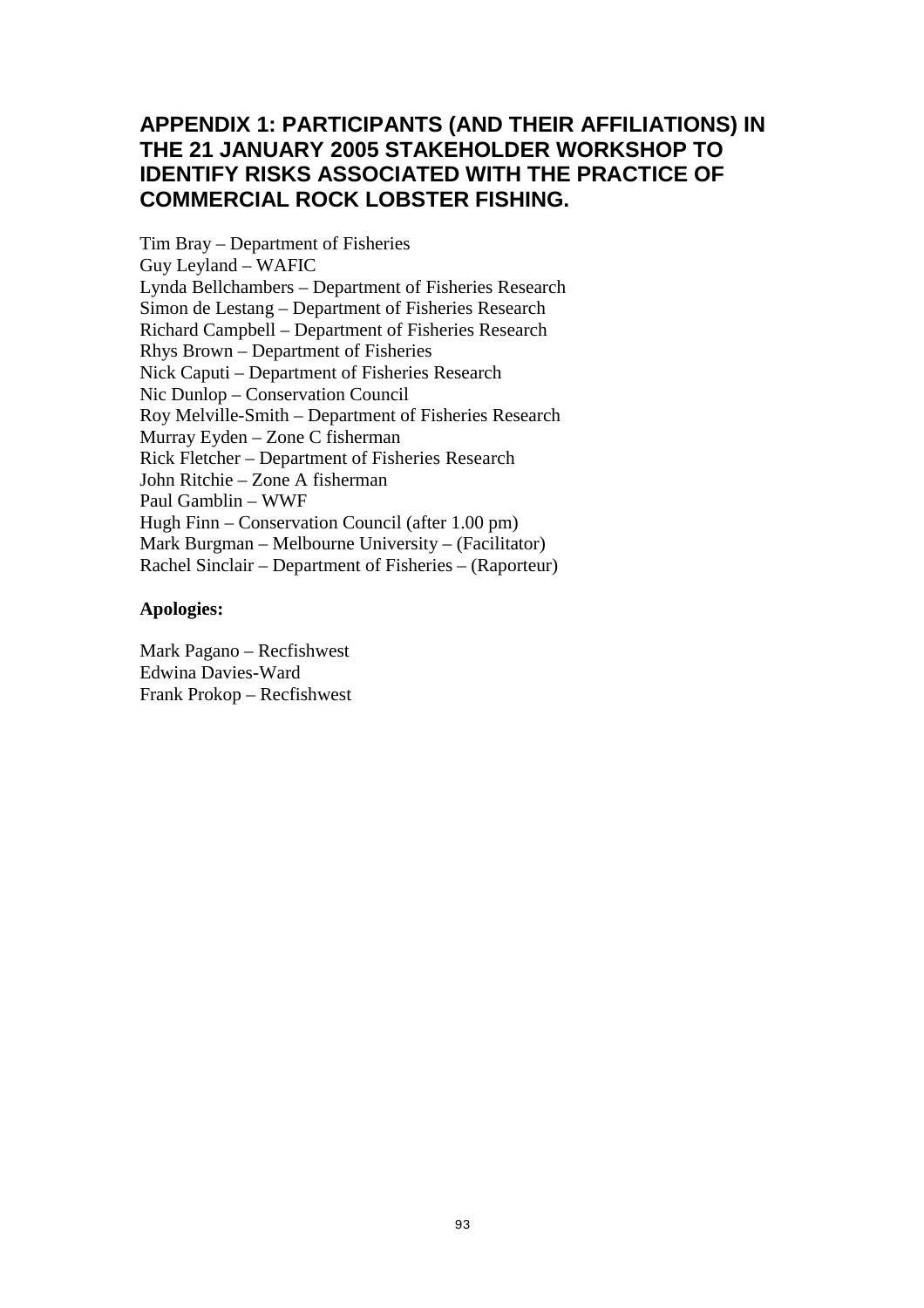# **APPENDIX 2: ATTENDEES, THEIR AFFILIATIONS AND AREAS OF EXPERTISE, AT THE 3RD FEBRUARY 2005 ECOLOGICAL RISK ASSESSMENT FOR THE WESTERN ROCK LOBSTER FISHERY.**

# **Facilitator**

Mark Burgman - School of Botany, Melbourne University

## **Observers**

Anna Marie Penna - Rural Liaison Officer, Conservation Council of WA

## **Rapporteur**

Rachel Sinclair – Department of Fisheries

## **Attendees**

| Prof. Colin Buxton | Director, Tasmanian Aquaculture and Fisheries Institute,<br>University of Tasmania.<br>Member, Ecological Scientific Reference Group.<br>Studies include the effects of MPAs on fisheries.                                             |  |  |
|--------------------|----------------------------------------------------------------------------------------------------------------------------------------------------------------------------------------------------------------------------------------|--|--|
| Dr Simon Thrush    | National Institute of Water and Atmospheric Research.<br>Member, Ecological Scientific Reference Group.<br>Studies include the environmental effects of fishing, ecosystem<br>effects, impacts of human activities on the environment. |  |  |
| Dr Rick Fletcher   | Supervising Scientist, SADA, Department of Fisheries. Leader<br>Ecologically Sustainable Development<br>of<br>National<br>Subprogram, Risk Assessment Expert, Twenty years<br>experience in Marine Ecology and Stock Assessment.       |  |  |
| Dr Brian Jones     | Principal Senior Pathologist, Department of Fisheries.                                                                                                                                                                                 |  |  |
| Dr Fred Wells      | Senior Policy Officer, Fish and Fish Habit Protection,<br>Department of Fisheries.<br>Mollusc expert                                                                                                                                   |  |  |
| Dr Chris Simpson   | Manager, Marine Conservation, Conservation and Land<br>Management.<br>Member, Ecological Scientific Reference Group.<br>PhD Coral Reef Pathology.                                                                                      |  |  |
| Dr Ian Wilkinson   | Fishcare Coordinator, Fish and Fish Habitat Protection,<br>Department of Fisheries.                                                                                                                                                    |  |  |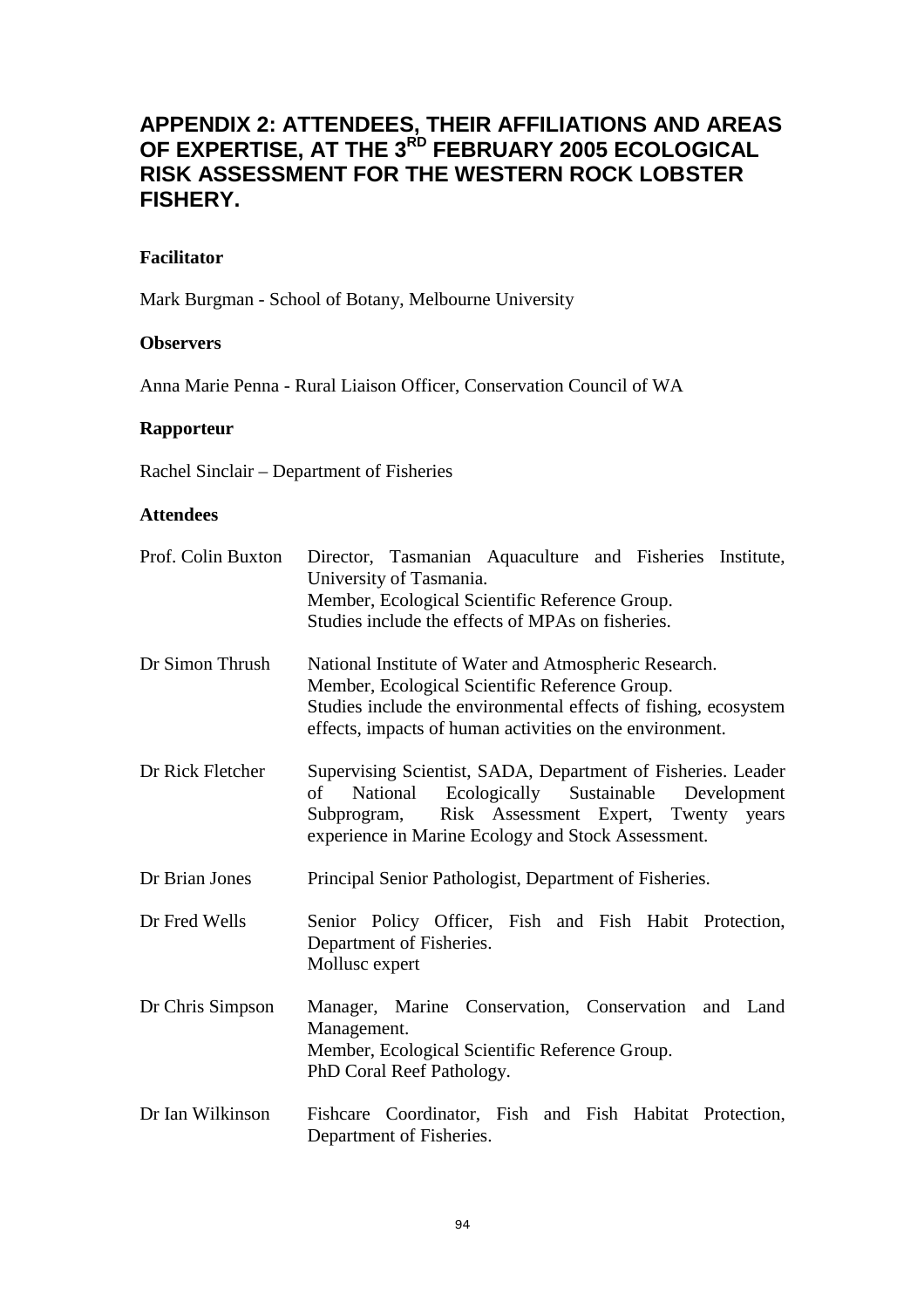|                                 | Marine mammal biologist - previously National Programme<br>Leader, Marine Mammals, New Zealand Department of<br>Conservation.                                                                                                                                                                                                                     |  |  |  |
|---------------------------------|---------------------------------------------------------------------------------------------------------------------------------------------------------------------------------------------------------------------------------------------------------------------------------------------------------------------------------------------------|--|--|--|
| Dr Trevor Ward                  | Marine Scientist<br>Studies include marine systems, biodiversity<br>Contracted to Scientific Certification Systems.                                                                                                                                                                                                                               |  |  |  |
| <b>Rhys Brown</b>               | Department of Fisheries<br>17 yrs rock lobster research. Consultant in UK and Australia.                                                                                                                                                                                                                                                          |  |  |  |
| Murray Eyden                    | Industry representative                                                                                                                                                                                                                                                                                                                           |  |  |  |
| Doug Coughran                   | Senior Wildlife Officer (Marine Wildlife), Department of<br>Conservation and Land Management, responsible for marine<br>wildlife protected under the CALM Act and Wildlife<br><b>Conservation Act.</b><br>Recently returned from completion of a Churchill Fellowship in<br>the USA on managing entanglements of large whales in fishing<br>gear. |  |  |  |
| Dr Jim Penn                     | Director Research Department of Fisheries<br>Studies include stock recruitment relationships, effects of<br>fishing                                                                                                                                                                                                                               |  |  |  |
|                                 | Dr Richard Campbell Research scientist Department of Fisheries<br>Member – Sea Lion Scientific Reference Group<br>Studies include sea lion/fisheries interaction                                                                                                                                                                                  |  |  |  |
| Dr Nick Caputi                  | Supervising Scientist: Invertebrates, Department of Fisheries                                                                                                                                                                                                                                                                                     |  |  |  |
| Dr Lynda<br><b>Bellchambers</b> | Research Scientist, Department of Fisheries.<br>Rock lobster ecologist<br>Studies include deep water ecology.                                                                                                                                                                                                                                     |  |  |  |
| Dr Nic Dunlop                   | Sustainable Fisheries Liaison Officer Conservation Council of<br><b>WA</b><br>Environmental scientist.                                                                                                                                                                                                                                            |  |  |  |
| Peter Trott                     | Commercial Fisheries Management Officer (Rock Lobster),<br>Department of Fisheries.<br>Previously<br>Commercial<br>Fisheries<br>Management<br>Officer<br>(scalefish, southern shark, small pelagic fishery) Department of<br>Primary Industries, Water and the Environment – Marine<br>Resources Tasmania.                                        |  |  |  |
| Glenn Cridland                  | Manager, Legislation and Drafting, Department of Fisheries.                                                                                                                                                                                                                                                                                       |  |  |  |

# **Apologies**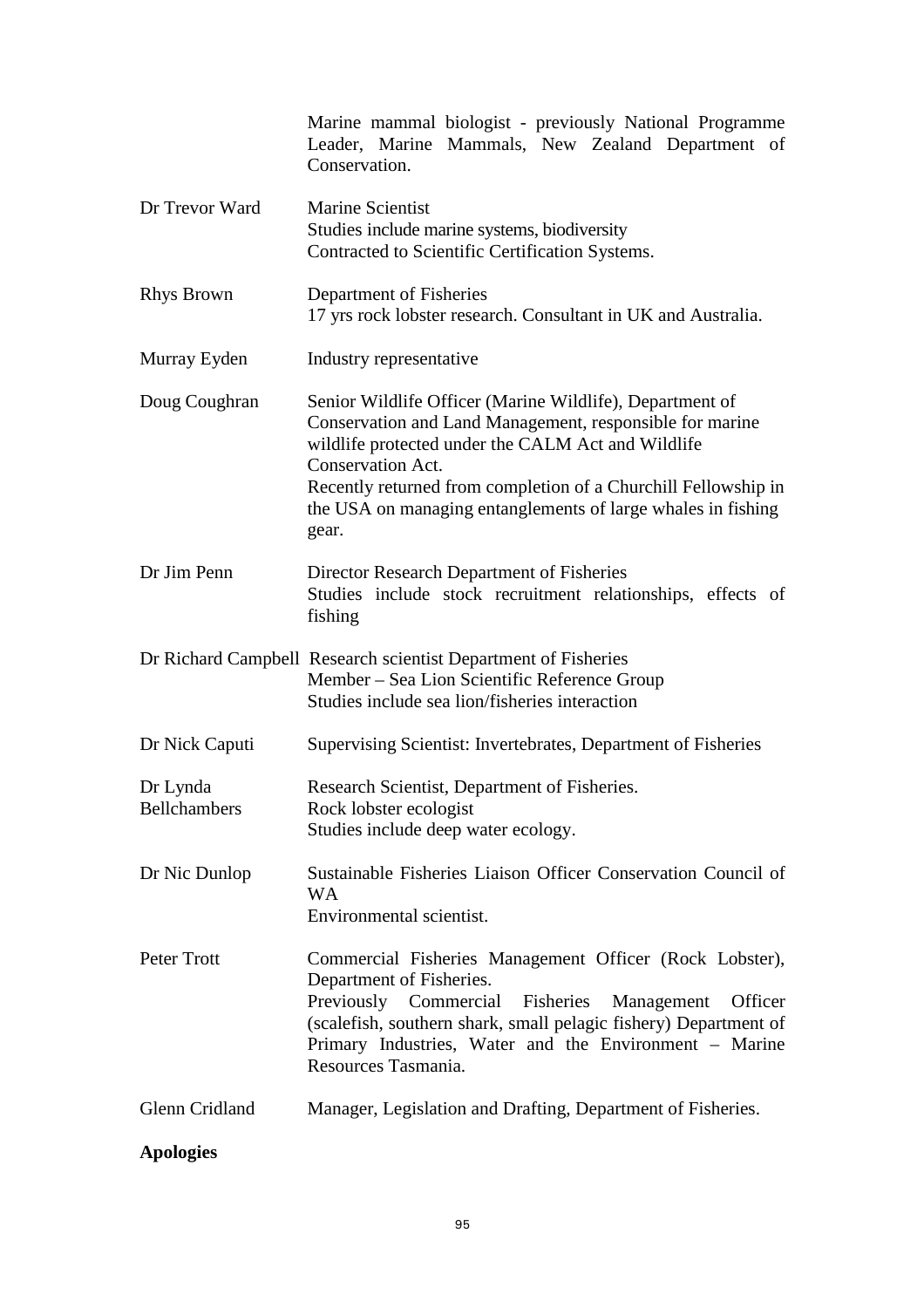Dr Neil Drew University of Western Australia, Institute of Regional Development Edwina Davies-Ward Marine and Coastal Community Network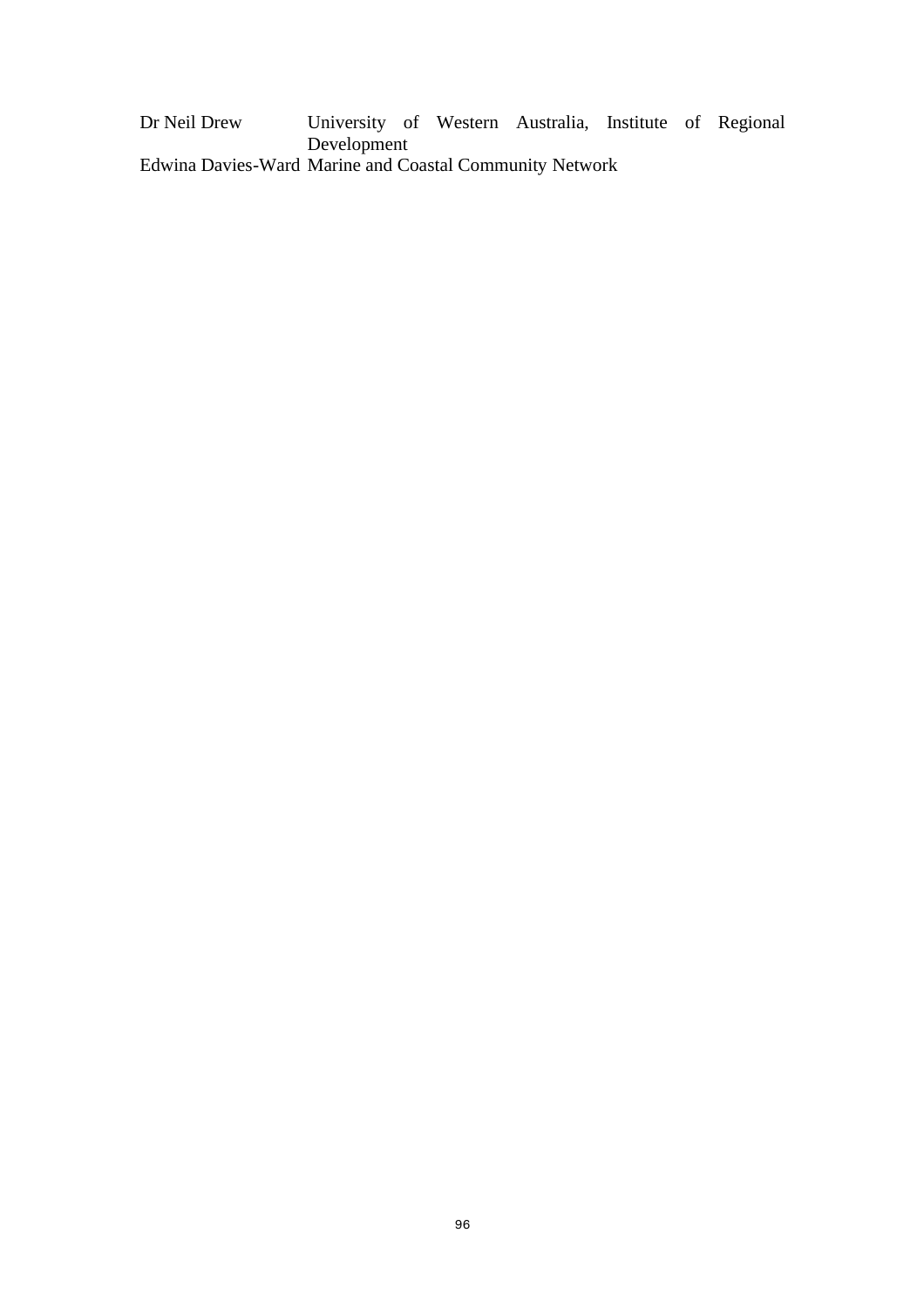# **APPENDIX 3: SUMMARY REPORT ON THE PUBLIC CONSULTATION SUBMISSIONS RECEIVED FOR THE DRAFT ECOLOGICAL RISK ASSESSMENT REPORT 2005 FOR THE WESTERN ROCK LOBSTER FISHERY.**

**(AUGUST 2005)** 



Department of Fisheries Government of Western Australia

# **INTRODUCTION**

*An ecological risk assessment (ERA) was undertaken for the western rock lobster fishery in 2001, as part of the Commonwealth Government's ecologically sustainable development (ESD) requirements to gain export approval for western rock lobster and Marine Stewardship Council's (MSC) certification for the fishery as the world's first well-managed and sustainable fishery.* 

As part of the MSC ongoing certification requirements and as a preliminary to the next Commonwealth Government ESD assessment due in September 2007, a second ERA was undertaken for the Western Rock Lobster Fishery (WRLF) in January-February 2005. A stakeholder workshop was held on 21 January 2005 to identify potential environmental hazards associated with the fishery, along with those hazards identified at the previous ERA in 2001. An expert based risk assessment of the hazards identified at the stakeholder workshop was undertaken on 3 February 2005 utilising methods based on AS/NZ Standard 4360 adapted for use within a fisheries context. An independent expert in risk assessment facilitated the workshop and expert group.

The assessment tool used a combination of likelihood of occurrence and the level of impact that the hazard would have. From a combination of the two components, an overall level of risk was generated ranging from negligible to severe, which can assist in determining if an issue requires specific management or not.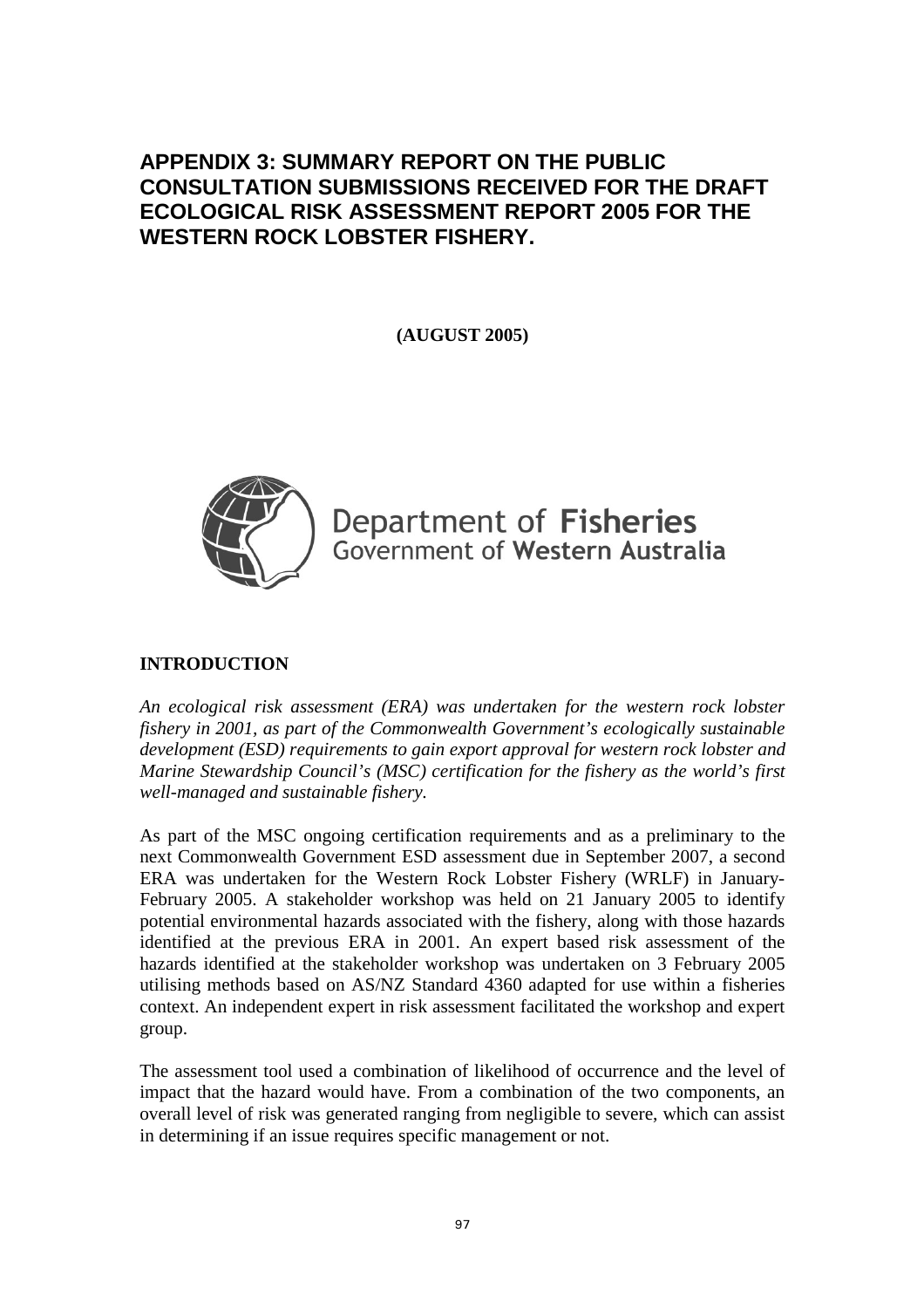The ERA report examined the issues raised as potential environmental hazards associated with the WRLF, and provided performance reports on most of those where risks were high enough to warrant specific management actions. Several newly identified hazards will have performance reports developed over the next few months.

On 8 July 2005, the Rock Lobster Industry Advisory Committee (RLIAC) and the Department of Fisheries (DoF) released the public consultation paper '*Western Rock Lobster Fishery Ecological Risk Assessment 2005 Report – July 2005'*, which provided stakeholders with detailed information regarding the risk assessment conducted by the expert group.

To ensure the best possible consideration of all views, stakeholders were strongly encouraged to consider the information contained in the report and provide comment. The consultation period started on Monday 11 July 2005 and concluded on Tuesday 2 August 2005 (22 days).

# **SUMMARY**

Three submissions were received during the 22-day public consultation period. Two of these submissions focussed primarily on specific issues while the third commented on a number of aspects of the ERA report. The main concerns expressed in the comments fell into three major categories

- 1. Stakeholder input and consultation
- 2. Scope and purpose of ERA
- 3. Consideration of uncertainty and its impact on risk assessment

Apart from the areas highlighted the submissions provided comment on other issues, and constructive criticism regarding the content of the ERA report.

### **Stakeholder input and consultation**

Two of the submissions raised concerns about the consultation with stakeholders. Submission 2 commented on the apparent lack of implementation of an effective stakeholder consultation process, short notice of meetings and lack of feedback on the process despite their involvement. Further comment is shown in Submission 2. Submission 3 expressed concern at the range of expertise involved in the process, and the lack of expertise in large vertebrate population modelling at workshop and its impact on decision making. Further details can be found in submission 3.

# **Scope and purpose of ERA**

Submission 2 made substantial comment on the scope and purpose of the ERA. It noted that the process only dealt with the initial screening of risks requiring more detailed analyses, and that no guidance was provided on how or when such analyses would occur. The submission also commented that that insufficient information was provided in the report to guide the reader as to the purpose of the ERA and thus providing a context upon which judgement could be made as to how well the report met its objectives.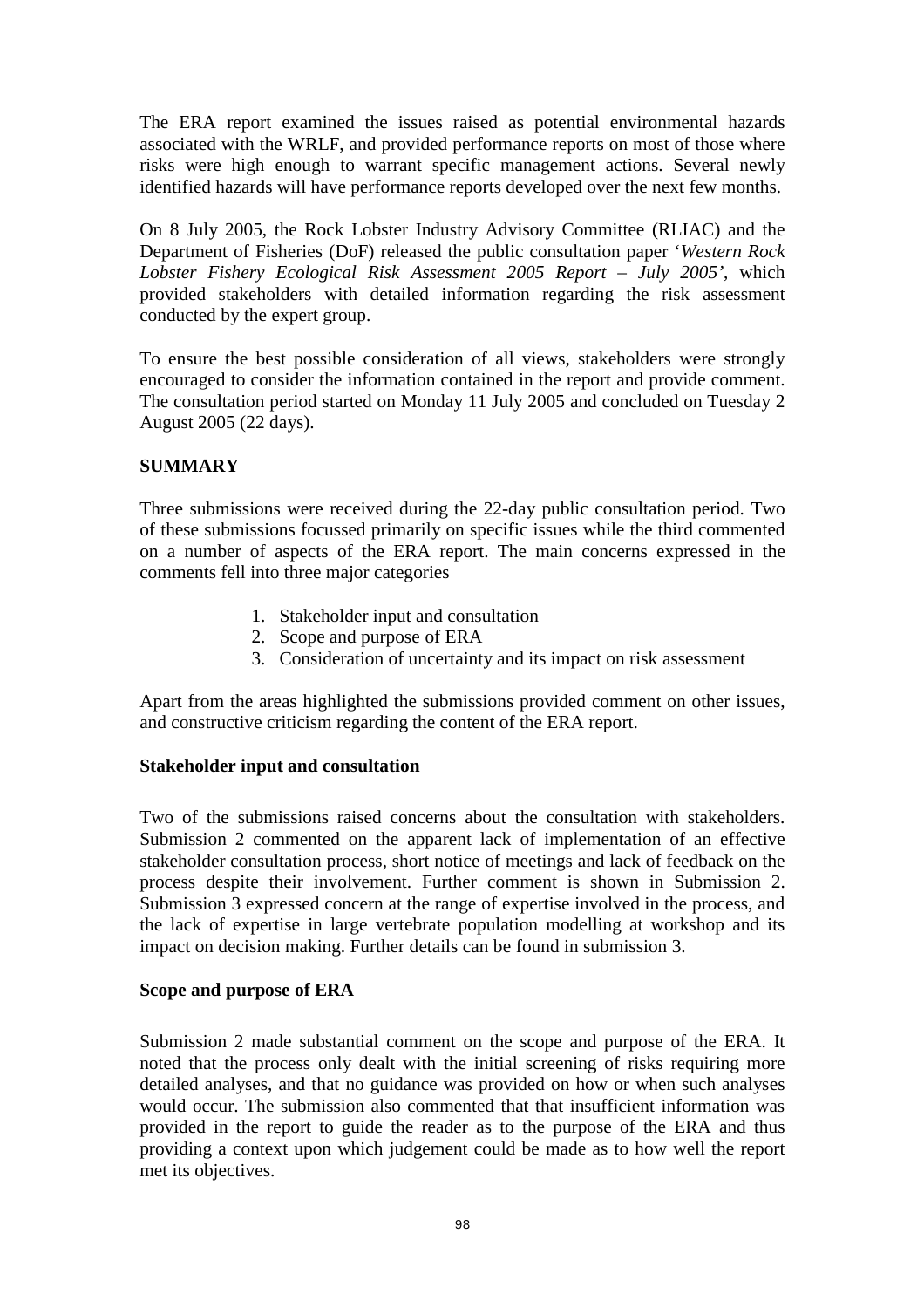More detailed comments are found in submission 2.

#### *Consideration of uncertainty and its impact on risk assessment*

All three submissions commented on the importance of consideration of uncertainty in risk assessment, and questioned whether the report has dealt with this appropriately. Submission 1 considered the environmental effects of the removal of lobster and whether the most appropriate information was available to the expert group to assist the risk assessment. Submission 2 noted that the report would benefit from explicitly stating how uncertainty was dealt with in the assessment process and questions the appropriateness of the current methodology compared with other risk assessment models. Submission 3 was very critical of risk ratings for impacts on sea lions and questioned the information upon which the ranking, in the absence of management measures, was made.

More detailed comments are found in all three submissions.

### **SUBMISSION 1**

### **Dr Russ Babcock, CSIRO Marine Research, Wembley, Western Australia**

- Senior Marine Scientist unable to attend ERA meeting.
- Comment limited to section of effects of lobster removal on ecosystems  $(6.4.1)$
- Highlighted data from his own work at Thompson Bay, Rottnest Island, that indicated that fishing may have changed rock lobster populations to a greater extent than judged to have occurred in the ERA.
- Measurements of lobster abundance, size structure and biomass inside the sanctuary area suggested that values of all parameters are at least 8 times those in the fished areas outside the sanctuary zone. If these data were applied to the wider marine environment some of the bullet point statements in 6.4.1 may be viewed as highly optimistic, and thus the potential risks to the general environment through the indirect effects of fishing may be greater than assumed in the ERA.
- Doubted whether some of the statements in bullet points can logically be made with information at hand:
	- o Challenged the assumption that increases in minimum size and reduction in pot numbers will result in increased numbers of lobster moving to deep water each year. Noted that the current years' effort reductions presumably indicate that breeding stocks are not at desired levels. Reducing the fishing effort will not necessarily reduce total catch, and while the size changes will result in more animals reaching deeper water, the gradual decline in egg production suggests that these are also being caught.
	- o Concerned about the use of the argument that: as predators of rock lobsters have been reduced there will be sufficient rock lobster to feed remaining predators, and thus the fishery is seen as a low risk to the environment.
	- o Challenged the comment that removals of lobster are counter balanced to an extent by provision of bait used in the fishery, as there is no evidence to suggest that predators of lobster will consume bait as an alternative.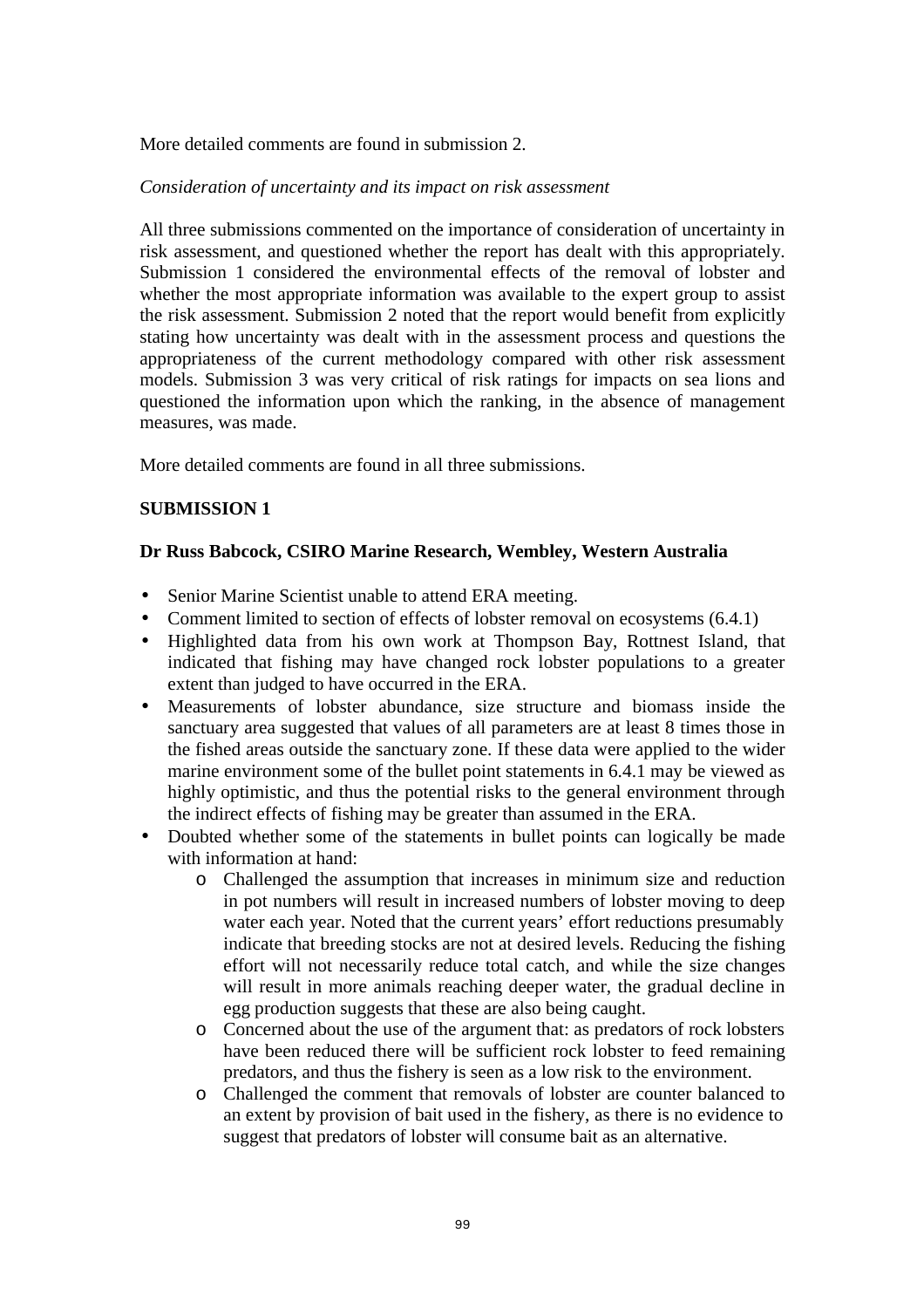- Noted that statements made when making comparisons with other systems are selective or out of date, and cautioned that *this could undermine confidence in the document* unless corrected.
	- o Noted that cited work of Cole (1990) is dated, and more recent work describes trophic cascades in New Zealand
	- o Recent data on effects of lobster on the system, and the modification of these effects through fishing are also now being described, and should be considered in the ERA.
	- o The example from the North Atlantic was overly simplified, and noted that the most recent analyses suggest that while complex, changes in this system have resulted from trophic interactions. In the North Pacific evidence suggests that lobsters and urchins interact strongly with surprising consequences for the ecosystem.
- Suggested that his assessment of risk of hazards relating to effects of lobster removal on the ecosystem would all have been in the high end of the moderate range, and possibly higher in the central west deep and shallow regions although there was no direct evidence for this at the present time.

# **SUBMISSION 2**

# **Dr Ray Nias, WWF Australia, New South Wales**

## **General:**

- Welcomed the release of the ERA and believed it was a worthwhile contribution to the management framework of the fishery
- Noted that the ERA provides only an initial screening of hazards
- The ERA report contained no page numbers and have designated a page 1 to reference comments
- The report referred to the 'first assessment' on a number of occasions without reference, this should be addressed to allow readers to access the document.

# **Risk Identification:**

- Noted the additional 13 risks identified since initial ERA
- Considered the hazard identification process to be thorough
- Considered that the 37 identified risks constituted a comprehensive coverage of risk relevant to the WRLF.

# **Assessment of risk:**

### *Process:*

- Noted that while the ERA indicated that the process only provided an initial screening to identify risks that require more detailed analyses, it provided no guidance on when, or how, such detailed analyses would be conducted.
- Noted that performance reports and background material were identified as components of the ERA report, but they were not undertaken as part of the current ERA.
- Happy with the level of background material.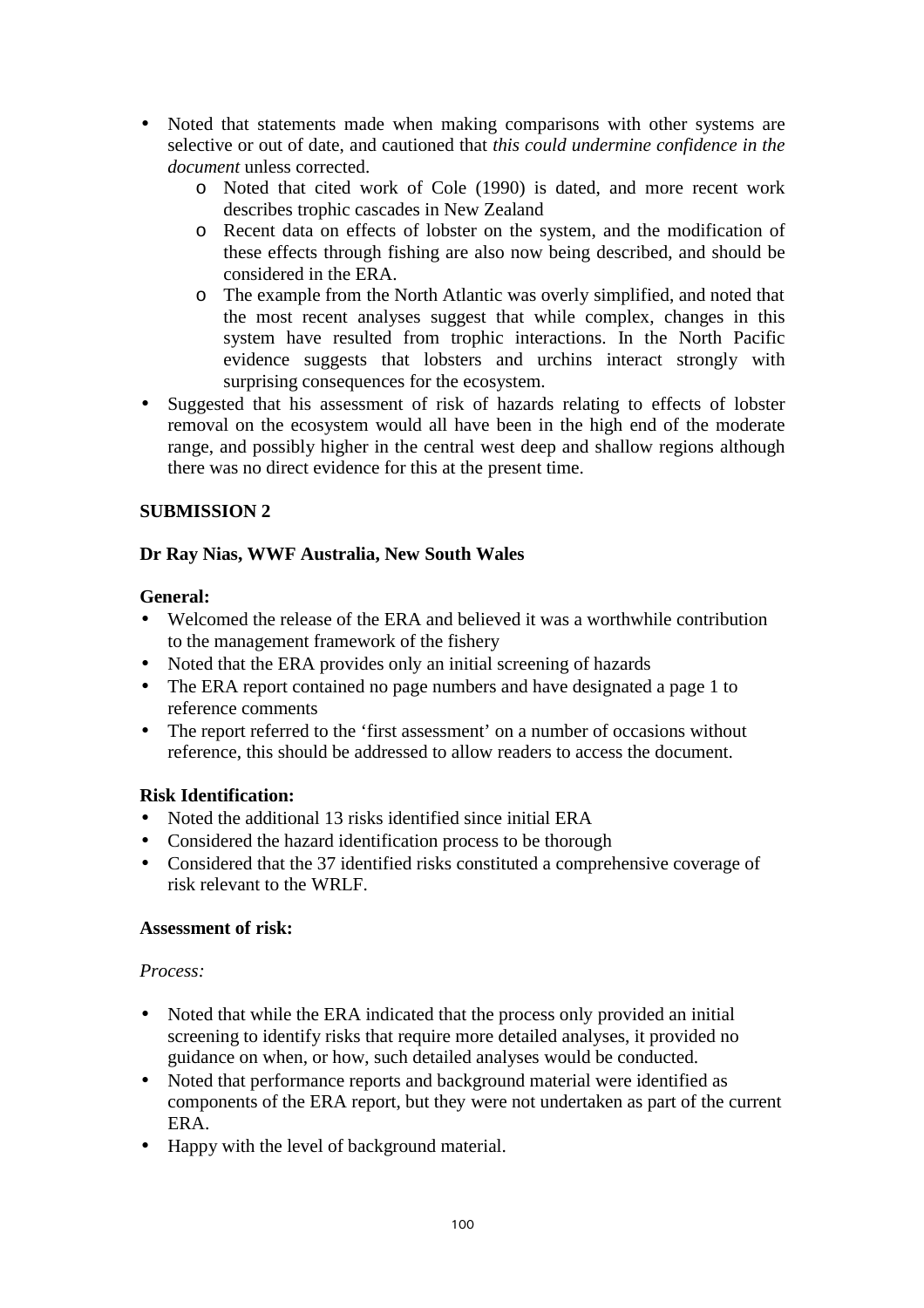- Noted that the six hazards identified as moderate risk did not have full performance reports in the ERA, and while readers are directed to previous performance reports, four of the risks are newly identified and have no appropriate previous reports.
- It could be inferred that if the management measures introduced to manage risks identified in 2001 have failed to lower risk then they should be reviewed for their efficacy and their performance reports amended accordingly.
- The ERA provided no guidance on how risk could be reduced in the six highlighted issues, nor on the process or timeline that DoF will use to consider the ERA outcomes, and to implement appropriate responses.

## *Consequences, likelihoods and risk ratings:*

- Considered the range and definitions of likelihood and consequences appropriate.
- Found use of term 'likely response' confusing.
- Noted that 'moderate' risk indicated that 'specific management needed', while a 'high' risk requires 'possible increases to management activities'.
- In the case of a 'moderate' risk the response implied that there is no current management in progress, where as it may be operating but not effective. With 'high' risks it assumes management activities are already in place, which may not always be true.

# **Treatment of Uncertainty:**

- Concerned about the assessment of risk in the face of acknowledged uncertainty
- Believe there are many occasions in the ERA report where despite a lack of data or understanding of an issue, a 'low' risk rating is applied, with no apparent concession made to reflect the uncertainty
- Noted that if concessions were made to reflect uncertainty, implying that risk may otherwise be considered negligible, this should be explicitly recorded in report. If no concessions were made, then the ERA has not taken a sufficiently precautionary approach to dealing with uncertainty in ascribing risk rankings, in particular when considering risks relating to protected species.

### **Consideration of alternative risk assessment processes:**

- Noted that the ERA was conducted largely according to Fletcher *et al.* (2002), but had been modified based on a review of the Commonwealth Scientific and Industrial Research Organisation/ Australian Fisheries Management Authority (CSIRO/AFMA) ERA process. There is no description of the modifications nor any reference to documentation describing the CSIRO/AFMA process, and this should be clarified.
- Noted that the CSIRO/AFMA process has been subject two two rounds of peer review during development, and one of the reviewers was the author of the current ERA report. The report makes no reference to the extent to which the Fletcher *et al.* model, used as the basis of the current ERA, has been subject to peer review.
- If the model is to be used for the ERA it should either be peer reviewed, or if the review has been undertaken this should be noted in the report.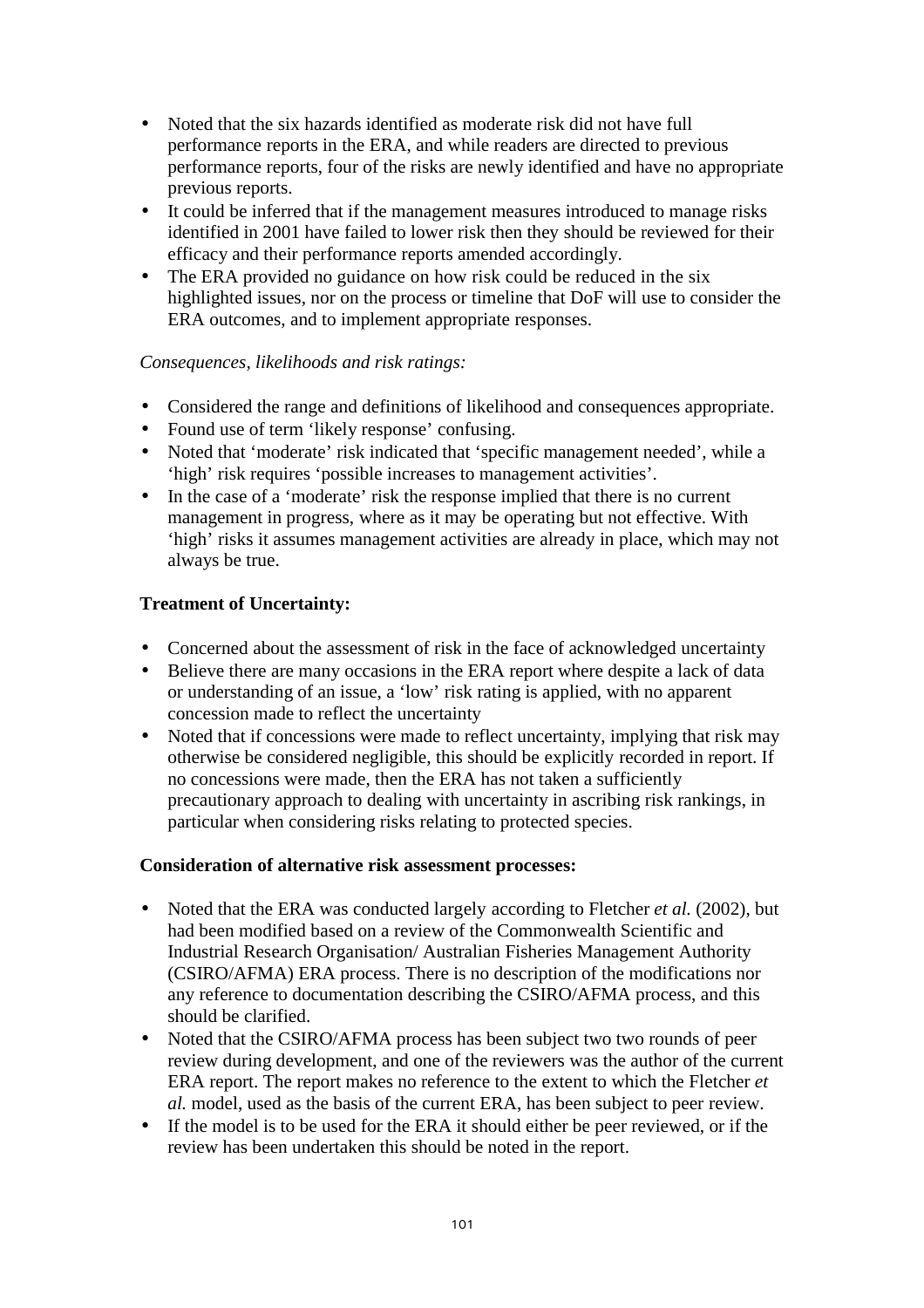- The ERA would benefit from inclusion of two elements of the CSIRO/AFMA model:
	- o Inclusion of a statement on the specific objectives of the ERA and how it fits into the broader management process for the fishery and MSC certification process. Such a statement would provide a context upon which judgement could be made as to the adequacy of the report in relation to its objectives, and address concerns as to how ERA outcomes will be used to minimise risks associated with the fishery.
	- o Concerned about the lack of explicit provision for uncertainty in the ERA. The CSIRO/AFMA approach recognises uncertainty and applies a precautionary approach by making 'worst case' assumptions in the absence of information. This approach should be incorporated into future ERAs

## **Stakeholder involvement in the ERA process:**

- Concerned about the lack of implementation of an effective stakeholder consultation process.
- WWF have spent considerable effort to remain actively involved, but are concerned that timely notification for involvement and ongoing follow-up regarding written material and attendance at meetings has been ad-hoc and in some cases has not occurred.
- Concerned over lack of feedback on process despite involvement at short notice in first stakeholder meeting. This has limited opportunities for WWF to participate in issues it believes are important for the sustainable management of the fishery.
- Noted that the issue of effects of removal of lobster form the ecosystem has been raised by WWF with MSC. This risk was accorded a low rating, but the basis for the decision was unclear, and who made it.

# **Conclusion:**

- Noted that two ERAs have been done for the WRLF, and WWF had hoped that the second would go beyond the 'initial screening' approach adopted in the first assessment, and would reflect what progress had been made in ERA of fisheries in recent years. Regretfully this was not the case.
- WWF sought advice on the process and time frame for the detailed analyses that the ERA indicated would be required for those risks where warranted.
- Believed there was scope for increased rigour in the methodology used, in particular to utilise a quantitative approach that explicitly incorporates methods to reflect uncertainty and ensure that the level of risk assessed incorporates a precautionary approach.
- Recommended that future ERAs utilise a model such as that used by CSIRO for ERAs of Commonwealth Fisheries, and a draft using these methods be developed within the next two years, specifying management responses to risks where appropriate.
- Report should contain a list of stakeholders consulted and the experts used including their field of expertise and their affiliation. This would add credibility to outcomes and assure readers that involvement of experts was sufficiently independent from the science and management of the WRLF.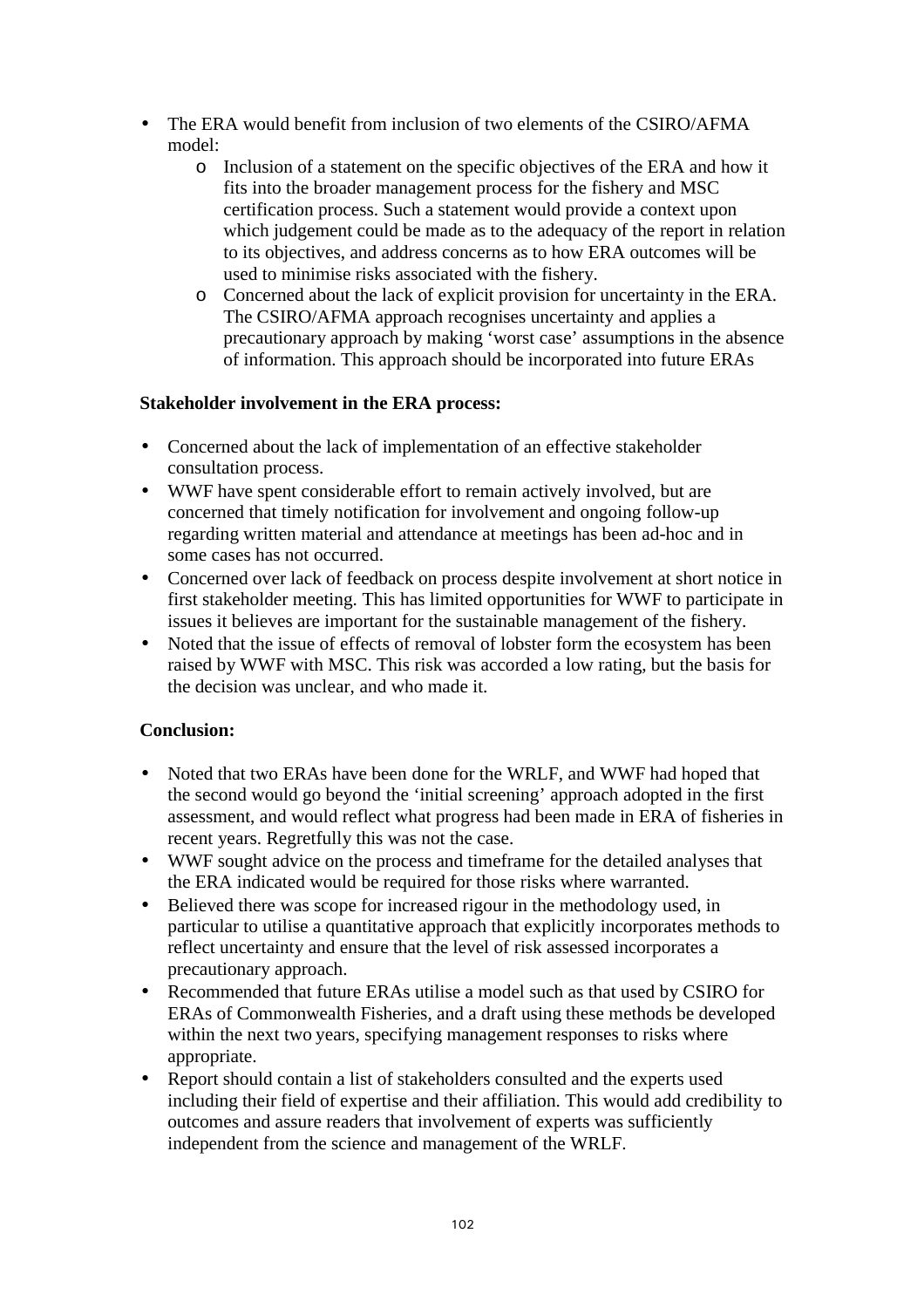# **Specific ERA comments:**

Specific comment are made on several sections of the ERA:

- **Figure 6.1** appears to be missing a listing of hazards under Genetic Structure.
- **Section 6.1.2**: another risk in relation to recreational fishing is lack of compliance with bag and possession limits. Was this considered?
- **Section 6.1.3**: Were 'pot reductions and management measures (effort reduction)' taken into account actual or potential?
- **Section 6.2.2:** noted that the National Plan of Action for the Conservation and Management of Sharks requires that all catch (target, byproduct/bycatch) should be recorded by species.
- **Figures 6.19 and 6.20**: What are the 'other management strategies' referred to in the titles to these figures. The text indicates that the only management measure taken into account was the use of Sea Lion Exclusion Devices.
- **Section 6.3.7:** The heading of this section should refer to 'Uncertainty of data relating to endangered, threatened and protected species' rather than 'bycatch'. Given the acknowledged concerns about the possible under-reporting of interactions and the protected status of these species WWF does not agree with the view that it would not be worthwhile to use observers to audit the reporting process. WWF believes that observers should be used to validate the data, but that this might not need to be an ongoing process.
- **Section 6.4**: The reference to 'this EMS' should be removed.

# **SUBMISSION 3**

# **Mr David Offord, Walkerville, South Australia**

# *Comments on target species*

- Raised concerns about the interpretation of the precautionary approach, and how lack of data is interpreted. By ignoring a problem because of uncertainty we make the problem increasingly likely, rather than reducing the risk of occurrence.
- Asked why there was no consideration as to the assumption of virgin biomass levels, and the impact on the fishery if this was incorrect, and whether puerulus settlement is an appropriate indicator of relative biomass.
- Noted that DoF have not established a system of fished and unfished areas to provide an indication as to whether it is possible to use puerulus settlement and estimates of virgin biomass as indicators of changes in the ecosystem. The fact that this has not been done over the past 5 to 6 years by DoF has prevented the collection of these data and as such inherent risks for sustainability must be higher.
- No consideration has been given to the possibility that the ecosystem is already irreparably damaged.

# *Comments on bycatch of threatened and protected species*

• Questioned the approach to examining risk given to sea lions: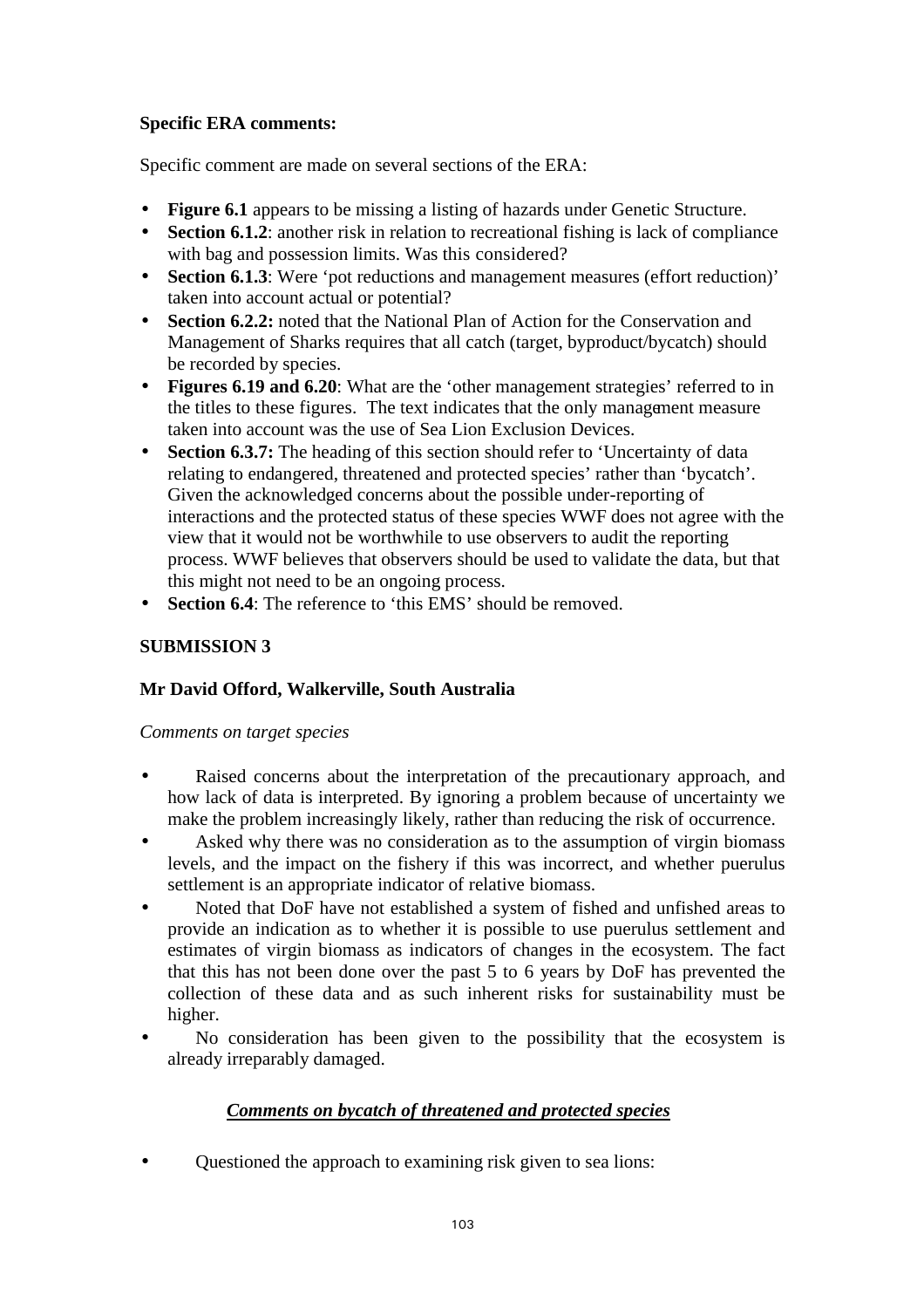- o Species recently listed under EPBC Act as a Threatened species principally as a result of fisheries related mortality in the rock lobster and shark gillnet fisheries
- o Given that it was listed the consequence of fishing must be severe by definition
- o Likelihood of bycatch is high as it happens each year, but claims that DoF are not prepared to undertake (promised) retrospective surveys to quantify bycatch.
- o DoF have made no attempt to provide reporting indicators and thus reporting has been incomplete
- o DoF won't inform fishery that measured level of sea lion population decline would require a vulnerable listing, but they have provided such information to other fisheries scientists (South Australian Research and Development Institute - SARDI).
- o Noted that while the population decline is not statistically reliable, the Federal Minister for the Environment is willing to act as if it is.
- Noted that no performance indicators have been developed as demanded 5 years ago,
	- o believes there has been a refusal by DoF to use them,
	- o precautionary principle is being ignored in the absence of scientific uncertainty.
	- o Considered risk to have increased over period since last ERA, but despite no implementation of management the ERA suggests there has been no increase in risk.
	- o Is concerned that a lack of indicators allows an assumption of no risk and hence it is possible to delay management action indefinitely.
- Felt that consensus view based on opinion is inappropriate as the basis for risk assessment and does not feel that any scientific justification has been provided for the risk decision other than comment from the SLSRG meeting of 2003.
	- o Failed to see how SLSRG meeting of 2003 did not alert stakeholders to the high risk to sea lion population, essentially saying that even one sea lion death is significant
	- o Noted that 2003 SLSRG meeting was the last meeting to consider risk to population
	- o Suggested that if the ERA group wish to differ in opinion from SLSRG on level of risk is should be explicitly stated in document
	- o Critical that while strategic plan associated with EMS states that SLSRG must meet prior to ERA this did not happen.
	- o Noted that despite comment in the SLSRG report on Potential Biological Removal models for assessing impact on marine mammals, and the need to use such an approach in the absence of other information this has not been adopted, otherwise an assessment of risk would have been high or very high, and finds it unsatisfactory that the risk assessment process did not take this into account in its deliberations.
- Concerned about the lack of use of the precautionary principal and area closures:
	- o Deemed the failure to close areas results in high risk of capture
	- o Lack of monitoring of bycatch, and the lack of use of data on temporal overlap of fishery with sea lions movements should result in the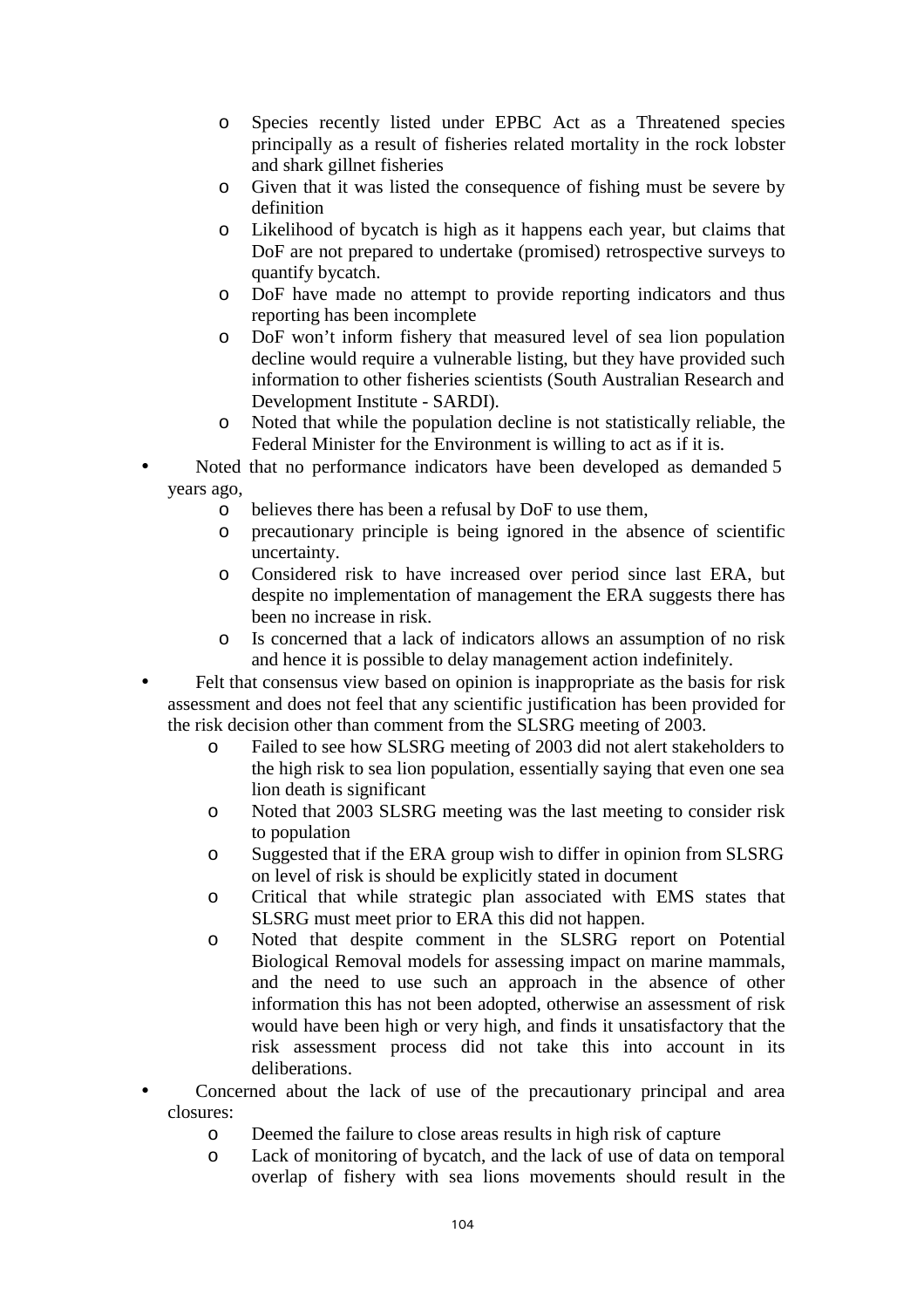suggestion that there is always a likelihood of capture in any one fishing season

- o Noted that under International Standards alternatives must be considered as part of risk assessments but closed areas have not been considered as management tool
- o Noted that consensus view of ERA panel did not consider mortality of 1-2 sea lions/yr a significant risk, but the SLSRG expert group regarded it as a high risk
- o Considered that there is an ongoing high risk to the sea lion population, but DoF is not requiring any reduction in risk, and thus any activity will only occur if risk reaches extreme.
- Concerns about process
	- o Did not receive invitation to risk assessment workshop, either as a stakeholder or in the capacity of a member of the expert discussion.
	- o Noted that MSC assessors believed he should have participated
	- o Feels there was a lack of large vertebrate population modelling expertise at the workshop.
	- o Considered there was an intention to reduce rigour of risk assessment in this case by relying on opinion rather than scientific discussions based on fact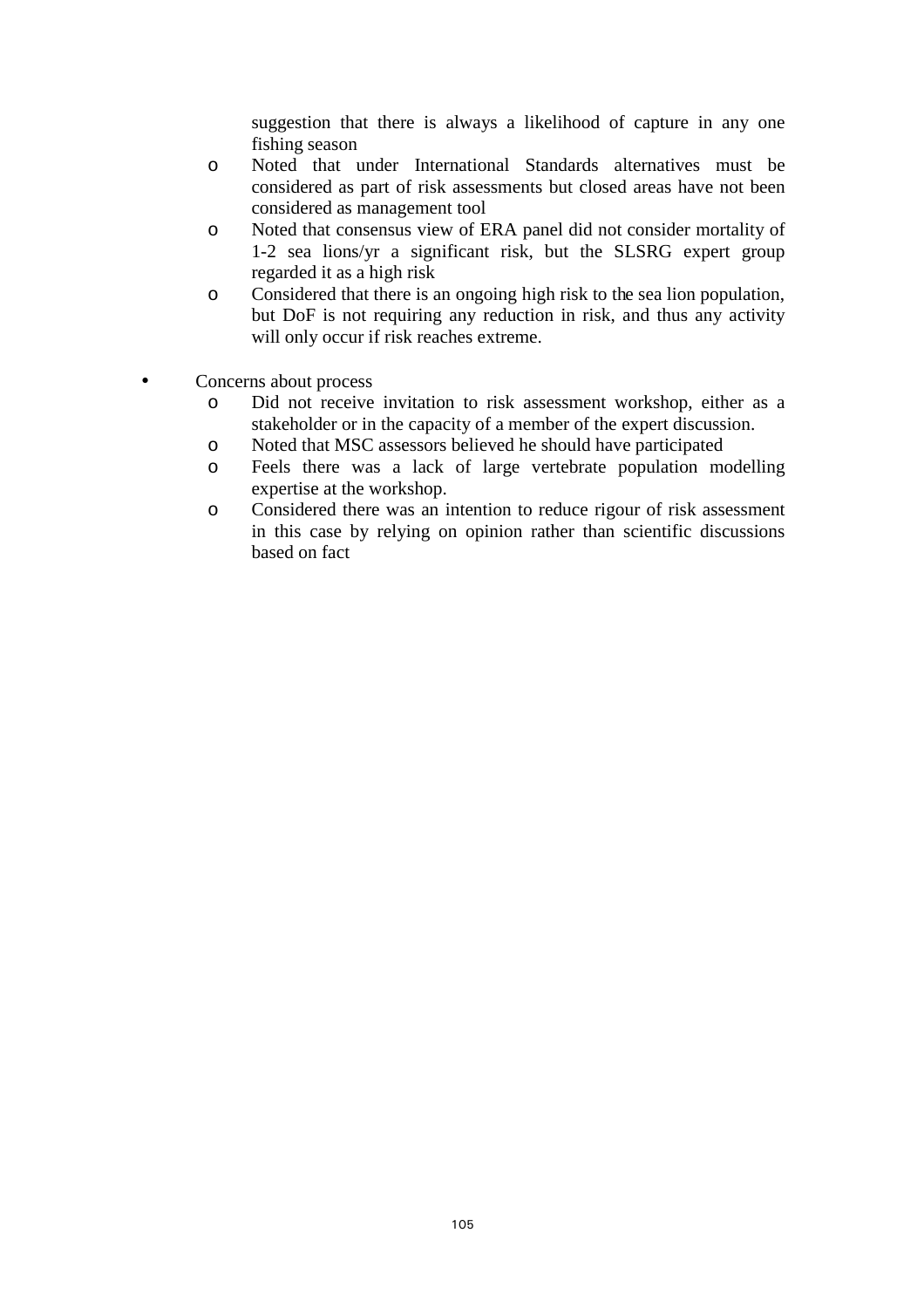# **Appendix 4: Department of Fisheries responses to public comments received on the Draft Western Rock Lobster Environmental Risk Assessment Report released in July 2005.**

| Section           | From            | Recommendations/comments                                                                                                                                                                                                                                                                                                                                                                    | Response                                                                                                                                                                                                                                                                                                                                                                                                                                                                                                                                                               |
|-------------------|-----------------|---------------------------------------------------------------------------------------------------------------------------------------------------------------------------------------------------------------------------------------------------------------------------------------------------------------------------------------------------------------------------------------------|------------------------------------------------------------------------------------------------------------------------------------------------------------------------------------------------------------------------------------------------------------------------------------------------------------------------------------------------------------------------------------------------------------------------------------------------------------------------------------------------------------------------------------------------------------------------|
| Stakeholder input | <b>WWF</b>      | of<br>Concerned<br>about<br>the<br>lack<br>implementation of<br>effective<br>an<br>stakeholder consultation process<br>2. WWF spent considerable effort to<br>remain actively involved, but are<br>concerned that timely notification for<br>involvement and ongoing follow-up<br>regarding written material<br>and<br>attendance at meetings has been ad-<br>hoc and in some cases has not | Criticisms are noted. The DoF appreciate the efforts of<br>$\bullet$<br>WWF to engage in the process despite the shortcomings, and<br>will ensure that in future the process is run in a manner that<br>facilitates more stakeholder-friendly participation.<br>For the management of fisheries as a whole, and this<br>ERA, consultation with stakeholders is mandatory in Western<br>Australia. The main groups of stakeholders, and individuals<br>known to the DoF with relevant expertise are included in<br>working groups and the wider community is invited to |
|                   |                 | occurred.<br>Concerned over lack of feedback on<br>3.<br>process despite involvement at short<br>notice in first stakeholder meeting.<br>This has limited opportunities for<br>WWF to participate in issues it<br>believes are important for the<br>sustainable management of<br>the<br>fishery.                                                                                            | comment on the draft document through the public<br>submissions process before it is finalised.                                                                                                                                                                                                                                                                                                                                                                                                                                                                        |
|                   | David<br>Offord | Did not receive invitation to risk<br>assessment workshop, either as a<br>stakeholder or in the capacity of a<br>member of the expert discussion.<br>Noted that MSC assessors believed<br>he should have participated                                                                                                                                                                       | The respondent's interest in these and future proceedings<br>is noted.<br>The main groups of W.A. stakeholders known to the DoF<br>were contacted to take part in a workshop to identify the full<br>range of issues to be assessed. Individuals with high level<br>expertise relevant to the issues raised were invited to take part                                                                                                                                                                                                                                  |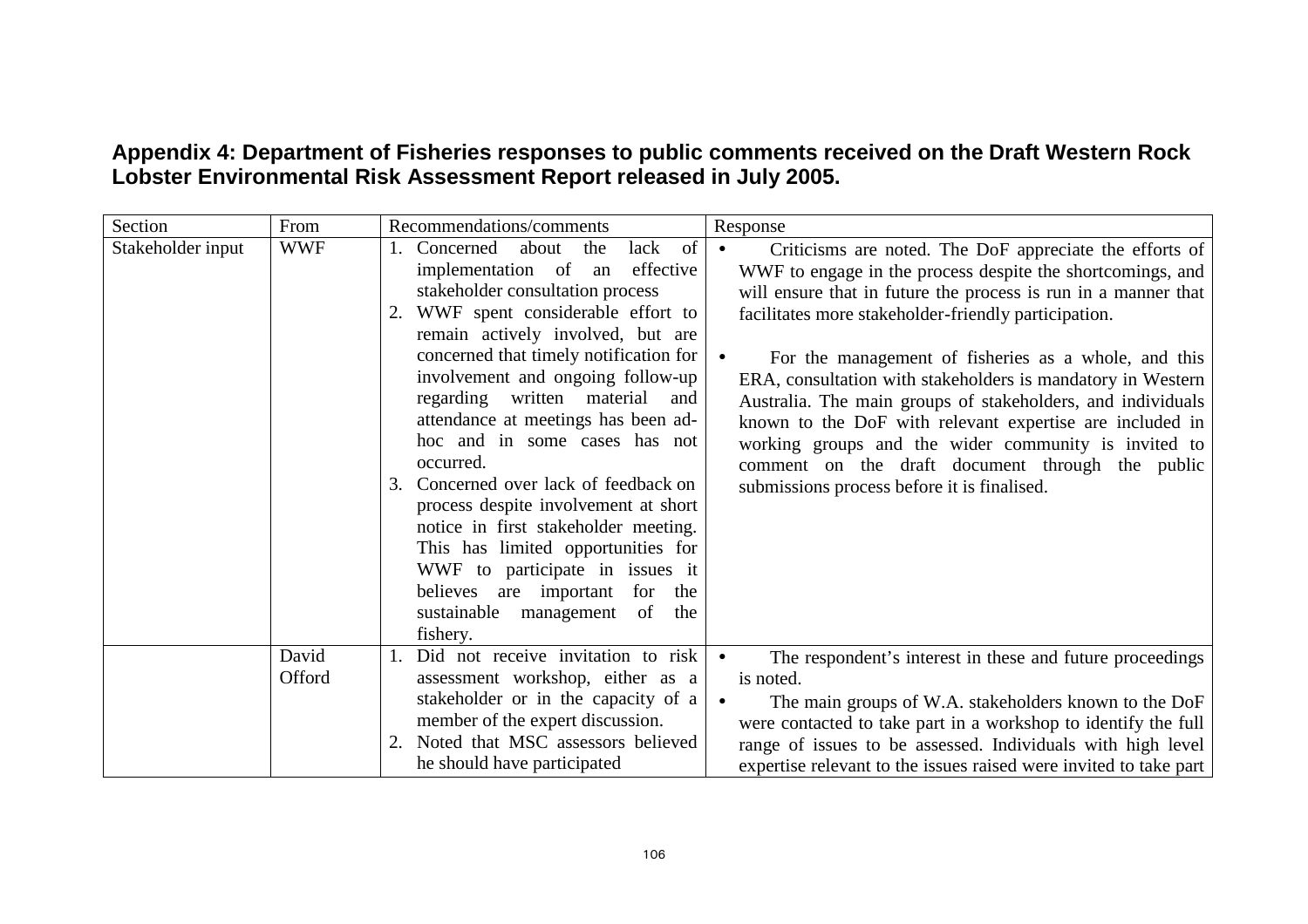| Section                                  | From       | Recommendations/comments                                                                                                                                                                                                                                                                                                                                                                                                                                                                                                                                                                                                                                                                            | Response                                                                                                                                                                                                                                                                                                                                                                                                                                                                                                                                                                                                                                                                                                                                                                                                                                                                                                                                                                                                                                                                                                                                                                      |
|------------------------------------------|------------|-----------------------------------------------------------------------------------------------------------------------------------------------------------------------------------------------------------------------------------------------------------------------------------------------------------------------------------------------------------------------------------------------------------------------------------------------------------------------------------------------------------------------------------------------------------------------------------------------------------------------------------------------------------------------------------------------------|-------------------------------------------------------------------------------------------------------------------------------------------------------------------------------------------------------------------------------------------------------------------------------------------------------------------------------------------------------------------------------------------------------------------------------------------------------------------------------------------------------------------------------------------------------------------------------------------------------------------------------------------------------------------------------------------------------------------------------------------------------------------------------------------------------------------------------------------------------------------------------------------------------------------------------------------------------------------------------------------------------------------------------------------------------------------------------------------------------------------------------------------------------------------------------|
|                                          |            | 3. Felt there was a lack of large<br>population<br>modelling<br>vertebrate<br>expertise at the workshop.<br>4. Considered there was an intention to<br>reduce rigour of risk assessment in<br>this case by relying on opinion rather<br>than scientific discussions based on<br>fact.                                                                                                                                                                                                                                                                                                                                                                                                               | in the ERA. To be manageable, the stakeholder invitation<br>process did not include interstate individuals who are covered<br>by local interest groups.<br>The DoF note that the expert group included scientists<br>with experience in sea lion population dynamics and<br>modelling.<br>Background information provided to the participants in<br>the ERA allowed decision making to be based upon scientific<br>findings.                                                                                                                                                                                                                                                                                                                                                                                                                                                                                                                                                                                                                                                                                                                                                  |
| of<br>Assessment<br><b>Risk: Process</b> | <b>WWF</b> | 1. Noted that while the ERA indicates<br>that the process only provides an<br>initial screening to identify risks that<br>require more detailed analyses, the<br>ERA provided no guidance on when<br>or how such detailed analyses will be<br>conducted.<br>2. Noted that performance reports and<br>background material are identified as<br>components of the ERA report, but<br>these were not undertaken as part of<br>the current ERA.<br>3. Happy with level of background<br>material<br>4. Noted that the six hazards identified<br>as moderate risk had no full<br>performance reports in the ERA, and<br>while readers are directed to previous<br>performance reports, four of the risks | The ERA process is designed to determine the risks posed<br>by the fishery to the environment. It is stated in the report that<br>while the full ESD process contains four steps, the ERA<br>process details only the first two, being the identification of<br>issues, and the setting of priorities using risk assessment tools.<br>Detailed performance reports, and full background materials<br>will be provided during the annual revision of the 'WRL<br>Environmental Management Strategy July 2002-June 2006'<br>to be conducted by 31 July 2006. Future implementations of<br>the ERA may make the rules for conducting further analyses<br>more explicit.<br>Readers are informed on Page 7 of the report that only<br>steps $1 \& 2$ are conducted as part of the ERA.<br>The observation regarding the absence of the performance<br>reports for six new hazards is correct. However, many of<br>these additional hazards were subsets of previously identified<br>hazards relating either to specific elements affecting the rock<br>lobster stock, or to specific regions of the coast. All hazards<br>(including any newly identified ones) assessed as being |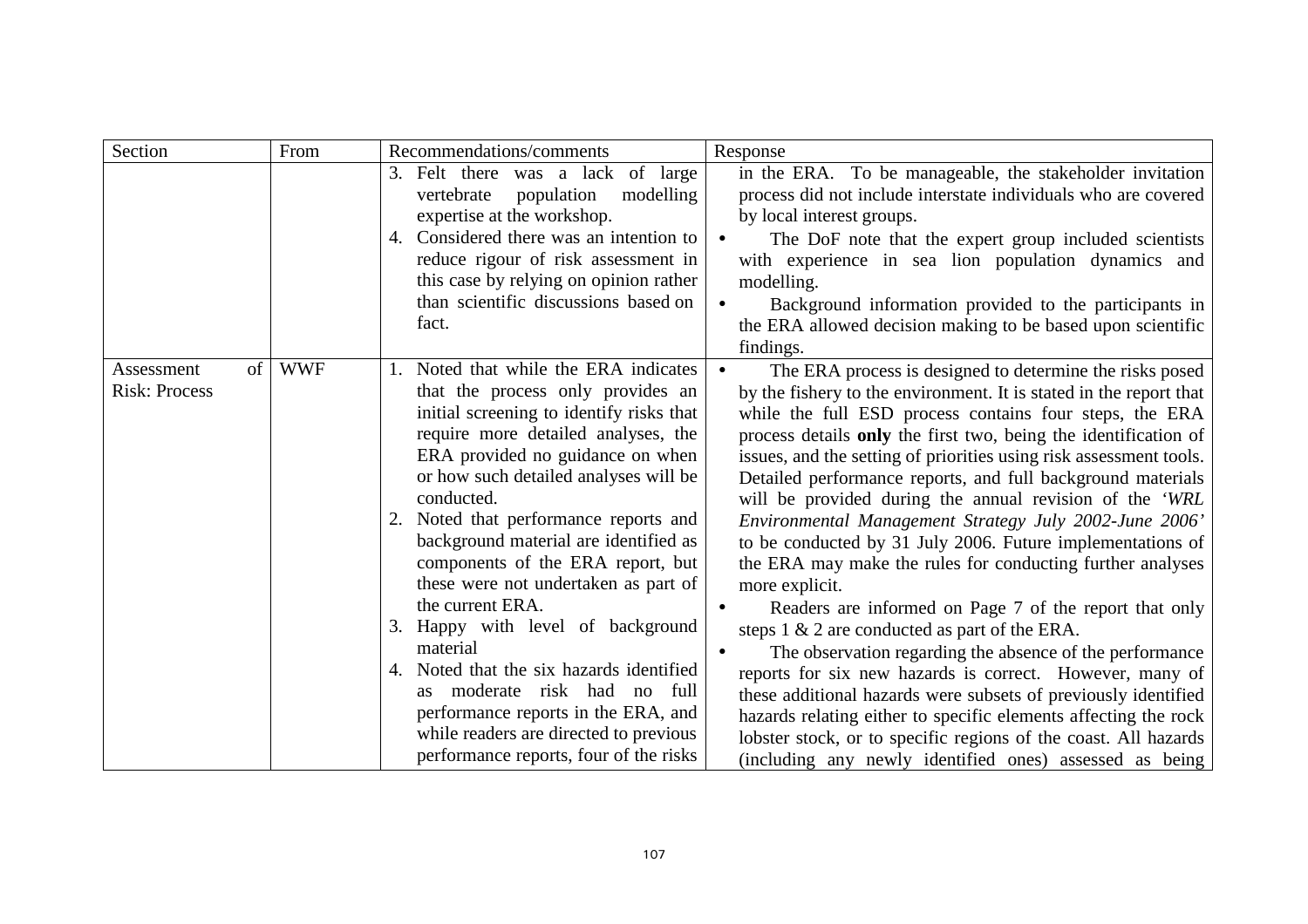| Section | From                   | Recommendations/comments                                                                                                                                                                                                                                                                                                                                                                                                                                                                                                                                           | Response                                                                                                                                                                                                                                                                                                                                                                                                                                                                                                                                                                                                                                                                                                                                                                                                                                                                                         |
|---------|------------------------|--------------------------------------------------------------------------------------------------------------------------------------------------------------------------------------------------------------------------------------------------------------------------------------------------------------------------------------------------------------------------------------------------------------------------------------------------------------------------------------------------------------------------------------------------------------------|--------------------------------------------------------------------------------------------------------------------------------------------------------------------------------------------------------------------------------------------------------------------------------------------------------------------------------------------------------------------------------------------------------------------------------------------------------------------------------------------------------------------------------------------------------------------------------------------------------------------------------------------------------------------------------------------------------------------------------------------------------------------------------------------------------------------------------------------------------------------------------------------------|
|         |                        | were newly identified and have no<br>appropriate previous reports<br>5. It could be inferred that<br>of<br>management measures introduced to<br>manage risks identified in 2001 have<br>failed to lower risk then<br>full<br>performance reports<br>should<br>be<br>reviewed for their efficacy<br>and<br>amended accordingly<br>6. The ERA provided no guidance on<br>how risk could be reduced in the six<br>highlighted issues, nor on the process<br>or timeline that DoF would use to<br>consider the ERA outcomes, and to<br>implement appropriate responses | moderate risks will be addressed within full performance<br>reports developed during the annual revision of the 'WRL<br>Environmental Management Strategy July 2002-June 2006'<br>to be conducted by 31 July 2006. Those hazards identified in<br>the 2001 as moderate risks already undergo annual review of<br>the management measures to ensure that performance against<br>the agreed objective is acceptable. It must be noted that<br>continual lowering of the risk levels is not always appropriate<br>- once the management process has begun and a specific<br>management target/performance measure has been developed,<br>that is what the management processes are directed to<br>achieve. For many issues continuing in the moderate risk<br>category is meeting management objectives because the<br>moderate level of consequence is defined as being at an<br>acceptable level. |
|         | Russ<br><b>Babcock</b> | Suggested that had he attended the<br>workshop his assessment of risk of<br>hazards relating to effects of lobster<br>removal on the ecosystem would all<br>have been in the high end of the<br>moderate range, and possibly higher<br>in the central west deep and shallow<br>regions although there was no direct<br>evidence for this at the present time.                                                                                                                                                                                                      | Dr Babcock's unpublished information describing the<br>abundance of lobsters in a sanctuary zone had been previously<br>presented to experts in the Ecosystem SRG who took part in<br>ERA. The suggestion that the risk ratings for Hazards 19-22<br>should be in the high end of the moderate range is noted but it<br>does not influence decisions for the central west shallow and<br>central west deep, as increasing the rating from the low end of<br>the moderate range to the high end does not affect how the<br>risks are treated. Kalbarri and the Capes region are at the<br>extreme northern and southern ends of the fishery. Relatively<br>few lobsters are removed from Kalbarri while lobster removal<br>in the Capes region is sporadic as a result of naturally highly                                                                                                        |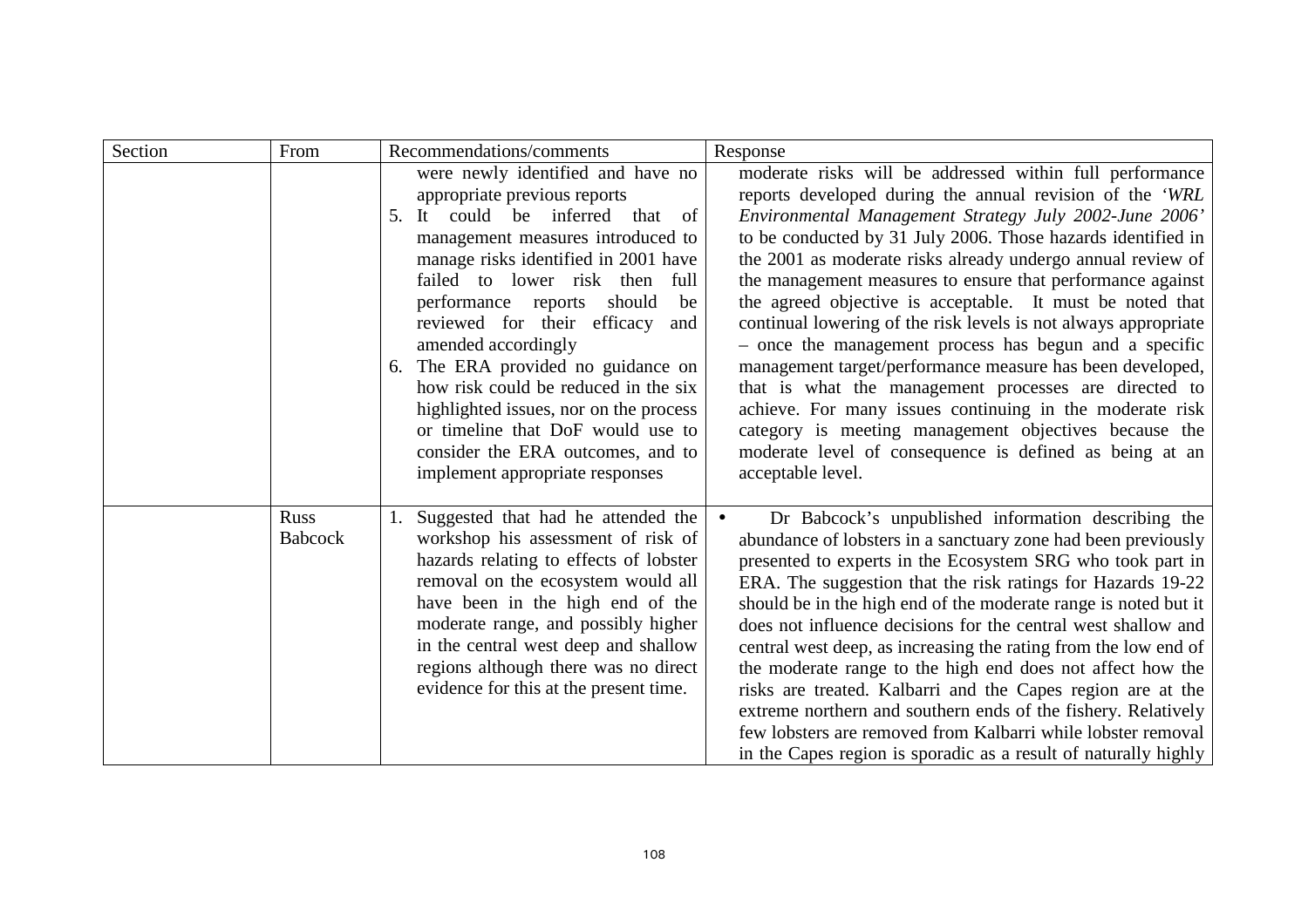| Section                                                                       | From       | Recommendations/comments                                                                                                                                                                                                                                                                                                                                                                                                                                                                                                                                                                                      | Response                                                                                                                                                                                                                                                                                                                                                                                                                                                                                                                                                                                                                                                                                                                                                                                                     |
|-------------------------------------------------------------------------------|------------|---------------------------------------------------------------------------------------------------------------------------------------------------------------------------------------------------------------------------------------------------------------------------------------------------------------------------------------------------------------------------------------------------------------------------------------------------------------------------------------------------------------------------------------------------------------------------------------------------------------|--------------------------------------------------------------------------------------------------------------------------------------------------------------------------------------------------------------------------------------------------------------------------------------------------------------------------------------------------------------------------------------------------------------------------------------------------------------------------------------------------------------------------------------------------------------------------------------------------------------------------------------------------------------------------------------------------------------------------------------------------------------------------------------------------------------|
|                                                                               |            |                                                                                                                                                                                                                                                                                                                                                                                                                                                                                                                                                                                                               | variable lobster recruitment and abundance. Therefore these<br>two regions were allocated a low risk due to the relatively<br>minor role lobsters are thought to occupy in these ecosystems.<br>Similarly a low ranking was allocated to the Abrolhos given<br>the restricted fishing season and data that show that a very<br>high proportion of the lobsters are undersize and that this<br>dominant part of the biomass is stable annually.                                                                                                                                                                                                                                                                                                                                                               |
| of<br>Assessment<br>Risk:<br>Consequences,<br>likelihoods and risk<br>ratings | <b>WWF</b> | 1. Considered the range and definitions<br>likelihood and consequences<br>of<br>appropriate<br>2. Found use of term 'likely response'<br>confusing.<br>3. Noted that 'moderate' risk indicated<br>that 'specific management needed',<br>while a 'high' risk requires 'possible<br>increases to management activities'.<br>4. In the case of a 'moderate' risk the<br>response implies that there is no<br>current management in progress,<br>whereas it may be in place but not<br>effective. With 'high' risks it<br>assumes management activities are<br>already in place, which may not<br>always be true. | The term 'likely' has been removed from the headings of<br>$\bullet$<br>Table 4.4, and headings of columns now read 'Management<br>Response', and 'Reporting Requirements.<br>Comment noted. The management<br>action required<br>indicates that at a moderate level of risk, specific management<br>is required. This does not imply that there has not previously<br>been management, this assessment may just confirm that the<br>management process in place are required. Similarly, for<br>issues identified as high risks, the recommendation that an<br>increase in management may be required does not imply that<br>management activities were already in place. This<br>recommendation can mean that management activities need to<br>be initiated. Thus, going from none to some is an increase. |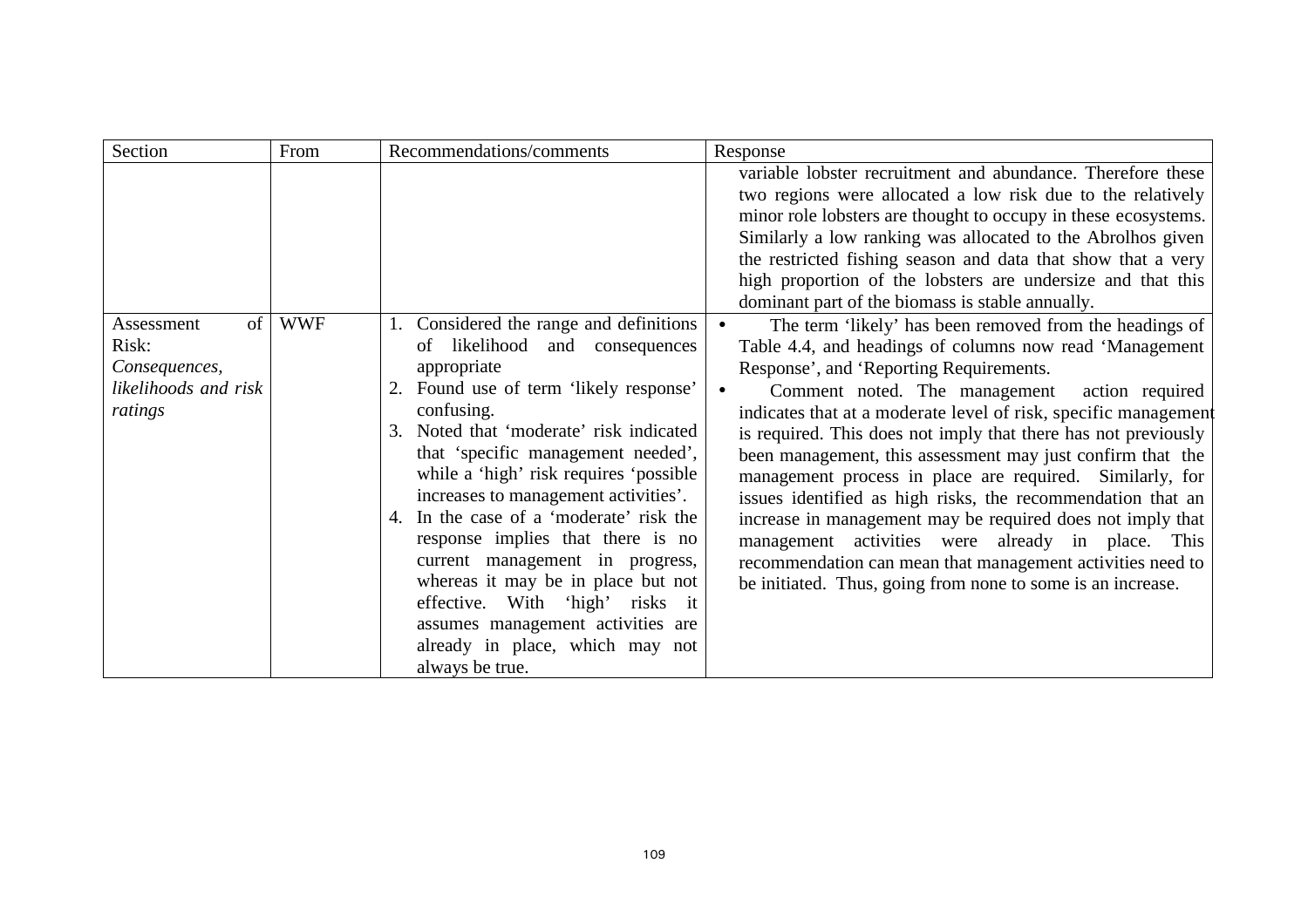| Section                         | From                          | Recommendations/comments                                                                                                                                                                                                                                                                                                                                                                                                                                                                                                                                                                                                                                                                                                                                   | Response                                                                                                                                                                                                                                                                                                                                                                                                                                                                                                                                                                                                                                                                                                                                                                                                                                                                                                                                                                                                                                             |
|---------------------------------|-------------------------------|------------------------------------------------------------------------------------------------------------------------------------------------------------------------------------------------------------------------------------------------------------------------------------------------------------------------------------------------------------------------------------------------------------------------------------------------------------------------------------------------------------------------------------------------------------------------------------------------------------------------------------------------------------------------------------------------------------------------------------------------------------|------------------------------------------------------------------------------------------------------------------------------------------------------------------------------------------------------------------------------------------------------------------------------------------------------------------------------------------------------------------------------------------------------------------------------------------------------------------------------------------------------------------------------------------------------------------------------------------------------------------------------------------------------------------------------------------------------------------------------------------------------------------------------------------------------------------------------------------------------------------------------------------------------------------------------------------------------------------------------------------------------------------------------------------------------|
| Treatment<br>of<br>Uncertainty: | <b>WWF</b><br>David<br>Offord | Concerned about the assessment of<br>risk in the face of acknowledged<br>uncertainty<br>2. Believed there were many occasions<br>in the ERA report where despite a<br>lack of data or understanding of an<br>issue, a 'low' risk rating was applied,<br>with no apparent concession made to<br>reflect the uncertainty<br>3. Noted that if concessions were made<br>to reflect uncertainty, implying that<br>risk may otherwise be considered<br>negligible this should be explicitly<br>recorded in report. If no concessions<br>were made then the ERA has not<br>taken a sufficiently precautionary<br>approach to dealing with uncertainty<br>ascribing risk rankings, in<br>in<br>particular when considering risks<br>relating to protected species. | The risk assessment process used follows the Australian<br>standard and is specifically designed to deal with uncertainty.<br>Participants in the expert based ERA were provided with<br>background information on each of the hazards identified in<br>the stakeholder workshop. In addition, informed scientific<br>discussion was conducted during the ERA to assist<br>participants in their assessment of risk. Most importantly, in<br>the initial screening phase that depends explicitly on expert<br>judgement, hazards were evaluated more carefully and if just<br>one participant perceived them to be other than a low risk<br>they were examined further. This approach applies a 'worst<br>case' interpretation to expert opinion, and is designed to<br>capture uncertainty in judgements that may be lost in more<br>standard, consensus-based approaches.<br>The documentation for the assessments of most of the<br>low risk issues has been provided previously in the initial<br>ERA, which is already available to the public. |
|                                 | <b>Russ</b><br><b>Babcock</b> | Noted that statements made when<br>making comparisons with<br>other<br>systems were selective or out of date,<br>cautions<br>that<br>this<br>and<br>could<br>confidence<br>undermine<br>in<br>the<br><i>document</i> unless corrected.<br>Noted that the cited work<br>a.<br>of Cole (1990) is dated, and                                                                                                                                                                                                                                                                                                                                                                                                                                                  | Comments on the relevance of references used in the<br>comparison of ecosystem effects elsewhere are noted. The<br>literature referred to relates to cool temperate marine<br>ecosystems which may not be directly comparable with the<br>more subtropical/temperate environment in which this fishery<br>operates. Reviews of the literature referred to were<br>undertaken in the existing DoF research programs and<br>incorporated in updates of the EMS and ESD documents                                                                                                                                                                                                                                                                                                                                                                                                                                                                                                                                                                       |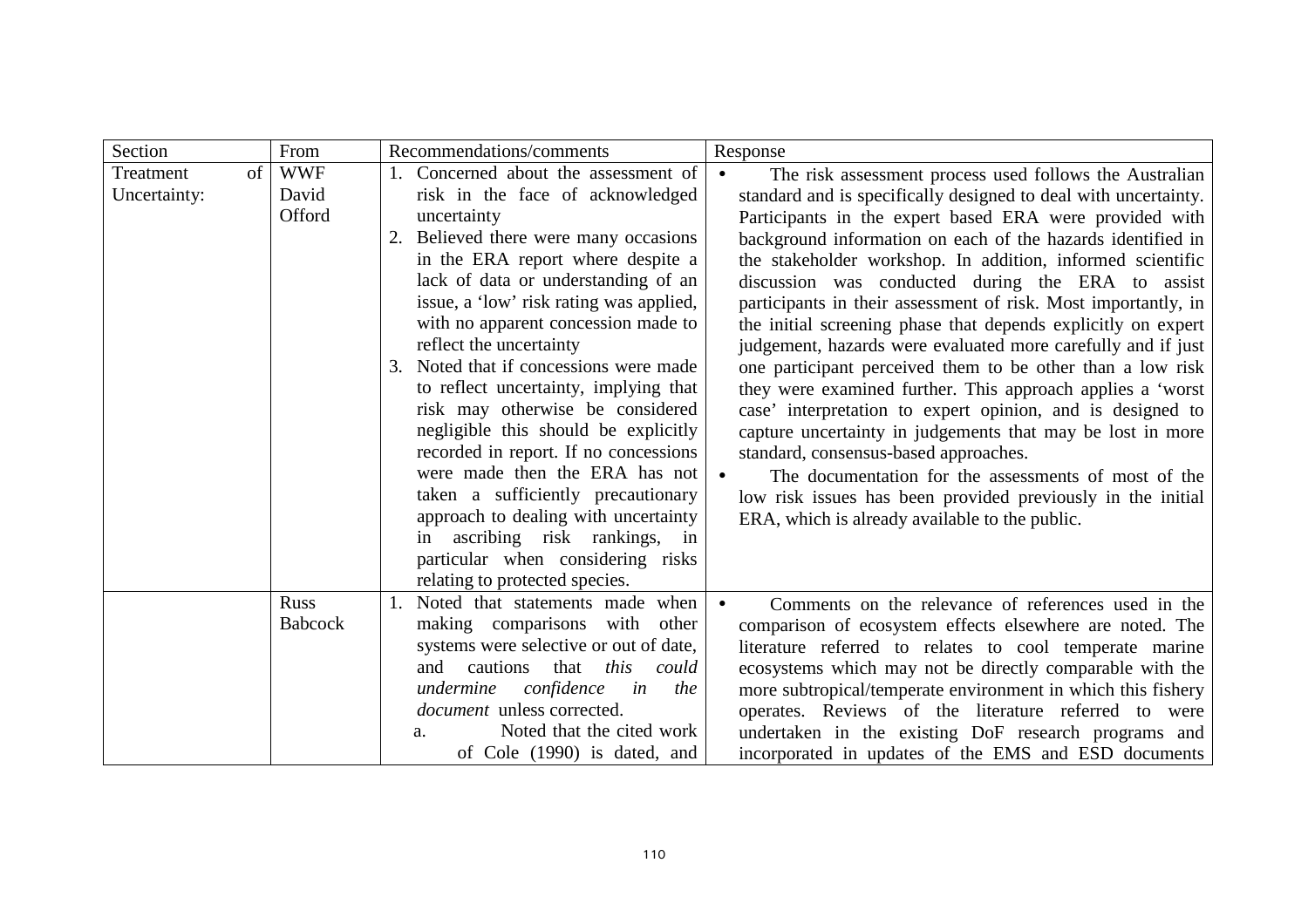| Section          | From       | Recommendations/comments                    | Response                                                       |
|------------------|------------|---------------------------------------------|----------------------------------------------------------------|
|                  |            | describes<br>more recent work               | where relevant. It may be worthwhile in future to treat these  |
|                  |            | <b>New</b><br>trophic<br>cascades<br>in     | comparisons more explicitly in introductory material, where    |
|                  |            | Zealand                                     | they are relevant.                                             |
|                  |            | Recent data on effects of<br>$\mathbf{b}$ . |                                                                |
|                  |            | lobster on the system, and the              |                                                                |
|                  |            | modification of these effects               |                                                                |
|                  |            | through fishing are also now                |                                                                |
|                  |            | being described, and should be              |                                                                |
|                  |            | considered in the ERA.                      |                                                                |
|                  |            | The example from the<br>$\mathbf{c}$ .      |                                                                |
|                  |            | North Atlantic was overly                   |                                                                |
|                  |            | simplified, and notes that the              |                                                                |
|                  |            | most recent analyses suggest                |                                                                |
|                  |            | that while complex, changes in              |                                                                |
|                  |            | this system have resulted from              |                                                                |
|                  |            | trophic interactions. In the                |                                                                |
|                  |            | North Pacific evidence suggests             |                                                                |
|                  |            | lobsters<br>urchins<br>and<br>that          |                                                                |
|                  |            | interact strongly with surprising           |                                                                |
|                  |            | for<br>the<br>consequences                  |                                                                |
|                  |            | ecosystem.                                  |                                                                |
| Consideration of | <b>WWF</b> | Noted that the ERA was conducted            | A brief outline of the CSIRO/AFMA process has been             |
| alternative risk |            | largely according to Fletcher et al.        | included. The underlying principle for the two risk assessment |
| assessment       |            | (2002), but had been modified based         | systems is the same - broad scale assessments of the impact of |
| processes        |            | on a review of the CSIRO/AFMA               | a fishery across all relevant ecological issues to determine   |
|                  |            | There was<br>ERA process.<br>no             | which are acceptable risks and which are not $-$ and therefore |
|                  |            | description of the modifications nor        | which issues require direct management. The key difference     |
|                  |            | any reference to documentation              | between the systems is the use of the SICA system within the   |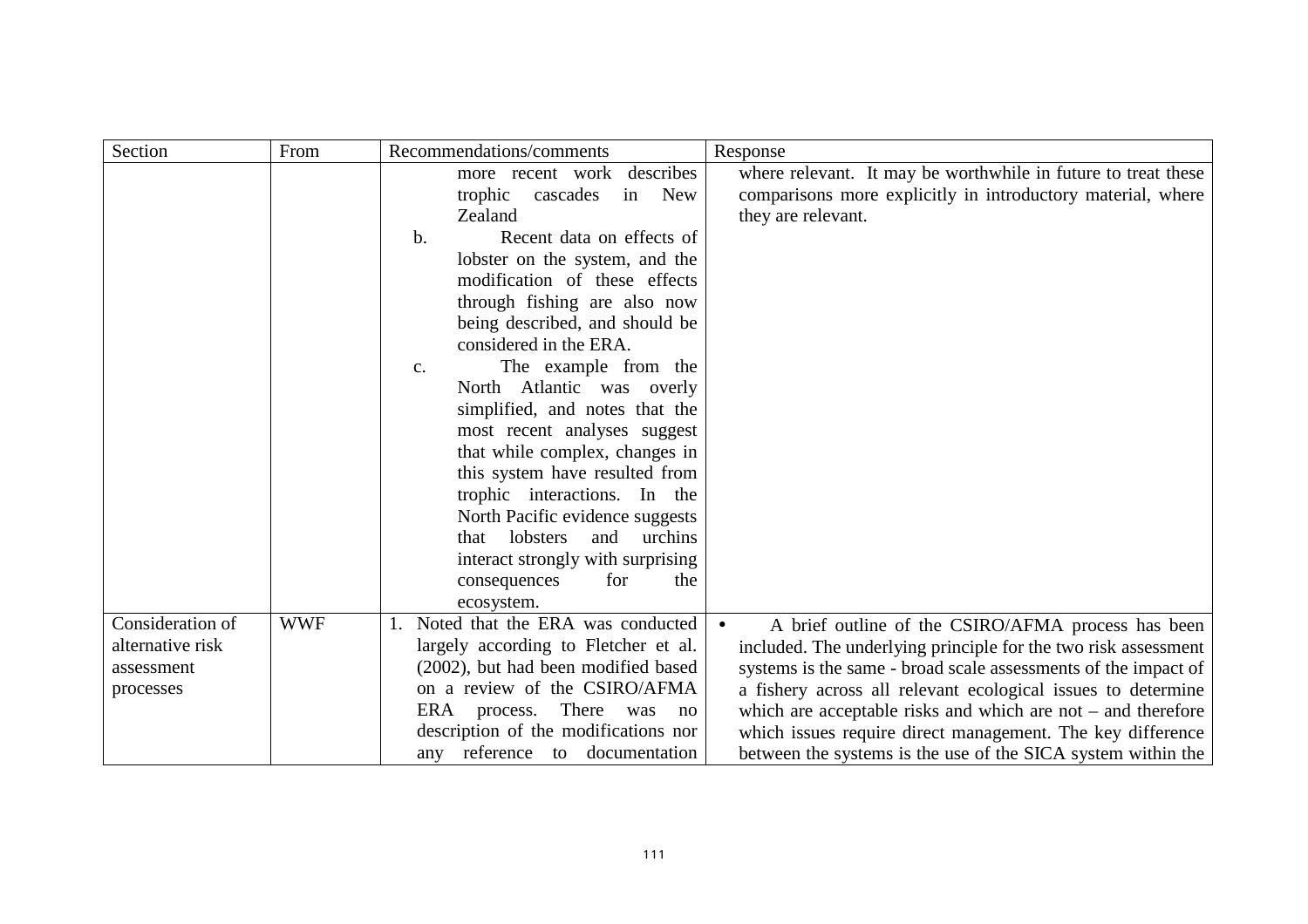| Section | From | Recommendations/comments                                                      | Response                                                                                                          |
|---------|------|-------------------------------------------------------------------------------|-------------------------------------------------------------------------------------------------------------------|
|         |      | <b>CSIRO/AFMA</b><br>describing<br>the                                        | CSIRO/ AFMA system or the AS/NZS method within the                                                                |
|         |      | process, and this should be clarified.                                        | National system for assigning risk levels.                                                                        |
|         |      | 2. Note that the CSIRO/AFMA process                                           | A full justification of the use of the Fletcher at al. (2002)                                                     |
|         |      | has been subject to two rounds of                                             | approach rather than adopting the CSIRO/AFMA process was                                                          |
|         |      | peer review during development, and                                           | prepared as part of an MSC audit of the fishery in March                                                          |
|         |      | one of the reviewers wads the author                                          | 2005.                                                                                                             |
|         |      | of the current ERA report. The report                                         | It should be noted that the Fletcher et al. 2002 methods                                                          |
|         |      | makes no reference to the extent to                                           | have been endorsed by the Natural Resource Management                                                             |
|         |      | which the Fletcher et al. model, used<br>as the basis of the current ERA, has | Standing Committee and the Ministerial Council as the                                                             |
|         |      | been subject to peer review.                                                  | National system for fisheries risk assessment. Furthermore<br>these methods use the Australian Standards for Risk |
|         |      | 3. If the model is to be used for the                                         | assessment which are nationally endorsed and reviewed.                                                            |
|         |      | ERA it should either be peer                                                  | Finally, the specific ERA methods outlined in Fletcher et                                                         |
|         |      | reviewed, or if the review has been                                           | al have been extensively peer reviewed as part of the                                                             |
|         |      | undertaken this should be noted in                                            | processes for being published in scientific journals – this                                                       |
|         |      | the report.                                                                   | includes reviews as part of the entire ESD process (Fletcher et                                                   |
|         |      | 4. The ERA would benefit from                                                 | al. 2005) and separately just for the risk assessment module                                                      |
|         |      | inclusion of two elements of the                                              | (Fletcher, 2005). See reference list.                                                                             |
|         |      | CSIRO/AFMA model                                                              | The specific changes to the ERA system applied in this                                                            |
|         |      | Inclusion of a statement on the<br>a)                                         | assessment of the rock lobster fishery (ie where it differed                                                      |
|         |      | specific objectives of the ERA                                                | from Fletcher et al) are now included in the report. The ERA                                                      |
|         |      | and how it fits into the broader                                              | is a specific audit requirement for the MSC certification                                                         |
|         |      | management process for the                                                    | process, to generate and evaluate as complete a list of hazards                                                   |
|         |      | fishery and MSC certification                                                 | associated with the fishery as possible,                                                                          |
|         |      | process. Such a statement would                                               | The protocol employed to assess risks in this analysis                                                            |
|         |      | provide a context upon which<br>judgement could be made as to                 | presents the range of expert and stakeholder opinion about                                                        |
|         |      | the adequacy of the report in                                                 | each hazard. It interprets their importance based on the                                                          |
|         |      | relation to its objectives, and                                               | collective median, and on the upper bound (the collective                                                         |
|         |      |                                                                               | 'worst case') without making prescriptive or hidden                                                               |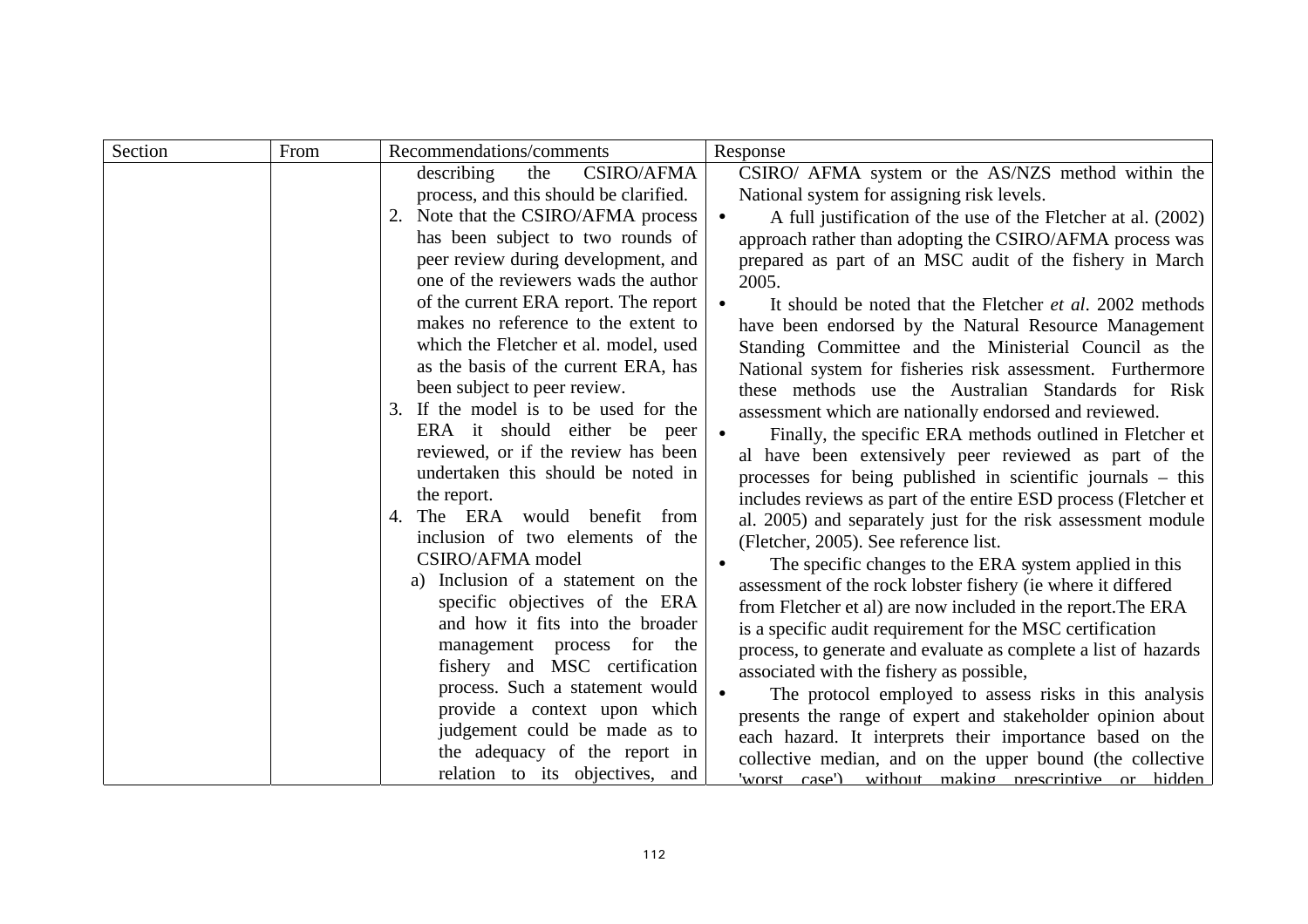| Section | From   | Recommendations/comments               | Response                                                                                                                |
|---------|--------|----------------------------------------|-------------------------------------------------------------------------------------------------------------------------|
|         |        | address concerns as to how ERA         | without making prescriptive<br>'worst case'),<br>hidden<br><sub>or</sub>                                                |
|         |        | will<br>be<br>used<br>outcomes<br>to   | judgements.                                                                                                             |
|         |        | minimise risks associated with the     |                                                                                                                         |
|         |        | fishery.                               |                                                                                                                         |
|         |        | Concerned about lack of explicit<br>b) |                                                                                                                         |
|         |        | provision for uncertainty in the       |                                                                                                                         |
|         |        | WRL ERA. The CSIRO/AFMA                |                                                                                                                         |
|         |        | approach recognises uncertainty        |                                                                                                                         |
|         |        | and applies a precautionary            |                                                                                                                         |
|         |        | approach by making 'worst case'        |                                                                                                                         |
|         |        | assumptions in the absence of          |                                                                                                                         |
|         |        | information. This approach should      |                                                                                                                         |
|         |        | be incorporated into future ERA's      |                                                                                                                         |
|         | David  | 1. Questioned<br>the<br>approach<br>to | The DoF note that the when listing Australian sea lions                                                                 |
|         | Offord | examining risk to sea lions given:     | under the terms of the EPBC Act, the classification was                                                                 |
|         |        | 2. Species recently listed under EPBC  | approved because of limited numbers of breeding adults and                                                              |
|         |        | a Threatened species<br>Act as         | the likelihood that population declines would continue. The                                                             |
|         |        | principally as a result of fisheries   | source of mortality or reasons for population declines were                                                             |
|         |        | related mortality in the rock lobster  | not categorically identified, but included evidence that                                                                |
|         |        | and shark gillnet fisheries            | fisheries mortality did occur. The criteria for listing of the                                                          |
|         |        | 3. Given that it was listed<br>the     | Australian<br>lion<br>provided<br>sea<br>are<br>at                                                                      |
|         |        | consequence of fishing must be         | http://www.deh.gov.au/biodiversity/threatened/species/neoph                                                             |
|         |        | severe by definition                   | oca-cinerea.html#judged.                                                                                                |
|         |        | 4. Likelihood of bycatch is high as it | The DoF note that based upon information (Campbell                                                                      |
|         |        | happens each year, but claims that     | 2005) that is available to the public on the DoF website                                                                |
|         |        | DoF are not prepared to undertake      | $(\frac{http://www.fish.wa.gov.au/docs/op/op016/fop016.pdf}{http://www.fish.wa.gov.au/docs/op/op016/fop016.pdf})$ there |
|         |        | (promised) retrospective surveys to    | has been no observed significant or appreciable decline in                                                              |
|         |        | quantify bycatch.                      | population size on the west coast over 16 years, nor any                                                                |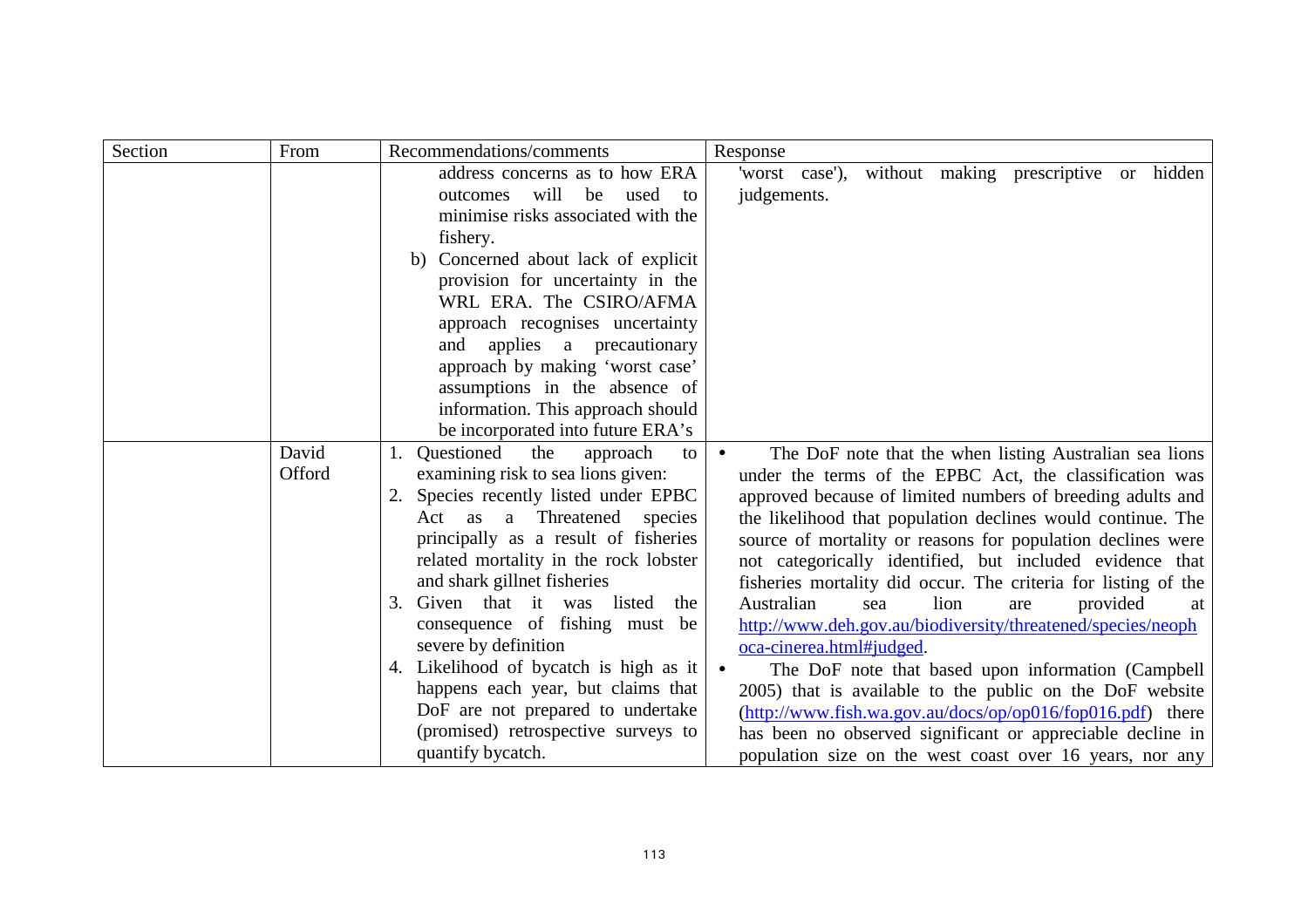| Section | From       | Recommendations/comments                                                                                                                                                                                                                                                                                                                                                                                                                                                                                              | Response                                                                                                                                                                                                                                                                                                                                                                                                                                                        |
|---------|------------|-----------------------------------------------------------------------------------------------------------------------------------------------------------------------------------------------------------------------------------------------------------------------------------------------------------------------------------------------------------------------------------------------------------------------------------------------------------------------------------------------------------------------|-----------------------------------------------------------------------------------------------------------------------------------------------------------------------------------------------------------------------------------------------------------------------------------------------------------------------------------------------------------------------------------------------------------------------------------------------------------------|
|         |            | 5. DoF have made no attempt to<br>provide reporting indicators and thus<br>reporting has been incomplete<br>6. DoF will not inform fishery that<br>measured level of sea lion population<br>decline would require a vulnerable<br>listing, but they have provided such<br>information to<br>other<br>fisheries<br>scientists (SARDI).<br>7. Noted that while the population<br>decline is not statistically reliable,<br>Federal<br>Minister<br>for<br>the<br>the t<br>Environment is willing to act as if it<br>is.  | significant or appreciable increase in fisheries bycatch in the<br>past 5 years during which surveys have been undertaken.<br>Given this information it seems reasonable to propose that<br>there has been no change in the risk to the population between<br>the 2001 and 2005 ERAs.<br>The WRL Environmental Management Strategy July<br>2006'<br>provides<br>timelines<br>for<br>$2002$ -June<br>proposed<br>management actions to mitigate the interaction. |
| General | <b>WWF</b> | 1. The ERA report contains no page<br>numbers and have designated a page<br>1 to reference comments<br>2. The report refers to the 'first<br>assessment' on a number of<br>occasions without reference, this<br>should be addressed to allow readers<br>to access the document.<br>3. Report should contain a list of<br>stakeholders consulted and the<br>experts used including their field of<br>expertise and their affiliation. This<br>would add credibility to outcomes<br>and assure readers that involvement | Agreed: Page numbers have been included in revised<br>document.<br>Agreed: Report has been modified to included reference<br>to 2001 ERA.<br>Agreed: Report has been amended to include list of<br>stakeholders consulted and experts participating the ERA.                                                                                                                                                                                                    |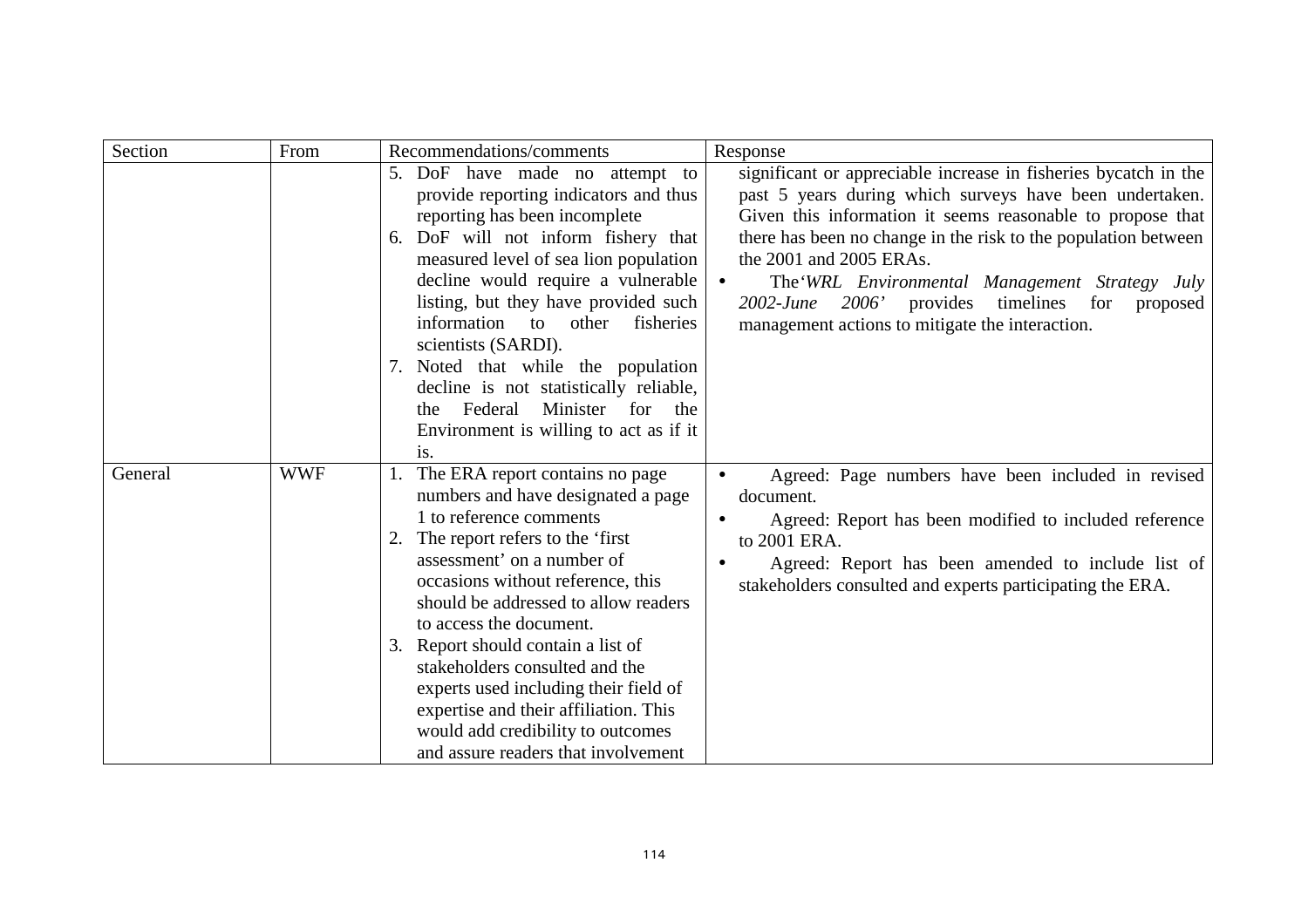| Section               | From   | Recommendations/comments                  | Response                                                         |
|-----------------------|--------|-------------------------------------------|------------------------------------------------------------------|
|                       |        | of experts was sufficiently               |                                                                  |
|                       |        | independent from the science and          |                                                                  |
|                       |        | management of the WRLF.                   |                                                                  |
| Lack<br>of            | David  | 1. believed there has been a refusal by   | The Department made a decision in conjunction with the           |
| performance           | Offord | DoF to use performance indicators,        | SL SRG that the most appropriate method of minimising risk       |
| indicators/           |        | precautionary principle is being          | to the sea lion population was to eliminate capture in lobster   |
| precautionary         |        | ignored in the absence of scientific      | pots. This measure was judged by the MSC certification team      |
| principal in relation |        | uncertainty.                              | to be above what was asked for in terms of mitigating the        |
| to risk to sea lion   |        | 3. Considered risk to have increased      | interaction. A programme to develop an appropriate exclusion     |
| population            |        | over period since last ERA, but           | device was commenced in 2003 to examine options to prevent       |
|                       |        | despite no implementation of              | entry of sea lions into rock lobster pots. In the view of the    |
|                       |        | management the ERA suggested              | ERA panel, when implemented this measure will reduce risk        |
|                       |        | there has been no increase in risk.       | to a low level, and in the view of some, a negligible level.     |
|                       |        | 4. Is concerned that a lack of indicators | Within the EMS the performance measures used were a              |
|                       |        | allows an assumption of no risk and       | record of the number of deaths per year in lobster pots. The     |
|                       |        | hence it is possible to delay             | Minister for Fisheries has provided advice to industry that use  |
|                       |        | management action indefinitely.           | of an effective Sea Lion Exclusion Device will be mandatory      |
|                       |        | 5. Concerned about the lack of use of     | from season 2006/07 onwards. This should ameliorate any          |
|                       |        | the precautionary principal and area      | concerns about the indefinite delay on management actions.       |
|                       |        | closures.                                 | Estimates of the total mortality of sea lions over the past      |
|                       |        | 6. Deems failure to close areas results   | 5 years (presented in Fisheries Occasional Paper 16 by Dr        |
|                       |        | in high risk of capture                   | Richard Campbell) do not indicate any upward trend which,        |
|                       |        | 7. Lack of monitoring of bycatch, and     | in conjunction with the observation that the west coast          |
|                       |        | the lack of use of data on temporal       | population has remained relatively stable over the past 16       |
|                       |        | overlap of fishery with sea lions         | years, would indicate that there has been no increase in risk to |
|                       |        | movements should result in the            | the populations between the 2001 and 2005 ERAs.                  |
|                       |        | suggestion that there is always a         | In determining appropriate management measures to                |
|                       |        | likelihood of capture in any one          | mitigate risk to the sea lion population, both closed areas and  |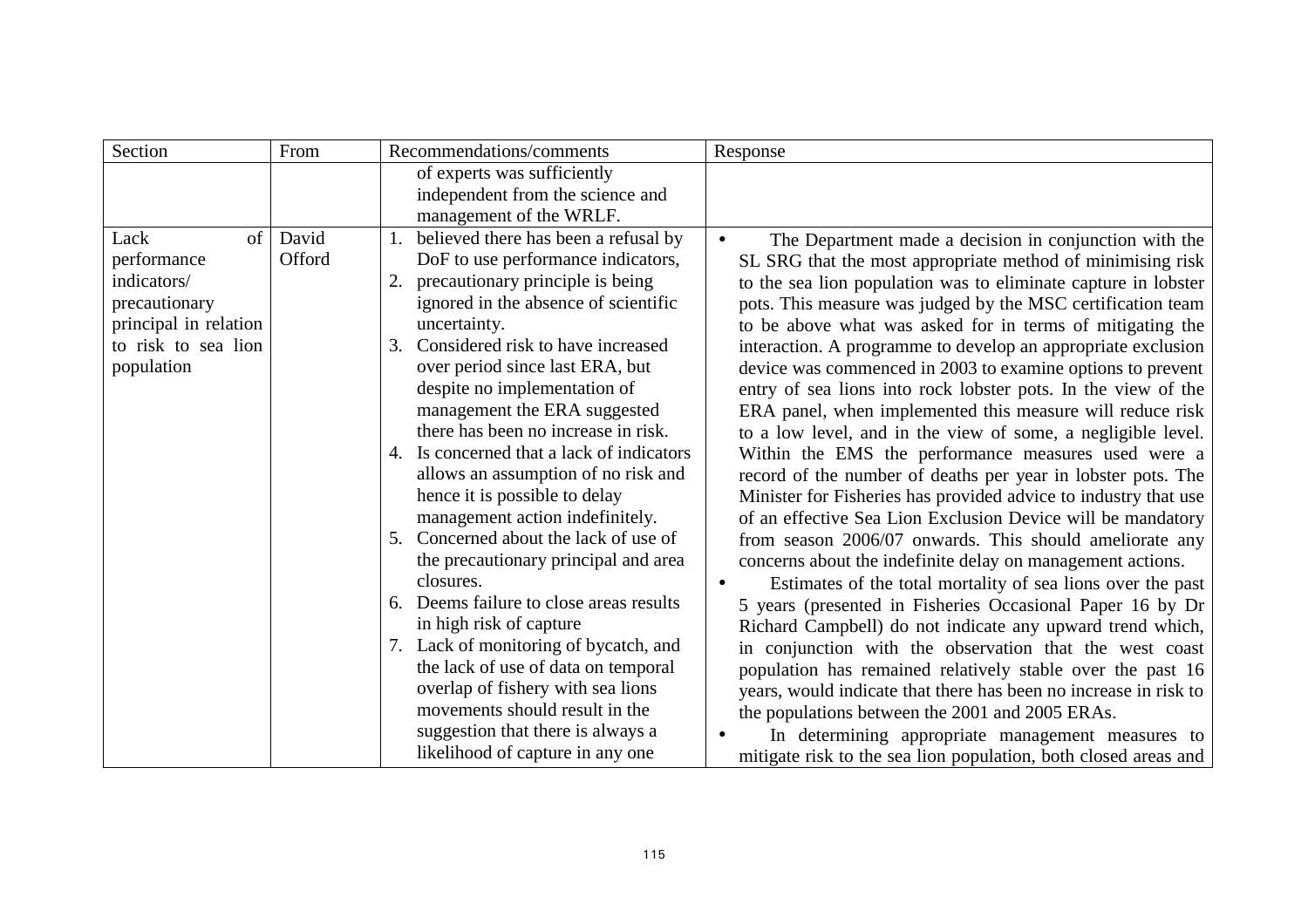| Section | From            | Recommendations/comments                                                                                                                                                                                                                                                                                                                                                                                                                                                                                                                                                                                 | Response                                                                                                                                                                                                                                                                                                                                                                                                                                                                                                                                                                                                                                                                                                                                                                                                                                                                                                                                     |
|---------|-----------------|----------------------------------------------------------------------------------------------------------------------------------------------------------------------------------------------------------------------------------------------------------------------------------------------------------------------------------------------------------------------------------------------------------------------------------------------------------------------------------------------------------------------------------------------------------------------------------------------------------|----------------------------------------------------------------------------------------------------------------------------------------------------------------------------------------------------------------------------------------------------------------------------------------------------------------------------------------------------------------------------------------------------------------------------------------------------------------------------------------------------------------------------------------------------------------------------------------------------------------------------------------------------------------------------------------------------------------------------------------------------------------------------------------------------------------------------------------------------------------------------------------------------------------------------------------------|
|         |                 | fishing season<br>8. Noted that under International<br>Standards alternatives must be<br>considered as part of risk<br>assessments but closed areas have<br>not been considered as management<br>tool.                                                                                                                                                                                                                                                                                                                                                                                                   | exclusion devices were considered by DoF. Complete<br>closures within a radius of breeding locations on the West<br>coast that would have encompassed locations of all recorded<br>mortalities would have had a major and unjustified impact on<br>the viability of the industry, considering that exclusion<br>devices may have been a viable alternative. Consequently, the<br>use of exclusion devices is a preferred option that will<br>minimise risk to sea lions while allow the fishery to continue<br>to operate.                                                                                                                                                                                                                                                                                                                                                                                                                   |
|         | David<br>Offord | Considered<br>that<br>1.<br>consensus view based on opinion is<br>inappropriate as the basis for risk<br>assessment and does not feel that any<br>scientific justification has<br>been<br>provided for the risk decision other<br>than comment from the SLSRG<br>meeting of 2003.<br>2.<br>Failed to see how SLSRG<br>meeting of 2003 did not alert<br>stakeholders to the high risk to sea<br>lion population, essentially saying<br>that even one sea lion death is<br>significant<br>3.<br>Noted that 2003 SLSRG<br>meeting last to consider risk to<br>population<br>Suggested that if the ERA<br>4. | The ERA process had a membership with wide expertise,<br>$\bullet$<br>it rated the sea lion interaction in the absence of management<br>measures as a moderate risk. However, it considered such risk<br>to be low when exclusion devices are implemented in the<br>fishery. The rating of moderate is used in the EMS and the<br>actions proposed are intended to quickly and substantially<br>mitigate that risk.<br>Membership of the ERA had information available to it<br>from the SLSRG in making their decisions on risk rating.<br>It is noted that while the strategic plan associated with<br>EMS states that SLSRG must meet prior to ERA, this did not<br>happen. The timing for the next round of the ERA will be<br>longer and more flexible, to accommodate statutory and<br>preferred modes of operation.<br>It is noted that Potential Biological Removal models were<br>not developed to assess impact on marine mammals. |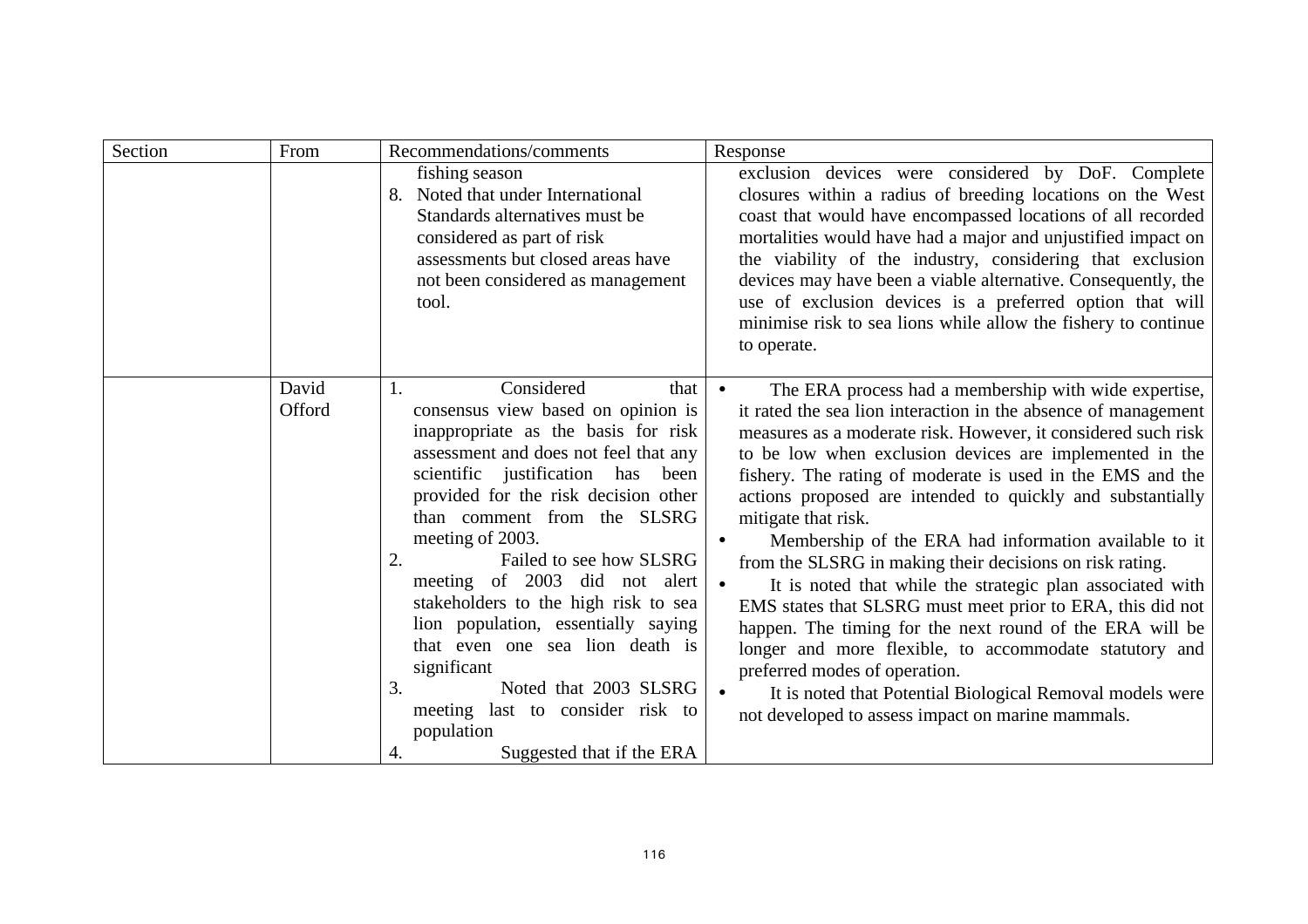| Section                                 | From                   | Recommendations/comments                                                                                                                                                                                                                                                                                                                                                                                                                                                                                                                                                                                                                                                                                                | Response                                                                                                                                                                                                                                                                                                                                                                                                                                                                                                      |
|-----------------------------------------|------------------------|-------------------------------------------------------------------------------------------------------------------------------------------------------------------------------------------------------------------------------------------------------------------------------------------------------------------------------------------------------------------------------------------------------------------------------------------------------------------------------------------------------------------------------------------------------------------------------------------------------------------------------------------------------------------------------------------------------------------------|---------------------------------------------------------------------------------------------------------------------------------------------------------------------------------------------------------------------------------------------------------------------------------------------------------------------------------------------------------------------------------------------------------------------------------------------------------------------------------------------------------------|
|                                         |                        | group wish to differ in opinion from<br>SLSRG on level of risk is should be<br>explicitly stated in document<br>5.<br>while<br>Critical<br>that<br>strategic plan associated with EMS<br>states that SLSRG must meet prior to<br>ERA this did not happen.<br>Noted<br>6.<br>that<br>despite<br>comment in the SLSRG report on<br>Potential Biological Removal models<br>for assessing impact on marine<br>mammals, and the need to use such<br>an approach in the absence of other<br>information this has not been<br>adopted, otherwise an assessment of<br>risk would have been high or very<br>high, and finds in unsatisfactory that<br>the risk assessment process did not<br>this into<br>take<br>account in its |                                                                                                                                                                                                                                                                                                                                                                                                                                                                                                               |
|                                         |                        | deliberations.                                                                                                                                                                                                                                                                                                                                                                                                                                                                                                                                                                                                                                                                                                          |                                                                                                                                                                                                                                                                                                                                                                                                                                                                                                               |
| Impacts of fishing<br>on sustainability | Russ<br><b>Babcock</b> | 1. Highlighted data from his own work<br>at Thompson Bay, Rottnest Island,<br>that indicate that fishing may have<br>changed rock lobster populations to a<br>greater extent than judged to have<br>occurred in the ERA.<br>2. Measurements of lobster abundance,<br>size structure and biomass inside the                                                                                                                                                                                                                                                                                                                                                                                                              | The unpublished data from Dr Babcock was made<br>available to a number of the experts who took part in the<br>ERA. The closed areas at Rottnest are difficult to assess for a<br>number of reasons and may not be relevant to the rest of the<br>fishery in general. Unfortunately there were no surveys of<br>the closed and unclosed areas before the closures were put in<br>place so that the effects of location and impacts of closure are<br>confounded. The closed areas also have a higher abundance |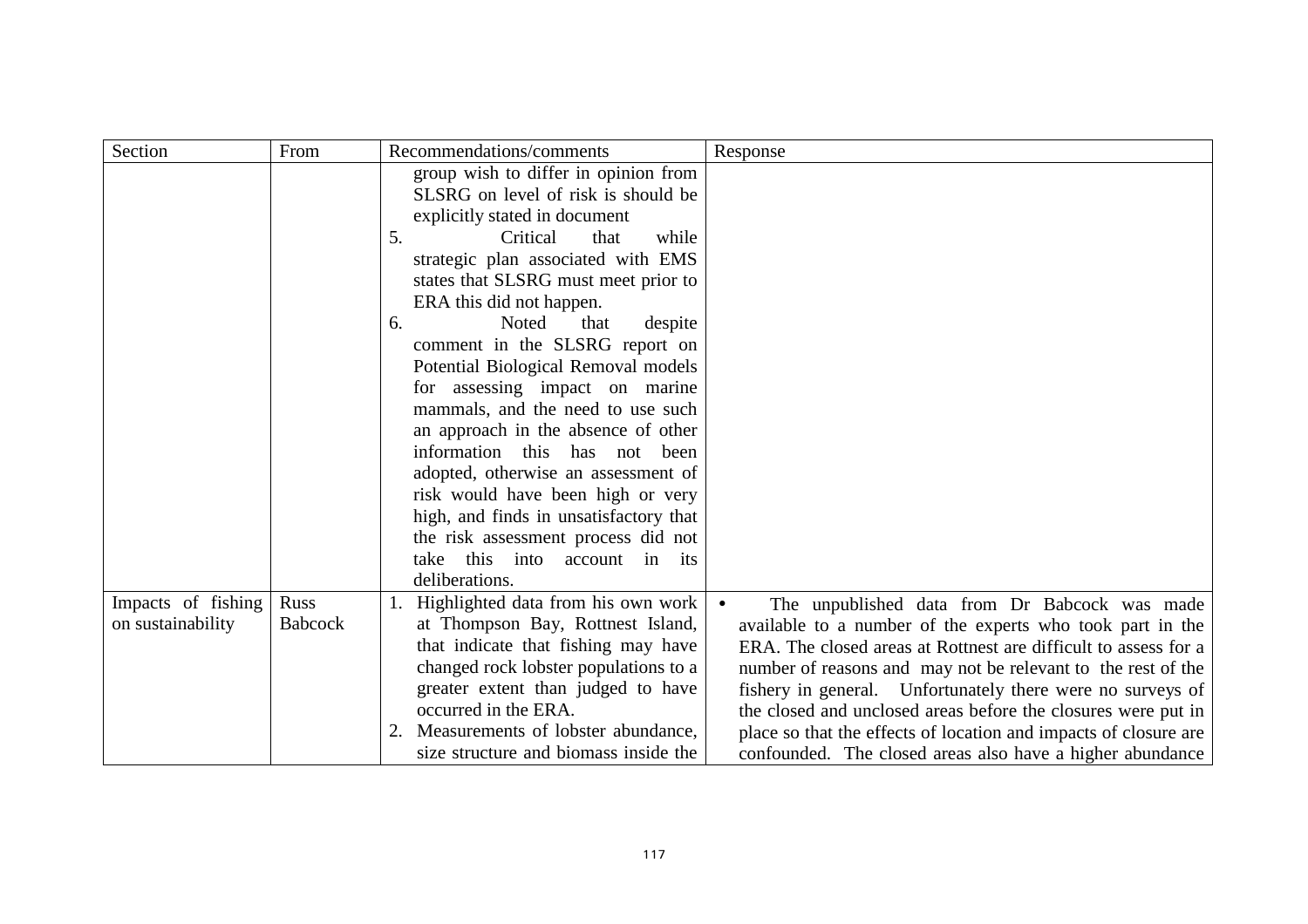| Section       | From  | Recommendations/comments               | Response                                                        |
|---------------|-------|----------------------------------------|-----------------------------------------------------------------|
|               |       | sanctuary area suggest that values of  | of undersize lobsters which may indicate preferred lobster      |
|               |       | all parameters are at least 8 times    | habitat. Rottnest is also atypical in that, being offshore and  |
|               |       | those in the fished areas outside the  | surrounded by deep water the area receives both migrating       |
|               |       | sanctuary zone. If these data were     | lobsters as well as local recruitment.                          |
|               |       | applied to the wider marine            |                                                                 |
|               |       | environment some of the bullet point   | The impact of changes in minimum size and effort                |
|               |       | statements in 6.4.1 may be viewed as   | reductions have been documented. The reduction in fishing       |
|               |       | highly optimistic, and thus the        | effort for 2005/06 is an adjustment for increases in            |
|               |       | potential risks to the general         | efficiency and to ensure that the breeding stock is maintained  |
|               |       | environment through the indirect       | above the 1980 target level in the northern zone. These         |
|               |       | effects of fishing may be greater than | adjustments are required in an input-controlled fishery and are |
|               |       | assumed in the ERA.                    | part of a regular review of the exploitation rates and breeding |
|               |       | 3. Challenged the assumption<br>that   | stock level to ensure that remain within acceptable levels.     |
|               |       | increases in minimum size and          | Reductions in fishing effort are designed to reduce overall     |
|               |       | reduction in pot numbers will result   | exploitation, and hence increase the number of rock lobster     |
|               |       | in increased numbers of lobster        | that flow through into the breeding stock. The 20% reduction    |
|               |       | moving to deep water each year.        | in fishing effort/exploitation (that included a maximum size    |
|               |       | Notes that the current years pot       | and an increase in the minimum size) implemented in 1993/94     |
|               |       | reductions presumably indicate that    | produced an increase in the breeding stock.                     |
|               |       | breeding stocks are not at desired     |                                                                 |
|               |       | levels. Reducing the pot numbers       |                                                                 |
|               |       | will not necessarily reduce total      |                                                                 |
|               |       | catch, and while the size changes      |                                                                 |
|               |       | will result in more animals reaching   |                                                                 |
|               |       | deeper water, the gradual decline in   |                                                                 |
|               |       | egg productions suggests that these    |                                                                 |
|               |       | are being caught.                      |                                                                 |
| Impacts<br>on | David | Asked why there was no<br>1.           | DOF has used fishery dependent and fishery-independent          |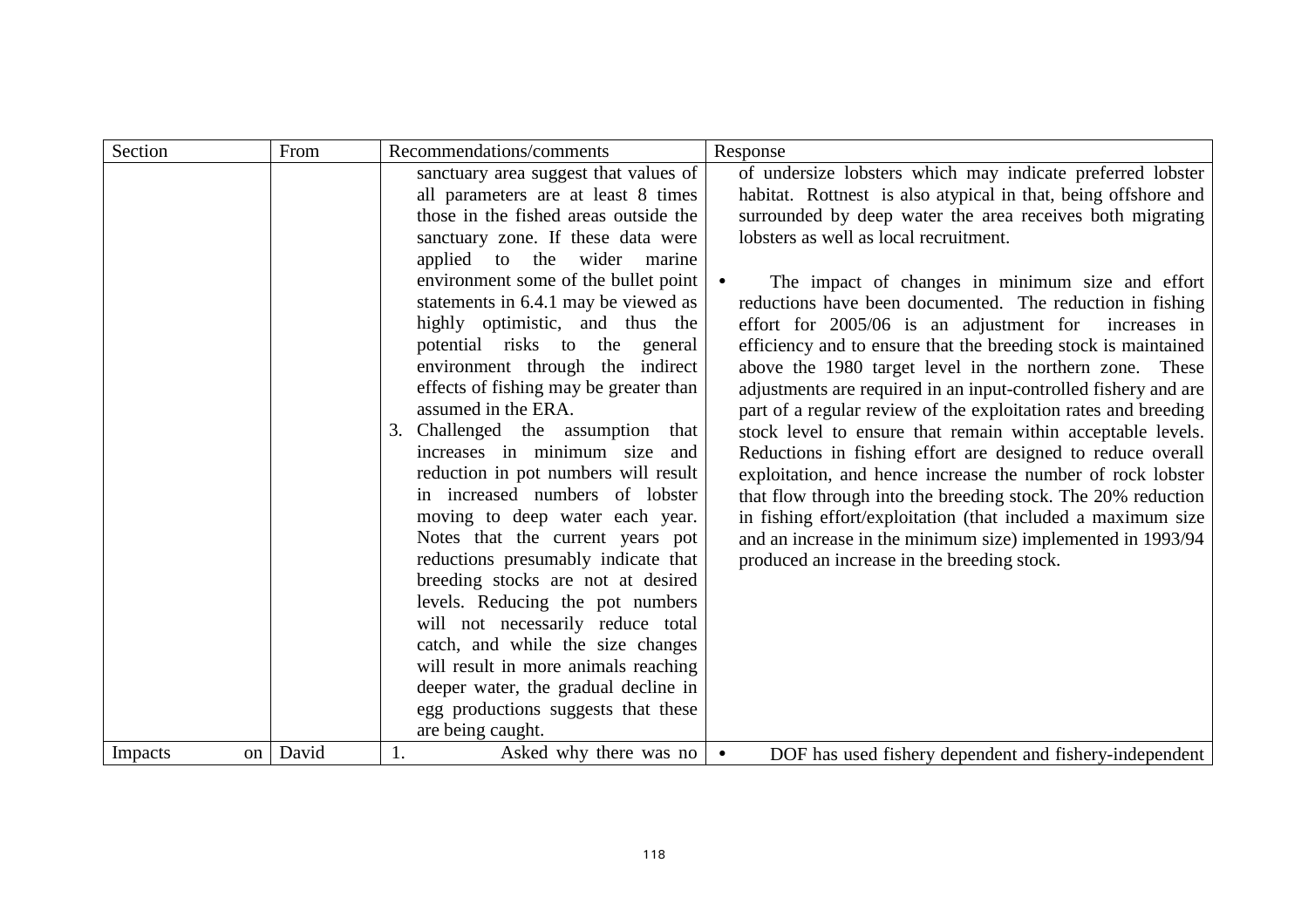| Section                                                 | From                   | Recommendations/comments                                                                                                                                                                                                                                                                                                                                                                                                                                                                                                                                                                                                                                                                                                                                                                                                                              | Response                                                                                                                                                                                                                                                                                                                                                                                                                                                                                                                                                                                                                                                                                                                                                                                                                                                                                                                                                                                                                |
|---------------------------------------------------------|------------------------|-------------------------------------------------------------------------------------------------------------------------------------------------------------------------------------------------------------------------------------------------------------------------------------------------------------------------------------------------------------------------------------------------------------------------------------------------------------------------------------------------------------------------------------------------------------------------------------------------------------------------------------------------------------------------------------------------------------------------------------------------------------------------------------------------------------------------------------------------------|-------------------------------------------------------------------------------------------------------------------------------------------------------------------------------------------------------------------------------------------------------------------------------------------------------------------------------------------------------------------------------------------------------------------------------------------------------------------------------------------------------------------------------------------------------------------------------------------------------------------------------------------------------------------------------------------------------------------------------------------------------------------------------------------------------------------------------------------------------------------------------------------------------------------------------------------------------------------------------------------------------------------------|
| of<br>sustainability<br>lobster stock                   | Offord                 | consideration as to the assumption of<br>virgin biomass levels, and the impact<br>on the fishery if this was incorrect,<br>and whether puerulus settlement is an<br>appropriate indicator of relative<br>biomass.<br>2.<br>Noted that DoF have not<br>established a system of fished and<br>unfished<br>areas to provide<br>an<br>indication as to whether it is possible<br>use puerulus settlement<br>and<br>to<br>of virgin biomass<br>estimates<br>as<br>of<br>changes in<br>indicators<br>the<br>ecosystem. The fact that this has not<br>been done over the past 5 to 6 years<br>by DoF has prevented the collection<br>of these data and as such inherent<br>risks of sustainability must be higher.<br>3.<br>consideration<br>has<br>N <sub>0</sub><br>been given to the possibility that the<br>ecosystem is already irreparably<br>damaged. | data to monitor recruitment and breeding stock.<br>It is<br>confident that current breeding stock is above the 1980 level<br>and this is one of the biological reference points that is a basis<br>for management. Also the puerulus settlement has been<br>measured for over 35 years and its variation has been assessed<br>to be due to environmental conditions.<br>The estimate of the legal-size biomass relative to the total<br>biomass is based on modeling data for the central area of the<br>fishery and is supported by estimates of undersize abundance<br>from a commercial monitoring program covering the entire<br>fishery. While it is recognised that further work is required in<br>this modelling area, and is being undertaken, it is, however,<br>noted that empirical evidence on the relative abundance of<br>undersize and legal-size rock lobsters indicates that in shallow<br>water areas and at the Abrolhos the undersize component is a<br>very large proportion of the total biomass. |
| Impacts of lobster<br>removals on<br>the<br>environment | Russ<br><b>Babcock</b> | Concerned about the use<br>of the argument that: as predators of<br>rock lobsters have been reduced there<br>will be sufficient rock lobster to feed<br>remaining predators, and thus the<br>fishery is seen as a low risk to the                                                                                                                                                                                                                                                                                                                                                                                                                                                                                                                                                                                                                     | The statement on the reduction in abundance of large<br>predators was a statement of fact reflecting changes in<br>predation rates of lobsters, and was not intended for use as a<br>justification for assessing the risks on the environment as<br>being low.<br>Similarly the quantity of bait reflects the net impact on                                                                                                                                                                                                                                                                                                                                                                                                                                                                                                                                                                                                                                                                                             |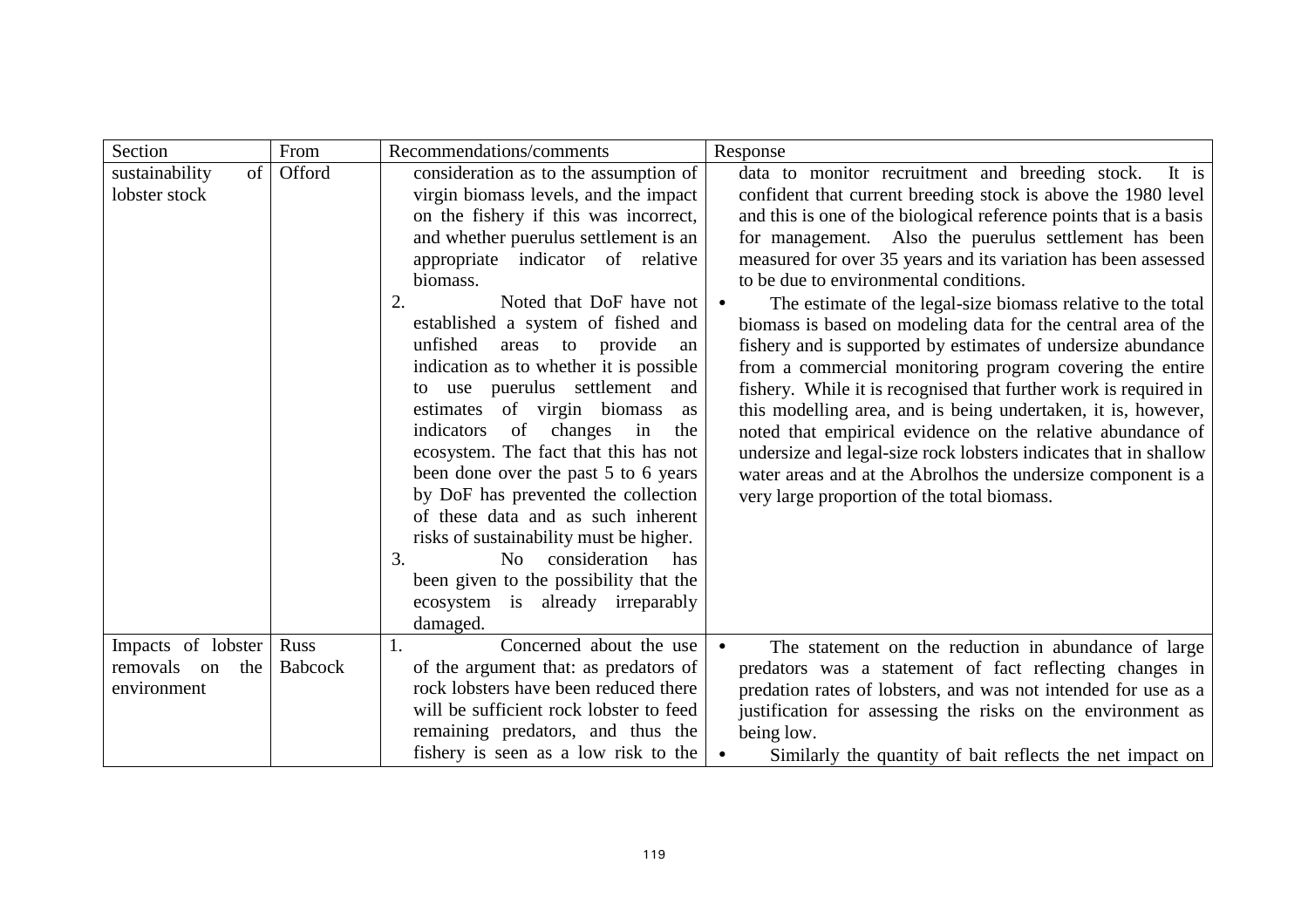| Section           | From       | Recommendations/comments                                           | Response                                                                                                                      |
|-------------------|------------|--------------------------------------------------------------------|-------------------------------------------------------------------------------------------------------------------------------|
|                   |            | environment.                                                       | biomass of lobster removals and bait input. There was no                                                                      |
|                   |            | 2.<br>Challenged the comment                                       | intention to suggest that bait would replace lobsters in the                                                                  |
|                   |            | that removal of lobster is counter                                 | foodweb.                                                                                                                      |
|                   |            | balanced to an extent by provision of                              |                                                                                                                               |
|                   |            | bait used in the fishery, as there is no                           |                                                                                                                               |
|                   |            | evidence to suggest that predators of                              |                                                                                                                               |
|                   |            | lobster will consume bait as an                                    |                                                                                                                               |
|                   |            | alternative.                                                       |                                                                                                                               |
|                   | <b>WWF</b> | 1. Noted that the issue of effects of                              | The decision to afford this hazard a low ranking was<br>$\bullet$                                                             |
|                   |            | lobster<br>from<br>of<br>the<br>removal                            | based upon the decisions of the expert panel after                                                                            |
|                   |            | ecosystem has been raised by WWF                                   | consideration of the background information provided in                                                                       |
|                   |            | with MSC. This risk was accorded a                                 | section 6.4.1 of the ERA report.                                                                                              |
|                   |            | low rating, but it is unclear on the                               |                                                                                                                               |
|                   |            | basis for the decision, or who made                                |                                                                                                                               |
|                   |            | it.                                                                |                                                                                                                               |
| Specific comments | <b>WWF</b> | 1. Figure 6.1 appears to be missing the                            | This was considered a single hazard by both the stakeholder                                                                   |
| on ERA            |            | a listing of hazards under Genetic                                 | workshop and the ERA.                                                                                                         |
|                   |            | Structure                                                          | 2. Noted, but this hazard was not identified at the workshop and                                                              |
|                   |            | Section 6.1.2: another risk in relation                            | thus not considered at the ERA.                                                                                               |
|                   |            | to recreational fishing is lack of                                 | 3. Text in document amended to reflect the existing and                                                                       |
|                   |            | compliance with bag and possession<br>limits. Was this considered? | proposed pot reductions and effort reductions in the fishery.<br>There has been a 15% reduction in effort in the north of the |
|                   |            | Section 6.1.3: Were the<br>'pot<br>3.                              | fishery, and the expert panel were aware of proposed                                                                          |
|                   |            | management<br>reductions<br>and                                    | reductions in effort when making their decisions.                                                                             |
|                   |            | measures (effort reduction)' taken                                 | 4. Noted.                                                                                                                     |
|                   |            | into account actual or potential?                                  | 5. The text of the document has been amended to describe the                                                                  |
|                   |            | Section 6.2.2: WWF notes that the<br>4.                            | use of exclusion devices in defined areas of zones $\mathbf{b} \& \mathbf{C}$ of                                              |
|                   |            | National Plan of Action for the                                    | the fishery.                                                                                                                  |
|                   |            |                                                                    |                                                                                                                               |